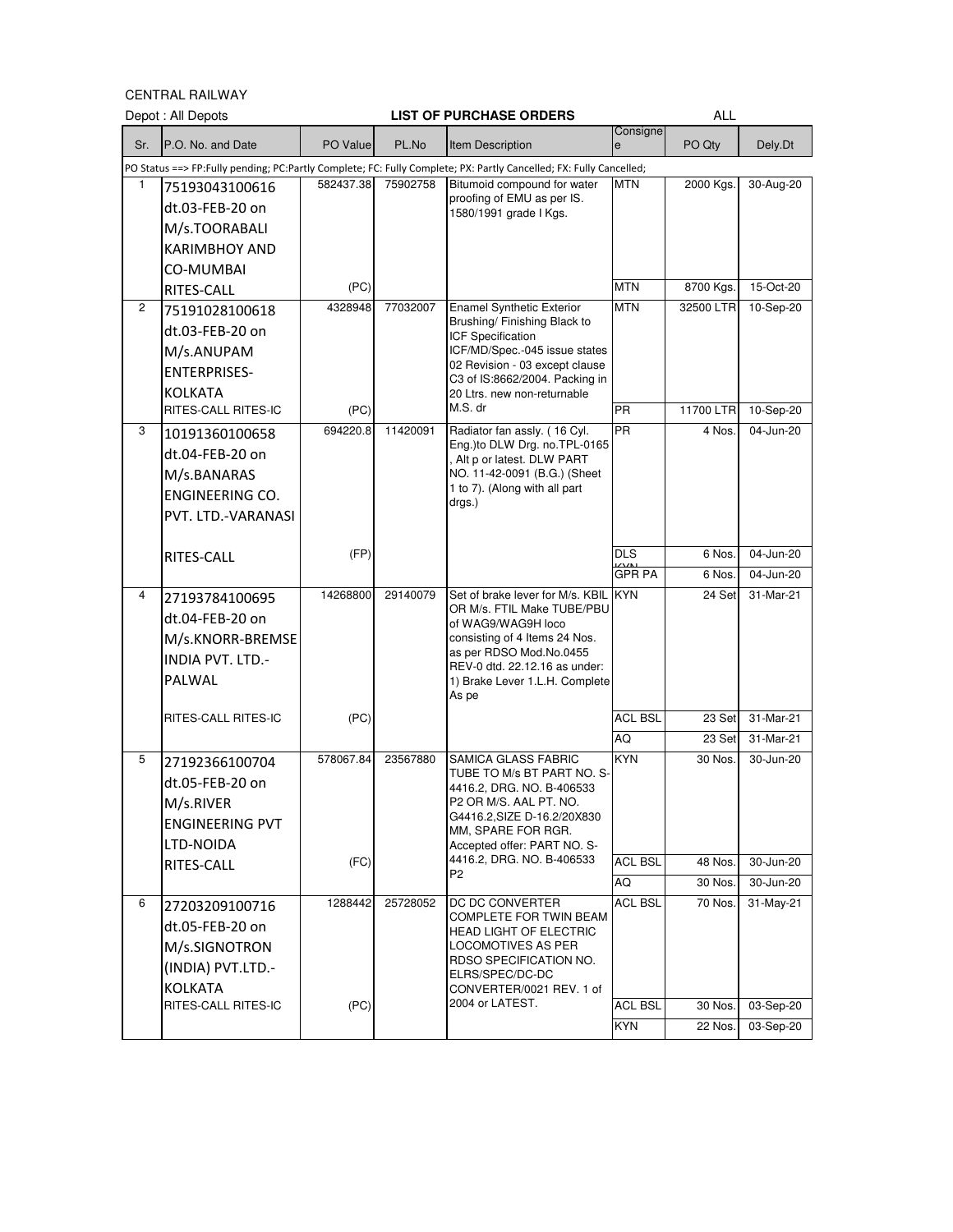| 7  | 27193266100751           | 586877.76  | 29040024 | SET OF DAMPER FOR WAP-5 ACL BSL                                     |                      | 2 Set     | 30-Apr-21 |
|----|--------------------------|------------|----------|---------------------------------------------------------------------|----------------------|-----------|-----------|
|    | dt.07-FEB-20 on          |            |          | LOCOS AS PER CLW                                                    |                      |           |           |
|    | M/s.INDIA AUTO           |            |          | <b>SPEDIFICATION</b><br>NO.CLW/MS/10/005 ALT-1 OR                   |                      |           |           |
|    | <b>INDUSTRIES PVT.</b>   |            |          | LATEST & CLW DRG.NO.1210-                                           |                      |           |           |
|    | LTD.-NEW DELHI           |            |          | 01-215-014. ALT-1 OR<br>LATEST.ONE SET CONSIST                      |                      |           |           |
|    | RITES-CALL               | (FP)       |          | OF 05 ITEMS 24 NOS.                                                 |                      |           |           |
| 8  | 41192002100789           | 977004.6   | 47413657 | Carbon brush for TM TAO-659                                         | <b>KYN</b>           | 198 Nos.  | 31-Oct-20 |
|    | dt.10-FEB-20 on          |            |          | to RDSO Drg. No. EL.BS.002<br>[MOD] Alt.- 4 or latest with          |                      |           |           |
|    | M/s.ASSAM                |            |          | RDSO Specification No.                                              |                      |           |           |
|    | <b>CARBON PRODUCTS</b>   |            |          | ELRS/SPEC/CB/0027 Rev-"0"                                           |                      |           |           |
|    | LTD-GUWAHATI             |            |          | or latest. Firm's accepted offer -<br>Make / Brand - ACPL/EG 105(I) |                      |           |           |
|    |                          |            |          |                                                                     |                      |           |           |
|    | RITES-CALL               | (FP)       |          |                                                                     | <b>KYN</b>           | 198 Nos.  | 30-Nov-20 |
|    |                          |            |          |                                                                     | <b>ACL BSL</b>       | 1947 Nos. | 15-Apr-21 |
|    |                          |            |          |                                                                     | <b>ACL BSL</b>       | 1947 Nos. | 15-Apr-21 |
| 9  | 38192161100832           | 759711.68  | 37553240 | KIT FOR VALVE FITTINGS<br>FOR BTPN WAGON                            | WAGON/<br><b>BSL</b> | 200 Set   | 10-Aug-20 |
|    | dt.10-FEB-20 on          |            |          | CONSISTING 05 ITEMS. 1]                                             |                      |           |           |
|    | M/s.MANAS                |            |          | STOP VALVE HAND WHEEL<br>TO DRG. NO. W/TF-2066, ALT-                |                      |           |           |
|    | INDUSTRIES-              |            |          | 1, QTY-04 NOS. 2] VAPOUR                                            |                      |           |           |
|    | <b>HOWRAH</b>            |            |          | EXTRACTOR CAP TO DRG.                                               |                      |           |           |
|    | RITES-CALL RITES-IC      | (FC)       |          | NO.W/TF-2143, ALT-NIL, QTY-                                         |                      |           |           |
| 10 | 38192262100834           | 522748.8   | 30317241 | <b>BRAKE BLOCK TO C. RLY</b><br>DRG. NO. MA 540/M ALT-2.            | <b>WB</b>            | 1500 Nos. | 15-Aug-20 |
|    | dt.10-FEB-20 on          |            |          | <b>MATERIAL AND</b>                                                 |                      |           |           |
|    | M/s.KEITH CERAMIC        |            |          | SPECIFICATION AS PER<br>DRAWING.                                    |                      |           |           |
|    | <b>INDIA PRIVATE</b>     |            |          |                                                                     |                      |           |           |
|    | LIMITED-HOWRAH           |            |          |                                                                     |                      |           |           |
|    | RITES-CALL RITES-IC      | (FC)       |          |                                                                     |                      |           |           |
| 11 | 27191977100863           | 1127175    | 25140050 | MODIFIED HAND BRAKE                                                 | <b>KYN</b>           | 20 Nos.   | 31-May-21 |
|    | dt.12-FEB-20 on          |            |          | (GEAR TYPE)                                                         |                      |           |           |
|    | M/s.ACME                 |            |          | ARRANGEMENT FOR<br>ELECTRIC LOCOMOTIVES                             |                      |           |           |
|    | <b>INDUSTRIES-</b>       |            |          | AS PER DRAWING IN RDSO                                              |                      |           |           |
|    | <b>HOWRAH</b>            |            |          | MODIFICATION SHEET No.<br>RDSO/2014/EL/MS/0440 (REV-                |                      |           |           |
|    | RITES-CALL               | (FP)       |          | 2) ALONG WITH CHAIN AS                                              | <b>ACL BSL</b>       | 89 Nos.   | 31-May-21 |
|    |                          |            |          | PER DRG No. 01/3/59/73 ALT<br>2 AND CHA                             | AQ                   | 4 Nos.    | 31-May-21 |
| 12 | 27191812100890           | 2479093.79 | 25138029 | Modified transition screw                                           | <b>ACL BSL</b>       | 139 Nos.  | 04-Sep-20 |
|    | dt.12-FEB-20 on          |            |          | coupling for E.S.C.C.B Coupler<br>AS PER RDSO DRG.NO.SKDL-          |                      |           |           |
|    | M/s.RAMKRISHNA           |            |          | 2494 ALT-17 & SKDL-2495                                             |                      |           |           |
|    | <b>FORGINGS LIMITED-</b> |            |          | ALT-12 WITH SPECN.NO. MP-<br>O-41-00-01 REV.01 OF APRIL             |                      |           |           |
|    | <b>KOLKATA</b>           |            |          | 2003.                                                               |                      |           |           |
|    | RITES-CALL               | (PC)       |          |                                                                     | CLA                  | 6 Nos.    | 04-Sep-20 |
|    |                          |            |          |                                                                     | <b>DLS</b>           | 18 Nos.   | 04-Sep-20 |
|    |                          |            |          |                                                                     | AQ                   | 2 Nos.    | 04-Sep-20 |
|    |                          |            |          |                                                                     | <b>ACL BSL</b>       | 50 Nos.   | 30-Jun-21 |
| 13 | 38193506100916           | 1680000    | 38106632 | <b>TOP SIDE BEARER LINER TO</b><br>RDSO [W] DRG. NO.WD-             | WAGON/<br><b>BSL</b> | 1500 Nos. | 20-Oct-20 |
|    | dt.13-FEB-20 on          |            |          | 85079-S-01, ALT-13. ITEM                                            |                      |           |           |
|    | M/s.MELBROW              |            |          | NO.12 MATERIAL AND<br>PECIFICATION AS PER                           |                      |           |           |
|    | ENGINEERING              |            |          | DRAWING.                                                            |                      |           |           |
|    | <b>WORKS PVT. LTD.-</b>  |            |          |                                                                     |                      |           |           |
|    | <b>KOLKATA</b>           |            |          |                                                                     |                      |           |           |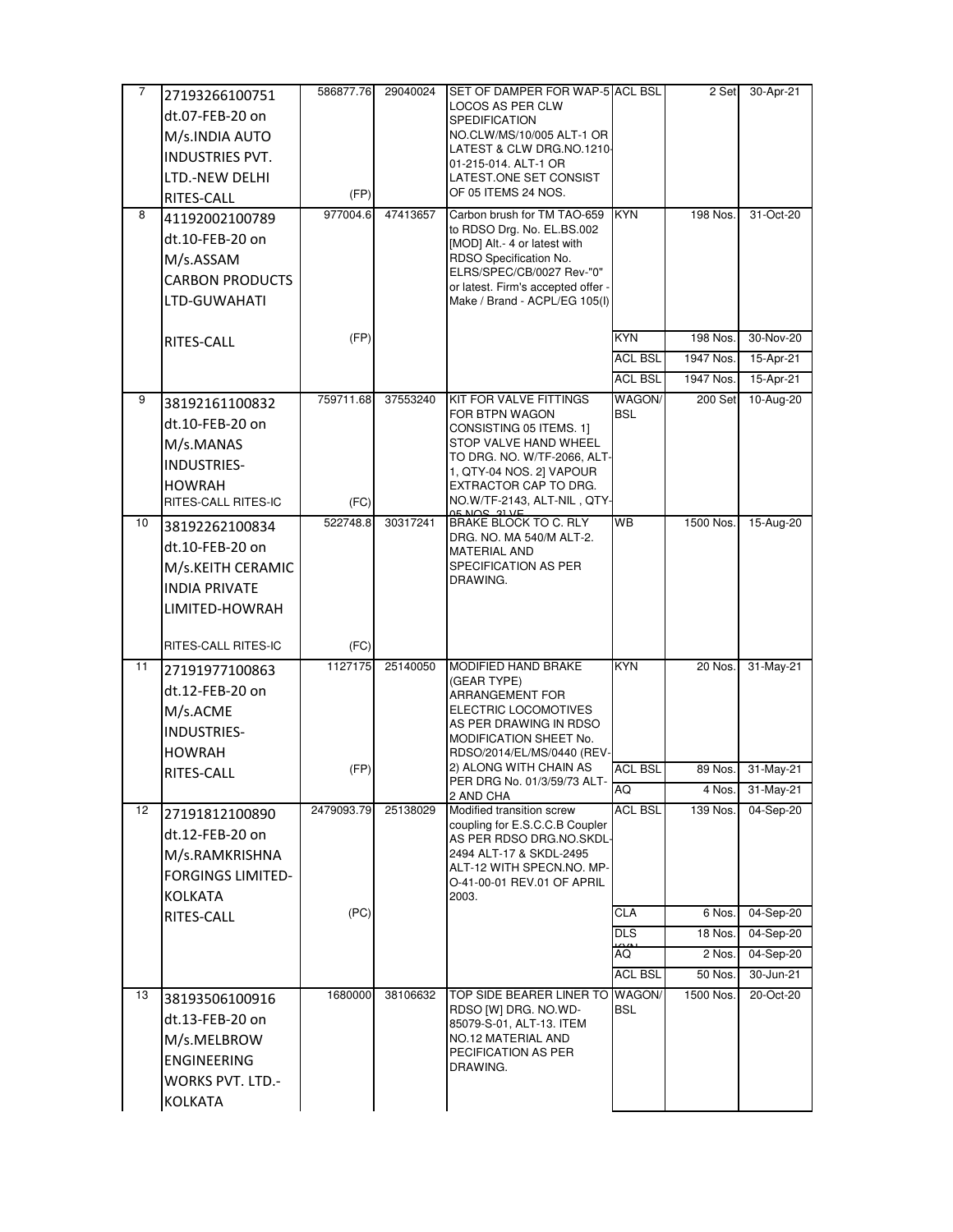|    | RITES-CALL RITES-IC     | (FC)      |          |                                                        | <b>KWV</b>     | 1000 Nos.  | 20-Oct-20    |
|----|-------------------------|-----------|----------|--------------------------------------------------------|----------------|------------|--------------|
| 14 | 18192186100943          | 684990    | 18490037 | BEARING 6314                                           | <b>DLS</b>     | 12 Nos.    | 14-Aug-20    |
|    | dt.14-FEB-20 on         |           |          | RS2Z/C4S/VT228 [IMPORTED<br>MAKE OF SKF/NBC/FAGI       | <b>KYN</b>     |            |              |
|    | M/s.SKF INDIA LTD-      |           |          | RADIATOR FAN OF                                        |                |            |              |
|    | <b>GURGAON</b>          |           |          | WDG4/WDP4 LOCOMOTIVES<br>Firms offer: 6314-            |                |            |              |
|    | RITES-CALL RITES-IC     | (FC)      |          | RS2Z/C4S1VT228 "(Imported)                             | <b>GPR PA</b>  | 31 Nos.    | 14-Aug-20    |
| 15 | 43191146100945          | 1228686.8 | 45157923 | <b>ELECTRONIC RECTIFIER</b>                            | <b>MTN</b>     | 4 Nos.     | 14-Sep-20    |
|    | dt.14-FEB-20 on         |           |          | CUM REGULATING UNIT<br>(ERRU) FOR 4.5 KW               |                |            |              |
|    | M/s.GENERAL AUTO        |           |          | ALTERNATORS AS PER                                     |                |            |              |
|    | <b>ELECTRIC</b>         |           |          | RDSO SPEC, NO<br>RDSO/PE/SPEC/AC/0013/201              |                |            |              |
|    | CORPORATION-            |           |          | 1 (REV-3). FIRM SHOULD                                 |                |            |              |
|    | <b>MUMBAI</b>           |           |          | <b>FURNISH CERTIFICATE</b><br>THAT THEIR ERRU SHALL BE |                |            |              |
|    | RITES-CALL              | (PC)      |          | COMPATIBLE FOR A                                       | <b>MTN</b>     | 7 Nos.     | 30-Apr-21    |
| 16 | 27201742100952          | 708130.34 | 23350891 | SPRING WASHER M-10B                                    | <b>ACL BSL</b> | 86406 Nos. | 30-Nov-20    |
|    | dt.17-FEB-20 on         |           |          | ZINC PLATED TO IS:3063                                 |                |            |              |
|    | M/s.FORBES AND          |           |          |                                                        |                |            |              |
|    | <b>COMPANY LIMITED-</b> |           |          |                                                        |                |            |              |
|    | <b>MUMBAI</b>           |           |          |                                                        |                |            |              |
|    | RITES-CALL              | (FX)      | 23351123 | SPRING WASHER M8B TO IS-<br>3063 ZINC PLATED.          |                |            |              |
|    |                         |           |          | MATERIAL SHOULD BE                                     |                |            |              |
|    |                         |           |          | PROCURED ON PAC FROM                                   |                |            |              |
|    |                         |           | 23351147 | M/S. FORBES GOKAK LTD.<br><b>SPRING WASHER (SPRING</b> | <b>ACL BSL</b> | 80472 Nos. | 30-Nov-20    |
|    |                         |           |          | STEEL) B-12 TO IS 3063 ZINC                            |                |            |              |
|    |                         |           |          | PLATED (MATERIAL SHOULD                                |                |            |              |
|    |                         |           |          | BE PROCURED ON PAC<br>FROM M/S. FORBES GOKAK           |                |            |              |
|    |                         |           |          | LTD.)                                                  | <b>ACL BSL</b> | 42961 Nos. | 30-Nov-20    |
|    |                         |           | 23351160 | SPRING WASHER SPECIAL                                  |                |            |              |
|    |                         |           |          | STEEL M16B TO IS-3063<br>ZINC PLATED. (MATERIAL        |                |            |              |
|    |                         |           |          | SHOULD BE PROCURED ON                                  |                |            |              |
|    |                         |           |          | PAC FROM M/S. FORBES<br><b>GOKAK LTD.)</b>             | <b>ACL BSL</b> | 853 Kgs.   | 30-Nov-20    |
|    |                         |           | 23371109 | SPRING WASHER M6-B ZINC                                |                |            |              |
|    |                         |           |          | PLATED TO IS-3063.                                     |                |            |              |
|    |                         |           |          | (MATERIAL SHOULD BE<br>PROCURED ON PAC FROM            |                |            |              |
|    |                         |           |          | M/S. FORBES GOKAK LTD.)                                | <b>ACL BSL</b> | 66 Kgs.    | 30-Nov-20    |
| 17 | 27193660100953          | 674370    | 29440026 | Casing assly. for oil cooling unit ACL BSL             |                | 6 Nos.     | 31-Dec-20    |
|    | dt.17-FEB-20 on         |           |          | for transformer/converter as per<br>CLW spec. No.      |                |            |              |
|    | M/s.AIR CONTROL         |           |          | CLW/ES/3/0023 Alt. H or latest,                        |                |            |              |
|    | AND CHEMICAL            |           |          | CLW Drg no-<br>CLW/ES/3/SK4/0023 (Ref 1)               |                |            |              |
|    | <b>ENGG CO LTD-</b>     |           |          | Alt-1 or latest,                                       |                |            |              |
|    | AHMEDABAD               |           |          | CLW/ES/3/SK4/0023 (REF 1)<br>ALT-1                     |                |            |              |
|    | RITES-CALL RITES-IC     | (FC)      |          |                                                        |                |            |              |
| 18 | 38191819100973          | 2548918.4 | 30358206 | 20 NB FLANGE WELDED                                    | <b>MTN</b>     | 2625 Set   | 30-Dec-20    |
|    | dt.17-FEB-20 on         |           |          | JOINT [PIPE TO EQUIPMENT]<br>FOR PASSENGER STOCK.      |                |            |              |
|    | M/s.LALBABA             |           |          | [AIR BRAKE] TO RDSO DRG.                               |                |            |              |
|    | <b>INDUSTRIAL</b>       |           |          | NO. WD 83062-S-07, ALT-6<br>ITEM NO. 1 TO 4. MTRL AND  |                |            |              |
|    | CORPORATION             |           |          | SPECN. RDSO'S SPECN. NO.                               |                |            |              |
|    | <b>PRIVATE LTD.-</b>    |           |          | 04-ABR-02, REV-1 OF NOV<br>2017. T                     |                |            |              |
|    | <b>HOWRAH</b>           |           |          |                                                        |                |            |              |
|    | RITES-CALL              | (FP)      |          |                                                        | <b>MTN</b>     | 9173 Set   | $31$ -May-21 |
|    |                         |           |          |                                                        | <b>PUNE</b>    | 180 Set    | 31-Jul-20    |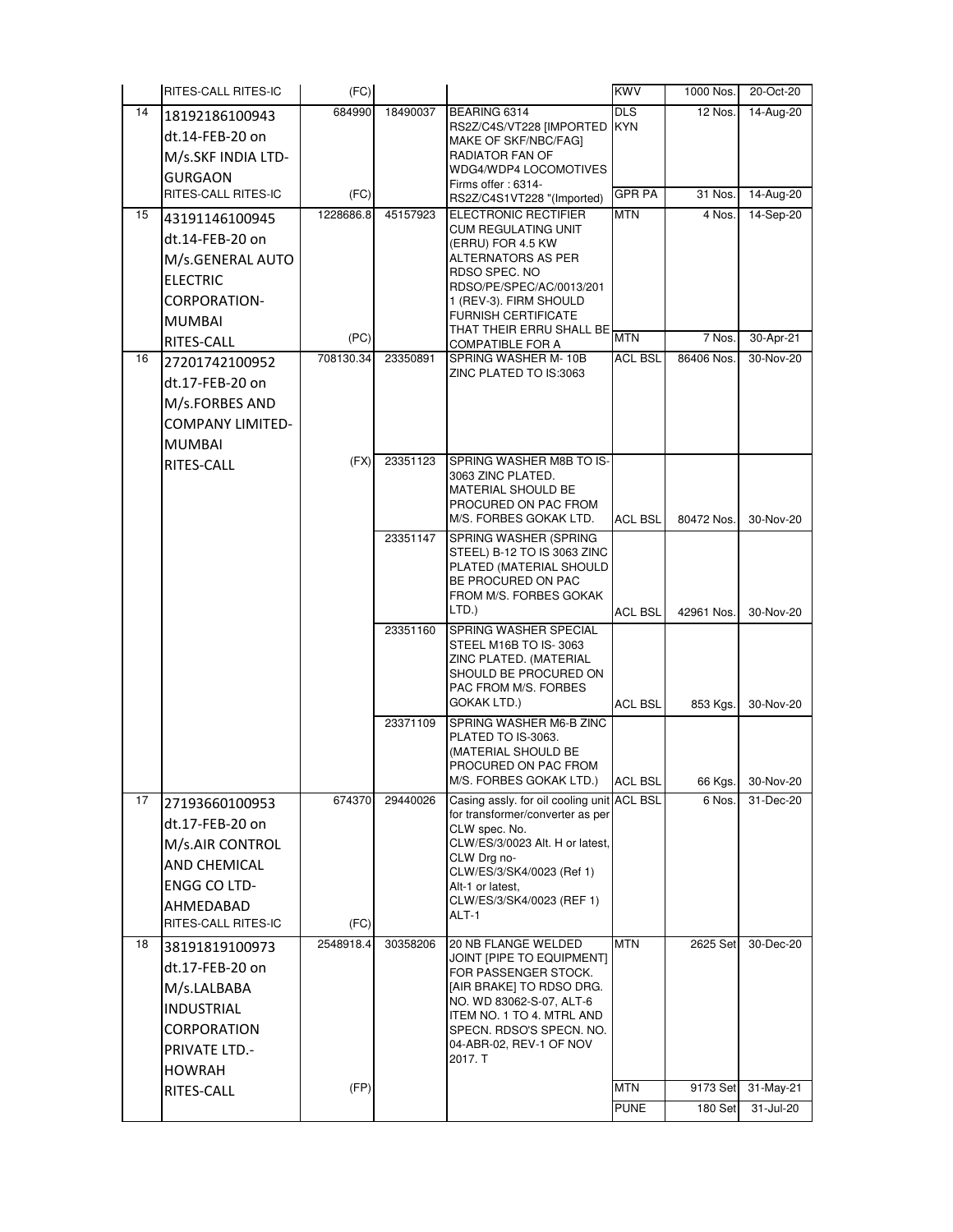| 19 | 38202505200986            | 2410800   | 30922525 | <b>HANGER FOR BOLSTER</b>                           | <b>MTN</b>    | 1691 Nos. | 30-May-21 |
|----|---------------------------|-----------|----------|-----------------------------------------------------|---------------|-----------|-----------|
|    | dt.17-FEB-20 on           |           |          | SPRING SUSPENSION TO<br>ICF DRG.NO.T-0-5-639,       |               |           |           |
|    | M/s.FRONTIER              |           |          | Alt.G/11, MATERIAL AND                              |               |           |           |
|    | <b>SPRINGS LIMITED-</b>   |           |          | SPECN:RDSO                                          |               |           |           |
|    | <b>KANPUR</b>             |           |          | SPECIFICATION NO.C-K105,<br>REV.1, AMENDMENT NO.1   |               |           |           |
|    | RITES-CALL                | (FP)      |          | OF DECEMBER 2016.                                   | <b>MTN</b>    | 769 Nos.  | 30-May-21 |
| 20 | 38194218100995            | 1099839.3 | 30516195 | LAVATORY DOOR CATCH TO WB                           |               | 416 Nos.  | 30-Apr-21 |
|    | dt.17-FEB-20 on           |           |          | ICF DRG. NO. ICF/SK-5-6-090                         |               |           |           |
|    | M/s.B. K.                 |           |          | ALT-e/NIL.[WITH COL. I/COL.<br>II] MATERIAL AND     |               |           |           |
|    | <b>INDUSTRIAL</b>         |           |          | SPECIFICATION AS PER                                |               |           |           |
|    | CORPORATION-              |           |          | DRG.                                                |               |           |           |
|    |                           |           |          |                                                     |               |           |           |
|    | KOLKATA                   | (FP)      |          |                                                     | <b>MTN</b>    | 2837 Nos. | 30-Apr-21 |
| 21 | RITES-CALL                | 1377768   | 45180593 | RAILWAY CARRIAGE FAN.                               | <b>PUNE</b>   | 75 Nos.   | 30-Sep-20 |
|    | 43191100101018            |           |          | 110 VOLT DC(98-135V), 225                           |               |           |           |
|    | dt.18-FEB-20 on           |           |          | MM SWEEP, WALL BRACKET                              |               |           |           |
|    | M/s.SARIA                 |           |          | TYPE CONFORMING TO IS-<br>6680/1992 WITH DEVIATIONS |               |           |           |
|    | <b>INDUSTRIES</b>         |           |          | AS PER RDSO ANNEXURE -                              |               |           |           |
|    | <b>CORPORATION-</b>       |           |          | H (DEC-2005) WITHOUT<br>OPTIONAL CLAUSE 20. FAN     |               |           |           |
|    | <b>HOWRAH</b>             |           |          | <b>GUARD SHALL B</b>                                |               |           |           |
|    | RITES-CALL                | (FP)      |          |                                                     | <b>MTN</b>    | 135 Nos.  | 30-Sep-20 |
|    |                           |           |          |                                                     | <b>PUNE</b>   | 75 Nos.   | 30-Apr-21 |
|    |                           |           |          |                                                     | <b>MTN</b>    | 135 Nos.  | 30-Apr-21 |
| 22 | 42201246101083            | 1244447.9 | 31900719 | TACHO GENERATOR OF M/S<br>SIEMENS MAKE FOR AWS      | <b>SNPD</b>   | 5 Nos.    | 05-Oct-20 |
|    | dt.24-FEB-20 on           |           |          | PART NO. S25400 - A4 - A1 -                         |               |           |           |
|    | M/s.GENERAL AUTO          |           |          | IND.                                                |               |           |           |
|    | <b>ELECTRIC</b>           |           |          |                                                     |               |           |           |
|    | <b>CORPORATION-</b>       |           |          |                                                     |               |           |           |
|    | <b>MUMBAI</b>             |           |          |                                                     |               |           |           |
|    | RITES-CALL                | (FP)      |          |                                                     | SNPD          | 15 Nos.   | 15-Apr-21 |
|    |                           |           |          |                                                     | <b>KALVA</b>  | 1 Nos.    | 20-Dec-20 |
| 23 | 18203301101108            | 856044.05 | 17380200 | PISTON AIR COMPRESSOR                               | <b>GPR PA</b> | 15 Nos.   | 31-Aug-20 |
|    | dt.24-FEB-20 on           |           |          | EMD Part No. 40017903 GD<br>Part No. 3300wln015 HSN |               |           |           |
|    | M/s.MACO                  |           |          | CODE 8414904175                                     |               |           |           |
|    | <b>CORPORATION</b>        |           |          |                                                     |               |           |           |
|    | <b>INDIA PRIVATE LTD-</b> |           |          |                                                     |               |           |           |
|    | Kolkata                   |           |          |                                                     |               |           |           |
|    | RITES-CALL RITES-IC       | (FC)      |          |                                                     | <b>DLS</b>    | 2 Nos.    | 31-Aug-20 |
| 24 | 18203614101125            | 650947    | 17480243 | BEARING MAIN ROLLER FOR GPR PA                      |               | 15 Nos.   | 30-Apr-21 |
|    | dt.24-FEB-20 on           |           |          | WATER COOLED AIR<br>COMPRESSOR TO GD PT.            |               |           |           |
|    | M/s.MACO                  |           |          | NO. 12C21 TO EMD PT. NO.                            |               |           |           |
|    | <b>CORPORATION</b>        |           |          | 8083552 HSN CODE                                    |               |           |           |
|    | <b>INDIA PRIVATE LTD-</b> |           |          | 8482200060 . Make/Brand -<br>GARDNER DENVER USA     |               |           |           |
|    | Kolkata                   |           |          |                                                     |               |           |           |
|    | RITES-CALL RITES-IC       | (FC)      |          |                                                     | <b>DLS</b>    | 3 Nos.    | 30-Apr-21 |
|    |                           |           |          |                                                     | GPR PA        | 12 Nos.   | 31-Aug-20 |
|    |                           |           |          |                                                     | DLS           | 4 Nos.    | 31-Aug-20 |
|    |                           |           |          |                                                     |               |           |           |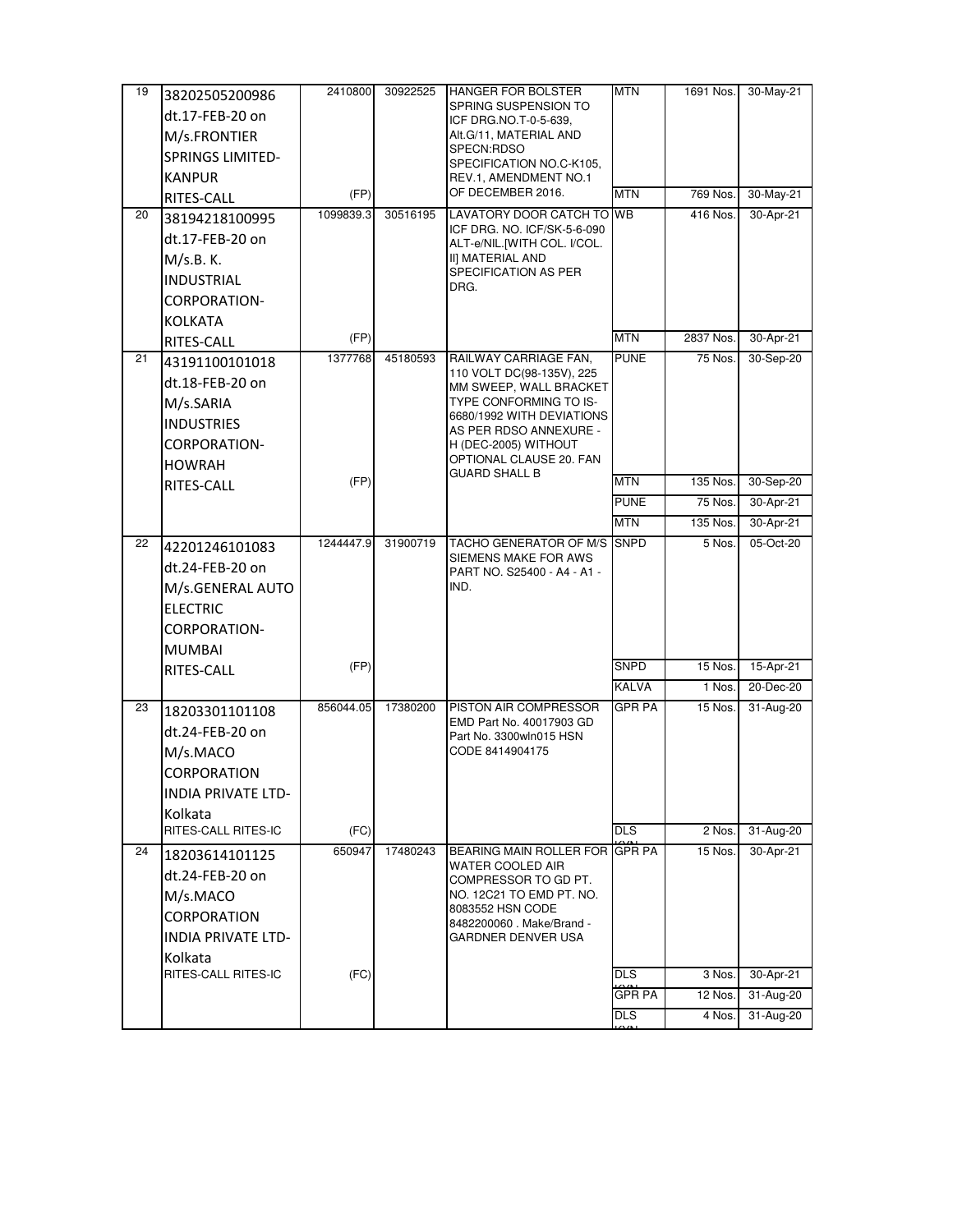| 25 | 38192131101165          | 1491840    | 30568146 | <b>UIC TYPE RUBBER</b>                                       | <b>MTN</b>     | 111 Set  | 31-May-21 |
|----|-------------------------|------------|----------|--------------------------------------------------------------|----------------|----------|-----------|
|    | dt.25-FEB-20 on         |            |          | <b>VESTIBULE UPPER FLANGE</b><br>COMPLETE, TO RDSO SK-       |                |          |           |
|    | M/s.SURESH SYNTH        |            |          | 99056, ALT-3, ITEM NO. 2.                                    |                |          |           |
|    | <b>CHEM INDUSTRIES</b>  |            |          | <b>MATERIAL AND</b>                                          |                |          |           |
|    | <b>PRIVATE LIMITED-</b> |            |          | SPECIFICATION: RDSO STR<br>NO. RDSO/2007/CG-05,              |                |          |           |
|    | <b>MUMBAI</b>           |            |          | CORRIGENDUM NO. 2 OF                                         |                |          |           |
|    |                         |            |          | JUNE 2015 WITH<br>AMENDMENT NO. 5 OF                         |                |          |           |
|    | RITES-CALL              | (FP)       |          |                                                              |                |          |           |
| 26 | 38203519101168          | 774278.4   | 30710285 | BATTERY BOX COVER OF                                         | <b>MTN</b>     | 280 Nos. | 31-May-21 |
|    | dt.25-FEB-20 on         |            |          | 110 V TO ICF Drg. No. ICF/SK-<br>7-1-319, ALT-m/2. MATERIAL  |                |          |           |
|    | M/s.POWER               |            |          | AND SPECIFICATION AS PER                                     |                |          |           |
|    | <b>ENTERPRISES-</b>     |            |          | DRAEING.                                                     |                |          |           |
|    | <b>BHOPAL</b>           |            |          |                                                              |                |          |           |
|    | RITES-CALL              | (FP)       |          |                                                              |                |          |           |
| 27 | 42191338101174          | 2068709.25 | 35350131 | SET OF ITEMS (must change)                                   | <b>MTN</b>     | 9 Set    | 31-Aug-20 |
|    | dt.25-FEB-20 on         |            |          | FOR EP Unit of M/s. Escorts<br>make to Drg No:0A68051 as     |                |          |           |
|    | M/s.ESCORTS             |            |          | per SK No.EMU/MTN/BE 08R4                                    |                |          |           |
|    | LIMITED-FARIDABAD       |            |          | (one set consisting of 09 items                              |                |          |           |
|    |                         |            |          | having a total of 684 Nos each<br>set                        |                |          |           |
|    | RITES-CALL RITES-IC     | (PC)       |          |                                                              | <b>VVH</b>     | 6 Set    | 31-Aug-20 |
|    |                         |            |          |                                                              | KALVA          | 2 Set    | 31-Aug-20 |
|    |                         |            |          |                                                              | <b>SNPD</b>    | 12 Set   | 31-Aug-20 |
|    |                         |            |          |                                                              | <b>MTN</b>     | 10 Set   | 30-Apr-21 |
| 28 | 38191653101175          | 763392     | 30350955 | <b>ISOLATING COCK OLP TYPE</b>                               | <b>MTN</b>     | 600 Nos. | 30-Sep-20 |
|    | dt.25-FEB-20 on         |            |          | FOR LOCATIONS OTHER<br>THAN BRAKE CYLINDER                   |                |          |           |
|    | M/s.POLE STAR-          |            |          | [BALL TYPE] TO RDSO DRG.                                     |                |          |           |
|    | <b>KOLKATA</b>          |            |          | NO. SK. 97002 ALT-2. ITEM                                    |                |          |           |
|    | RITES-CALL              | (FP)       |          | NO. 1 TO 12 AND MTRL<br>SPECIFICATION RDSO                   | <b>MTN</b>     | 800 Nos. | 30-Sep-20 |
|    |                         |            |          | SPECN. NO. 02-ABR-02,                                        | WB             | 100 Nos. | 30-Sep-20 |
|    |                         |            |          | APPENDIX-I, AMENDMENT N                                      | <b>PUNE</b>    | 100 Nos. | 30-Sep-20 |
| 29 | 27193815101179          | 920518     | 29440040 | <b>BLOWER SCAVENGE FOR</b>                                   | <b>ACL BSL</b> | 10 Nos.  | 30-Apr-21 |
|    | dt.26-FEB-20 on         |            |          | <b>TRACTION MOTOR &amp; OIL</b><br>COOLER ALONG WITH         |                |          |           |
|    | M/s.G.T.R.COMPAN        |            |          | MOTOR FOR OIL TYPES OF 3                                     |                |          |           |
|    | Y PRIVATE LIMITED-      |            |          | PHASE LOCOS AS PER CLW                                       |                |          |           |
|    | <b>KOLKATA</b>          |            |          | SPEC.NO.CLW/ES/3/0021/G.<br><b>ACCEPTED OFFER:- RANJAN</b>   |                |          |           |
|    | RITES-CALL              | (FP)       |          | BRAND SCAVENGE BLOWER ACL BSL                                |                | 19 Nos.  | 30-Sep-20 |
| 30 | 41192003101189          | 2407664    | 41077623 | TM OIL COOLING COMP<br>SPIRAL TUBE FOR HS 15250              | <b>TMW</b>     | 2905 MTR | 31-Jul-20 |
|    | dt.26-FEB-20 on         |            |          | ARMATURE ID 6.5 (SIX<br>POINT FIVE ) MM, KAPTON              |                |          |           |
|    | M/s.3A ASSOCIATES       |            |          | CONNEX KCTUN AS PER                                          |                |          |           |
|    | INCORPORATED-           |            |          | <b>HITACHI SPECIFICATION</b>                                 |                |          |           |
|    | <b>MUMBAI</b>           |            |          | NO.AO 267 ALT-H OR<br>LATEST, LENGTH OF SPIRAL               |                |          |           |
|    |                         |            |          | TUBE 1000/500 MM MAKE                                        |                |          |           |
|    | RITES-CALL RITES-IC     | (FC)       |          | <b>BRAND:OWN MAKE, FIRM's</b>                                |                |          |           |
| 31 | 27192360101198          | 804760     | 23567545 | Oi Pump Complete of 02 items<br>/ 2 Nos. 1. Drawing No. SWT- | AQ             | 8 Nos.   | 31-Jul-20 |
|    | dt.26-FEB-20 on         |            |          | 235033-R1 and Part No. S32                                   |                |          |           |
|    | M/s.RIVER               |            |          | for Oil Pump Complete: 1 No.                                 |                |          |           |
|    | <b>ENGINEERING PVT</b>  |            |          | 2. Drawing No. SWT-335196-<br>R1 and Part No. S3290 for Oil  |                |          |           |
|    | LTD-NOIDA               |            |          | Pump Device: 1 No.                                           |                |          |           |
|    | RITES-CALL RITES-IC     | (FC)       |          |                                                              | KYN            | 7 Nos.   | 31-Jul-20 |
|    |                         |            |          |                                                              | <b>ACL BSL</b> | 16 Nos.  | 31-Jul-20 |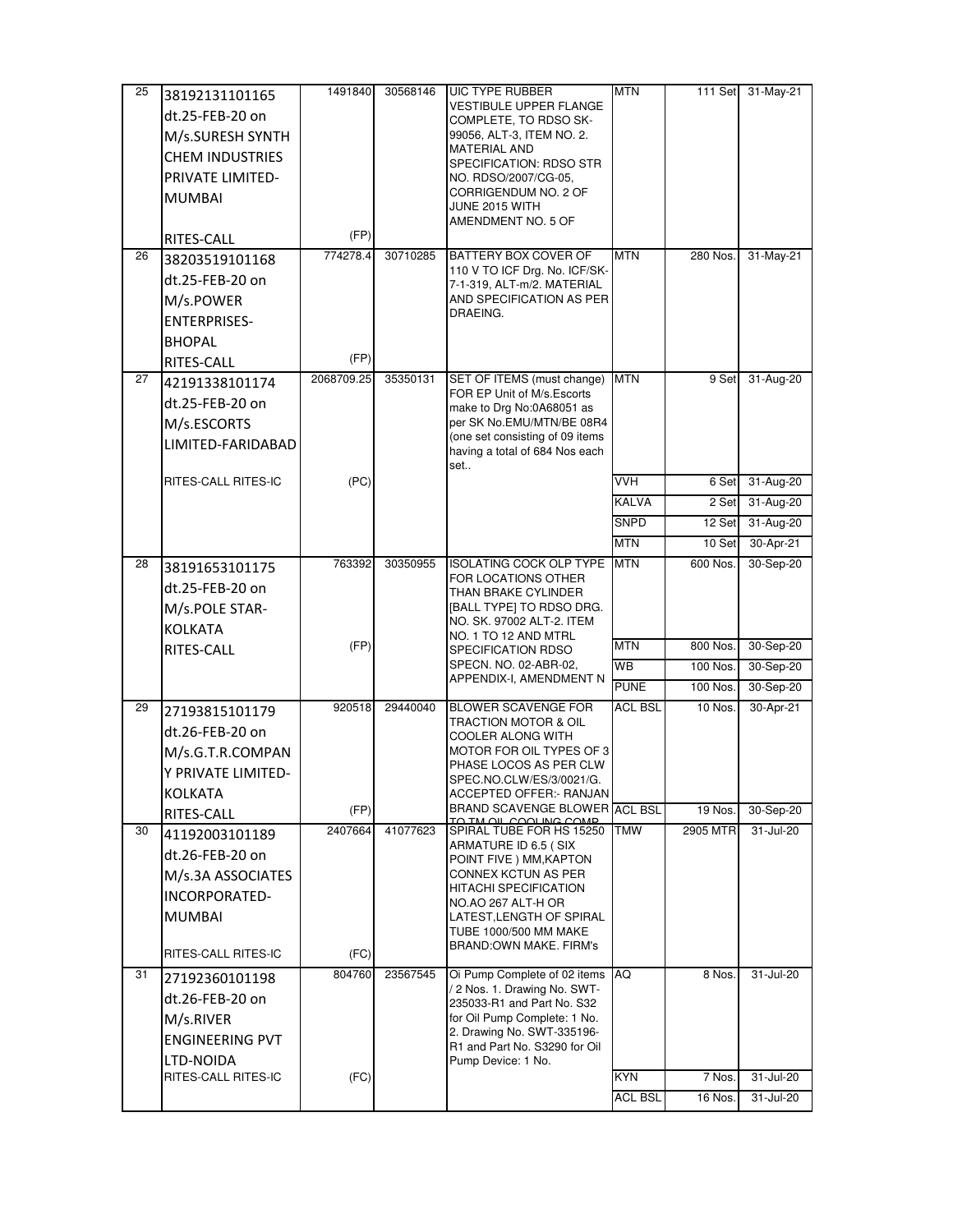| 32 | 27193959101221                        | 3219827.06 | 29168820 | <b>SET OF OVERHAULING KIT</b>                        | <b>KYN</b>     | 14 Set     | 30-Sep-20 |
|----|---------------------------------------|------------|----------|------------------------------------------------------|----------------|------------|-----------|
|    | dt.27-FEB-20 on                       |            |          | M/s KNORR BREMSE MAKE                                |                |            |           |
|    | M/s.KNORR-BREMSE                      |            |          | AIR DRYER FOR THREE<br>YEAR REPLACEMENT ITEMS        |                |            |           |
|    | <b>INDIA PVT. LTD.-</b>               |            |          | CONTAINING 62 ITEMS AND                              |                |            |           |
|    | <b>PALWAL</b>                         |            |          | 136 NOS. IN SETS AS PER                              |                |            |           |
|    |                                       |            |          | ANNEXURE ATTECHED.<br>Firms Accepted Offer: As per   |                |            |           |
|    | RITES-CALL RITES-IC                   | (PC)       |          | annexure attach                                      | <b>ACL BSL</b> | 34 Set     | 30-Sep-20 |
|    |                                       |            |          |                                                      | <b>ACL BSL</b> | 25 Set     | 31-May-21 |
| 33 | 38203034201236                        | 7300755    | 30056068 | <b>DOUBLE ACTING</b>                                 | <b>MTN</b>     | 473 Nos.   | 31-Oct-20 |
|    |                                       |            |          | <b>HYDRAULIC SHOCK</b>                               |                |            |           |
|    | dt.27-FEB-20 on                       |            |          | ABSORBER FOR VERTICAL<br>APPLICATION HAVING          |                |            |           |
|    | M/s.KNORR-BREMSE                      |            |          | CAPACITY 600 KGS TO ICF                              |                |            |           |
|    | <b>INDIA PVT. LTD.-</b>               |            |          | Drg. No. ICF/SK-0-5-015, Alt-                        |                |            |           |
|    | PALWAL                                |            |          | p/4. Item No.1, MATERIAL<br>AND SPECIFICATION TO     |                |            |           |
|    | RITES-CALL RITES-IC                   | (FP)       |          | RDSO SPECIFICATION NO. C-                            | <b>MTN</b>     | 473 Nos.   | 31-May-21 |
| 34 |                                       | 4862025    | 30056068 | 8703<br><b>DOUBLE ACTING</b>                         | <b>MTN</b>     | 214 Nos.   | 31-Oct-20 |
|    | 38203034201237                        |            |          | <b>HYDRAULIC SHOCK</b>                               |                |            |           |
|    | dt.27-FEB-20 on                       |            |          | <b>ABSORBER FOR VERTICAL</b>                         |                |            |           |
|    | M/s.INDIA AUTO                        |            |          | <b>APPLICATION HAVING</b><br>CAPACITY 600 KGS TO ICF |                |            |           |
|    | <b>INDUSTRIES PVT.</b>                |            |          | Drg. No. ICF/SK-0-5-015, Alt-                        |                |            |           |
|    | LTD.-NEW DELHI<br>RITES-CALL RITES-IC |            |          | p/4. Item No.1, MATERIAL<br>AND SPECIFICATION TO     |                |            |           |
|    |                                       | (PC)       |          | RDSO SPECIFICATION NO. C-                            | <b>MTN</b>     | 315 Nos.   | 31-May-21 |
|    |                                       |            |          | 8703                                                 | <b>PR</b>      | 101 Nos.   | 31-Oct-20 |
| 35 | 80193133101266                        | 4825161.6  | 80010155 | OIL MACHINERY / GENERAL<br>PURPOSE MACHINERY OIL     | <b>KALVA</b>   | 21000 LTR  | 31-Jul-20 |
|    | dt.27-FEB-20 on                       |            |          | TO IS: 493-81[ PART-1]                               |                |            |           |
|    | M/s.PRABHAT                           |            |          | REAFFIRMED 2004 [WITH<br><b>RUST PREVENTIVE</b>      |                |            |           |
|    | CHEMICAL                              |            |          | CHARACTERISTICS TEST,                                |                |            |           |
|    | <b>INDUSTRIES-AGRA</b>                |            |          | AS PER IS: 1448- P-96,                               |                |            |           |
|    | RITES-CALL RITES-IC                   | (FC)       |          | METHOD A WITH RDSO<br>ADDITIONAL REQUIREMENT         | <b>VVH</b>     | 21000 LTR  | 31-Jul-20 |
|    |                                       |            |          | AS SL                                                | <b>MTN</b>     | 21000 LTR  | 31-Jul-20 |
|    |                                       |            |          |                                                      | <b>PUNE</b>    | 18060 LTR  | 31-Jul-20 |
| 36 | 38202263101267                        | 536726.4   | 30540823 | <b>EDPM RUBBER PROFILE</b><br>FOR FRP WINDOW GUIDE,  | <b>MTN</b>     | 11263 Nos. | 31-Aug-20 |
|    | dt.27-FEB-20 on                       |            |          | LENGTH 1.11 MTRS COLOUR                              |                |            |           |
|    | M/s.RAJESH                            |            |          | GREY OR BLACK TO RDSO'S                              |                |            |           |
|    | TRADERS-MUMBAI                        |            |          | DRG. NO. SK-98151, ALT-2,<br>ITEM NO.1. MATERIAL AND |                |            |           |
|    |                                       |            |          | SPECIFICATION AS PER                                 |                |            |           |
|    | RITES-CALL                            | (PC)       |          | DRAWING.                                             | <b>MTN</b>     | 11557 Nos. | 31-May-21 |
| 37 | 27193262101277                        | 804382.99  | 29050029 | WHEEL SET GUIDE FOR<br>WAPL-5 LOCOS AS PER CLW       | <b>ACL BSL</b> | 9 Nos.     | 30-Jun-20 |
|    | dt.28-FEB-20 on                       |            |          | DRG. No. 1210-01.115.003                             |                |            |           |
|    | M/s.CHANDRA                           |            |          | WITH LATEST AMENDMENT.                               |                |            |           |
|    | UDYOG-HOWRAH                          |            |          | Accepted Offer: P.L.NO.<br>29050029 WHEEL SET GUIDE  |                |            |           |
|    | RITES-CALL RITES-IC                   | (FC)       |          | FOR WAP-5 (AL. FORGING),                             |                |            |           |
| 38 | 38194988101282                        | 899942.4   | 33635080 | SELF-PRIMING MONOBLOCK MTN<br>PUMP ASSLY. WITH       |                | 36 Nos.    | 31-Aug-20 |
|    | dt.28-FEB-20 on                       |            |          | CONTROLLER as per NO                                 |                |            |           |
|    | M/s.D R AUTO                          |            |          | EDTS186, REVA, AM-1&2, OR                            |                |            |           |
|    | INDUSTRIES-NOIDA                      |            |          | LATEST                                               |                |            |           |
|    |                                       |            |          |                                                      |                |            |           |
|    | RITES-CALL RITES-IC                   | (FC)       |          |                                                      |                |            |           |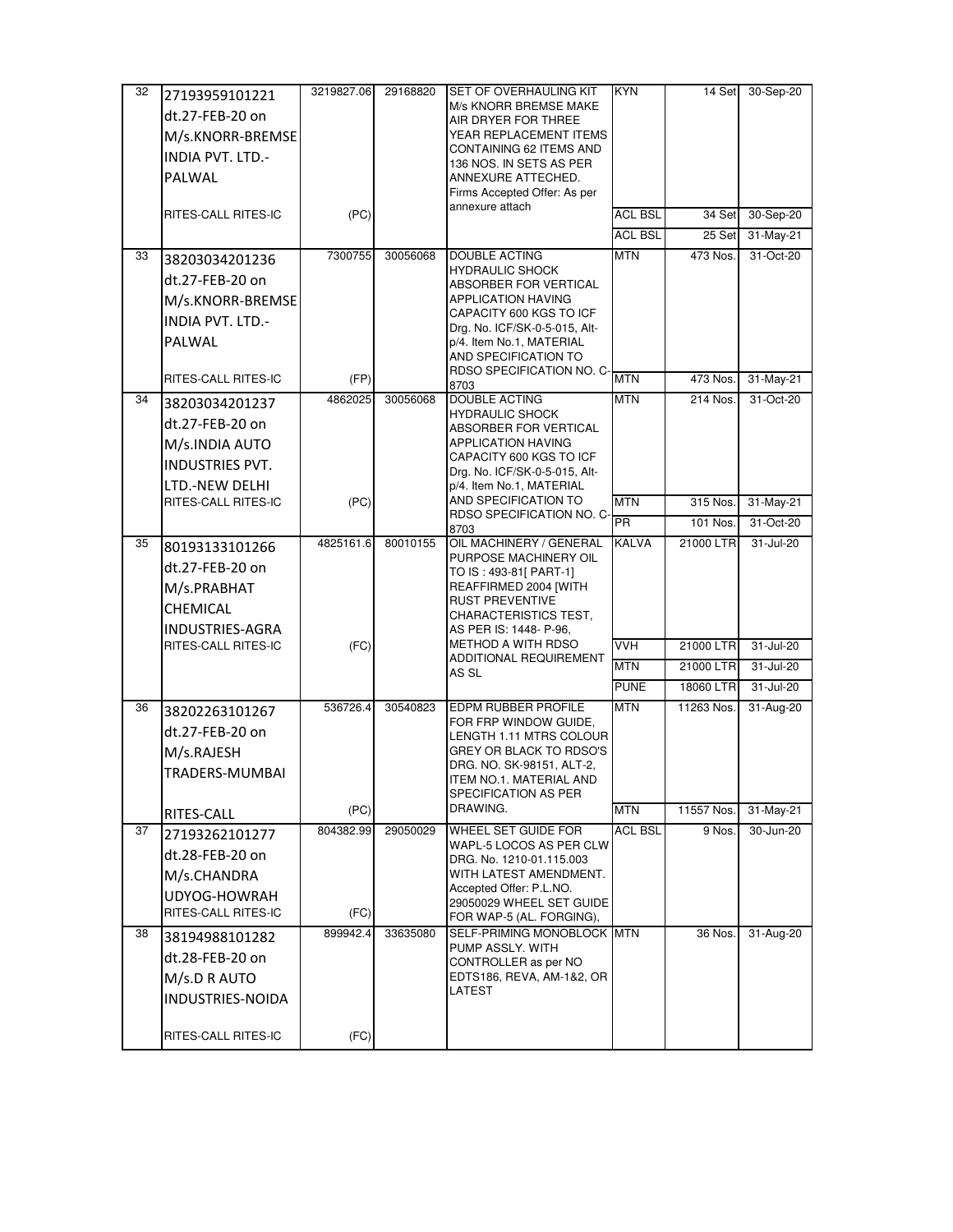| 39 | 38193695101296            | 3613800.96 | 30216175 | DRAW BAR AND CASTLE                                     | <b>MTN</b>     | 630 Nos.    | 30-Sep-20     |
|----|---------------------------|------------|----------|---------------------------------------------------------|----------------|-------------|---------------|
|    | dt.28-FEB-20 on           |            |          | NUT [FOR DRAW GEAR                                      |                |             |               |
|    | M/s.EMSON TOOLS           |            |          | ARRAGEMENT] TO RDSO<br>DRG. NO. SK-99007 ALT-3.         |                |             |               |
|    |                           |            |          | <b>MATERIAL AND</b>                                     |                |             |               |
|    | MFG. CORPN. LTD.-         |            |          | SPECIFICATION RDSO                                      |                |             |               |
|    | LUDHIANA                  |            |          | SPECN NO. C-9509 REV-2 OF<br>FEB-2007.                  |                |             |               |
|    |                           |            |          |                                                         |                |             |               |
|    | RITES-CALL RITES-IC       | (PC)       |          |                                                         | <b>MTN</b>     | 922 Nos.    | 30-Apr-21     |
| 40 | 27193651101303            | 2323420    | 29960058 | Electro magnet coil for<br>contactor BPS 15.15-C/2,     | <b>ACL BSL</b> | 22 Nos.     | 30-Jun-20     |
|    | dt.28-FEB-20 on           |            |          | Secheron Id No. AVE 30000 or                            |                |             |               |
|    | M/s.SECHERON              |            |          | latest. Firms Accepted Offer:                           |                |             |               |
|    | <b>HASLER INDIA</b>       |            |          | Electro magnet coil for<br>contactor BPS 15.15-C/2,     |                |             |               |
|    | <b>PRIVATE LIMITED-</b>   |            |          | Secheron Id No. AVE 80000.                              |                |             |               |
|    | <b>GURGAON</b>            |            |          |                                                         |                |             |               |
|    | RITES-CALL RITES-IC       | (FC)       |          |                                                         |                |             |               |
| 41 | 38192149100667            | 903868     | 30054205 | <b>LOWER SPRING BEAM</b>                                | <b>MTN</b>     | 75 Nos.     | 11-Sep-20     |
|    | dt.04-FEB-20 on           |            |          | ARRANGEMENT TO ICF DRG.                                 |                |             |               |
|    | M/s.POWER                 |            |          | NO. T-0-5-667/COL-I ALT-<br>k/NIL. CONFORMING TO        |                |             |               |
|    | <b>ENTERPRISES-</b>       |            |          | ICF/MD/SPECN.094 REV.00.                                |                |             |               |
|    | <b>BHOPAL</b>             |            |          | THE FIRM SHALL FULFIL THE                               |                |             |               |
|    | RITES-CALL                | (FP)       |          | REQUIREMENTS AS PER<br>ICF/MD/SPECN.147 REV.02.         | <b>PR</b>      | 20 Nos.     | 11-Sep-20     |
| 42 | 79203728200684            | 16398093.8 | 79339025 | WITH AMENDMENT NO                                       | CRD            | 59375 Nos.  | 31-Mar-21     |
|    | dt.04-FEB-20 on           |            |          | COTTON SIZE 60 X 40 CMS                                 |                |             |               |
|    |                           |            |          | CONFIRMING TO BIS                                       |                |             |               |
|    | M/s.KHADI AND             |            |          | SPECIFICATION NO IS: 3781-<br>1994 LATEST VARIETY NO-1. |                |             |               |
|    | <b>VILLAGE INDUSTRIES</b> |            |          | DESCRIPTION AS PER GeM                                  |                |             |               |
|    | COMMISSION-               |            |          | CONTRACT NO: GEMC-<br>511687755289392 DATED             |                |             |               |
|    | <b>MUMBAI</b>             |            |          | 21/01/2020 : HONEY COM                                  |                |             |               |
|    |                           |            |          |                                                         |                |             |               |
|    | RITES-CALL                | (FX)       |          |                                                         | CRD            | 100000 Nos. | $30 -$ Jul-21 |
| 43 | 79202361200685            | 75440400   | 79337028 | POLYVASTRA BED SHEET<br>SIZE 140 X 229 CMS FOR          | CRD            | 40000 Nos.  | 31-Mar-21     |
|    | dt.04-FEB-20 on           |            |          | <b>FIRST AC COACHES</b>                                 |                |             |               |
|    | M/s.KHADI AND             |            |          | VARIETY 15-1/2 152 CM TST                               |                |             |               |
|    | <b>VILLAGE INDUSTRIES</b> |            |          | POLY COATING (152 CM<br>KORA) (BLEACHED 140 CM)         |                |             |               |
|    | COMMISSION-               |            |          | AS PER SPECIFICATIONS                                   |                |             |               |
|    | <b>MUMBAI</b>             |            |          | ATTACHED PRINTED STRIPS                                 |                |             |               |
|    |                           |            |          | 1 CM WIDE ALONG THE LE                                  |                |             |               |
|    | RITES-CALL                | (FX)       |          |                                                         | CRD            | 80000 Nos.  | 31-Dec-21     |
| 44 | 38193531100689            | 896000     | 38106164 | Wedge for Casnub Bogie to<br>RDSO'S SK-77579, ALT-7 OR  | <b>KWV</b>     | 1000 Nos.   | 30-Sep-20     |
|    | dt.04-FEB-20 on           |            |          | LATEST. MATERIAL AND                                    |                |             |               |
|    | M/s.ORIENT STEEL          |            |          | SPECIFICATION AS PER                                    |                |             |               |
|    | AND INDUSTRIES            |            |          | DRAWING.                                                |                |             |               |
|    | LTD-KOLKATA               |            |          |                                                         |                |             |               |
|    | RITES-CALL                | (FC)       |          |                                                         |                |             |               |
| 45 | 27191820100691            | 1289806.08 | 25040078 | <b>SECONDARY SPRING FOR</b>                             | ACL BSL        | 48 Nos.     | 31-Jul-20     |
|    | dt.04-FEB-20 on           |            |          | WAP-4 LOCO BOGIE AS PER<br>DRG. NO.SKDL-3473,ALT-7 or   |                |             |               |
|    | M/s.BHARTIA MINI          |            |          | latest. PAIRING OF SPRING                               |                |             |               |
|    | <b>SPRING AND ENGG</b>    |            |          | AS PER COMPRESSED                                       |                |             |               |
|    | CO PVT LTD-               |            |          | HEIGHT AT WORKING LOAD<br>WITH GROUP-B (YELLOW          |                |             |               |
|    | <b>KOLKATA</b>            |            |          | COLOUR ONLY). FIRMs                                     |                |             |               |
|    |                           | (FC)       |          | <b>ACCEPTED OFFER: HELI</b>                             | <b>ACL BSL</b> | 48 Nos.     | 30-Sep-20     |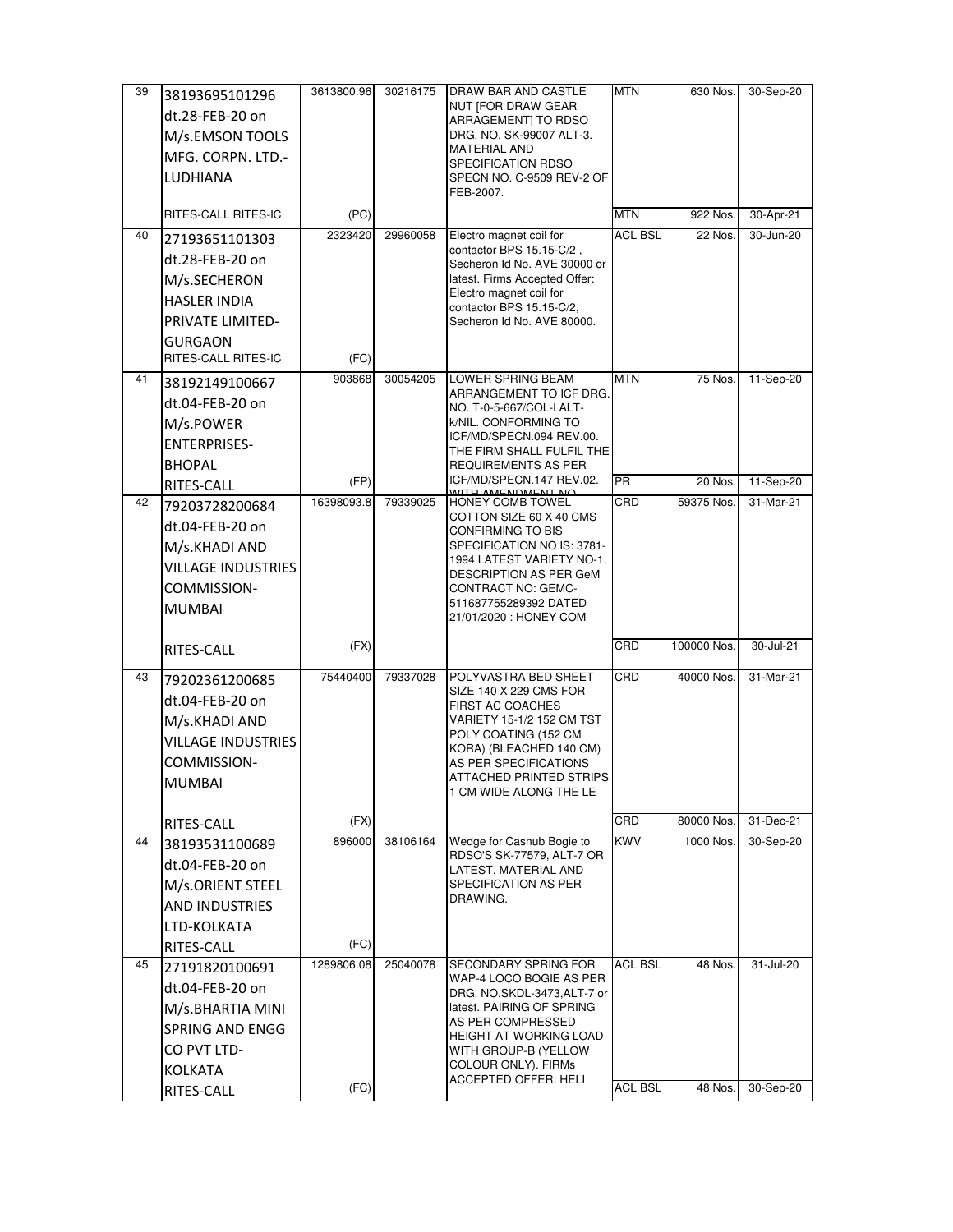| 46 | 27193784100694         | 7745919.88 | 29140079 | Set of brake lever for M/s. KBIL KYN                            |                | 13 Set     | $30 - Jun-21$ |
|----|------------------------|------------|----------|-----------------------------------------------------------------|----------------|------------|---------------|
|    | dt.04-FEB-20 on        |            |          | OR M/s. FTIL Make TUBE/PBU<br>of WAG9/WAG9H loco                |                |            |               |
|    | M/s.FAIVELEY           |            |          | consisting of 4 Items 24 Nos.                                   |                |            |               |
|    | <b>TRANSPORT RAIL</b>  |            |          | as per RDSO Mod.No.0455                                         |                |            |               |
|    | <b>TECHNOLOGIES</b>    |            |          | REV-0 dtd. 22.12.16 as under:                                   |                |            |               |
|    |                        |            |          | 1) Brake Lever 1.L.H. Complete<br>As per                        |                |            |               |
|    | <b>INDIA LIMITED-</b>  |            |          |                                                                 |                |            |               |
|    | <b>HOSUR</b>           | (FP)       |          |                                                                 | <b>ACL BSL</b> | 12 Set     | 30-Jun-21     |
|    | RITES-CALL             |            |          |                                                                 | AQ             | 13 Set     | 30-Jun-21     |
| 47 |                        | 799727.04  | 29140109 | Set of thread Bolts for                                         | <b>ACL BSL</b> | 42 Set     | 05-Aug-20     |
|    | 27193358100701         |            |          | WAP7/WAG9 locos consist of                                      |                |            |               |
|    | dt.05-FEB-20 on        |            |          | 3 items 48 nos as under. (1)                                    |                |            |               |
|    | M/s.VARDHMAN           |            |          | Thread Bolt, Size M24 X 305<br>MM as per ABB Drg. No. IB016-    |                |            |               |
|    | <b>INDUSTRIAL</b>      |            |          | 00405 or latest, and CLW Drg.                                   |                |            |               |
|    | <b>FASTENERS-DELHI</b> |            |          | No. 1209-01-316-050, Alt-2 or                                   |                |            |               |
|    | RITES-CALL RITES-IC    | (FC)       |          | la                                                              |                |            |               |
| 48 | 27192243100705         | 661460.8   | 25613509 | ASSLY. OF AUXILIARY<br>TERMINAL BLOCKS FOR                      | AQ             | 350 Nos.   | 31-May-21     |
|    | dt.05-FEB-20 on        |            |          | A.C.LOCOMOTIVE TO DRG.                                          |                |            |               |
|    | M/s.ATUL               |            |          | NO. ELW/BSL/4/F95.003R,                                         |                |            |               |
|    | INDUSTRIES-            |            |          | REF.NO. A, H, I, J, K, L. SHEET                                 |                |            |               |
|    | <b>FARIDABAD</b>       |            |          | NO. 1A/5, 1/5, 2/5, 3/5, 5/5.                                   |                |            |               |
|    | RITES-CALL RITES-IC    | (PC)       |          |                                                                 | <b>ACL BSL</b> | 39690 Nos. | 31-May-21     |
| 49 | 10194908100712         | 534896.36  | 12316465 | Semi conductor fuse for Power                                   | <b>DLS</b>     | 61 Nos.    | 31-May-20     |
|    | dt.05-FEB-20 on        |            |          | Diode Rectifier, Type -<br>170M5961 (Thread Type) Size -        | <b>KYN</b>     |            |               |
|    | M/s.SETON              |            |          | 2BKN / 75, Rating-800 Amp,                                      |                |            |               |
|    | <b>ELECTRICAL</b>      |            |          | 1000 Volts, Make - Cooper                                       |                |            |               |
|    | PRODUCTS-              |            |          | Bussmann / Ferraz / Hirect.<br>Used in BHEL make type AR        |                |            |               |
|    | <b>MUMBAI</b>          |            |          | 4800 to B                                                       |                |            |               |
|    | RITES-CALL RITES-IC    | (FC)       |          |                                                                 | <b>GPR PA</b>  | 97 Nos.    | 31-May-20     |
| 50 | 27203304101321         | 543036     | 29160613 | OVERHAULING KIT OF                                              | <b>KYN</b>     | 7 Set      | 31-May-21     |
|    | dt.28-FEB-20 on        |            |          | EITHER M/s ELECTROMECH                                          |                |            |               |
|    | M/s.ELECTROMECH-       |            |          | MAKE OR M/s KNORR<br><b>BREMSE MAKE WIPER</b>                   |                |            |               |
|    | <b>NEW DELHI</b>       |            |          | <b>MOTOR OPERATING VALVE</b>                                    |                |            |               |
|    | RITES-CALL             | (FP)       |          | (M/s ELECTROMECHs MAKE<br>R-12 & M/s KNORR BREMSE               | <b>ACL BSL</b> | 110 Set    | 31-May-21     |
|    |                        |            |          | MAKE NR 12R) AS PER                                             | AQ             | 13 Set     | 31-May-21     |
| 51 | 88201004800022         | 1461450    | 38130713 | ANNEVHDE ANE CET<br><b>COUPLER BODY WITH</b>                    | <b>KWV</b>     | 50 Nos.    | 31-Mar-20     |
|    | dt.06-FEB-20 on        |            |          | SHANK WEAR PLATE FOR<br>BCNHL/BOXNHL WAGON                      |                |            |               |
|    | M/s.Office of the      |            |          | RDSO DRG.No.SK -62724 ALT-                                      |                |            |               |
|    | Principal Chief        |            |          | 24 ITEM No. 1& 10.                                              |                |            |               |
|    | Materials Manager,     |            |          | MAT.&SPEC. CONFIRMING<br>TO RDSO STR. No. WD-70-BD-             |                |            |               |
|    | Allahabad              |            |          | 10. (REV.01) as per Drg.No.                                     |                |            |               |
|    |                        |            |          | SK-62724 ALT-24 IT                                              |                |            |               |
|    | RITES-CALL             | (FX)       |          |                                                                 |                |            |               |
| 52 | 81191085100746         | 1840435.38 | 81039852 | Glyphosate to IS:12502-1988.,                                   | CRD            | 3424 LTR   | 30-Sep-20     |
|    | dt.06-FEB-20 on        |            |          | Reaffirmed 2014 i) Glyphosate<br>content as IPA sal (Percent by |                |            |               |
|    | M/s.DIVYA              |            |          | $(w/W)$ -41% plus/minus- 5                                      |                |            |               |
|    | <b>AGROCHEM</b>        |            |          | percent (38.05 to 43.05). ii)                                   |                |            |               |
|    | PRIVATE LIMITED-       |            |          | Sp.Gr.@ 20 deg C - 1.1 %<br>plus/minus 0.02. iii) PH (1         |                |            |               |
|    | <b>MUMBAI</b>          |            |          |                                                                 |                |            |               |
|    | RITES-CALL             | (FP)       |          |                                                                 | <b>PUNE</b>    | 2183 LTR   | 30-Sep-20     |
|    |                        |            |          |                                                                 | BB             | 3514 LTR   | 30-Sep-20     |
|    |                        |            |          |                                                                 |                |            |               |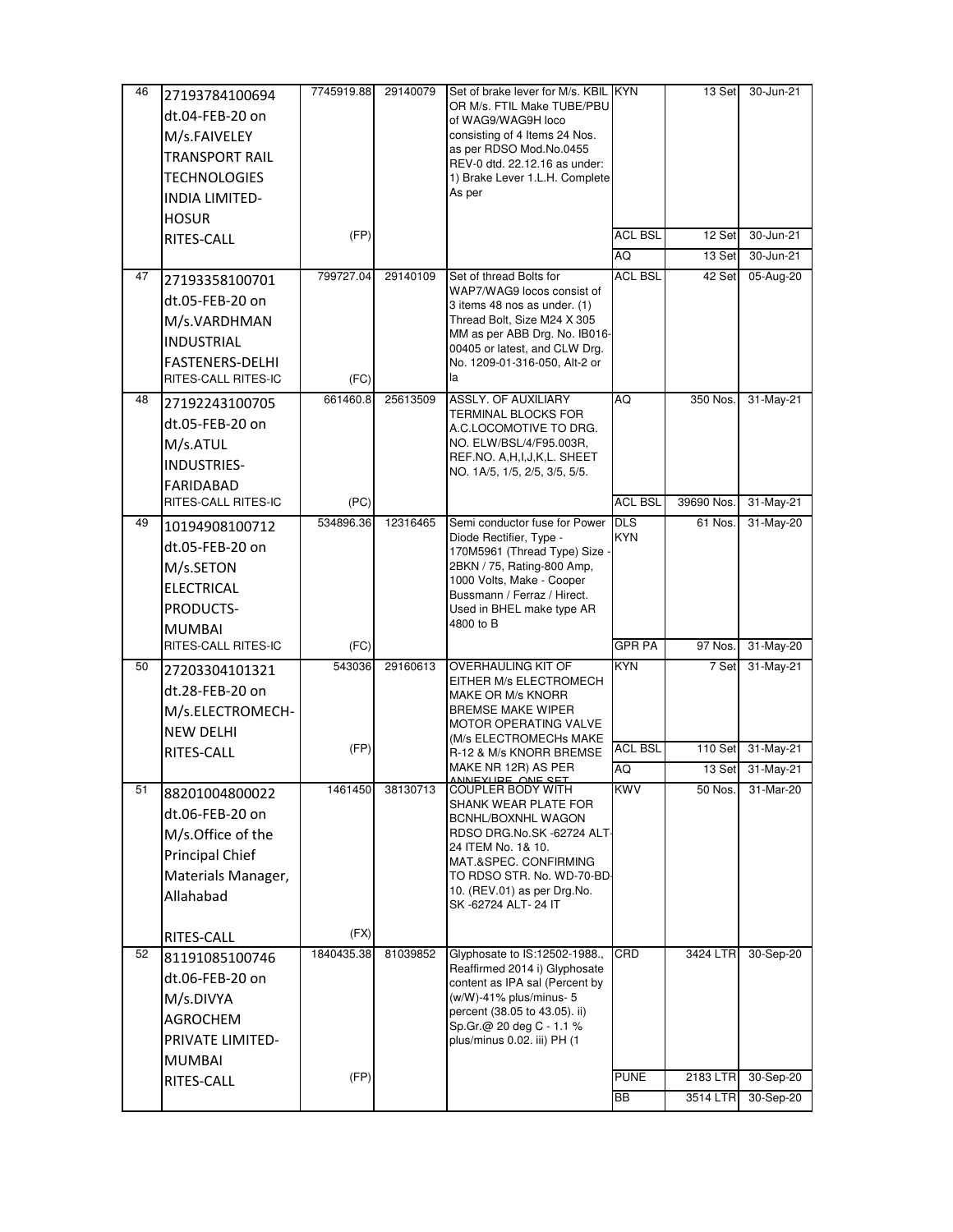| 53 | 27193762100785          | 602154     | 29440038 | <b>BLOWER SCAVANGER FOR</b>                                     | <b>ACL BSL</b>       | 21 Nos.   | 31-Oct-20 |
|----|-------------------------|------------|----------|-----------------------------------------------------------------|----------------------|-----------|-----------|
|    | dt.10-FEB-20 on         |            |          | <b>MACHINE ROOM ALONG</b>                                       |                      |           |           |
|    | M/s.G.T.R.COMPAN        |            |          | WITH MOTOR AS PER CLW<br>SPECN. NO. CLS/ES/3/0022/E             |                      |           |           |
|    |                         |            |          | OR LATEST FOR 3 PHASE                                           |                      |           |           |
|    | Y PRIVATE LIMITED-      |            |          | LOCO. ACCEPTED OFFER:-                                          |                      |           |           |
|    | <b>KOLKATA</b>          | (FP)       |          | RANJAN BRAND SCAVENGE<br><b>BLOWER TO MACHINE</b>               |                      |           |           |
|    | RITES-CALL              | 1477102.76 | 25510058 | <b>POOM COMPLETE WITH</b><br>Main Compressor 1000 LPM           | <b>ACL BSL</b>       | 7 Nos.    |           |
| 54 | 27192780100787          |            |          | Capacity for Conventional type                                  |                      |           | 31-Dec-20 |
|    | dt.10-FEB-20 on         |            |          | Electric Locomotive As per                                      |                      |           |           |
|    | M/s.SABER DAIS          |            |          | CLW Spec. No. CLW/ES/C-34<br>ALT-0 With Driving Motor MCP       |                      |           |           |
|    | <b>COMPRESSION</b>      |            |          | (Make ABB, CROMPTON,                                            |                      |           |           |
|    | LIMITED-KAITHAL         |            |          | BBL, SIE) Conforming to RDSO                                    |                      |           |           |
|    | RITES-CALL              | (FP)       |          | Spec. No. SPE                                                   |                      |           |           |
| 55 | 27193296100809          | 661248     | 29250134 | Set of rubber items as per CLW                                  | <b>ACL BSL</b>       | 25 Set    | 30-Sep-20 |
|    | dt.10-FEB-20 on         |            |          | specn no. CLW/ES/3/0151 Alt-<br>E or latest consist of 22 items |                      |           |           |
|    | M/s.INTEX ENGG          |            |          | as per specn sheet No. 5.                                       |                      |           |           |
|    | <b>AND RUBBER</b>       |            |          |                                                                 |                      |           |           |
|    | <b>WORKS-NORTH</b>      |            |          |                                                                 |                      |           |           |
|    | <b>TWENTY FOUR</b>      |            |          |                                                                 |                      |           |           |
|    | <b>PARGANAS</b>         |            |          |                                                                 |                      |           |           |
|    | RITES-CALL              | (FP)       |          |                                                                 | <b>ACL BSL</b>       | 35 Set    | 30-Sep-20 |
| 56 | 38191531100817          | 792449.28  | 30310246 | BRAKE HEAD FOR 13T AND                                          | <b>MTN</b>           | 1100 Nos. | 30-Apr-21 |
|    | dt.10-FEB-20 on         |            |          | <b>16T BOGIES WITHOUT</b>                                       |                      |           |           |
|    | M/s.POWER               |            |          | BUSHES [ I.E. ITEM NO. 5<br>AND 6] 50 PERCENT LH AND            |                      |           |           |
|    | <b>ENTERPRISES-</b>     |            |          | 50 PERCENT RH TO ICF                                            |                      |           |           |
|    |                         |            |          | DRG. NO. T-3-1-806, ALT-                                        |                      |           |           |
|    | <b>BHOPAL</b>           | (FP)       |          | e/Nil. MATERIAL AND<br>SPECIFICATION AS PER                     | <b>WB</b>            | 16 Nos.   | 30-Apr-21 |
| 57 | RITES-CALL              | 3009000    | 31337120 | <b>DRAWING</b><br>IMS RACK FOR BAMABRDIER                       | <b>VVH</b>           | 5 Nos.    | 22-Jul-20 |
|    | 42190016100872          |            |          | AC MRVC-II EMU RAKE                                             |                      |           |           |
|    | dt.12-FEB-20 on         |            |          | <b>COMPATIBLE FOR PIS</b>                                       |                      |           |           |
|    | M/s.PT                  |            |          | SYSTEM OF AC<br>BOMBARDIER EMU RAKE.                            |                      |           |           |
|    | <b>COMMUNICATION</b>    |            |          |                                                                 |                      |           |           |
|    | <b>SYSTEMS PRIVATE</b>  |            |          |                                                                 |                      |           |           |
|    | LIMITED-GAUTAM          |            |          |                                                                 |                      |           |           |
|    | <b>BUDDHA NAGAR</b>     |            |          |                                                                 |                      |           |           |
|    |                         |            |          |                                                                 |                      |           |           |
|    | RITES-CALL              | (PC)       |          |                                                                 | <b>VVH</b>           | 5 Nos.    | 26-May-21 |
| 58 | 27201290100897          | 540947.4   | 25878049 | <b>MAGNET VALVE ROTEX</b><br>MODEL NO. 3054C, DRG. NO.          | <b>KYN</b>           | 6 Nos.    | 30-Sep-20 |
|    | dt.13-FEB-20 on         |            |          | 081-13-231-171 REV 3.                                           |                      |           |           |
|    | M/s.TRIMURTI            |            |          | Accepted Offer: ROTEX MAKE                                      |                      |           |           |
|    | <b>TRADING COMPANY-</b> |            |          | MV-3054C.                                                       |                      |           |           |
|    | <b>MUMBAI</b>           |            |          |                                                                 |                      |           |           |
|    |                         |            |          |                                                                 |                      |           |           |
|    | RITES-CALL RITES-IC     | (FC)       |          |                                                                 | <b>ACL BSL</b>       | 68 Nos.   | 30-Sep-20 |
| 59 | 38193499100917          | 10772240   | 38130725 | KNUCKLE FOR HIGH<br>TENSILE CBC (NON                            | WAGON/<br><b>BSL</b> | 1343 Nos. | 19-Feb-21 |
|    | dt.13-FEB-20 on         |            |          | TRANSITION) TO RDSO                                             |                      |           |           |
|    | M/s.RANEKA              |            |          | DRG.NO.SK.62724, ALT.27                                         |                      |           |           |
|    | INDUSTRIES LTD.-        |            |          | OR LATEST, ITEM NO.2,<br><b>MATERIAL AND</b>                    |                      |           |           |
|    | PITHAMPUR(DIST)D        |            |          | SPECIFICATION: RDSO                                             |                      |           |           |
|    | <b>HAR</b>              |            |          | SPECIFICATION NO.70-BD-                                         |                      |           |           |
|    | RITES-CALL              | (FP)       |          | 10(REV.2) WITH<br>AMENDMENT-1 OF SEP.2016                       | <b>KWV</b>           | 101 Nos.  | 19-Feb-21 |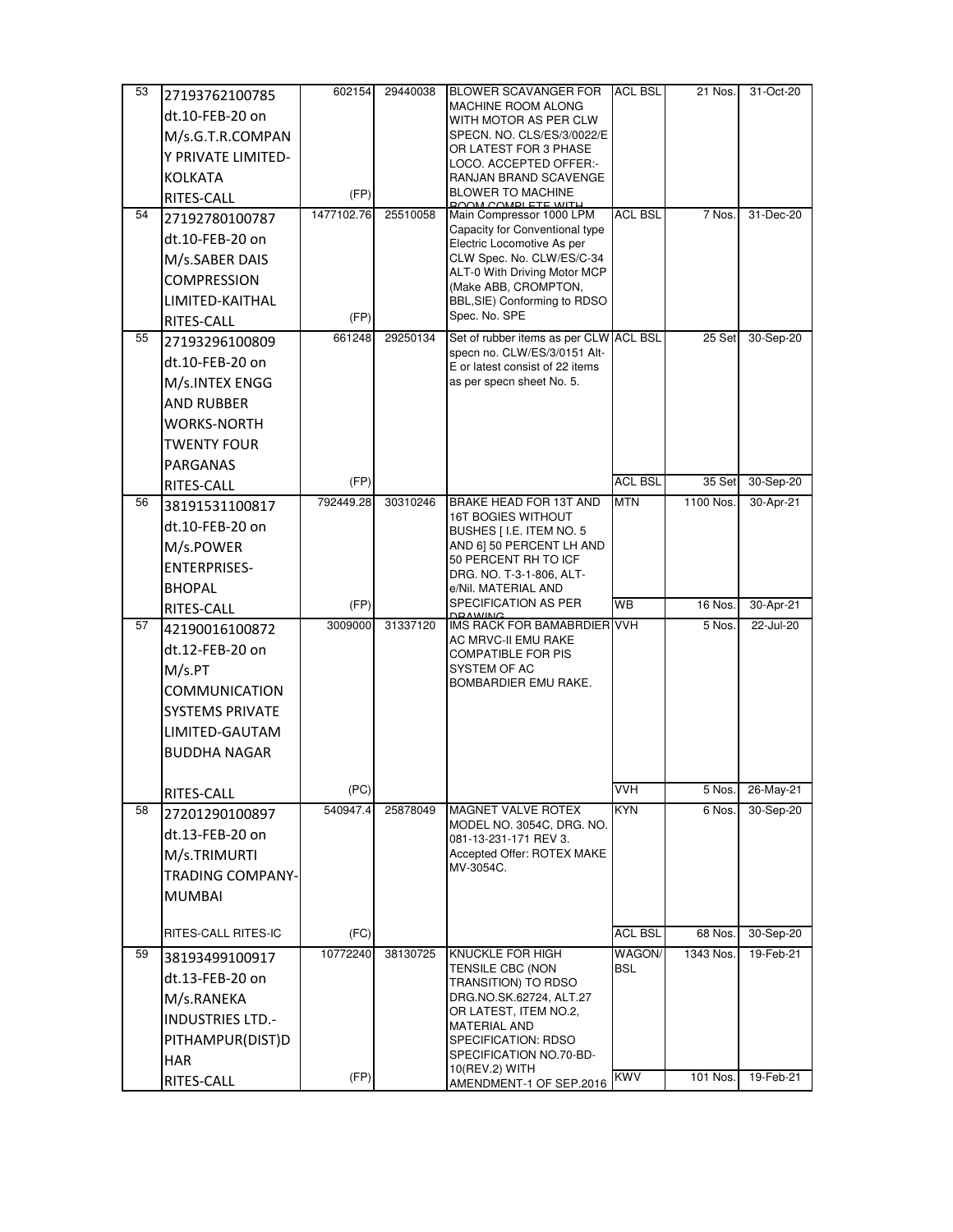| 60 | 27192944100960      | 3648512    | 23828006 | HI CAPACITY (1500 AMPH) 6P KYN                                     |                | 1 Nos.   | 31-May-21 |
|----|---------------------|------------|----------|--------------------------------------------------------------------|----------------|----------|-----------|
|    | dt.17-FEB-20 on     |            |          | TYPE MOTOR DOUBLE<br>REVERSER AS PER RDSO                          |                |          |           |
|    | M/s.ORIENTAL FIBRE  |            |          | SMIELRS/SMI/0234 REV-0                                             |                |          |           |
|    | AND ENGINEERING     |            |          | WITH SERVOMOTOR                                                    |                |          |           |
|    | INDUSTRIES-         |            |          | ELECTRO VALVE ASSEMBLY                                             |                |          |           |
|    |                     |            |          | AND COIL SHOULD BE AS<br>PER SMI NO. E1/SMI/0224-                  |                |          |           |
|    | <b>KOLKATA</b>      |            |          | 2001 REV-0 AND CLW DRG.<br>NO                                      |                |          |           |
|    | RITES-CALL RITES-IC | (PC)       |          |                                                                    | <b>ACL BSL</b> | 5 Nos.   | 30-Sep-20 |
|    |                     |            |          |                                                                    | <b>ACL BSL</b> | 10 Nos.  | 31-May-21 |
| 61 | 42190028100974      | 1138838.4  | 31901335 | Fuel filter for 1600 HP DPC CIL SUR<br>part no-2881458, Fleetguard |                | 189 Nos. | 19-Aug-20 |
|    | dt.17-FEB-20 on     |            |          | Part No.FF5782. MAKE &                                             |                |          |           |
|    | M/s.HE              |            |          | PART NO. DONALDSON                                                 |                |          |           |
|    | TECHNOCRATS-        |            |          | INDIA FILTER SYSTEM PVT.<br>LTD. PART NO DBF5782                   |                |          |           |
|    | <b>HYDERABAD</b>    |            |          | [P553505] EQUIVELENT TO                                            |                |          |           |
|    | RITES-CALL          | (FC)       |          | TENDER PART NO. CIL PART                                           |                |          |           |
| 62 | 27193486101075      | 2197561.77 | 29161010 | <b>WIPER MOTOR COMPLETE</b>                                        | <b>ACL BSL</b> | 52 Nos.  | 30-Sep-20 |
|    | dt.20-FEB-20 on     |            |          | RH for 3 PHASE LOCO AS<br>PER CLW SPECN. NO.                       |                |          |           |
|    | M/s.TRINITY HOUSE   |            |          | CLW/MS/3/050 ALT-5 or                                              |                |          |           |
|    | (INDIA) PVT. LTD.-  |            |          | LATEST and CLW DRG. NO.<br>1209.07-303.019 or LATEST.              |                |          |           |
|    | <b>MUMBAI</b>       |            |          |                                                                    |                |          |           |
|    |                     |            |          |                                                                    |                |          |           |
|    | RITES-CALL RITES-IC | (FC)       |          |                                                                    | <b>KYN</b>     | 80 Nos.  | 30-Sep-20 |
| 63 | 43191035201092      | 107864865  | 45170381 | Valve Regulated Acid 1100 AH                                       | <b>MTN</b>     | 37 Set   | 30-Sep-20 |
|    | dt.24-FEB-20 on     |            |          | capacity Batteries conforming<br>to RDSO specification No.         |                |          |           |
|    | M/s.HBL POWER       |            |          | RDSO/PE/SPEC/AC/0009-                                              |                |          |           |
|    | <b>SYSTEMS LTD-</b> |            |          | 2014 (Rev.-2) per set of 56                                        |                |          |           |
|    | HYDERABAD           |            |          | cells, including trays for AC<br>coaches fitted with inverter      |                |          |           |
|    | RITES-CALL          | (PC)       |          | operate                                                            | <b>MTN</b>     | 37 Set   | 31-Mar-21 |
|    |                     |            |          |                                                                    | <b>MTN</b>     | 31 Set   | 30-Apr-21 |
|    |                     |            |          |                                                                    | <b>PUNE</b>    | 4 Set    | 30-Sep-20 |
| 64 | 18203332101100      | 1594216.34 | 17380248 | ELGI MAKE HP DISCH VALVE DLS<br>PART NO.B013901070009.             | <b>KYN</b>     | 15 Nos.  | 30-Jul-20 |
|    | dt.24-FEB-20 on     |            |          | HSN CODE NO. 8414                                                  |                |          |           |
|    | M/s.TRINITY HOUSE   |            |          |                                                                    |                |          |           |
|    | (INDIA) PVT. LTD.-  |            |          |                                                                    |                |          |           |
|    | <b>MUMBAI</b>       |            |          |                                                                    |                |          |           |
|    |                     |            |          |                                                                    |                |          |           |
|    | RITES-CALL RITES-IC | (FC)       |          |                                                                    | <b>DLS</b>     | 10 Nos.  | 30-Jul-20 |
|    |                     |            |          |                                                                    | <b>GPR PA</b>  | 25 Nos.  | 30-Jul-20 |
|    |                     |            |          |                                                                    | <b>GPR PA</b>  | 20 Nos.  | 30-Jul-20 |
| 65 | 27192200101140      | 1291136    | 25500053 | <b>TRACTION MOTOR</b><br>VOLTMETER TYPE MOVING                     | <b>KYN</b>     | 30 Nos.  | 31-May-21 |
|    | dt.24-FEB-20 on     |            |          | COIL with internal LED                                             |                |          |           |
|    | M/s.GALAXY          |            |          | illuminated dial, range scale                                      |                |          |           |
|    | <b>INSTRUMENT-</b>  |            |          | range 0-1.8 KV to CLW Specn.<br>No. CLW/ES/1.2 ALT-O.              |                |          |           |
|    | <b>KOLKATA</b>      |            |          | Accepted Offer: GALAXY DRG.                                        |                |          |           |
|    | RITES-CALL RITES-IC | (PC)       |          | NO. GI/EW/9-2014 FOR<br><b>DIMENSION</b>                           | ACL BSL        | 250 Nos. | 31-Jul-20 |
|    |                     |            |          |                                                                    | <b>ACL BSL</b> | 160 Nos. | 31-May-21 |
| 66 | 27193304101143      | 1170125.76 | 29160613 | OVERHAULING KIT OF<br>EITHER M/s ELECTROMECH                       | <b>KYN</b>     | 24 Set   | 10-Jul-20 |
|    | dt.24-FEB-20 on     |            |          | MAKE OR M/s KNORR                                                  |                |          |           |
|    | M/s.ELECTROMECH-    |            |          | <b>BREMSE MAKE WIPER</b>                                           |                |          |           |
|    | <b>NEW DELHI</b>    |            |          | MOTOR OPERATING VALVE<br>I(M/s ELECTROMECH MAKE R-                 |                |          |           |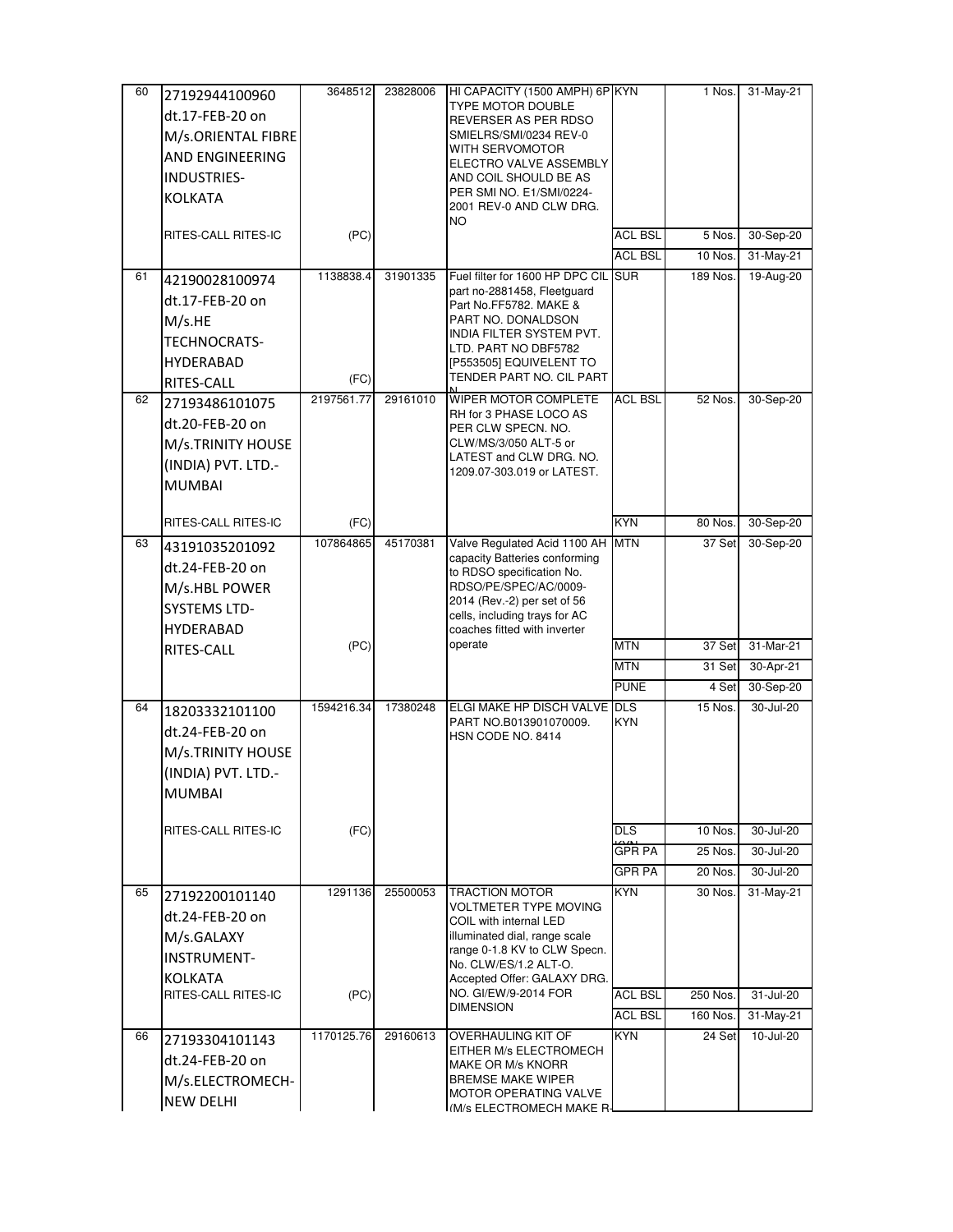|          | RITES-CALL RITES-IC                                                                                                                        | (FC)                         |                      | 12 & M/s KNORR BREMSE                                                                                                                                                                                                                              | <b>ACL BSL</b>           | 222 Set              | 22-Jul-20              |
|----------|--------------------------------------------------------------------------------------------------------------------------------------------|------------------------------|----------------------|----------------------------------------------------------------------------------------------------------------------------------------------------------------------------------------------------------------------------------------------------|--------------------------|----------------------|------------------------|
|          |                                                                                                                                            |                              |                      | MAKE NR 12R) AS PER                                                                                                                                                                                                                                | AQ                       | 37 Set               | 11-Jul-20              |
| 67       | 27193161101172<br>dt.25-FEB-20 on<br>M/s.MELBROW<br>ENGINEERING<br><b>WORKS PVT. LTD.-</b><br><b>KOLKATA</b>                               | 875863.8                     | 25120190             | INEVIIDE ANE CET<br>SET OF STEP SIZE HORN<br>SIDE LINER FOR AXLE BOX<br>TO DRG No. TACMA-73 R1,<br>ONE SET COMPRISING OF<br>TWO ITEMS 3 Nos.                                                                                                       | <b>KYN</b>               | 250 Set              | 30-Oct-20              |
|          | RITES-CALL                                                                                                                                 | (FP)                         |                      |                                                                                                                                                                                                                                                    | <b>KYN</b>               | 553 Set              | 30-Oct-20              |
|          |                                                                                                                                            |                              |                      |                                                                                                                                                                                                                                                    | <b>ACL BSL</b>           | 150 Set              | 30-Oct-20              |
|          |                                                                                                                                            |                              |                      |                                                                                                                                                                                                                                                    | <b>ACL BSL</b>           | 410 Set              | 30-Oct-20              |
| 68       | 41191805101186<br>dt.26-FEB-20 on<br>M/s.3A ASSOCIATES<br>INCORPORATED-<br><b>MUMBAI</b>                                                   | 2615049.92                   | 41151318             | FINISHING VARNISH TVA<br>1410 C AND D NO.5588/407<br>FOR HS ARMATURE TO<br>SPECIFICATION NO.AQ-209 (<br>RDSO/2008/EL/SPEC/0081 (<br>REV-0) NOTE:- SCATTERED<br>DELIVERY PERIOD 2 TIMES.<br>MAKE BRAND;-OWN MAKE                                    | <b>KYN</b>               | 300 Kgs.             | 31-Jul-20              |
|          | RITES-CALL RITES-IC                                                                                                                        | (PC)                         |                      | FINISHING V                                                                                                                                                                                                                                        | KYN                      | 447 Kgs.             | 15-May-21              |
|          |                                                                                                                                            |                              |                      |                                                                                                                                                                                                                                                    | <b>ACL BSL</b>           | 330 Kgs.             | 15-May-21              |
|          |                                                                                                                                            |                              |                      |                                                                                                                                                                                                                                                    | <b>TMW</b>               | 861 Kgs.             | 31-Jul-20              |
|          |                                                                                                                                            |                              |                      |                                                                                                                                                                                                                                                    | <b>TMW</b>               | 694 Kgs.             | 15-May-21              |
| 69       | 38191079101201<br>dt.26-FEB-20 on<br>M/s.S.K. ENGINEERS-<br><b>KOLKATA</b>                                                                 | 2050003.2                    | 30070363             | ANCHOR LINK TO ICF DRG.<br>NO. T-0-7-603 ALT. B/15 [COL-<br>I]. MATERIAL SPECIFICATION<br>AS PER DRG.                                                                                                                                              | <b>MTN</b>               | 1879 Nos.            | 30-Apr-21              |
|          | RITES-CALL                                                                                                                                 | (FP)                         |                      |                                                                                                                                                                                                                                                    | PR                       | 196 Nos.             | 30-Apr-21              |
|          |                                                                                                                                            |                              |                      |                                                                                                                                                                                                                                                    | WВ                       | 104 Nos.             | 30-Apr-21              |
| 70       | 42191202101206<br>dt.26-FEB-20 on<br>M/s.FAIVELEY<br><b>TRANSPORT RAIL</b><br><b>TECHNOLOGIES</b><br><b>INDIA LIMITED-</b><br><b>HOSUR</b> | 2935143.8                    | 31351499             | MAINT. KIT FOR DUPLEX<br>CHECK VALVE TO FTRTIL<br>PART # 790 039 105 (As per<br>manually signed Annexure<br>Attached with this MA)                                                                                                                 | <b>MTN</b>               | <b>500 Set</b>       | 26-Jul-20              |
|          | RITES-CALL                                                                                                                                 | (PC)                         |                      |                                                                                                                                                                                                                                                    | <b>MTN</b>               | 491 Set              | 30-Apr-21              |
| 71<br>72 | 85191453100202<br>dt.01-FEB-20 on<br>M/s.JAGDAMBA<br><b>LIQUIFIED STEELS</b><br>LTD.-HARIDWAR<br>RITES-CALL RITES-IC<br>26201043100632     | 1170000.72<br>(FC)<br>681450 | 37130912<br>27500100 | <b>BUFFER PLUNGER WITH</b><br>FACE PLATE, BUFFER<br>SPINDLE AND HEX NUT<br>[ASSEMBLY] TO RDSO DRG.<br>NO. SKETCH 98145, ALT-11<br>AND C.RLY. ALT.d, ITEM NO.<br>3,5,6,7 AND 17. MATERIAL<br>AND SPECIFICATION AS PER<br>Plunger Complete for Rotex | <b>MTN</b><br><b>KYN</b> | 150 Nos.<br>800 Nos. | 25-May-20<br>31-Jul-20 |
|          | dt.03-FEB-20 on<br>M/s.TRIMURTI<br><b>TRADING COMPANY-</b><br><b>MUMBAI</b><br>RITES-CALL RITES-IC                                         | (FC)                         |                      | magnet valve Model SR.3038<br>Rotex Part No.30/1 to 30/8 of<br>Rotex Model Sr.No.3038 Used<br>in Pneumatic Circuit of EP<br>Contactor of WCAM/3 &<br>WCAG/1 loco.                                                                                  | <b>ACL BSL</b>           | 1280 Nos.            | 31-Jul-20              |
|          |                                                                                                                                            |                              |                      |                                                                                                                                                                                                                                                    | CLA                      | 20 Nos.              | 31-Jul-20              |
|          |                                                                                                                                            |                              |                      |                                                                                                                                                                                                                                                    |                          |                      |                        |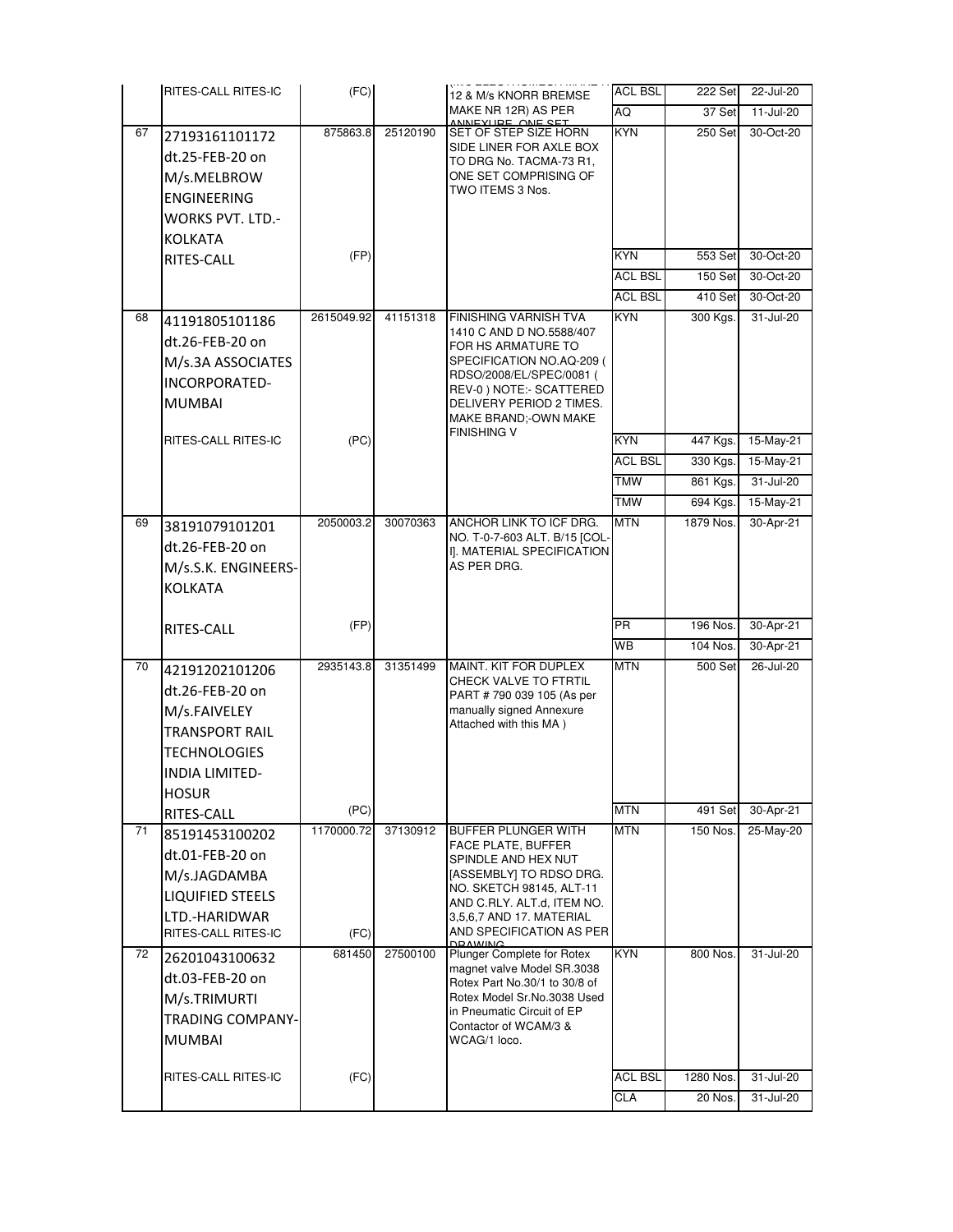| 73 | 75191086100643           | 15753800  | 75403717 | <b>DECORATIVE</b>                                               | <b>MTN</b>          | 8615 Nos.  | 30-Jun-21     |
|----|--------------------------|-----------|----------|-----------------------------------------------------------------|---------------------|------------|---------------|
|    | dt.03-FEB-20 on          |           |          | THERMOSETTING<br>SYNTHETIC RESIN BONDED                         |                     |            |               |
|    | M/s.IDEAL                |           |          | LAMINATED SHEET FOR USE                                         |                     |            |               |
|    | <b>LAMINATES PRIVATE</b> |           |          | IN COACHING STOCK TO                                            |                     |            |               |
|    | LIMITED-MEERUT           |           |          | RDSO SPECIFICATION NO.                                          |                     |            |               |
|    |                          |           |          | STR C-K 514 WITH 7<br>AMENDMENTS.                               |                     |            |               |
|    |                          |           |          | AMENDMENT NO. 1 to 7 OF                                         |                     |            |               |
|    | RITES-CALL               | (FP)      |          | AUG. 2016. SIZE: 2440 x 1220                                    | WВ                  | 209 Nos.   | 30-Jun-21     |
|    |                          |           | 75904214 | <b>DECORATIVE</b><br>THERMOSETTING                              | <b>BSL</b>          | 30 Nos.    | 30-Jun-21     |
|    |                          |           |          | SYNTHETIC RESIN BONDED                                          | <b>MTN</b>          | 799 Nos.   | 30-Jun-21     |
|    |                          |           |          | LAMINATED SHEET STAR                                            | <b>SNPD</b>         | 29 Nos.    | 30-Jun-21     |
|    |                          |           |          | DUST GREY FOR USE IN<br>COACHING STOCK TO RDSO                  | <b>WB</b>           | 208 Nos.   | 30-Jun-21     |
|    |                          |           |          | SPECIFICATION NO. STR C-K                                       | <b>PUNE</b>         | 35 Nos.    | $30 - Jun-21$ |
|    |                          |           |          | 514, WITH 7 AMENDMENTS.<br>DMENT NO 1 ZOF                       | <b>KWV</b>          | 134 Nos.   | 30-Jun-21     |
|    |                          |           | 75904287 | <b>DECORATIVE</b>                                               | <b>WB</b>           | 295 Nos.   | 30-Jun-21     |
|    |                          |           |          | THERMOSETTING<br>SYNTHETIC RESIN BONDED                         | <b>MTN</b>          | 1545 Nos.  | 30-Jun-21     |
| 74 | 80193261701209           | 1150618   | 80030130 | AAR approved/RDSO                                               | <b>KWV</b>          | 4900 Kgs.  | 31-Aug-20     |
|    | dt.26-FEB-20 on          |           |          | approved Grease for cartridge                                   |                     |            |               |
|    | M/s.INDIAN OIL           |           |          | Taper Roller Bearings of<br>Freight stock conforming to         |                     |            |               |
|    | <b>CORPORATION LTD-</b>  |           |          | RDSO specification No. WD-24-                                   |                     |            |               |
|    |                          |           |          | Misc.2003 (Revision-1) RGC                                      |                     |            |               |
|    | <b>MUMBAI</b>            | (FC)      |          | description:- AAR approved/<br>RDSO Approved G                  |                     |            |               |
|    | RITES-CALL               |           |          |                                                                 |                     |            |               |
| 75 | 27190001101249           | 2714985   | 25881577 | <b>Metalized Carbon Strips</b><br>Suitable for High Reach Panto | AQ                  | 37 Nos.    | 30-Sep-20     |
|    | dt.27-FEB-20 on          |           |          | graph with ADD provision as                                     |                     |            |               |
|    | M/s.MERSEN INDIA         |           |          | per spec. no. RDSO /<br>2014/EL/SPEC/0114, rev.0,               |                     |            |               |
|    | PRIVATE LIMITED-         |           |          | date may 2014.                                                  |                     |            |               |
|    | <b>BANGALORE</b>         |           |          |                                                                 |                     |            |               |
|    |                          |           |          |                                                                 |                     |            |               |
|    | RITES-CALL               | (FP)      |          |                                                                 | <b>VVH</b>          | 116 Nos.   | 30-Sep-20     |
| 76 | 11173660701254           | 4540050   | 38037452 | <b>GREASE SEAL FOR AAR</b>                                      | AMM (M)             | 15000 Nos. | 31-Aug-20     |
|    | dt.27-FEB-20 on          |           |          | STANDARD CLASS-'E'[6" X<br>11"] BEARING USED ON                 | <b>KURDW</b><br>ADI |            |               |
|    | M/s.SKF INDIA LTD-       |           |          | CASNUB BOGIES OF                                                |                     |            |               |
|    | <b>GURGAON</b>           |           |          | <b>FREIGHT STOCK. RDSO</b>                                      |                     |            |               |
|    | RITES-CALL               | (FC)      |          | SPECIFICATION NO. WD-50-<br>MISC-2007 OF OCTOBER                |                     |            |               |
| 77 | 60191012101317           | 633905.44 | 62172566 | Cock (Tap) Brass screwed                                        | CRD                 | 56 Nos.    | 15-Oct-20     |
|    | dt.28-FEB-20 on          |           |          | down stop valves to                                             |                     |            |               |
|    |                          |           |          | IS:781/1984 with Amdt. No. 1 &<br>2 reaffirmed in 1990, with    |                     |            |               |
|    | M/s.KAPCO VALVES-        |           |          | external threading of size                                      |                     |            |               |
|    | <b>JALANDHAR</b>         |           |          | 50mm. HSN CODE ON, 8481                                         |                     |            |               |
|    |                          |           |          |                                                                 | <b>BB</b>           |            |               |
|    | RITES-CALL               | (FP)      |          |                                                                 |                     | 28 Nos.    | 15-Oct-20     |
|    |                          |           |          |                                                                 | CRD                 | 69 Nos.    | 31-May-21     |
|    |                          |           |          |                                                                 | BB                  | 59 Nos.    | 31-May-21     |
| 78 | 27202721101318           | 556488    | 25928077 | HOT MOULDING MICANITE<br>INSULATING FRAME FOR SL-               | TMW                 | 1000 Pairs | 31-Dec-20     |
|    | dt.28-FEB-20 on          |           |          | 30 AS PER Drg. No.                                              |                     |            |               |
|    | M/s.POWER MICA           |           |          | 3TMW/DRG/SL/001.[Duration                                       |                     |            |               |
|    | <b>INSULATORS-</b>       |           |          | period of shelf life-06 months                                  |                     |            |               |
|    | <b>KOLKATA</b>           |           |          | Pairs]                                                          |                     |            |               |
|    | RITES-CALL               | (FP)      |          |                                                                 | <b>TMW</b>          | 2600 Pairs | 31-Mar-21     |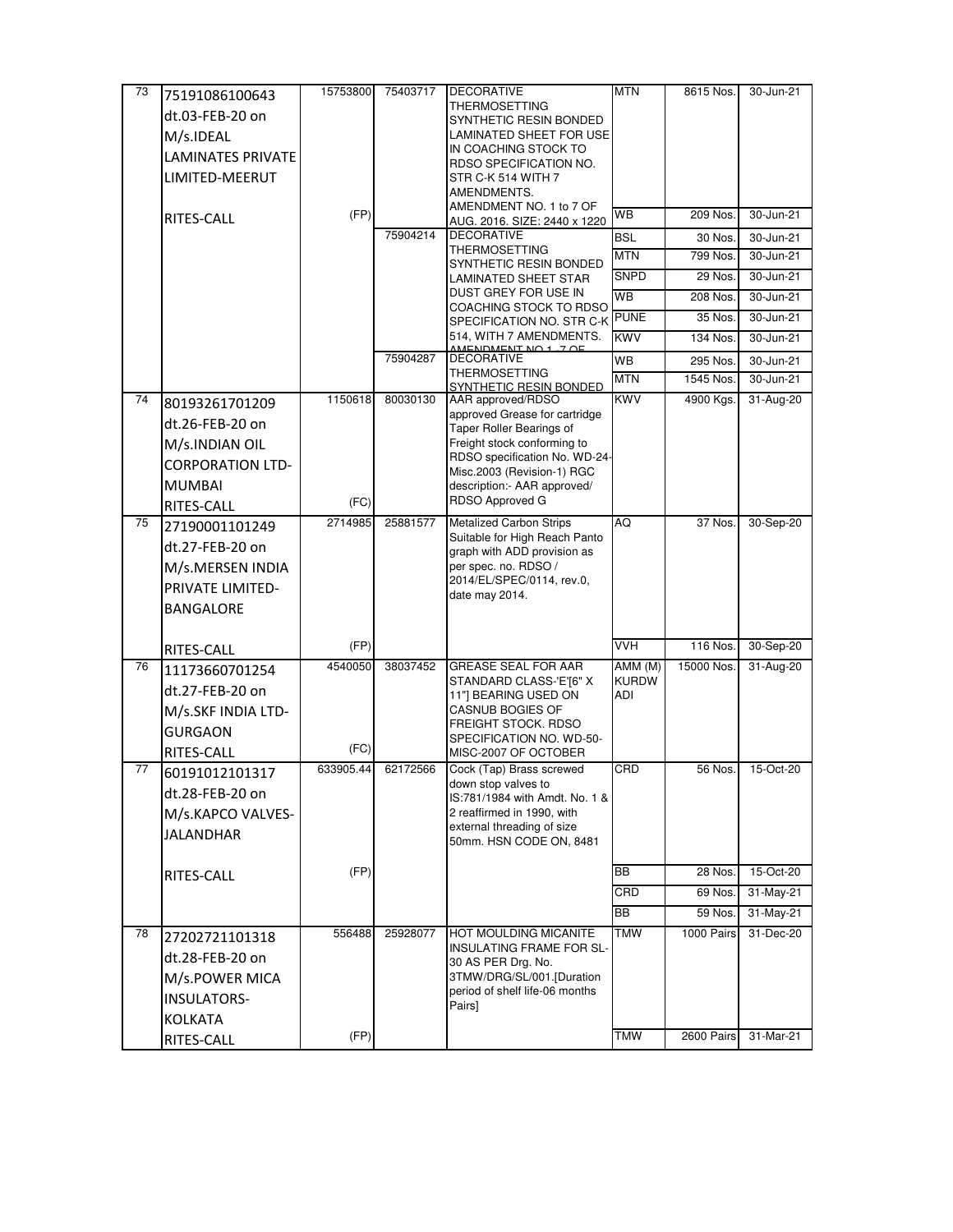| 79 | 27202866101319                        | 624102          | 23738844 | <b>Breather Assembly Without</b>                            | ACL BSL        | 33 Nos.          | 31-May-21              |
|----|---------------------------------------|-----------------|----------|-------------------------------------------------------------|----------------|------------------|------------------------|
|    | dt.28-FEB-20 on                       |                 |          | Charge for TAP Changer as<br>per AAL DRG                    |                |                  |                        |
|    | M/s.RIVER                             |                 |          | No.9980646236802 OR M/s                                     |                |                  |                        |
|    | <b>ENGINEERING PVT</b>                |                 |          | River Engg. DRG                                             |                |                  |                        |
|    | LTD-NOIDA                             |                 |          | No.SWT.335230-RI OR M/s<br>YOGYA Enterprises DRG            |                |                  |                        |
|    | RITES-CALL                            | (PC)            |          | NO:42002424 REV-03 &                                        | AQ             | 8 Nos.           | 30-Oct-20              |
| 80 | 26204001101323                        | 1778042.88      | 27650194 | <b>CONNO BONOON</b><br>CAPACITOR ALU 4000 MFD-              | <b>KYN</b>     | 96 Nos.          | 14-Aug-20              |
|    | dt.28-FEB-20 on                       |                 |          | 10+30% UN-450V/CC-55+85                                     |                |                  |                        |
|    | M/s.P M                               |                 |          | DEGREE CENTIGRADE leff 0<br>100 Hz 21A @85 DEGREE           |                |                  |                        |
|    | INDUSTRIES-                           |                 |          | CENTI GRADE EXPECTED                                        |                |                  |                        |
|    | <b>MUMBAI</b>                         |                 |          | LIFE 100000 hrs PART NO                                     |                |                  |                        |
|    | RITES-CALL RITES-IC                   | (FC)            |          | 706918 MAKE SIC SAFCO<br><b>FRANCE</b>                      |                |                  |                        |
| 81 | 18192005100681                        | 672600          | 18140075 | <b>GFD CONTACTOR TO EMD</b>                                 | <b>DLS</b>     | 7 Nos.           | 30-Oct-20              |
|    | dt.04-FEB-20 on                       |                 |          | PART NO 40010561 DLW                                        | <b>KYN</b>     |                  |                        |
|    |                                       |                 |          | PART NO. 18140075 Alt."Ca"<br>or latest. FIRM OFFER: ELIXIR |                |                  |                        |
|    | M/s.ELIXIR                            |                 |          | Make.                                                       |                |                  |                        |
|    | <b>ENGINEERING-</b>                   |                 |          |                                                             |                |                  |                        |
|    | BANGALORE<br>RITES-CALL               | (FP)            |          |                                                             | <b>GPR PA</b>  | 4 Nos.           | 30-Apr-21              |
|    |                                       |                 |          |                                                             | <b>GPR PA</b>  | 4 Nos.           | 30-Oct-20              |
| 82 | 27193288100690                        | 2454543         | 29940011 | SET OF SINGLE DUCT                                          | <b>ACL BSL</b> | 15 Set           | 31-Dec-20              |
|    | dt.04-FEB-20 on                       |                 |          | LEATHER BELLOWS WITH                                        |                |                  |                        |
|    |                                       |                 |          | TOP AND BOTTOM PLATES,<br>as per RDSOs modification         |                |                  |                        |
|    | M/s.BOMBAY<br><b>LEATHER</b>          |                 |          | Sheet No.                                                   |                |                  |                        |
|    |                                       |                 |          | RDSO/2019/EL/MS/0476 (Rev-                                  |                |                  |                        |
|    | INDUSTRIES-                           |                 |          | 0) dt. 22.01.2019. ONE SET<br>CONSISTS OF 5 ITEMS 24        |                |                  |                        |
|    | <b>MUMBAI</b>                         | (FP)            |          | NOs AS BELOW: 1) SINGLE                                     | AQ             | 5 Set            | 31-Dec-20              |
|    | RITES-CALL                            |                 |          |                                                             | <b>KYN</b>     | 6 Set            | 31-Dec-20              |
| 83 |                                       | 4372631.2       | 29161150 | Description : SET OF                                        | ACL BSL        | 30 Set           | 30-Sep-20              |
|    | 27193408100720                        |                 |          | PRESSURE GAUGE FOR 3                                        |                |                  |                        |
|    | dt.05-FEB-20 on                       |                 |          | PHASE LOCOS. AS PER CLW                                     |                |                  |                        |
|    | M/s.H.K.COMPANY-                      |                 |          | DRAWING NO. COMPRISING<br>OF 04 ITEMS IN 8 NOS. AS          |                |                  |                        |
|    | <b>KOLKATA</b><br>RITES-CALL RITES-IC | (FP)            |          | UNDER. (1) DUPLEX                                           | <b>ACL BSL</b> | 30 Set           | 30-Apr-21              |
|    |                                       |                 |          | PRESSURE GAUGE MR/FP.<br>AS PER CLW                         | <b>ACL BSL</b> | 18 Set           | 30-Apr-21              |
|    |                                       |                 |          | DRG.NO.1209.18.306.223.                                     | AQ             | 14 Set           | 30-Sep-20              |
|    |                                       |                 |          | QTY. 02 NOS                                                 | <b>KYN</b>     |                  |                        |
| 84 |                                       | 595840          | 11123187 | Equaliser beam long for                                     | <b>PR</b>      | 23 Set<br>7 Nos. | 30-Sep-20<br>07-Aug-20 |
|    | 10191391100750                        |                 |          | trimount locomotives bogies to                              |                |                  |                        |
|    | dt.07-FEB-20 on                       |                 |          | RDSO Drg. No. SK. VL-178 Alt                                |                |                  |                        |
|    | M/s.METRO STEEL                       |                 |          | [6] or latest. [Ref. No. 1] RDSO<br>Specn. No. MP.0.4900.11 |                |                  |                        |
|    | INDUSTRIES-SURAT                      |                 |          | (Rev. 02) Dec. - 2017 & STR.                                |                |                  |                        |
|    |                                       |                 |          | No. STR.VL.01.01.06 (Rev. 00)<br>A                          |                |                  |                        |
|    | RITES-CALL                            | (PC)<br>1658160 |          |                                                             | <b>ACL BSL</b> | 12 Nos.          | 07-Aug-20              |
| 85 | 43191044100777                        |                 | 45158496 | FTL FITTING, SINGLE, 600MM MTN<br>LONG, WITHOUT LAMP and    |                | 1250 Nos.        | 30-Apr-21              |
|    | dt.07-FEB-20 on                       |                 |          | without 18 watt inverter, AS                                |                |                  |                        |
|    | M/s.K.R.INDUSTRIES-                   |                 |          | PER RCF DRG. No. CC76413<br>but prewired suitable for       |                |                  |                        |
|    | <b>MUMBAI</b>                         |                 |          | retrofitment type 9 watt tubular                            |                |                  |                        |
|    | RITES-CALL                            | (FP)            |          | LED lamp as per ICF                                         | <b>MTN</b>     | 1000 Nos.        | 30-Apr-21              |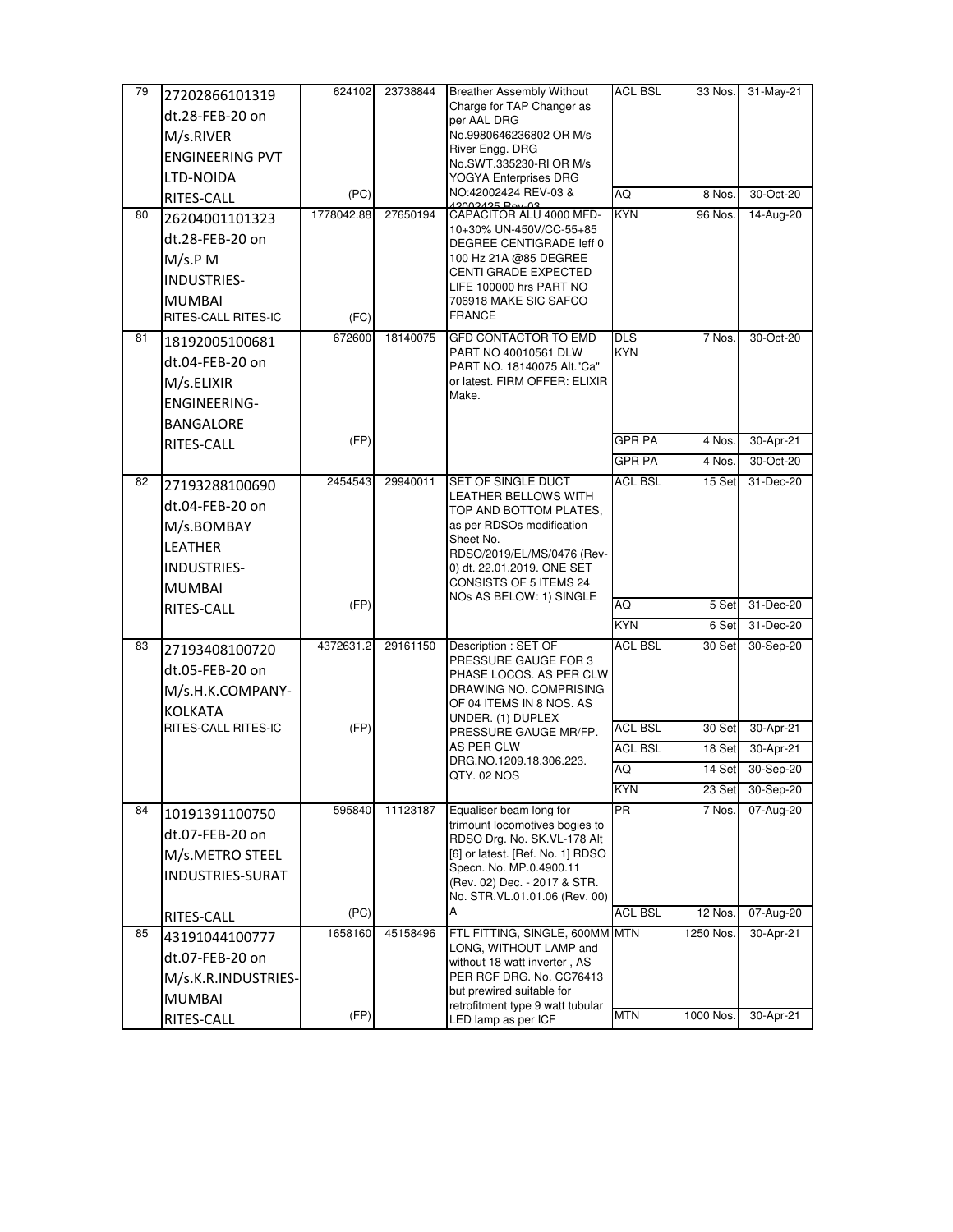| 86 | 27191762100793             | 9450000    | 25949858 | Fully Finished Shaft for HS                                       | <b>TMW</b>     | 200 Nos.  | 31-Mar-21 |
|----|----------------------------|------------|----------|-------------------------------------------------------------------|----------------|-----------|-----------|
|    | dt.10-FEB-20 on            |            |          | 15250 Armature to Drg. No.<br>1TMW.DRG.CA/552 ALT-6 and           |                |           |           |
|    | M/s.VISHNU FORGE           |            |          | conforming to CLW                                                 |                |           |           |
|    | <b>INDUSTRIES LIMITED-</b> |            |          | Specification No.                                                 |                |           |           |
|    | <b>BANGALORE</b>           |            |          | 4TMS.095.005 Rev-0 Alt-2.                                         |                |           |           |
|    |                            |            |          |                                                                   |                |           |           |
|    |                            |            |          |                                                                   |                |           |           |
|    | RITES-CALL RITES-IC        | (PC)       |          |                                                                   |                |           |           |
| 87 | 85201072800230             | 1872650    | 33500071 | <b>UIC TAPER ROLLER</b>                                           | <b>MTN</b>     | 50 Nos.   | 31-Mar-20 |
|    | dt.10-FEB-20 on            |            |          | BEARING FOR DIA 130 mm<br>AXLE JOURNAL FOR FIAT                   |                |           |           |
|    | M/s.NORTHERN               |            |          | BOGIE AS PER SKF DRG NO.                                          |                |           |           |
|    | <b>RAILWAY</b>             |            |          | 1639433 BC OR TIMKEN DRG<br>NO. E48999 PART NO.                   |                |           |           |
|    | HEADQUARTERS,              |            |          | H127746H ASSEMBLY NO.                                             |                |           |           |
|    | RITES-CALL                 | (FX)       |          | 90010 CONFIRMING TO<br>SPECIEICATION NO PDSO S                    |                |           |           |
| 88 | 27193618100810             | 10483200   | 29480012 | Filter Assly. for Traction Motor<br>Ventilation as per CLW Specn. | <b>ACL BSL</b> | 84 Nos.   | 31-Dec-20 |
|    | dt.10-FEB-20 on            |            |          | No. CLW/MS/3/012, Part I,                                         |                |           |           |
|    | M/s.VIKRANT                |            |          | II, III, Alt-5 and CLW Drg. No.                                   |                |           |           |
|    | <b>ENGINEERING</b>         |            |          | 1209.11-135.122 Alt-2, ABB<br>Drg. No. IA 111-00002, Alt-4.       |                |           |           |
|    | <b>WORKS-KOLKATA</b>       |            |          |                                                                   |                |           |           |
|    | RITES-CALL RITES-IC        | (PC)       |          |                                                                   | <b>ACL BSL</b> | 36 Nos.   | 31-May-21 |
| 89 | 41191486100818             | 9762716.64 | 40206830 | POLYIMIDE COVERED<br>COPPER CONDUCTOR,                            | <b>TMW</b>     | 6000 Kgs. | 31-Jul-20 |
|    | dt.10-FEB-20 on            |            |          | <b>DIMENSION OF BARE</b>                                          |                |           |           |
|    | M/s.VIMLESH                |            |          | COPPER SIZE 6.9 plus/minus                                        |                |           |           |
|    | <b>INDUSTRIES PVT</b>      |            |          | 0.07MM X 3.30 plus/minus<br>0.05MM AND CORNER                     |                |           |           |
|    | .LTD.-SONEPAT              |            |          | RADIUS 0.8 plus/minus                                             |                |           |           |
|    | RITES-CALL RITES-IC        | (PC)       |          | 0.10MM DIMENSION OVER<br>2/3 POSITIVE LAP [67 TO 70               | <b>TMW</b>     | 3000 Kgs. | 31-Aug-20 |
|    |                            |            |          | <b>PERCE</b>                                                      | <b>TMW</b>     | 1547 Kgs. | 15-Apr-21 |
| 90 | 38191079100839             | 515222.4   | 30070363 | ANCHOR LINK TO ICF DRG.<br>NO. T-0-7-603 ALT. B/15 [COL-          | <b>MTN</b>     | 748 Nos.  | 15-Jul-20 |
|    | dt.10-FEB-20 on            |            |          | I]. MATERIAL SPECIFICATION                                        |                |           |           |
|    | M/s.ADITYA                 |            |          | AS PER DRG.                                                       |                |           |           |
|    | <b>TECHNO FAB</b>          |            |          |                                                                   |                |           |           |
|    | <b>ENGINEERING-DHAR</b>    |            |          |                                                                   |                |           |           |
|    | RITES-CALL RITES-IC        | (FC)       |          |                                                                   |                |           |           |
| 91 | 27193971100902             | 15357700   | 29948162 | SET OF ROTOR STAMPING                                             | TMW            | 133 Set   | 31-Dec-20 |
|    | dt.13-FEB-20 on            |            |          | FOR ZIRCONIUM TYPE<br>SHAFT MOUNTED DESIGN                        |                |           |           |
|    | M/s.ELMEC COM              |            |          | ROTOR (SCHEME-I). 1) Main                                         |                |           |           |
|    | <b>AGENCIES-</b>           |            |          | stamping as per CLW drawing<br>no.1TWD.096.010 Alt-9 Ref-1        |                |           |           |
|    | MALAD(W),                  |            |          | & RDSO drawing no. SKEL-                                          |                |           |           |
|    | <b>MUMBAI</b>              |            |          | 4693 Rev '0', Alt-1 & specn.no.4                                  |                |           |           |
|    | RITES-CALL                 | (PC)       |          |                                                                   | <b>TMW</b>     | 57 Set    | 31-May-21 |
| 92 | 27193266100958             | 2714880    | 29040024 | SET OF DAMPER FOR WAP-5 ACL BSL<br>LOCOS AS PER CLW               |                | 8 Set     | 30-May-21 |
|    | dt.17-FEB-20 on            |            |          | SPEDIFICATION                                                     |                |           |           |
|    | M/s.KNORR-BREMSE           |            |          | NO.CLW/MS/10/005 ALT-1 OR                                         |                |           |           |
|    | <b>INDIA PVT. LTD.-</b>    |            |          | LATEST & CLW DRG.NO.1210-<br>01-215-014. ALT-1 OR                 |                |           |           |
|    | PALWAL                     |            |          | LATEST.ONE SET CONSIST                                            |                |           |           |
|    |                            |            |          | OF 05 ITEMS 24 NOS.                                               |                |           |           |
|    | RITES-CALL                 | (FP)       |          |                                                                   |                |           |           |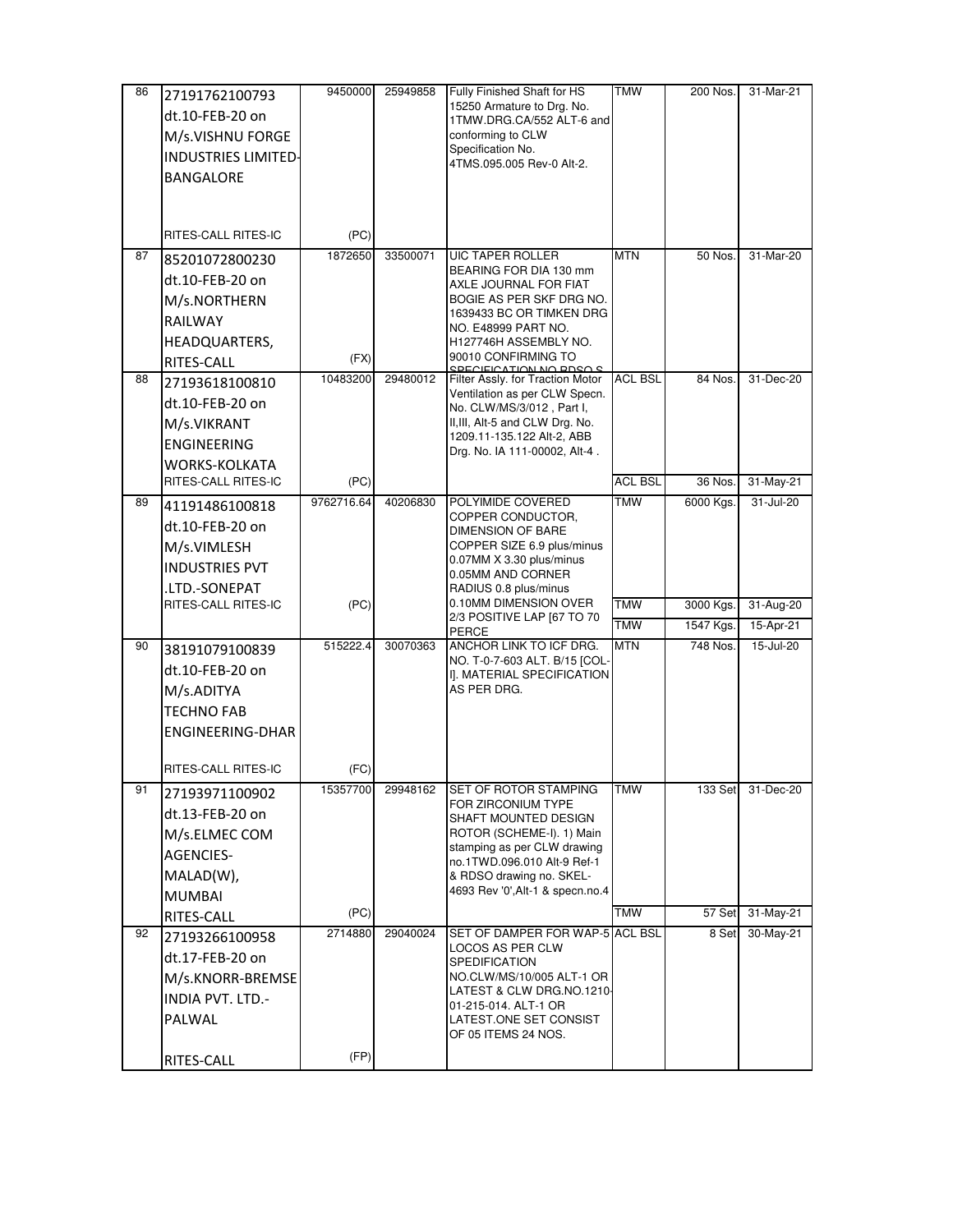| 93 | 27202134100962               | 1491756   | 23560265 | Manual hand drive with                                        | <b>KYN</b>       | 3 Nos.   | 30-Sep-20          |
|----|------------------------------|-----------|----------|---------------------------------------------------------------|------------------|----------|--------------------|
|    | dt.17-FEB-20 on              |           |          | operating handle to item No. G-<br>42 as per AAL's drg. No.   |                  |          |                    |
|    | M/s.RIVER                    |           |          | 9980385081803 or S42 as per                                   |                  |          |                    |
|    | <b>ENGINEERING PVT</b>       |           |          | BT's drg. No.SWT-135037-R1                                    |                  |          |                    |
|    | LTD-NOIDA                    |           |          | OR RDSO drg. No. S-42/SKEL-<br>4625. Item to be procured from |                  |          |                    |
|    | RITES-CALL                   | (FC)      |          | approved                                                      | <b>ACL BSL</b>   | 39 Nos.  | 30-Sep-20          |
|    |                              |           |          |                                                               | AQ               | 1 Nos.   | 30-Sep-20          |
| 94 | 38193028100982               | 2118480   | 38324003 | KNUCKLE PIVOT PIN WITH                                        | WAGON/           | 4260 Set | 08-Oct-20          |
|    | dt.17-FEB-20 on              |           |          | WASHER TO RDSO DRG. NO. BSL                                   |                  |          |                    |
|    |                              |           |          | SK-62724 ALT-28 OR<br>LATEST. ITEM NO. 4.                     |                  |          |                    |
|    | M/s.MELBROW                  |           |          | <b>MATERIAL AND</b>                                           |                  |          |                    |
|    | <b>ENGINEERING</b>           |           |          | SPECIFICAION TO BE AS                                         |                  |          |                    |
|    | WORKS PVT. LTD.-             |           |          | PER RDSO SPECIFICATION<br>NO. WD-70-BD-10 [REV.2] OR          |                  |          |                    |
|    | <b>KOLKATA</b>               | (FP)      |          | LATEST.                                                       | <b>ACL BSL</b>   | 33 Set   | 08-Oct-20          |
|    | RITES-CALL                   |           |          |                                                               | <b>KWV</b>       | 333 Set  | 08-Oct-20          |
|    |                              |           |          |                                                               | WAGON/           | 2000 Set | 30-Apr-21          |
|    |                              |           |          |                                                               | <b>BSL</b>       |          |                    |
|    |                              |           |          |                                                               | ACL BSL          | 242 Set  | 30-Apr-21          |
|    |                              |           |          |                                                               | <b>KWV</b>       | 407 Set  | 30-Apr-21          |
| 95 | 27192685101008               | 764640    | 25441504 | Foot Cum Flange mounted 3                                     | <b>ACL BSL</b>   | 9 Nos.   | 15-Dec-20          |
|    | dt.17-FEB-20 on              |           |          | phase Induction Motor (MVMT)<br>suitable for T.M. Cooling     |                  |          |                    |
|    | M/s.NIPPON                   |           |          | Blower as per RDSO Specn.                                     |                  |          |                    |
|    | KUHLERS-                     |           |          | No. SPEC/E-10/3/08                                            |                  |          |                    |
|    | <b>COIMBATORE</b>            |           |          | (REVISED) SEPT.'95 WITH<br>AMENDMENT NO.1 & 2.                |                  |          |                    |
|    | RITES-CALL                   | (FP)      |          |                                                               |                  |          |                    |
| 96 | 80193155701032               | 1215627.5 | 80013820 | Suspension Bearing oil/Turbine PR                             |                  | 2100 LTR | 30-Aug-20          |
|    | dt.18-FEB-20 on              |           |          | oil for Rolling stock applications                            |                  |          |                    |
|    | M/s.HINDUSTAN                |           |          | confirming to IS 1012-1993 (RE-<br>AFFIRMED1998)for the       |                  |          |                    |
|    | PETROLEUM                    |           |          | brand/grades of products                                      |                  |          |                    |
|    | CORPORATION                  |           |          | approved by RSDO.                                             |                  |          |                    |
|    |                              |           |          | suspension Bearing oil/Turbol<br>oil:(p                       |                  |          |                    |
|    | LIMITED-MUMBAI<br>RITES-CALL | (PC)      |          |                                                               | <b>ACL BSL</b>   | 4830 LTR | 30-Aug-20          |
|    |                              |           |          |                                                               | <b>CLA</b>       | 1470 LTR | 30-Aug-20          |
|    |                              |           |          |                                                               | <b>GPR PA</b>    | 1470 LTR | 30-Aug-20          |
|    |                              |           |          |                                                               | $\overline{DLS}$ |          | 1050 LTR 30-Aug-20 |
| 97 | 38193355101039               | 791280    | 33500149 | <b>CONTROL ARM LOWER</b>                                      | <b>KITN</b>      | 65 Nos.  | 30-Apr-21          |
|    |                              |           |          | RIGHT TO FIAT DRG. NO.                                        |                  |          |                    |
|    | dt.18-FEB-20 on              |           |          | 1267717, VER. 00 OR                                           |                  |          |                    |
|    | M/s.RANA SALES               |           |          | LATEST. MATERIAL SPECN.<br>NO.17.334 100 06/107 01,           |                  |          |                    |
|    | AND SERVICE PVT.             |           |          | WITH AMDT. NO. 1 OF                                           |                  |          |                    |
|    | LTD.-PANCHKULA               | (FP)      |          | MARCH-2005, MDTS-241<br>REV.1, MDTS 166 REV.02,               | LTT.             | 48 Nos.  | 30-Apr-21          |
|    | RITES-CALL                   |           |          | IS:1865-91, Gr. SG 400/18                                     | <b>PR</b>        | 40 Nos.  | 30-Apr-21          |
|    |                              |           |          |                                                               | <b>PUNE</b>      | 4 Nos.   | 30-Apr-21          |
| 98 |                              | 4217500   | 31352078 | SET OF FLEXIBLE HOSE                                          | KALVA            | 22 Nos.  | 30-May-20          |
|    | 42191113101082               |           |          | ASSEMBLY FOR AIR                                              |                  |          |                    |
|    | dt.24-FEB-20 on              |           |          | <b>SUSPENSION BOGIES</b>                                      |                  |          |                    |
|    | M/s.SUPER SEAL               |           |          | CONTROL EQUIPMENT TO<br>SKETCH NO. EMU/MTN/BE/27-             |                  |          |                    |
|    | <b>FLEXIBLE HOSE LTD-</b>    |           |          | R2.                                                           |                  |          |                    |
|    | <b>NEW DELHI</b>             | (FP)      |          |                                                               | <b>MTN</b>       | 483 Nos. | 30-Jul-21          |
|    | RITES-CALL                   |           |          |                                                               | <b>SNPD</b>      |          |                    |
|    |                              |           |          |                                                               |                  | 200 Nos. | 30-May-20          |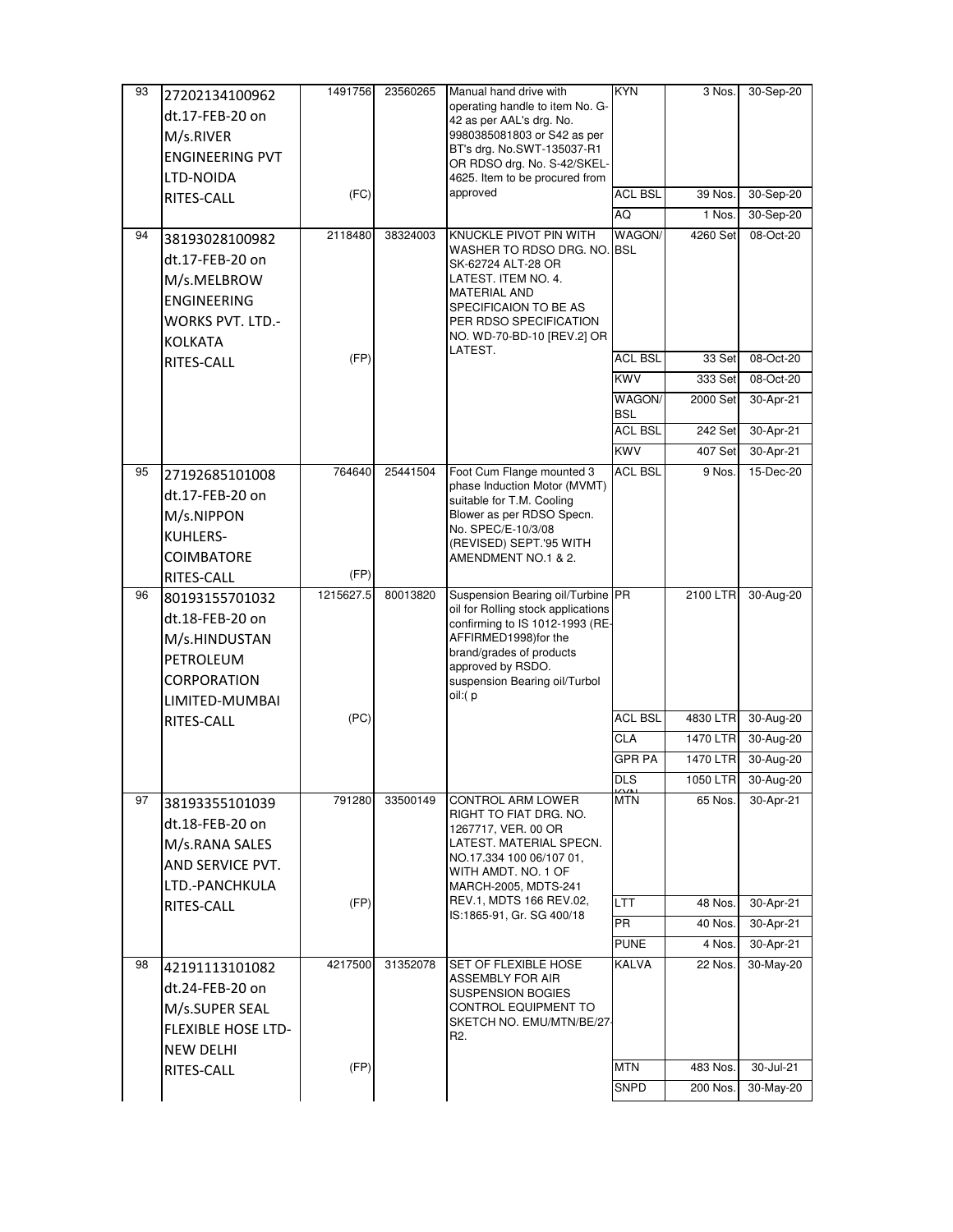|     |                          |            |          |                                                               | <b>MTN</b>     | 500 Nos.   | 30-Apr-21 |
|-----|--------------------------|------------|----------|---------------------------------------------------------------|----------------|------------|-----------|
| 99  | 43191035201094           | 71250186.2 | 45170381 | Valve Regulated Acid 1100AH                                   | <b>MTN</b>     | 28 Set     | 30-Sep-20 |
|     | dt.24-FEB-20 on          |            |          | capacity Batteries conforming<br>to RDSO specification No.    |                |            |           |
|     | M/s.EXIDE                |            |          | RDSO/PE/SPEC/AC/0009-                                         |                |            |           |
|     | <b>INDUSTRIES</b>        |            |          | 2014 (Rev.-2) per set of 56                                   |                |            |           |
|     | LIMITED.-KOLKATA         |            |          | cells, including trays for AC<br>coaches fitted with inverter |                |            |           |
|     |                          |            |          | operated                                                      |                |            |           |
|     | RITES-CALL RITES-IC      | (PC)       |          |                                                               | <b>MTN</b>     | 22 Set     | 31-Mar-21 |
|     |                          |            |          |                                                               | <b>MTN</b>     | 22 Set     | 30-Apr-21 |
| 100 | 38191661101098           | 697715.2   | 30350281 | CHECK VALAVE ASSEMBLY                                         | <b>MTN</b>     | 1040 Nos.  | 31-Aug-20 |
|     | dt.24-FEB-20 on          |            |          | FOR AIR BRAKE COACHES<br>TO RDSO SK-98112, ALT NIL            |                |            |           |
|     | M/s.S. N.                |            |          | AND C.RLY ALT-a. MATERIAL                                     |                |            |           |
|     | MECHANICAL               |            |          | AND SPECIFICATION : RDSO<br>SPEC NO 02-ABR-02,                |                |            |           |
|     | <b>ENTERPRISE</b>        |            |          | AMENDMENT NO 4 OF SEPT.                                       |                |            |           |
|     | PRIVATE LIMITED-         |            |          | 2016, APPENDIX-I.                                             |                |            |           |
|     | <b>HOWRAH</b>            |            |          |                                                               |                |            |           |
|     | RITES-CALL               | (FC)       |          |                                                               |                |            |           |
| 101 | 38193663101104           | 633207.12  | 38034633 | LOCKING PLATE FOR AAR                                         | WAGON/         | 30810 Nos. | 20-Aug-20 |
|     | dt.24-FEB-20 on          |            |          | STANDARD CARTRIDGE<br>BEARING TO R.D.S.O'S DRG.               | <b>BSL</b>     |            |           |
|     | M/s.UNIVERSAL            |            |          | NO. WD- 87019/S-1 ALT-NO. 2                                   |                |            |           |
|     | <b>ENGINEERING</b>       |            |          | AND R.D.S.O'S<br>SPECIFICATION NO AB/RB-                      |                |            |           |
|     | <b>WORKS-HOWRAH</b>      |            |          | 39 - 2002 [REV-4] OF FEB.                                     |                |            |           |
|     | RITES-CALL               | (FC)       |          | 2018.                                                         |                |            |           |
| 102 | 38193663101105           | 633207.12  | 38034633 | LOCKING PLATE FOR AAR                                         | WAGON/         | 21810 Nos. | 30-Apr-21 |
|     | dt.24-FEB-20 on          |            |          | STANDARD CARTRIDGE<br>BEARING TO R.D.S.O'S DRG.               | <b>BSL</b>     |            |           |
|     | M/s.MERICO               |            |          | NO. WD- 87019/S-1 ALT-NO. 2                                   |                |            |           |
|     | <b>ENGINEERING-</b>      |            |          | AND R.D.S.O'S                                                 |                |            |           |
|     | <b>HOWRAH</b>            |            |          | SPECIFICATION NO AB/RB-<br>39 -2002 [REV-4] OF FEB.           |                |            |           |
|     | RITES-CALL               | (FP)       |          | 2018.                                                         | <b>KWV</b>     | 9000 Nos.  | 30-Apr-21 |
| 103 | 38193354101107           | 786240     | 33500137 | CONTROL ARM LOWER LEFT MTN                                    |                | 48 Nos.    | 30-Apr-21 |
|     | dt.24-FEB-20 on          |            |          | TO FIAT DRG. NO. 1267716.                                     |                |            |           |
|     | M/s.RANA SALES           |            |          | VER.00 OR LATEST.<br>MATERIAL SPECN.                          |                |            |           |
|     | AND SERVICE PVT.         |            |          | NO.17.334 100 06/107 01.                                      |                |            |           |
|     | LTD.-PANCHKULA           |            |          | WITH AMDT. NO. 1 OF<br>MARCH-2005, MDTS-241 REV-              |                |            |           |
|     | RITES-CALL               | (FP)       |          | 1. MDTS 166 REV.02, IS:1865-LTT                               |                | 104 Nos.   | 30-Apr-21 |
|     |                          |            |          | 9, Gr. SG 400/18L.                                            | <b>PUNE</b>    | 4 Nos.     | 30-Apr-21 |
| 104 | 38194972101137           | 1097400    | 33553300 | Inter vehicular coupler Unit for                              | <b>MTN</b>     | 5 Nos.     | 30-Sep-20 |
|     | dt.24-FEB-20 on          |            |          | AC/EOG LHB type coaches<br>conforming to RCF                  |                |            |           |
|     | M/s.STESALIT             |            |          | Specification No. EDTS-105,                                   |                |            |           |
|     | LIMITED-BADDI            |            |          | Rev.-E with amdt. no. 1,2 & 3.                                |                |            |           |
|     | RITES-CALL               | (FP)       |          | OR Latest Note:- Purchase<br>from ICF/ RDSO/RCF sources       |                |            |           |
| 105 | 27192654101141           | 1506904    | 23664629 | WHEEL SLIP DETECTION                                          | KYN            | 3 Nos.     | 24-Nov-20 |
|     | dt.24-FEB-20 on          |            |          | RELAY OD TYPE TR-701                                          |                |            |           |
|     | M/s.JAY SREE             |            |          | COMPLETE TO CLW<br>SPECN.NO. CLW/ES/R-28                      |                |            |           |
|     | <b>SUPPLY AGENCY</b>     |            |          | ALT.-J.                                                       |                |            |           |
|     | <b>CALCUTTA PVT LTD-</b> |            |          |                                                               |                |            |           |
|     | <b>KOLKATA</b>           |            |          |                                                               |                |            |           |
|     | RITES-CALL RITES-IC      | (FP)       |          |                                                               | <b>ACL BSL</b> | 67 Nos.    | 24-Nov-20 |
|     |                          |            |          |                                                               | AQ             | 1 Nos.     | 24-Nov-20 |
|     |                          |            |          |                                                               |                |            |           |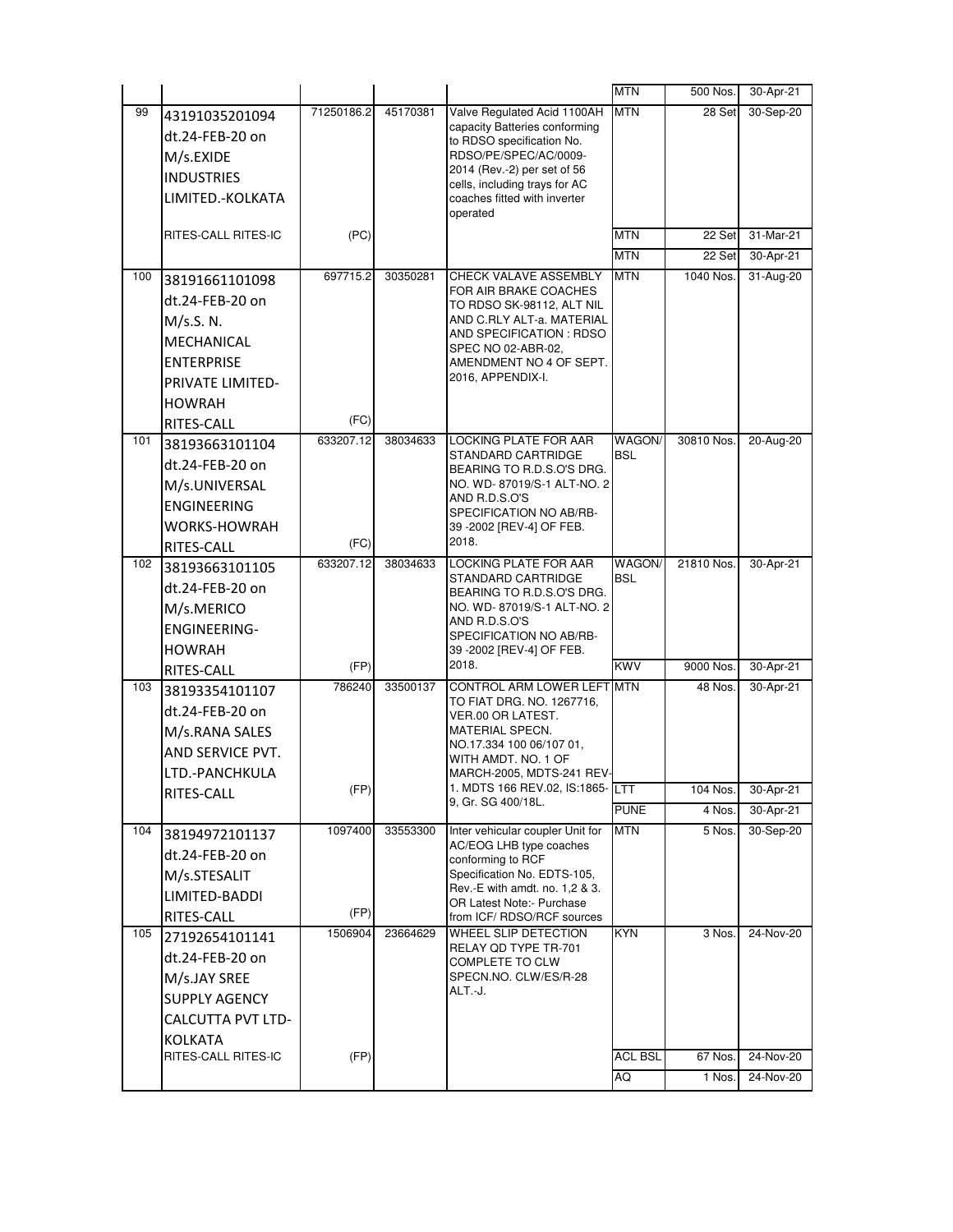| 106 | 27193621101144           | 1389568    | 29500072 | <b>PRESSURE SENSOR</b>                                          | AQ             | 5 Nos.         | 30-Sep-20     |
|-----|--------------------------|------------|----------|-----------------------------------------------------------------|----------------|----------------|---------------|
|     | dt.24-FEB-20 on          |            |          | CONVERTER OIL WITH SUB-<br>D.9 PIN (POS NO 210.62) 4.0          |                |                |               |
|     | M/s.TROLEX INDIA         |            |          | BAR, 20 MA ABB DOCUMENT                                         |                |                |               |
|     | <b>PVT LTD-</b>          |            |          | NO-3EHN 424144R5000, REV-                                       |                |                |               |
|     | <b>BANGALORE</b>         |            |          | C OR LATEST.                                                    |                |                |               |
|     | RITES-CALL               | (FC)       |          |                                                                 | <b>ACL BSL</b> | 27 Nos.        | 30-Sep-20     |
| 107 | 38191274101160           | 4820400.75 | 38130397 | <b>DRAFT GEAR</b>                                               | <b>ACL BSL</b> | 156 Nos.       | 25-Jul-20     |
|     | dt.25-FEB-20 on          |            |          | ARRANGEMENT TO RDSO'S                                           |                |                |               |
|     | M/s.FRONTIER             |            |          | DRG. NO. WD-81010-S-03.<br>ITEM NO.19, ALT-10 OR                |                |                |               |
|     | <b>ALLOY STEELS LTD-</b> |            |          | LATEST. MATERIAL AND                                            |                |                |               |
|     | <b>KANPUR</b>            |            |          | SPECN. AS PER RDSO<br>SPECIFICATION NO. 49-BD-                  |                |                |               |
|     | RITES-CALL               | (FC)       |          | 08 WITH AMENDMENT 1 OF                                          |                |                |               |
| 108 | 38193460101162           | 797720     | 30111080 | SOLE BAR [2750 MM LONG]                                         | PR.            | 250 Nos.       | 18-Jun-20     |
|     | dt.25-FEB-20 on          |            |          | TO DRG. NO.CRW /SK-565,<br>WITH ONE COAT ZINC                   |                |                |               |
|     | M/s.SHASWAT              |            |          | CHROMIUM RED OXIDE.                                             |                |                |               |
|     | <b>STEEL WORKS</b>       |            |          | <b>MATERIAL AND</b>                                             |                |                |               |
|     | PRIVATE LIMITED-         |            |          | SPECIFICATION AS PER<br>DRG.                                    |                |                |               |
|     | <b>MUMBAI</b>            |            |          |                                                                 |                |                |               |
|     | RITES-CALL               | (FP)       |          |                                                                 |                |                |               |
| 109 | 38203367101164           | 723201.45  | 33501002 | PRIMARY VERTICAL                                                | <b>MTN</b>     | 73 Nos.        | 31-Jul-20     |
|     | dt.25-FEB-20 on          |            |          | DAMPER TO RCF<br>DRG.NO.LW-05102, ALT-a                         |                |                |               |
|     | M/s.IMPERIAL             |            |          | CONFIRING TO RDSO                                               |                |                |               |
|     | RAILPARTS PRIVATE        |            |          | SPECIFICATION NO.                                               |                |                |               |
|     | LIMITED-FARIDABAD        |            |          | RDSO/CG-18005, Rev. Nil.<br>Make/Brand: Sabo Hema.              |                |                |               |
|     |                          |            |          |                                                                 |                |                |               |
|     | RITES-CALL RITES-IC      | (FC)       |          |                                                                 | LTT            | 36 Nos.        | 31-Jul-20     |
|     |                          |            |          |                                                                 | PR.            | 48 Nos.        | 31-Jul-20     |
|     |                          |            |          |                                                                 | <b>PUNE</b>    | 16 Nos.        | $31 -$ Jul-20 |
| 110 | 42191041101173           | 1953907.98 | 31140592 | <b>SET OF RUBBER</b><br>COMPONENTS[Must change                  | <b>MTN</b>     | 375 Set        | 31-Oct-20     |
|     | dt.25-FEB-20 on          |            |          | items] FOR MODIFIED                                             |                |                |               |
|     | M/s.ESCORTS              |            |          | PRESSURE LIMITING VALVE                                         |                |                |               |
|     | LIMITED-FARIDABAD        |            |          | TO M/S ESCORTS DRG NO<br>2EP911 AS PER SKETCH NO                |                |                |               |
|     |                          |            |          | EMU/MTN/BE/31-R1. [One set                                      |                |                |               |
|     | RITES-CALL               | (FP)       |          | consists of 11 items and 12<br>Nos].                            | <b>KALVA</b>   | 8 Set          | 31-Oct-20     |
|     |                          |            |          |                                                                 | SNPD           | 49 Set         | 31-Oct-20     |
|     |                          |            |          |                                                                 | <b>MTN</b>     | <b>570 Set</b> | 30-Apr-21     |
|     |                          |            |          |                                                                 | <b>KALVA</b>   | 55 Set         | 30-Apr-21     |
|     |                          |            |          |                                                                 | <b>SNPD</b>    | 251 Set        | 30-Apr-21     |
| 111 | 27193896101180           | 955599.4   | 29208014 | SET OF AOH KIT FOR SPEED ACL BSL<br><b>RECORDER &amp; SPEED</b> |                | 35 Set         | 31-Oct-20     |
|     | dt.26-FEB-20 on          |            |          | INDICATOR of M/S.Medha                                          |                |                |               |
|     | M/s.MEDHA SERVO          |            |          | make TYPE MRT 922/922I."                                        |                |                |               |
|     | <b>DRIVES PRIVATE</b>    |            |          |                                                                 |                |                |               |
|     | LIMITED-                 |            |          |                                                                 |                |                |               |
|     | HYDERABAD                | (FP)       |          |                                                                 | AQ             | 15 Set         | 31-Oct-20     |
|     | RITES-CALL               |            |          |                                                                 | <b>KYN</b>     | 65 Set         | 31-Oct-20     |
|     |                          |            |          |                                                                 |                |                |               |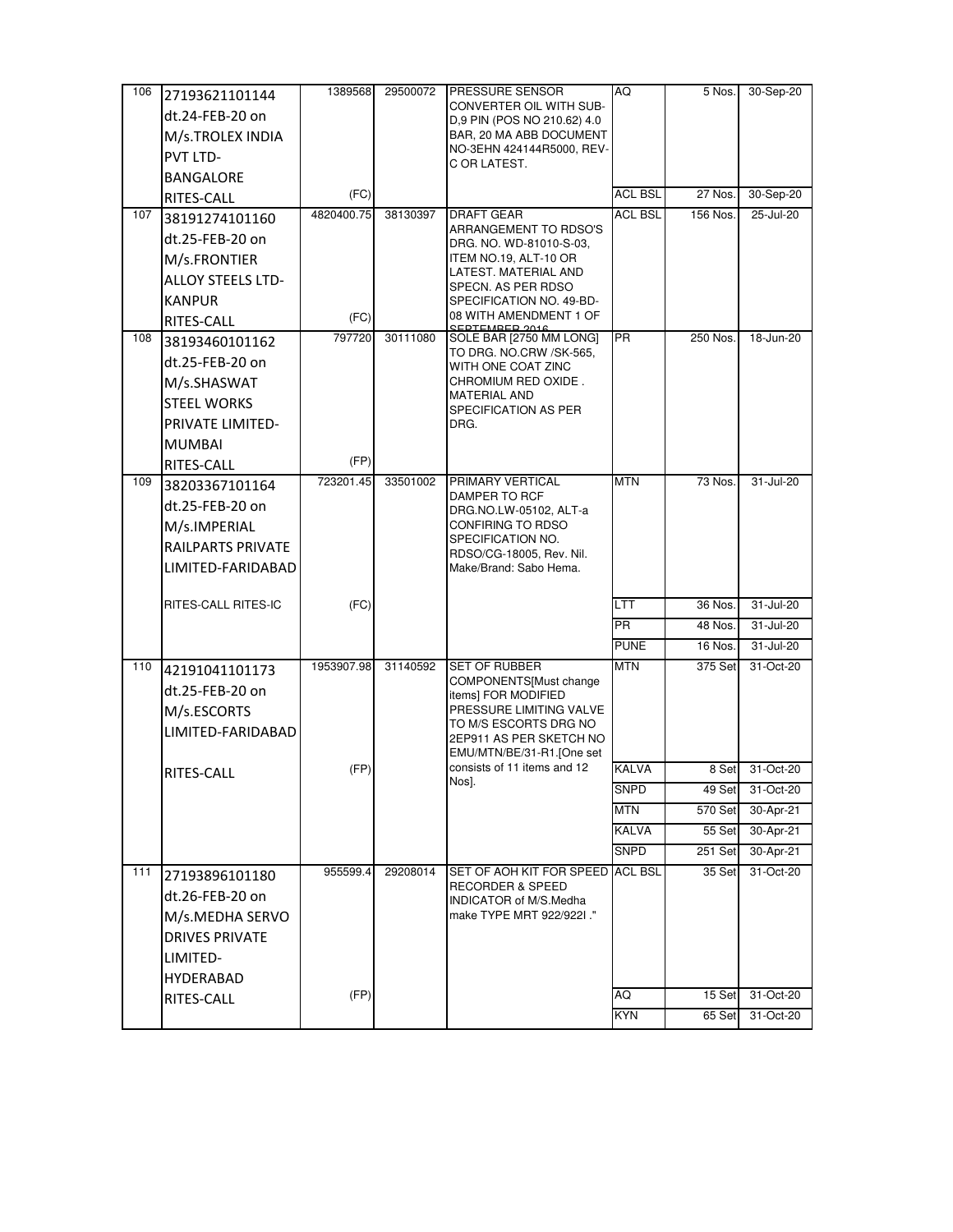| 112 | 75192066201183            | 1647117   | 75209561 | <b>LEATHER GAUNTLETS FOR</b>                           | <b>MTN</b>     | 17730 Pairs | 29-Jul-20 |
|-----|---------------------------|-----------|----------|--------------------------------------------------------|----------------|-------------|-----------|
|     | dt.26-FEB-20 on           |           |          | WELDERS TO IS 2573/1986 (<br>REAFFIRMED - 1997) TYPE I |                |             |           |
|     | M/s.SREE GURU             |           |          | LARGE SIZE 400 MM.OR                                   |                |             |           |
|     | <b>DULALI ENTERPRISE-</b> |           |          | Latest.NOTE:- This item is                             |                |             |           |
|     |                           |           |          | exclusively reserved for NSIC                          |                |             |           |
|     | <b>KOLKATA</b>            |           |          | Registered firms only<br>Accepted GeM Contract No      |                |             |           |
|     | RITES-CALL                | (FC)      |          |                                                        |                |             |           |
| 113 | 41191105101191            | 886298    | 40120302 | THIN WALLED E-BEAM                                     | <b>MTN</b>     | 3050 MTR    | 31-Jul-20 |
|     |                           |           |          | <b>IRRADIATION FLEXIBLE</b>                            |                |             |           |
|     | dt.26-FEB-20 on           |           |          | <b>CABLE WITH COPPER</b>                               |                |             |           |
|     | M/s.APAR                  |           |          | CONDUCTOR WORKING<br>VOLTAGE 750V GRADE SIZE           |                |             |           |
|     | INDUSTRIES LTD.           |           |          | 1 X 2.5 SQ. MM AS PER                                  |                |             |           |
|     | UNIT - UNIFLEX            |           |          | RDSO SPECN. No.                                        |                |             |           |
|     | CABLES-MUMBAI             |           |          | ELRS/SPEC/ELC/0019 REV-4<br>OF FEBRUARY 2018 WITH      |                |             |           |
|     | RITES-CALL RITES-IC       | (PC)      |          | LATEST AMENDMEN                                        | <b>ACL BSL</b> | 22850 MTR   | 31-Jul-20 |
| 114 | 27193373101211            | 782040    | 29170060 | SET OF LAMP FOR DRIVERS                                | AQ             | 5 Nos.      | 31-Aug-20 |
|     | dt.27-FEB-20 on           |           |          | CAB (POS NO 325) AND<br>CARRIDOOR LIGHTING (POS        |                |             |           |
|     | M/s.EIC INDIA-            |           |          | NO.330) ALONGWITH                                      |                |             |           |
|     | <b>KOLKATA</b>            |           |          | FITTING AS PER CLW SPEC                                |                |             |           |
|     | RITES-CALL                | (FC)      |          | NO. CLW/ES/3/0041 OR<br><b>LATEST AND CLW</b>          | <b>ACL BSL</b> | 20 Nos.     | 31-Aug-20 |
| 115 | 27193357101212            | 3945542.4 | 29140043 | <b>ADJUSTING EQUIPMENT</b>                             | <b>KYN</b>     | 120 Nos.    | 31-Dec-20 |
|     | dt.27-FEB-20 on           |           |          | COMPLETE FOR WAG-9/WAP                                 |                |             |           |
|     | M/s.FAIVELEY              |           |          | 7 LOCO AS PER CLW<br>DRG.NO.1209.01.116.006 ALT-       |                |             |           |
|     | <b>TRANSPORT RAIL</b>     |           |          | 3 OR LATEST ABB                                        |                |             |           |
|     | <b>TECHNOLOGIES</b>       |           |          | DRG.NO.IB011-00259 OR                                  |                |             |           |
|     |                           |           |          | LATEST WITH THREADED<br>BAR OF SIZE M16 X 170 MM       |                |             |           |
|     | INDIA LIMITED-            |           |          | AS PER RDSO MOD. NO.0455                               |                |             |           |
|     | <b>HOSUR</b>              | (PC)      |          | (RE                                                    | <b>ACL BSL</b> | 445 Nos.    | 31-Dec-20 |
|     | RITES-CALL                |           |          |                                                        | AQ             | 80 Nos.     | 31-Dec-20 |
| 116 | 27193275101222            | 2481752   | 29610023 | <b>HEAD LIGHT LAMP</b>                                 | <b>KYN</b>     | 129 Nos.    | 23-Nov-20 |
|     |                           |           |          | 200W, 110V DC AS PER                                   |                |             |           |
|     | dt.27-FEB-20 on           |           |          | SPECN.NO.CLW/ES/3/0655                                 |                |             |           |
|     | M/s.ROBYTE CORP-          |           |          | OR LATEST. Accepted<br>offer:Make/brand: GE Lighting   |                |             |           |
|     | KOLKATA                   |           |          | USA make HEAD LIGHT LAMP                               |                |             |           |
|     | RITES-CALL                | (FP)      |          | 200W PAR56 MFL 120V WITH                               | <b>ACL BSL</b> | 245 Nos.    | 23-Nov-20 |
|     |                           |           |          | MOGUL END PRONG<br>TEDMINIAI C (CV1CD) TO CE           | AQ             | 113 Nos.    | 23-Nov-20 |
| 117 | 43191081101228            | 575745.6  | 45140080 | SET OF SPARES OF HMTD<br>MAKE, CAPACITY 4.5KW,         | <b>MTN</b>     | 5 Set       | 31-Aug-20 |
|     | dt.27-FEB-20 on           |           |          | 120V, 37.5A RECTIFIER CUM                              |                |             |           |
|     | M/s.HMTD                  |           |          | REGULATING UNIT [RRU].                                 |                |             |           |
|     | <b>ENGINEERING PVT.</b>   |           |          | PART No. AS FOLLOWS: 1]<br>MAGNETIC AMPLIFIER, PART    |                |             |           |
|     | LTD.-NAVI MUMBAI          |           |          | No. C45050 - 1 No. 2]                                  |                |             |           |
|     |                           |           |          | <b>EXCITATION TRANSFORMER</b><br><b>ASSEMBLY - PA</b>  |                |             |           |
|     | RITES-CALL RITES-IC       | (PC)      |          |                                                        | <b>MTN</b>     | 7 Set       | 30-Apr-21 |
| 118 | 38191879101232            | 1230460   | 38142442 | REPAIR KIT FOR SAB IRSA                                | WAGON/         | 29 Set      | 30-Dec-20 |
|     | dt.27-FEB-20 on           |           |          | 600 CONSISTING OF 33<br><b>ITEMS AS PER ANNEXURE</b>   | <b>BSL</b>     |             |           |
|     | M/s.LAL BABA              |           |          | ATTACHED TO RDSO                                       |                |             |           |
|     | <b>SEAMLESS TUBES</b>     |           |          | SPECIFICATION 07-ABR-92<br>AMENDMENT 5 OF              |                |             |           |
|     | PVT LTD-KOLKATA           |           |          | SEPTEMBER 2016 OR                                      |                |             |           |
|     | RITES-CALL                | (FP)      |          | LATEST.                                                | WAGON/         | 26 Set      | 30-Jun-21 |
|     |                           |           |          |                                                        | <b>BSL</b>     |             |           |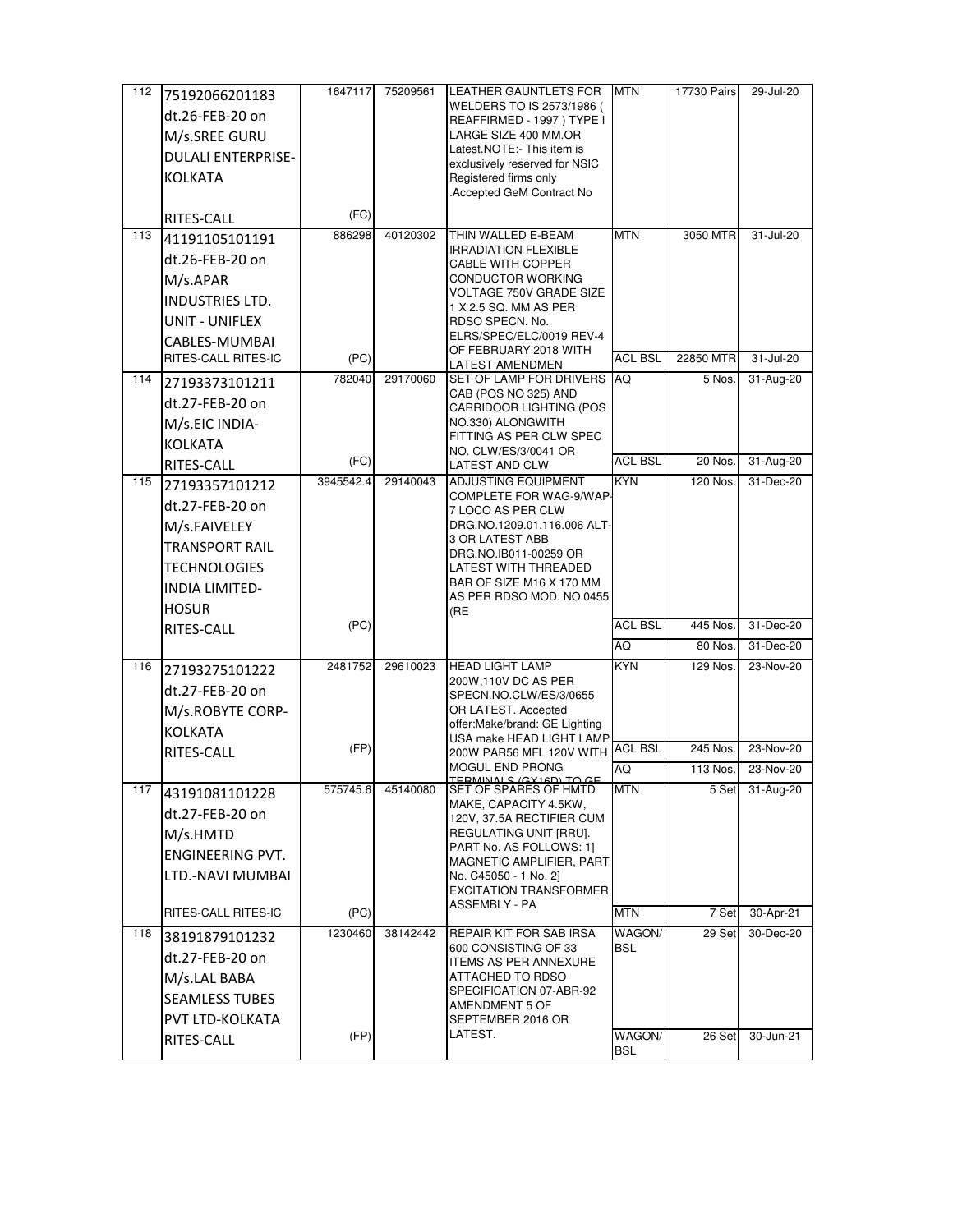| 119 | 85201096800324           | 5644290    | 90749819 | LOW ALLOY HIGH TENSILE<br><b>CORROSION RESISTANT</b>                   | <b>MTN</b>              | 1000 QTL. | 27-May-20 |
|-----|--------------------------|------------|----------|------------------------------------------------------------------------|-------------------------|-----------|-----------|
|     | dt.27-FEB-20 on          |            |          | SHEET 2 MM THICK X 1250 X                                              |                         |           |           |
|     | M/s.Principal Chief      |            |          | 2500 mm TO I.R.S.<br>SPECIFICATION: M-41/1997                          |                         |           |           |
|     | Materials Manager,       |            |          | GRADE 1. specn: I.R.S. M-                                              |                         |           |           |
|     | Jabalpur                 |            |          | 41/1997                                                                |                         |           |           |
|     | RITES-CALL               | (PX)       |          |                                                                        |                         |           |           |
| 120 | 75191097101276           | 4200618.1  | 76115124 | BRAZING ROD SIZE 2 MM<br>DIA X 600 MM LONG . AS PER                    | <b>TMW</b>              | 114 Kgs.  | 30-Jan-21 |
|     | dt.28-FEB-20 on          |            |          | SPEC.NO.DIN-EN-1044-AG-                                                |                         |           |           |
|     | M/s.MAHESHWARI           |            |          | 203. This tender is subject to<br><b>PVC. Price Variation Clause:-</b> |                         |           |           |
|     | SILVER ALLOYS PVT        |            |          | 1] Reference rate for invoking                                         |                         |           |           |
|     | LTD-MEERUT               |            |          | PVC is as per Economic Times                                           |                         |           |           |
|     | RITES-CALL RITES-IC      | (FP)       |          | of Mumb                                                                | <b>TMW</b>              | 45 Kgs.   | 30-Sep-20 |
|     |                          |            |          |                                                                        | <b>TMW</b>              | 44 Kgs.   | 30-Sep-20 |
| 121 | 27192207100631           | 1310736    | 25560803 | Digital Notch indicator for 25<br><b>KW AC Electric Locomotives</b>    | <b>KYN</b>              | 2 Nos.    | 30-Sep-20 |
|     | dt.03-FEB-20 on          |            |          | as per RDSO Specification no.                                          |                         |           |           |
|     | M/s.SAITRONIX            |            |          | ELRS/SPEC/DNI/0032(REV-O                                               |                         |           |           |
|     | <b>ELECTRO DRIVES</b>    |            |          | AUG-2004) OR LATEST.<br>Digital Notch indicator for 25                 |                         |           |           |
|     | PRIVATE LIMITED-         |            |          | <b>KW AC Electric Locomotives</b>                                      |                         |           |           |
|     | <b>HYDERABAD</b>         |            |          | as per R                                                               |                         |           |           |
|     | RITES-CALL RITES-IC      | (FC)       |          |                                                                        | <b>ACL BSL</b>          | 10 Nos.   | 30-Sep-20 |
| 122 | 75191086100644           | 13423630.4 | 75403717 | <b>DECORATIVE</b><br>THERMOSETTING                                     | <b>MTN</b>              | 5882 Nos. | 31-Dec-20 |
|     | dt.03-FEB-20 on          |            |          | SYNTHETIC RESIN BONDED                                                 |                         |           |           |
|     | M/s.SHRI                 |            |          | LAMINATED SHEET FOR USE                                                |                         |           |           |
|     | <b>DHANIRAM</b>          |            |          | IN COACHING STOCK TO<br>RDSO SPECIFICATION NO.                         |                         |           |           |
|     | <b>LAMINATES PRIVATE</b> |            |          | STR C-K 514 WITH 7                                                     |                         |           |           |
|     | LIMITED-RAIPUR           |            |          | AMENDMENTS.<br>AMENDMENT NO. 1 to 7 OF                                 |                         |           |           |
|     |                          |            |          | AUG. 2016. SIZE: 2440 x 1220                                           |                         |           |           |
|     |                          |            |          |                                                                        |                         |           |           |
|     | RITES-CALL RITES-IC      | (PC)       | 7540NS01 | <b>DECORATIVE</b>                                                      |                         |           |           |
|     |                          |            |          | <b>THERMOSETTING</b><br>SYNTHETIC RESIN BONDED                         |                         |           |           |
|     |                          |            |          | LAMINATED SHEET FOR USE                                                |                         |           |           |
|     |                          |            |          | IN COACHING STOCK TO<br>RDSO SPECIFICATION NO.                         |                         |           |           |
|     |                          |            |          | STR C-K 514 WITH 7                                                     |                         |           |           |
|     |                          |            |          | AMENDMENTS.                                                            |                         |           |           |
|     |                          |            |          | AMENDMENT NO.1 -7 OF<br>AUG. 2016. SIZE: 2440 x 1220                   | ELECTRI                 |           |           |
|     |                          |            |          | x                                                                      | C LOCO<br><b>REPAIR</b> | 2208 Nos. | 15-Aug-20 |
|     |                          |            | 75904214 | <b>DECORATIVE</b>                                                      |                         |           |           |
|     |                          |            |          | THERMOSETTING                                                          |                         |           |           |
|     |                          |            |          | SYNTHETIC RESIN BONDED<br>LAMINATED SHEET STAR                         |                         |           |           |
|     |                          |            |          | DUST GREY FOR USE IN                                                   |                         |           |           |
|     |                          |            |          | COACHING STOCK TO RDSO<br>SPECIFICATION NO. STR C-K                    |                         |           |           |
|     |                          |            |          | 514, WITH 7 AMENDMENTS.                                                |                         |           |           |
|     |                          |            |          | AMENDMENT NO.1 -7 OF                                                   |                         |           |           |
|     |                          |            |          | <b>AUG. 2016. SIZE</b>                                                 |                         |           |           |
|     |                          |            |          |                                                                        | <b>MTN</b>              | 823 Nos.  | 30-Jun-20 |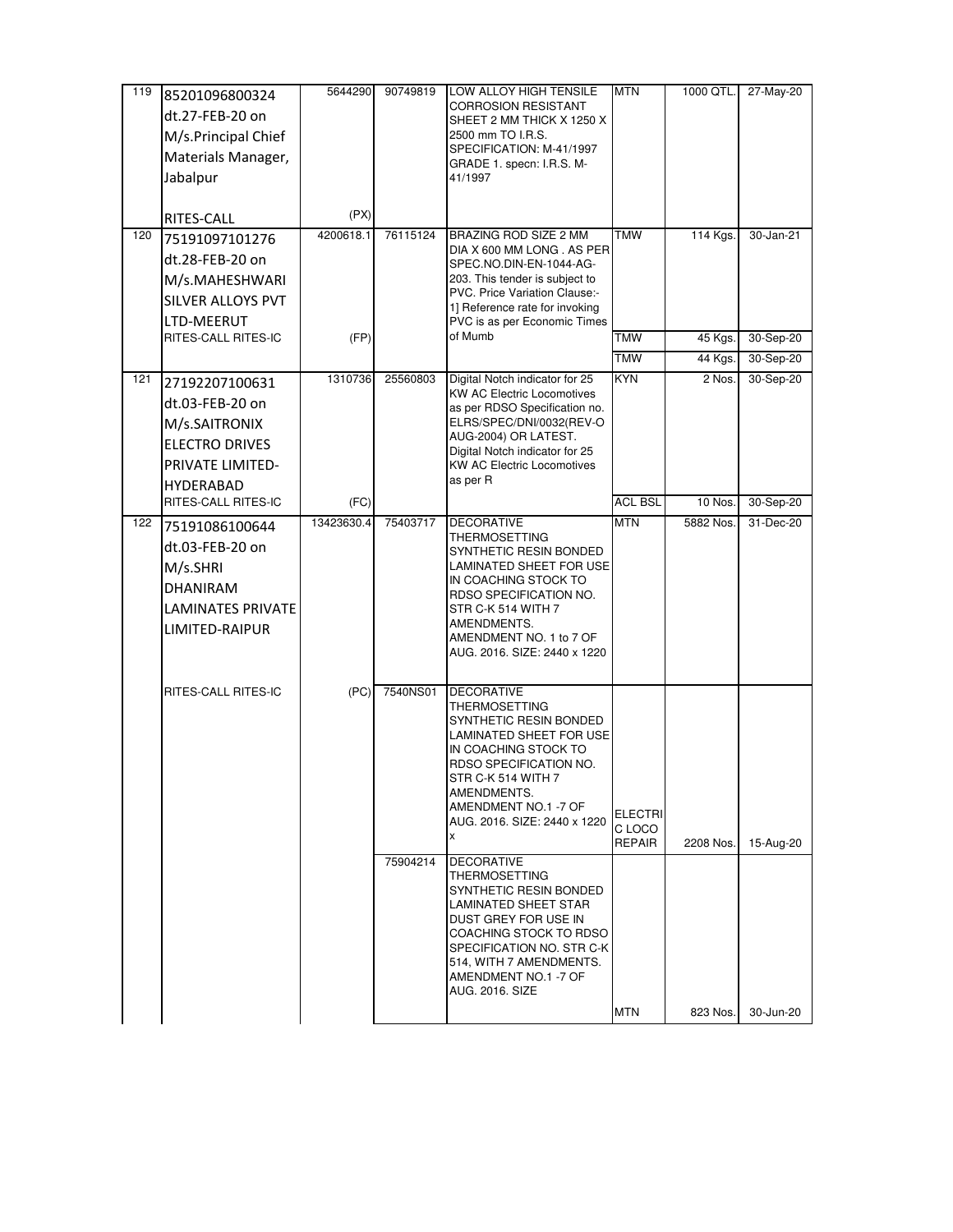|     |                          |            | 75904287 | <b>DECORATIVE</b>                                               |             |           |           |
|-----|--------------------------|------------|----------|-----------------------------------------------------------------|-------------|-----------|-----------|
|     |                          |            |          | THERMOSETTING                                                   |             |           |           |
|     |                          |            |          | SYNTHETIC RESIN BONDED                                          |             |           |           |
|     |                          |            |          | LAMINATED SHEETS FOR<br>USE IN COACHING STOCK                   |             |           |           |
|     |                          |            |          | TO RDSO SPECIFICATION                                           |             |           |           |
|     |                          |            |          | NO. STR C-K 514 WITH 7                                          |             |           |           |
|     |                          |            |          | AMENDMENTS.                                                     |             |           |           |
|     |                          |            |          | AMENDMENT NO.1 -7 OF                                            |             |           |           |
|     |                          |            |          | AUG.2016 SIZE 2440 x 1220 x<br>3 <sub>m</sub>                   |             |           |           |
|     |                          |            |          |                                                                 | <b>MTN</b>  | 1226 Nos. | 30-Jun-20 |
| 123 | 41191002100651           | 1038085.44 | 40120284 | <b>EARTHING CABLE</b><br>COMPLETE; AS PER RCF                   | LTT         | 2000 Nos. | 14-Aug-20 |
|     | dt.04-FEB-20 on          |            |          | DRG.NO. LW-71248. ALT NIL                                       |             |           |           |
|     | M/s.MAA LAXMI            |            |          | AND AS PER RCF Specn.                                           |             |           |           |
|     | <b>INDUSTRY-HOWRAH</b>   |            |          | NO.EDTS 101 REV-C                                               |             |           |           |
|     |                          |            |          | AMENDMENT 1,<br>CORRIGENDUM 6 . Firm's                          |             |           |           |
|     | RITES-CALL RITES-IC      | (PC)       |          | accepted offer - Make / Brand -                                 | LTT         | 539 Nos.  | 30-May-21 |
|     |                          |            |          | SELF.                                                           | <b>PUNE</b> | 50 Nos.   | 14-Aug-20 |
| 124 |                          | 6557885    | 38037350 | AAR approved Cartridge Taper                                    | <b>KWV</b>  | 500 Nos.  | 31-Mar-20 |
|     | 88201005800023           |            |          | Roller Bearing Class - 'E'[6 Inch                               |             |           |           |
|     | dt.06-FEB-20 on          |            |          | X 11 Inch] complete for use on                                  |             |           |           |
|     | M/s.PRINCIPAL            |            |          | Freight Stock for Indian                                        |             |           |           |
|     | <b>CHIEF MATERIALS</b>   |            |          | Railways including four item as<br>under. i] End Cap and Cap    |             |           |           |
|     | MANAGER,                 |            |          | Screws. ii] Backing Rin                                         |             |           |           |
|     | CHURCHGATE               |            |          |                                                                 |             |           |           |
|     | RITES-CALL               | (PX)       |          |                                                                 |             |           |           |
| 125 | 80203009200741           | 839404.8   | 92112262 | Furnace Oil (FO) as per IS :                                    | <b>PR</b>   | 26000 LTR | 31-Dec-21 |
|     | dt.06-FEB-20 on          |            |          | 1593/82 (2nd Revision)                                          |             |           |           |
|     |                          |            |          | Reaffirmed 2014 (incorporating<br>Amendment nos 1 & 2).         |             |           |           |
|     | M/s.BHARAT               |            |          |                                                                 |             |           |           |
|     | PETROLEUM                |            |          |                                                                 |             |           |           |
|     | <b>CORPORATION LTD.-</b> |            |          |                                                                 |             |           |           |
|     | MUMBAI                   |            |          |                                                                 |             |           |           |
|     | RITES-CALL               | (FP)       |          |                                                                 |             |           |           |
| 126 | 80203008200742           | 918724.4   | 92111506 | LIGHT DIESEL OIL (LDO) as                                       | CRD         | 22000 LTR | 31-Dec-21 |
|     | dt.06-FEB-20 on          |            |          | per IS specification IS :<br>15770:2008, Reaffirmed 2014.       |             |           |           |
|     | M/s.BHARAT               |            |          |                                                                 |             |           |           |
|     | PETROLEUM                |            |          |                                                                 |             |           |           |
|     | <b>CORPORATION LTD.</b>  |            |          |                                                                 |             |           |           |
|     |                          |            |          |                                                                 |             |           |           |
|     | <b>MUMBAI</b>            |            |          |                                                                 |             |           |           |
|     | RITES-CALL               | (FP)       |          |                                                                 |             |           |           |
| 127 | 75191085100754           | 3533274    | 77093306 | Aluminium brushing, bright<br>finishing for general purpose to  | <b>MTN</b>  | 11100 LTR | 30-Aug-20 |
|     | dt.07-FEB-20 on          |            |          | IS:2339/1963 or latest                                          |             |           |           |
|     | M/s.GS INDUSTRIES-       |            |          | (Reaffirmed 2009) Packing in 4                                  |             |           |           |
|     | <b>JALANDHAR</b>         |            |          | Itrs duel container (Alluminium<br>paste packed in polyurethane |             |           |           |
|     |                          |            |          | bags and dipped in 4 l                                          |             |           |           |
|     | RITES-CALL RITES-IC      | (PC)       |          |                                                                 | <b>MTN</b>  | 11080 LTR | 30-May-21 |
| 128 | 41191486100815           | 14643612.1 | 40206830 | POLYIMIDE COVERED                                               | TMW         | 8000 Kgs. | 31-Jul-20 |
|     | dt.10-FEB-20 on          |            |          | COPPER CONDUCTOR,                                               |             |           |           |
|     |                          |            |          | DIMENSION OF BARE<br>COPPER SIZE 6.9 plus/minus                 |             |           |           |
|     | M/s.VENUS                |            |          | 0.07MM X 3.30 plus/minus                                        |             |           |           |
|     | <b>ELECTRONICS AND</b>   |            |          | 0.05MM AND CORNER                                               |             |           |           |
|     | <b>CONTROLS PVT LTD-</b> |            |          | RADIUS 0.8 plus/minus                                           |             |           |           |
|     | MUMBAI                   |            |          | 0.10MM DIMENSION OVER<br>2/3 POSITIVE LAP [67 TO 70             |             |           |           |
|     | RITES-CALL RITES-IC      | (PC)       |          | PERCE                                                           | <b>TMW</b>  | 4000 Kgs. | 30-Sep-20 |
|     |                          |            |          |                                                                 | <b>TMW</b>  | 3820 Kgs. | 15-Apr-21 |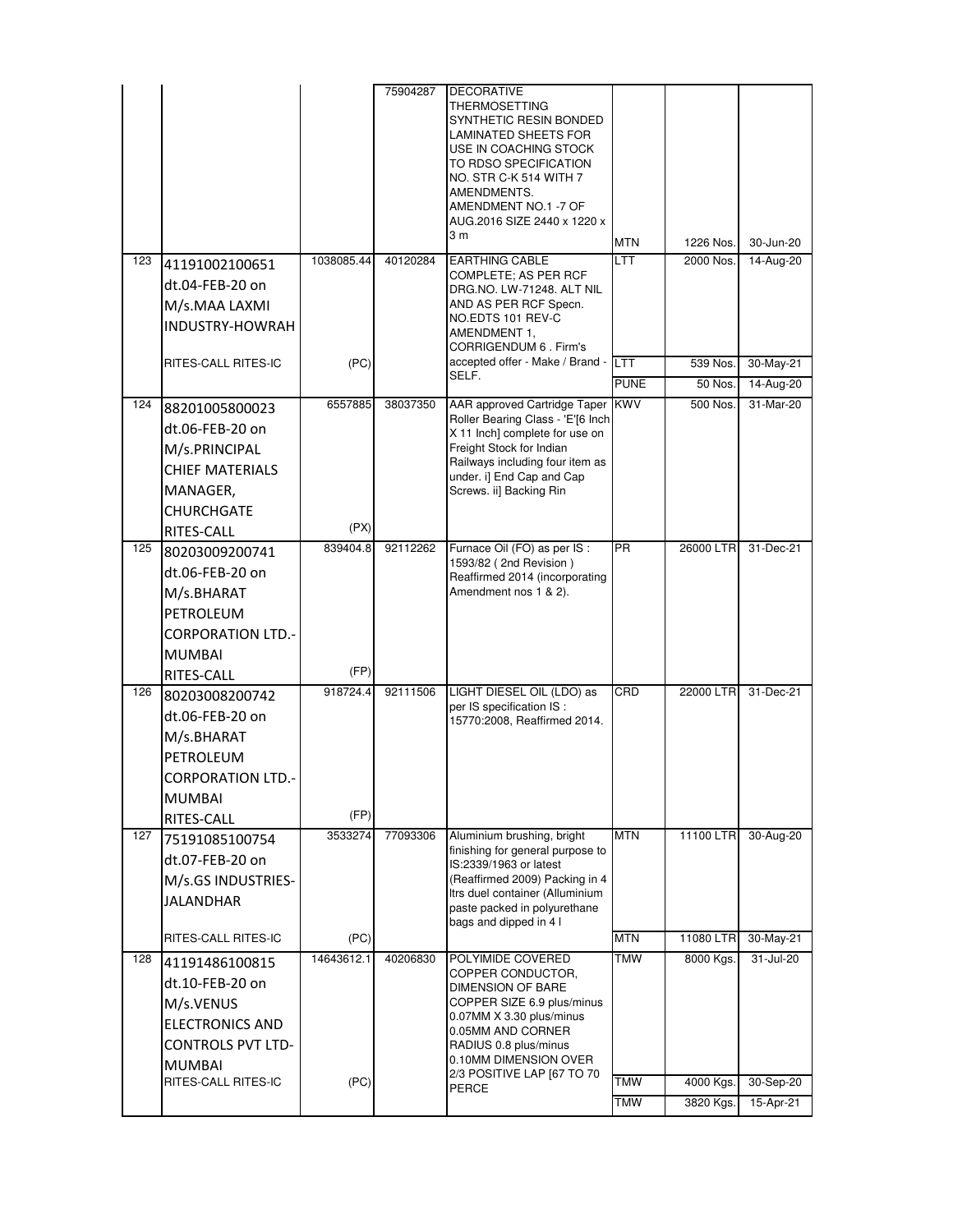| 129 | 41191486100820          | 2637996.2  | 40206830 | POLYIMIDE COVERED                                               | <b>TMW</b>     | 2930 Kgs. | 15-Aug-20 |
|-----|-------------------------|------------|----------|-----------------------------------------------------------------|----------------|-----------|-----------|
|     | dt.10-FEB-20 on         |            |          | COPPER CONDUCTOR,<br><b>DIMENSION OF BARE</b>                   |                |           |           |
|     | M/s.SLIMLITES           |            |          | COPPER SIZE 6.9 plus/minus                                      |                |           |           |
|     | <b>ELECTRICALS PVT.</b> |            |          | 0.07MM X 3.30 plus/minus                                        |                |           |           |
|     | LTD.-DAMAN              |            |          | 0.05MM AND CORNER<br>RADIUS 0.8 plus/minus                      |                |           |           |
|     | RITES-CALL              | (FC)       |          | 0.10MM DIMENSION OVER                                           |                |           |           |
| 130 | 85201101800327          | 714238     | 45178148 | <u>IO DOCITIVE LAB IST TO 70</u><br>BATTERY BOXES 110 VOLTS MTN |                | 50 Nos.   | 28-May-20 |
|     | dt.28-FEB-20 on         |            |          | DC SYSTEM, TO ICF DRG.<br>No. ICF/SK/7-1-306 ALT-               |                |           |           |
|     | M/s.PRINCIPAL           |            |          | V WITHOUT FRP TRAY.                                             |                |           |           |
|     | <b>CHIEF MATERIALS</b>  |            |          |                                                                 |                |           |           |
|     | MANAGER,                |            |          |                                                                 |                |           |           |
|     | <b>CHURCHGATE</b>       |            |          |                                                                 |                |           |           |
|     | RITES-CALL              | (PC)       |          |                                                                 |                |           |           |
| 131 | 27193517100868          | 13994400   | 29480048 | FILTER ASSLY FOR OIL                                            | <b>ACL BSL</b> | 83 Nos.   | 31-Dec-20 |
|     | dt.12-FEB-20 on         |            |          | COOLER VENTILATION AS<br>PER CLW SPEC                           |                |           |           |
|     | M/s.VIKRANT             |            |          | NO.CLW/MS/3/012,PART-                                           |                |           |           |
|     | <b>ENGINEERING</b>      |            |          | I.II.III, ALT-5 OR LATEST AND                                   |                |           |           |
|     | <b>WORKS-KOLKATA</b>    |            |          | <b>CLW</b><br>DRG.NO.1209.11.135.123 ALT-                       |                |           |           |
|     | RITES-CALL RITES-IC     | (PC)       |          | 3 OR LATEST (ABB NO.IA 111-                                     | <b>ACL BSL</b> | 36 Nos.   | 31-May-21 |
| 132 | 42190020100873          | 3009000    | 31337119 | <b>MC COACH CONTROLLER</b>                                      | <b>VVH</b>     | 5 Nos.    | 22-Jul-20 |
|     | dt.12-FEB-20 on         |            |          | FOR BAMBARDIER AC MR<br><b>VC-II EMU RAKES</b>                  |                |           |           |
|     | M/s.PT                  |            |          | <b>COMPATIBLE FOR PIS</b>                                       |                |           |           |
|     | COMMUNICATION           |            |          | SYSTEM OF AC                                                    |                |           |           |
|     | SYSTEMS PRIVATE         |            |          | BOMBARDIER EMU RAKE.                                            |                |           |           |
|     | LIMITED-GAUTAM          |            |          |                                                                 |                |           |           |
|     | <b>BUDDHA NAGAR</b>     |            |          |                                                                 |                |           |           |
|     |                         |            |          |                                                                 |                |           |           |
|     | RITES-CALL              | (PC)       |          |                                                                 | <b>VVH</b>     | 5 Nos.    | 31-May-21 |
| 133 | 27193486100901          | 715872.39  | 29161010 | WIPER MOTOR COMPLETE                                            | <b>ACL BSL</b> | 43 Nos.   | 06-Jul-20 |
|     | dt.13-FEB-20 on         |            |          | RH for 3 PHASE LOCO AS<br>PER CLW SPECN. NO.                    |                |           |           |
|     | M/s.ELECTROMECH-        |            |          | CLW/MS/3/050 ALT-5 or                                           |                |           |           |
|     | <b>NEW DELHI</b>        |            |          | LATEST and CLW DRG. NO.<br>1209.07-303.019 or LATEST.           |                |           |           |
|     | RITES-CALL RITES-IC     | (FC)       |          |                                                                 |                |           |           |
| 134 | 41203839200913          | 5447270.05 | 41090160 | PIPE THREAD SEALING                                             | <b>MTN</b>     | 4160 Nos. | 14-Aug-20 |
|     | dt.13-FEB-20 on         |            |          | CORD IN PACK OF 150 M I H<br>BOX MAKE OF M/S. LOCTITE           |                |           |           |
|     | M/s.V.M.ENTERPRIS       |            |          | OR M/S. VANLOC OR M/S.                                          |                |           |           |
|     | E-MUMBAI                |            |          | <b>HYLOMER ONLY OF</b><br>SPECIFIC GRAVITY 1.25                 |                |           |           |
|     | RITES-CALL              | (PC)       |          | PRESSURE RESISTANCE                                             | <b>MTN</b>     | 3523 Nos. | 30-Nov-20 |
|     |                         |            |          | 1000 PSI, TEMPERATURE<br>130 DEGREE C APPROVED                  | <b>KYN</b>     | 0 Nos.    | 30-Jun-20 |
|     |                         |            |          | BY CSA                                                          | <b>KYN</b>     | 0 Nos.    | 30-Nov-20 |
|     |                         |            |          |                                                                 | LTT            | 0 Nos.    | 30-Jun-20 |
|     |                         |            |          |                                                                 | LTT            | 0 Nos.    | 30-Nov-20 |
|     |                         |            |          |                                                                 | PR             | 0 Nos.    | 30-Jun-20 |
|     |                         |            |          |                                                                 | PR             | 0 Nos.    | 30-Nov-20 |
|     |                         |            |          |                                                                 | <b>ACL BSL</b> | 0 Nos.    | 30-Jun-20 |
|     |                         |            |          |                                                                 | <b>ACL BSL</b> | 0 Nos.    | 30-Nov-20 |
|     |                         |            |          |                                                                 | WB             | 0 Nos.    | 30-Jun-20 |
|     |                         |            |          |                                                                 | WB             | 0 Nos.    | 30-Nov-20 |
|     |                         |            |          |                                                                 | <b>SNPD</b>    | 0 Nos.    | 30-Jun-20 |
|     |                         |            |          |                                                                 | <b>SNPD</b>    | 0 Nos.    | 30-Nov-20 |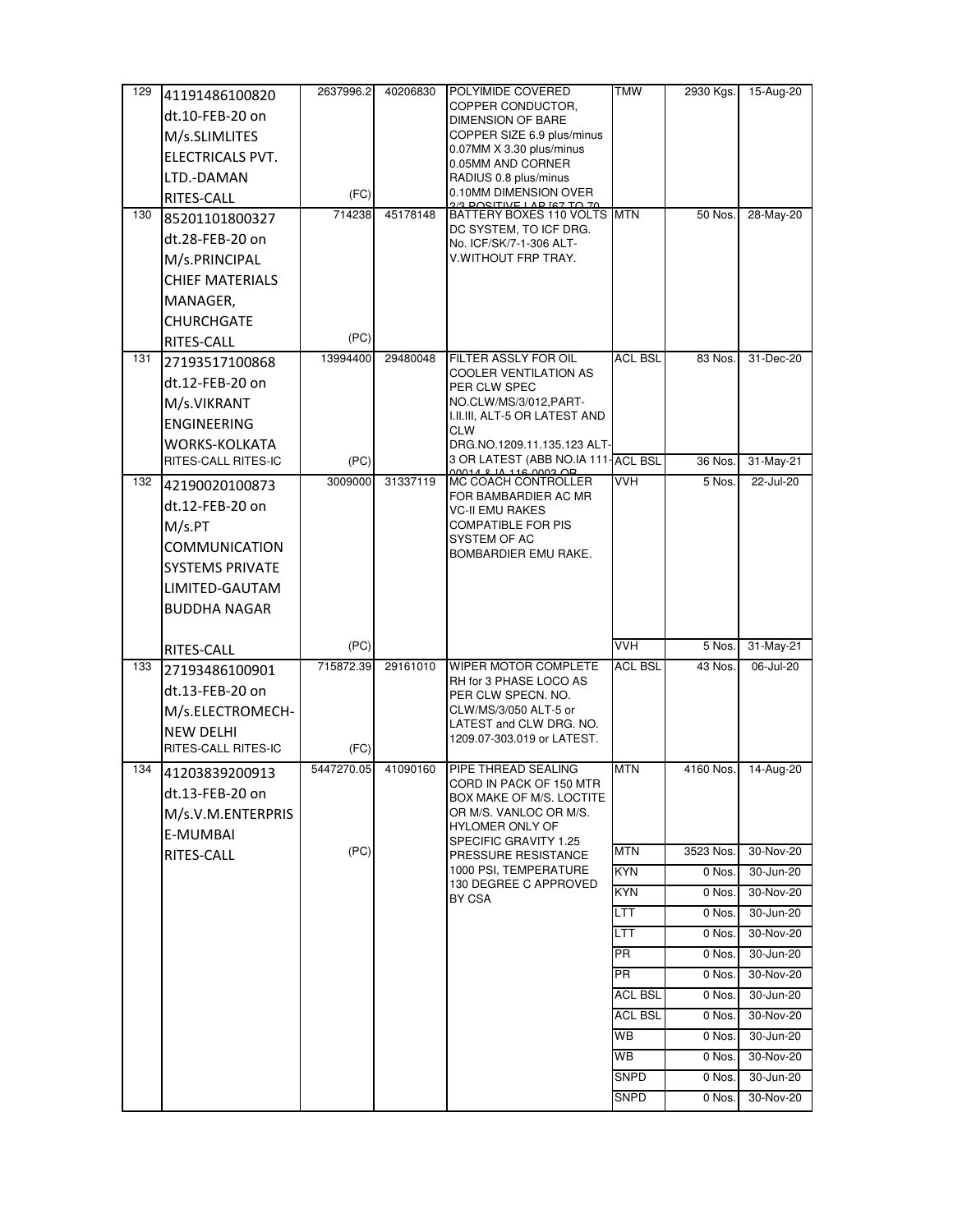| 135 | 38192171100918           | 2535037.12 | 38107144 | KIT FOR CBC LINERS[AAR],                                        | WAGON/         | 9171 Set  | 11-Nov-20 |
|-----|--------------------------|------------|----------|-----------------------------------------------------------------|----------------|-----------|-----------|
|     | dt.13-FEB-20 on          |            |          | CONSISTING OF TWO<br>ITEMS:- [1] SHANK WEAR                     | <b>BSL</b>     |           |           |
|     | M/s.MELBROW              |            |          | PLATE TO RDSO DRG. NO.                                          |                |           |           |
|     | <b>ENGINEERING</b>       |            |          | SK-62724, ITEM NO.10, ALT-<br>28 OR LATEST, QUANTITY-           |                |           |           |
|     | <b>WORKS PVT. LTD.-</b>  |            |          | 01. [2] STRIKER CASTING                                         |                |           |           |
|     | KOLKATA                  |            |          | WEAR PLATE TO RDSO                                              |                |           |           |
|     | RITES-CALL               | (FP)       |          | DRG. NO. WD-87056-                                              | <b>KWV</b>     | 182 Set   | 11-Nov-20 |
| 136 | 43191070100957           | 640823.57  | 45150564 | <b>DIFFUSER FOR</b>                                             | <b>MTN</b>     | 5541 Nos. | 31-Aug-20 |
|     | dt.17-FEB-20 on          |            |          | <b>FLUORESCENT LIGHT</b><br>FITTING SINGLE, TO RCF              |                |           |           |
|     | M/s.SHANTI               |            |          | DRG. No. CC-76413 ITEM No.                                      |                |           |           |
|     | <b>ENGINEERING</b>       |            |          | 8 AND IS-7569-87. Nos.                                          |                |           |           |
|     | <b>WORKS-MUMBAI</b>      |            |          |                                                                 |                |           |           |
|     | RITES-CALL RITES-IC      | (FC)       |          |                                                                 | <b>PUNE</b>    | 1620 Nos. | 31-Aug-20 |
| 137 | 42190025100975           | 1330882.56 | 31931017 | Kit for Air Cleaner for Cummins                                 | <b>SUR</b>     | 144 Nos.  | 19-Aug-20 |
|     | dt.17-FEB-20 on          |            |          | Diesel Engine Model No.KTA<br>19-G5-I comprising of - [i] Air   |                |           |           |
|     | M/s.HE                   |            |          | cleaner (Outer) to Part                                         |                |           |           |
|     | TECHNOCRATS-             |            |          | No.4020551- 1 No./Kit [ii] Air<br>cleaner to Part No -4020552-1 |                |           |           |
|     | <b>HYDERABAD</b>         |            |          | No./Kit. FIRMS                                                  |                |           |           |
|     | RITES-CALL               | (FC)       |          |                                                                 |                |           |           |
| 138 | 38193369100991           | 3995312.16 | 33500447 | YAW DAMPER TO RCF DRG.<br>NO. LW-05103, ALT - c,                | <b>MTN</b>     | 61 Nos.   | 31-Aug-20 |
|     | dt.17-FEB-20 on          |            |          | CONFIRMING TO                                                   |                |           |           |
|     | M/s.INDIA AUTO           |            |          | SPECIFICATION NO. T.S. 17                                       |                |           |           |
|     | <b>INDUSTRIES PVT.</b>   |            |          | 560 100 03.                                                     |                |           |           |
|     | LTD.-NEW DELHI           |            |          |                                                                 |                |           |           |
|     | RITES-CALL RITES-IC      | (FC)       |          |                                                                 | LTT            | 106 Nos.  | 31-Aug-20 |
|     |                          |            |          |                                                                 | <b>PR</b>      | 131 Nos.  | 31-Aug-20 |
|     |                          |            |          |                                                                 | <b>PUNE</b>    | 29 Nos.   | 31-Aug-20 |
| 139 | 42191173101022           | 1404388.8  | 31010751 | HELICAL SPRING FOR AXLE<br>BOX GUIDE ARRGT.[EMU] TO             | <b>SNPD</b>    | 96 Nos.   | 31-May-21 |
|     | dt.18-FEB-20 on          |            |          | ICF DRG. NO. DC/EMU M.0-1-                                      |                |           |           |
|     | M/s.HOWRAH               |            |          | 203. ALT-p/4. MTRL AND<br><b>SPECN: RDSO</b>                    |                |           |           |
|     | <b>FORGINGS LIMITED-</b> |            |          | SPECIFICATION NO. WD-01-                                        |                |           |           |
|     | <b>KOLKATA</b>           |            |          | HLS-94.(REV.3 OF JAN.2009,                                      |                |           |           |
|     | RITES-CALL               | (FP)       |          | AMENDMENT NO.1 OF SEPT-MTN                                      |                | 144 Nos.  | 31-May-21 |
| 140 | 38193851101026           | 978626.88  | 37132120 | DRAFT KEY COTTER TO ICF<br>DRG. NO. ICF/SK.2-1-010,             |                |           |           |
|     | dt.18-FEB-20 on          |            |          | ALT B/4. ITEM NO. 4.                                            |                |           |           |
|     | M/s.CHAMUNDA             |            |          | <b>MATERIAL AND</b><br>SPECIFICATION AS PER                     |                |           |           |
|     | FORGINGS (P) LTD.-       |            |          |                                                                 |                |           |           |
|     | LUDHIANA                 |            |          |                                                                 |                |           |           |
|     | RITES-CALL RITES-IC      | (FC)       |          |                                                                 |                |           |           |
| 141 | 27192810101073           | 1043280    | 25018048 | END AXLE BOX WITH<br><b>HASLER SPM END COVER</b>                | <b>ACL BSL</b> | 15 Nos.   | 31-Oct-20 |
|     | dt.20-FEB-20 on          |            |          | WITH BEARINGWUZ150X270-                                         |                |           |           |
|     | M/s.SCHAEFFLER           |            |          | M1-C4 FOR WAG7 LOCO AS<br>PER CLW DRG.NO. 06/1/11/4             |                |           |           |
|     | INDIA LIMITED-           |            |          | ALT.7 AND FAG DRG. NO.                                          |                |           |           |
|     | VADODARA                 |            |          | 901-20-101 VER. AB OR<br>LATEST.                                |                |           |           |
|     | RITES-CALL               | (FP)       |          |                                                                 |                |           |           |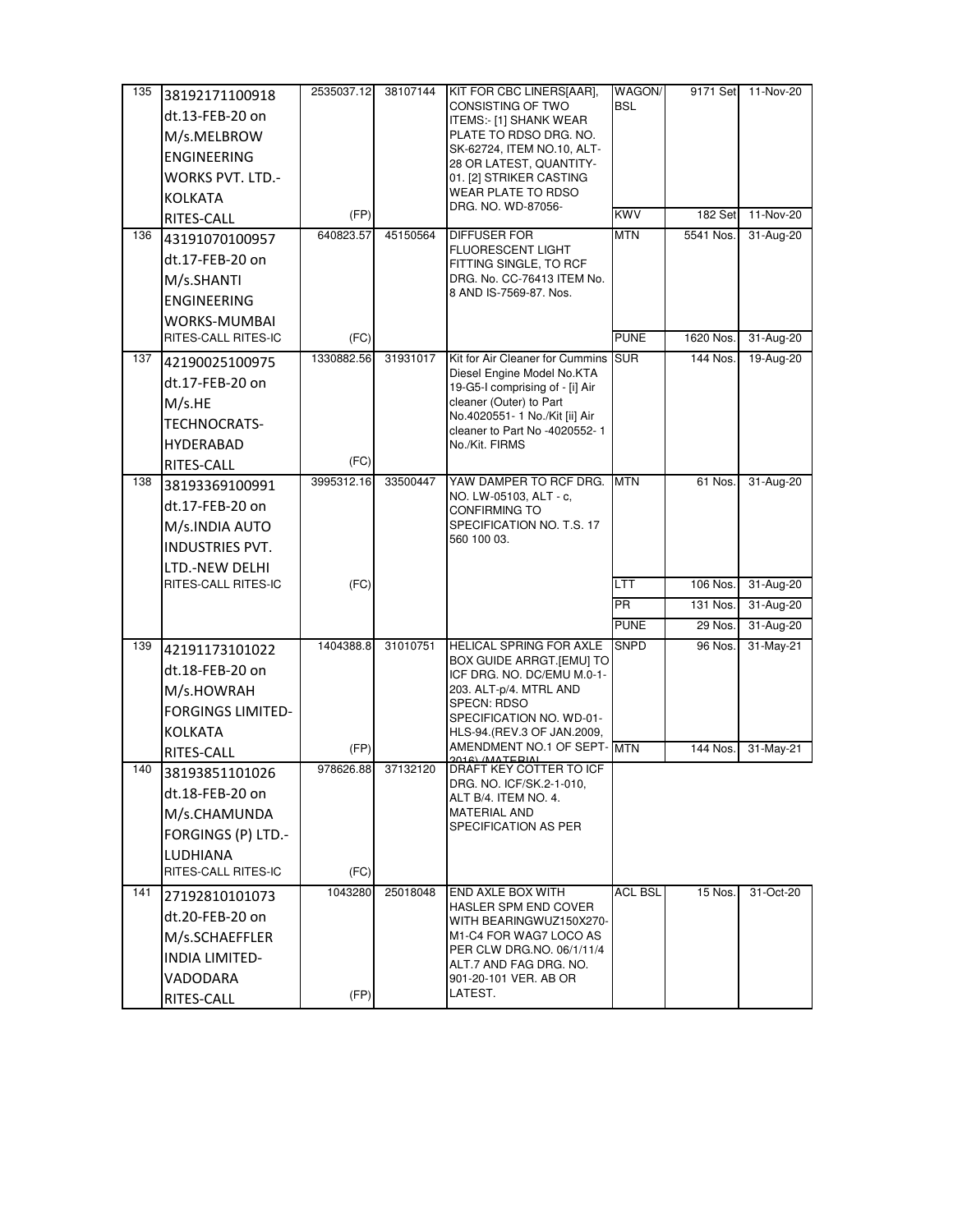| 142 | 65201028800078    | 1323509.04 | 16040168 | LINE ASSLY LUBE OIL EMD                                         | <b>GPR PA</b> | 5 Nos.  | 23-May-20 |
|-----|-------------------|------------|----------|-----------------------------------------------------------------|---------------|---------|-----------|
|     | dt.22-FEB-20 on   |            |          | PT NO 8039842 TO DLW PT<br>NO 16040168 to dlw drg. no.          |               |         |           |
|     | M/s.Controller of |            |          | 8039842 Alt-Kb. as per Drg.No.                                  |               |         |           |
|     | Stores, JAIPUR    |            |          | EMD PT NO 40013182 & DLW                                        |               |         |           |
|     |                   |            |          | PT NO 16050344 & DRG .NO<br>specn: EMD PT NO 40013182           |               |         |           |
|     |                   |            |          | & DLW PT NO 160                                                 |               |         |           |
|     |                   |            |          |                                                                 |               |         |           |
|     |                   |            |          |                                                                 |               |         |           |
|     | RITES-CALL        | (PC)       | 16150181 | BEARING CON ROD LOWER                                           |               |         |           |
|     |                   |            |          | TO EMD PART NO 8136114<br>DLW PT NO 16150181 [ DLW              |               |         |           |
|     |                   |            |          | INDENT ITEM] specn: EMD                                         |               |         |           |
|     |                   |            |          | PART NO 8136114                                                 | <b>GPR PA</b> | 83 Nos. | 23-May-20 |
|     |                   |            | 16150340 | <b>BUSHING LUBE OIL PUMP</b>                                    |               |         |           |
|     |                   |            |          | MAIN EMD PT. NO. 8360532<br>DLW PL NO. 16150340. specn:         |               |         |           |
|     |                   |            |          | EMD Part No 8360532                                             |               |         |           |
|     |                   |            |          |                                                                 | <b>GPR PA</b> | 15 Nos. | 23-May-20 |
|     |                   |            | 16150351 | BUSHING LUBE OIL PUMP<br>MAIN EMD PT. No. 8360535               |               |         |           |
|     |                   |            |          | DLW PT. NO. 16150351.                                           |               |         |           |
|     |                   |            |          | specn: EMD Part No 8360535                                      |               |         |           |
|     |                   |            |          |                                                                 | <b>GPR PA</b> | 15 Nos. | 23-May-20 |
|     |                   |            | 16210013 | shaft rocker arm DLW<br>p.t.no.16210013 EMD                     |               |         |           |
|     |                   |            |          | p.t.no.8028460 as per Drg.No.                                   |               |         |           |
|     |                   |            |          | DLW PT NO 16210013 &EMD                                         |               |         |           |
|     |                   |            |          | PT NO 80280460 specn: DLW<br>PT NO 16210013 &EMD PT             |               |         |           |
|     |                   |            |          | NO8028460                                                       |               |         |           |
|     |                   |            |          |                                                                 | <b>GPR PA</b> | 5 Nos.  | 23-May-20 |
|     |                   |            | 16240212 | Spring button retainer DLW                                      |               |         |           |
|     |                   |            |          | p.t,no.16240212 EMDp.t.no.<br>8031925 as per Drg.No. DLW        |               |         |           |
|     |                   |            |          | PT NO 16240212 & EMD PT                                         |               |         |           |
|     |                   |            |          | NO 8031925 specn: DLW PT                                        |               |         |           |
|     |                   |            |          | NO 16240212 & EMD PT NO<br>8031925                              | <b>GPR PA</b> |         |           |
|     |                   |            | 17020591 | <b>SLACK ADJUSTER ASSLY</b>                                     |               | 2 Nos.  | 23-May-20 |
|     |                   |            |          | EMD Part No. 40079274 PL                                        |               |         |           |
|     |                   |            |          | No. 17020591 specn: EMD                                         |               |         |           |
|     |                   |            |          | Part No 40079274                                                | GPR PA        | 2 Nos.  | 23-May-20 |
|     |                   |            | 17050613 | NECK assembly filter water<br>tank for pressur cap & filter     |               |         |           |
|     |                   |            |          | arrange as per Drg.No. DLW                                      |               |         |           |
|     |                   |            |          | PT NO 17050613 &EMD PT                                          |               |         |           |
|     |                   |            |          | NO 9223491 specn: DLW<br>PART NO-17050613 & EMD                 |               |         |           |
|     |                   |            |          | PT NO 9223491                                                   |               |         |           |
|     |                   |            |          |                                                                 | GPR PA        | 1 Nos.  | 23-May-20 |
|     |                   |            | 17051113 | HOSE ASM as per Drg.No.                                         |               |         |           |
|     |                   |            |          | DLW DRG NO 957999 ALT .B<br>specn: EMD PT NO.9579999            |               |         |           |
|     |                   |            |          | to dlw pt no                                                    |               |         |           |
|     |                   |            |          | 17051113, DLW DRG. NO<br>9579999 ALT.B                          |               |         |           |
|     |                   |            |          |                                                                 | <b>GPR PA</b> | 10 Nos. | 23-May-20 |
|     |                   |            | 17160492 | Rod primary inter lock to EMD<br>pt. no. 40074621. DLW part no. |               |         |           |
|     |                   |            |          | 17160492 as per Drg.No. EMD                                     |               |         |           |
|     |                   |            |          | PT NO 40074621 DLW PT NO<br>17160492 specn: EMD PT NO           |               |         |           |
|     |                   |            |          | 40074621 DLW PT NO                                              |               |         |           |
|     |                   |            |          | 17160492                                                        |               |         |           |
|     |                   |            |          |                                                                 | <b>GPR PA</b> | 2 Nos.  | 23-May-20 |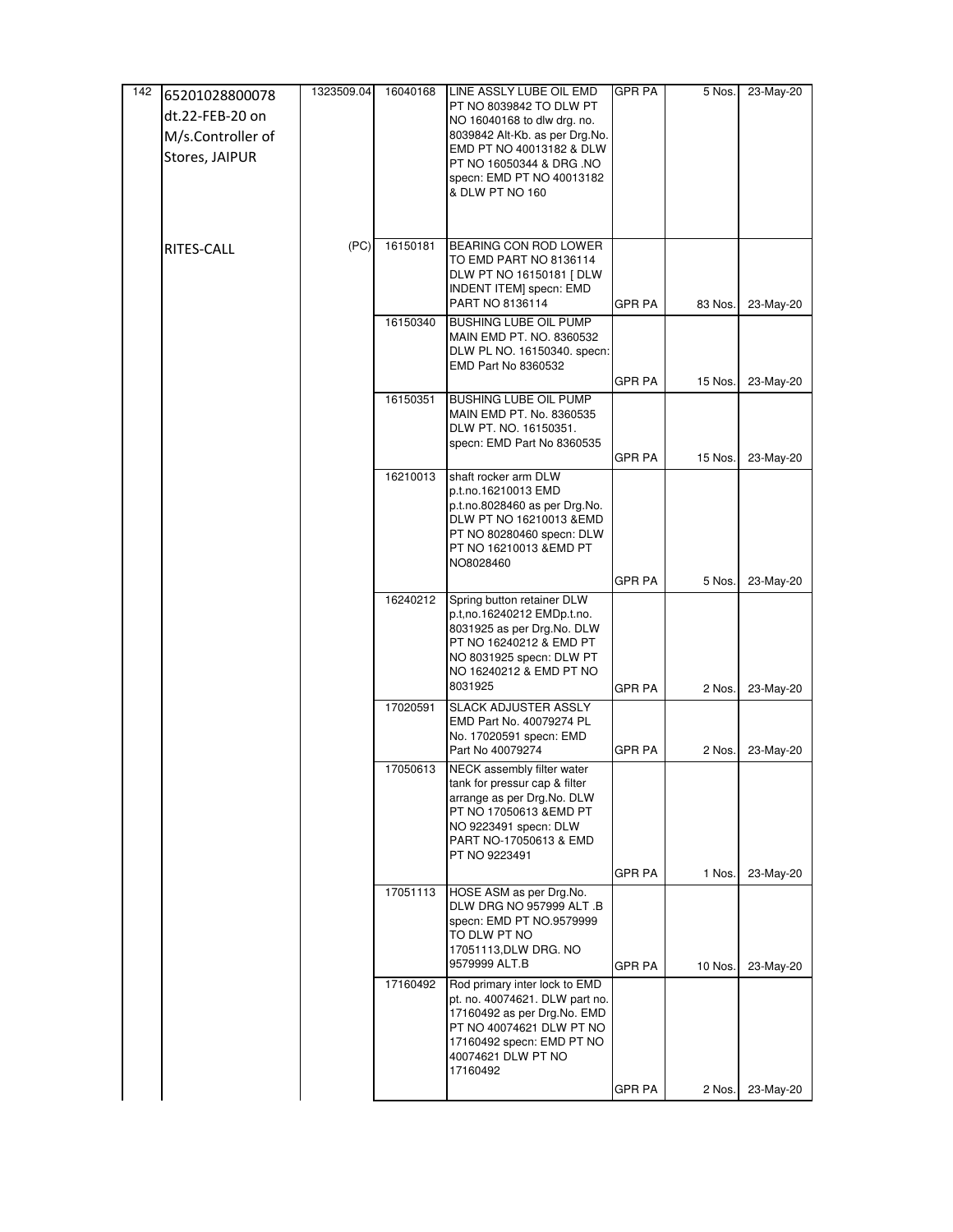|     |                      |         | 18300390 | Resistor REGNR-REGNL-                                          |               |          |           |
|-----|----------------------|---------|----------|----------------------------------------------------------------|---------------|----------|-----------|
|     |                      |         |          | 100/50 W EMD part<br>no.40023288 as per Drg.No. -              |               |          |           |
|     |                      |         |          | specn: EMD part no.40023288                                    |               |          |           |
|     |                      |         |          | Switch push button (Attendent                                  | <b>GPR PA</b> | 1 Nos.   | 23-May-20 |
|     |                      |         | 18310412 | Call) DLW pt.no.18310412,                                      |               |          |           |
|     |                      |         |          | DLW drawing -8481267.                                          |               |          |           |
|     |                      |         |          | ALT/REV:Aa as per Drg.No. -<br>specn: DLW pt.no.18310412       |               |          |           |
|     |                      |         |          |                                                                |               |          |           |
|     |                      |         |          |                                                                | GPR PA        | 2 Nos.   | 23-May-20 |
|     |                      |         | 18310620 | Switch slide engine run cont &<br>FP to EMD part no.9333939 as |               |          |           |
|     |                      |         |          | per Drg.No. - specn: EMD part                                  |               |          |           |
|     |                      |         |          | no.9333939                                                     | GPR PA        | 15 Nos.  | 23-May-20 |
|     |                      |         | 18390213 | CAPACITOR CA-32-5 MFD PL                                       |               |          |           |
|     |                      |         |          | No. 18390213 EMD Part No<br>8452954 NOTE: This item is         |               |          |           |
|     |                      |         |          | restricted to RDSO approved                                    |               |          |           |
|     |                      |         |          | sources only specn: EMD Part<br>No 8452954                     |               |          |           |
|     |                      |         |          |                                                                | GPR PA        | 1 Nos.   | 23-May-20 |
|     |                      |         | 18390584 | RECTIFIER ASSEMBLY                                             |               |          |           |
|     |                      |         |          | MOUNTING ROTATING EMD<br>Part No. 2803017 PL No.               |               |          |           |
|     |                      |         |          | 18390584. NOTE: This item is                                   |               |          |           |
|     |                      |         |          | restricted to RDSO approved<br>sources only. specn: EMD Part   |               |          |           |
|     |                      |         |          | No 2803017                                                     |               |          |           |
|     |                      |         |          |                                                                | GPR PA        | 1 Nos.   | 23-May-20 |
|     |                      |         | 18490037 | BEARING 6314                                                   |               |          |           |
|     |                      |         |          | RS2Z/C4S/VT228 [IMPORTED<br>MAKE OF SKF/NBC/FAG]               |               |          |           |
|     |                      |         |          | RADIATOR FAN OF<br>WDG4/WDP4 LOCOMOTIVES                       |               |          |           |
|     |                      |         |          |                                                                | GPR PA        | 5 Nos.   | 23-May-20 |
|     |                      |         | 18490049 | BEARING 6310 RSIZ/C3 OF                                        |               |          |           |
|     |                      |         |          | MAKE SKF/NBC/FAG (WITH<br>ORIGINAL MANUFACTURER                |               |          |           |
|     |                      |         |          | CERTIFICATE) FOR D.B.GRID                                      |               |          |           |
|     |                      |         |          | FAN.                                                           | GPR PA        | 5 Nos.   | 23-May-20 |
|     |                      |         | 85908071 | 'Ceramic hybrid ball bearing<br>6305 -2RS 2/ HC5C3SO HT24      |               |          |           |
|     |                      |         |          | OF SKF. Imported or                                            |               |          |           |
|     |                      |         |          | equivalent for EMD make<br>modified Vertical Fuel pump         |               |          |           |
|     |                      |         |          | motor To DLW Pt. no.                                           |               |          |           |
|     |                      |         |          | 17459886" as per Drg.No.<br>DLW PART NO.85908071 & S           |               |          |           |
|     |                      |         |          |                                                                | GPR PA        | 30 Nos.  | 23-May-20 |
| 143 | 38191818101114       | 1161440 | 30358231 | 25 NB FLANGE WELDED                                            | <b>MTN</b>    | 6100 Set | 30-Sep-20 |
|     | dt.24-FEB-20 on      |         |          | JOINT [PIPE TO PIPE] TO ICF<br>DRG. NO. ICF/SK-3-5-232,        |               |          |           |
|     | M/s.LALBABA          |         |          | ALT-d/NIL, COL-I, ITEM NO. 1                                   |               |          |           |
|     | <b>INDUSTRIAL</b>    |         |          | TO 7. THIS ITEM IS<br><b>RESERVED FOR</b>                      |               |          |           |
|     | <b>CORPORATION</b>   |         |          | PROCUREMENT FROM                                               |               |          |           |
|     | <b>PRIVATE LTD.-</b> |         |          | RDSO APPROVED SOURCES<br>ONLY. MATERIAL AND                    |               |          |           |
|     | <b>HOWRAH</b>        |         |          | <b>SPECIFIC</b>                                                |               |          |           |
|     | RITES-CALL           | (FP)    |          |                                                                |               |          |           |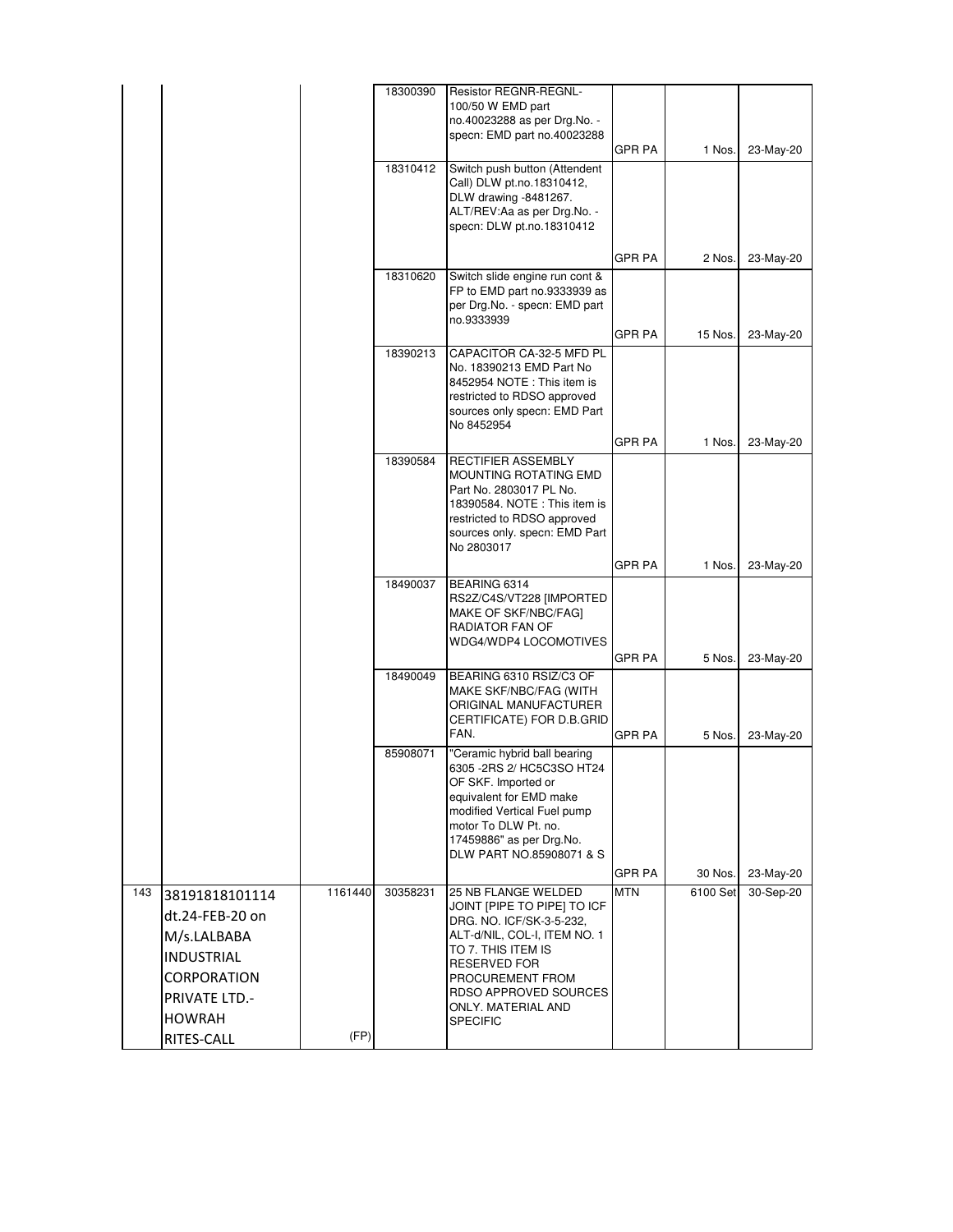| 144 | 85201093800299            | 681780    | 45188660 | Crashworthy design fans guard MTN                        |                          | 2000 Nos. | 31-Mar-20 |
|-----|---------------------------|-----------|----------|----------------------------------------------------------|--------------------------|-----------|-----------|
|     | dt.25-FEB-20 on           |           |          | suitable for 400 MM sweep<br>BLDC Railway carriage fan   |                          |           |           |
|     | M/s.Principal Chief       |           |          | Confirming to ICF Drg. No.                               |                          |           |           |
|     | Materials Manager,        |           |          | ICF/SK-7-6-158 ALT-F, COL-2.<br>Note:-One sample to be   |                          |           |           |
|     | Jabalpur                  |           |          | approved by consignee before                             |                          |           |           |
|     |                           |           |          | bulk supp                                                |                          |           |           |
|     | RITES-CALL                | (PX)      |          |                                                          |                          |           |           |
| 145 | 75191086101181            | 3495254.4 | 75403717 | <b>DECORATIVE</b>                                        | <b>MTN</b>               | 1838 Nos. | 26-May-20 |
|     | dt.26-FEB-20 on           |           |          | THERMOSETTING<br>SYNTHETIC RESIN BONDED                  |                          |           |           |
|     | M/s.HINDUSTAN             |           |          | LAMINATED SHEET FOR USE                                  |                          |           |           |
|     | <b>FIBRE GLASS WORKS-</b> |           |          | IN COACHING STOCK TO<br>RDSO SPECIFICATION NO.           |                          |           |           |
|     | VADODARA                  |           |          | STR C-K 514 WITH 7                                       |                          |           |           |
|     |                           |           |          | AMENDMENTS.<br>AMENDMENT NO. 1 to 7 OF                   |                          |           |           |
|     |                           |           |          | AUG. 2016. SIZE: 2440 x 1220                             |                          |           |           |
|     |                           |           |          |                                                          |                          |           |           |
|     | RITES-CALL RITES-IC       | (PC)      | 7540NS01 | <b>DECORATIVE</b>                                        |                          |           |           |
|     |                           |           |          | THERMOSETTING<br>SYNTHETIC RESIN BONDED                  |                          |           |           |
|     |                           |           |          | LAMINATED SHEET FOR USE                                  |                          |           |           |
|     |                           |           |          | IN COACHING STOCK TO<br>RDSO SPECIFICATION NO.           |                          |           |           |
|     |                           |           |          | STR C-K 514 WITH 7                                       |                          |           |           |
|     |                           |           |          | AMENDMENTS.<br>AMENDMENT NO.1 -7 OF                      |                          |           |           |
|     |                           |           |          | AUG. 2016. SIZE: 2440 x 1220                             | <b>ELECTRI</b><br>C LOCO |           |           |
|     |                           |           |          | x                                                        | <b>REPAIR</b>            | 690 Nos.  | 26-May-20 |
|     |                           |           | 75904214 | DECORATIVE                                               |                          |           |           |
|     |                           |           |          | THERMOSETTING<br>SYNTHETIC RESIN BONDED                  |                          |           |           |
|     |                           |           |          | LAMINATED SHEET STAR                                     |                          |           |           |
|     |                           |           |          | DUST GREY FOR USE IN<br>COACHING STOCK TO RDSO           |                          |           |           |
|     |                           |           |          | SPECIFICATION NO. STR C-K                                |                          |           |           |
|     |                           |           |          | 514, WITH 7 AMENDMENTS.<br>AMENDMENT NO.1 -7 OF          |                          |           |           |
|     |                           |           |          | AUG. 2016. SIZE                                          |                          |           |           |
|     |                           |           |          |                                                          | <b>MTN</b>               | 257 Nos.  | 26-May-20 |
|     |                           |           | 75904287 | <b>DECORATIVE</b><br>THERMOSETTING                       |                          |           |           |
|     |                           |           |          | SYNTHETIC RESIN BONDED                                   |                          |           |           |
|     |                           |           |          | LAMINATED SHEETS FOR<br>USE IN COACHING STOCK            |                          |           |           |
|     |                           |           |          | TO RDSO SPECIFICATION                                    |                          |           |           |
|     |                           |           |          | NO. STR C-K 514 WITH 7                                   |                          |           |           |
|     |                           |           |          | AMENDMENTS.<br>AMENDMENT NO.1 -7 OF                      |                          |           |           |
|     |                           |           |          | AUG.2016 SIZE 2440 x 1220 x                              |                          |           |           |
|     |                           |           |          | 3 m                                                      | <b>MTN</b>               | 383 Nos.  | 26-May-20 |
| 146 | 60193068101187            | 892204.61 | 62311608 | Tube M.S.Galvanised Medium<br>Grade 25mm Duly ISI marked | CRD                      | 5424 MTR  | 06-Sep-20 |
|     | dt.26-FEB-20 on           |           |          | galvinised mild steel tubes                              |                          |           |           |
|     | M/s.ALLOYED STEEL         |           |          | electrical resistences welded                            |                          |           |           |
|     | INDIA - MUMBAI            |           |          | (ERW)/High frequency<br>induction welded (HFIW) / Hot    |                          |           |           |
|     |                           |           |          | finished welded (HFW)                                    |                          |           |           |
|     | RITES-CALL RITES-IC       | (FC)      |          | confirming to I                                          | <b>BB</b>                | 0 MTR     | 06-Sep-20 |
|     |                           |           |          |                                                          | WB                       | 0 MTR     | 06-Sep-20 |
|     |                           |           |          |                                                          | <b>PUNE</b>              | 0 MTR     | 06-Sep-20 |
|     |                           |           |          |                                                          | <b>ACL BSL</b>           | 0 MTR     | 06-Sep-20 |
|     |                           |           |          |                                                          | <b>MTN</b>               | 0 MTR     | 06-Sep-20 |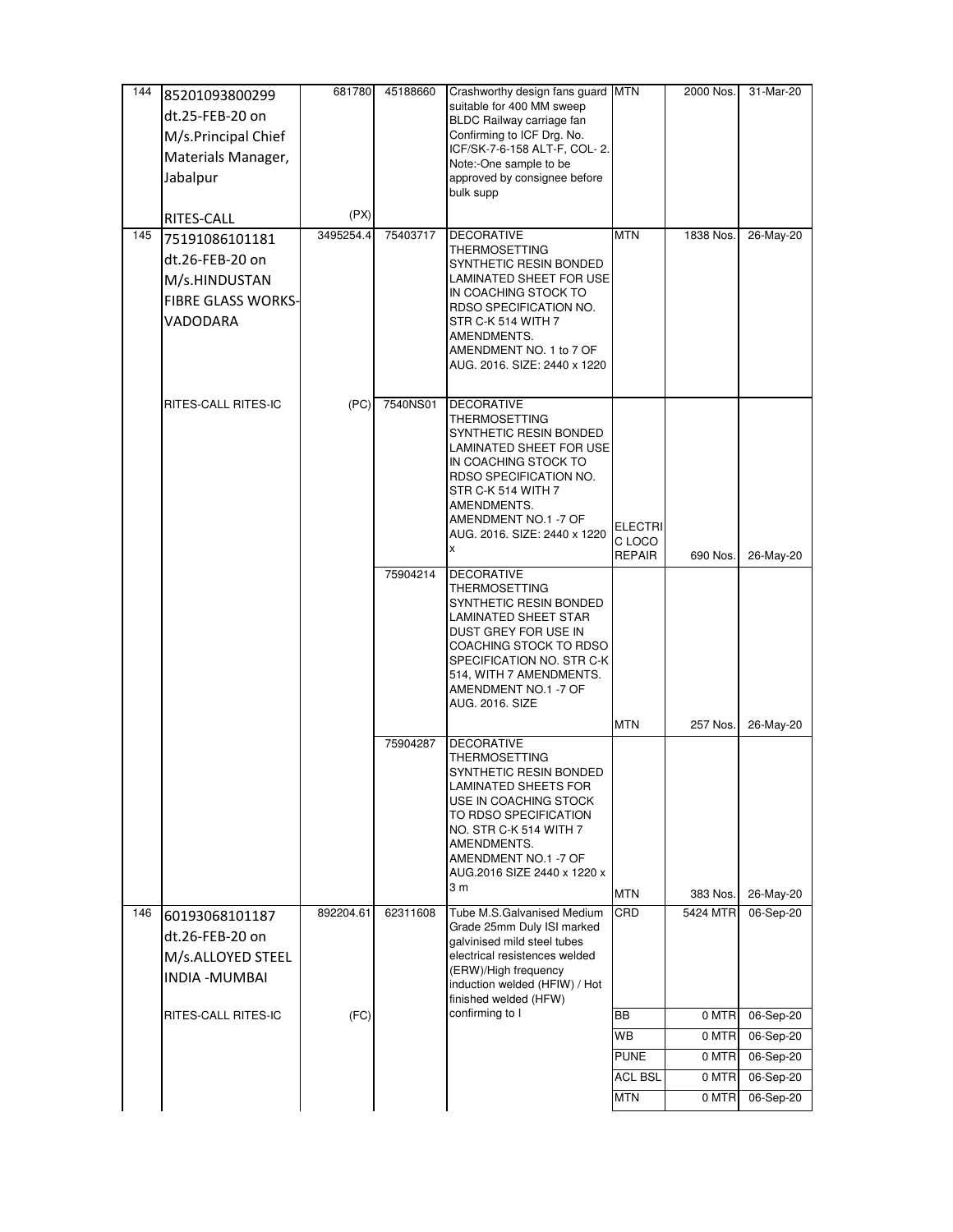|     |                         |           |          |                                                            | <b>MTN</b>     | 0 MTR     | 06-Sep-20 |
|-----|-------------------------|-----------|----------|------------------------------------------------------------|----------------|-----------|-----------|
| 147 | 41192003101190          | 1604556.8 | 41077623 | SPIRAL TUBE FOR HS 15250                                   | <b>TMW</b>     | 1936 MTR  | 31-Jul-20 |
|     | dt.26-FEB-20 on         |           |          | ARMATURE ID 6.5 [SIX POINT<br>FIVE] MM, KAPTON CONNEX      |                |           |           |
|     | M/s.MICAPLY-            |           |          | KCTUN AS PER HITACHI                                       |                |           |           |
|     | <b>BHOPAL</b>           |           |          | SPECIFICATION No. AO 267                                   |                |           |           |
|     | RITES-CALL RITES-IC     | (FC)      |          | ALT-H OR LATEST, LENGTH<br>OF SPIRAL TUBE 1000/500         |                |           |           |
| 148 | 38192585101200          | 698342.4  | 30327945 | PIN FOR LEVER HANGER TO                                    | <b>MTN</b>     | 4800 Nos. | 30-Aug-20 |
|     | dt.26-FEB-20 on         |           |          | ICF DRG. NO. T-3-2-802, ALT-j<br>/Nil , ITEM NO. 7, TO 11. |                |           |           |
|     | M/s.M S CHAIN           |           |          | <b>MATERIAL &amp; SPECIFICATION</b>                        |                |           |           |
|     | <b>INDUSTRIES-</b>      |           |          | AS PER DRG.                                                |                |           |           |
|     | <b>HOWRAH</b>           |           |          |                                                            |                |           |           |
|     | RITES-CALL              | (FP)      |          |                                                            |                |           |           |
| 149 | 27193699101219          | 2447760   | 23890101 | <b>SET OF CONTACT (FIXED &amp;</b>                         | <b>KYN</b>     | 2 Set     | 31-Oct-20 |
|     | dt.27-FEB-20 on         |           |          | MOBILE) SILVER TIPPED<br>FOR EP CONTACTOR TYPE             |                |           |           |
|     | M/s.ORIENTAL FIBRE      |           |          | TCP-3421-25 M COMPRISING                                   |                |           |           |
|     | AND ENGINEERING         |           |          | OF 2 ITEMS 12 NOS. AS PER<br>SKETCH No. BSL/ELW/SK         |                |           |           |
|     | <b>INDUSTRIES-</b>      |           |          | NO.9014 ALT-2.                                             |                |           |           |
|     | <b>KOLKATA</b>          |           |          |                                                            |                |           |           |
|     |                         |           |          |                                                            |                |           |           |
|     | RITES-CALL              | (FP)      |          |                                                            | <b>ACL BSL</b> | 30 Set    | 31-Oct-20 |
|     |                         |           |          |                                                            | AQ             | 3 Set     | 31-Oct-20 |
|     |                         |           |          |                                                            | <b>KYN</b>     | 3 Set     | 30-Apr-21 |
|     |                         |           |          |                                                            | <b>ACL BSL</b> | 50 Set    | 30-Apr-21 |
|     |                         |           |          |                                                            | AQ             | 5 Set     | 30-Apr-21 |
| 150 | 27193505101306          | 3423504   | 29170035 | DRIVER SEAT AND<br>PEDESTAL ASSEMBLY FOR                   | <b>KYN</b>     | 29 Nos.   | 30-Sep-20 |
|     | dt.28-FEB-20 on         |           |          | 3-PHASE LOCO AS PER CLW                                    |                |           |           |
|     | M/s.TARUDEEP            |           |          | SPECN. NO. CLW/MS/3/021                                    |                |           |           |
|     | <b>ENTERPRISES-</b>     |           |          | ALT-5 or LATEST and CLW<br>DRG. NO. 1209.08-131.010        |                |           |           |
|     | <b>HOWRAH</b>           |           |          | ALT-6 or LATEST.                                           |                |           |           |
|     | RITES-CALL              | (PC)      |          |                                                            | <b>ACL BSL</b> | 78 Nos.   | 30-Sep-20 |
|     |                         |           |          |                                                            | AQ             | 23 Nos.   | 30-Sep-20 |
|     |                         |           |          |                                                            | <b>ACL BSL</b> | 100 Nos.  | 31-May-21 |
| 151 | 38192132100610          | 7376320   | 30256422 | UIC TYPE RUBBER<br>VESTIBULE LATERAL SIDE                  | <b>MTN</b>     | 170 Pairs | 30-Sep-20 |
|     | dt.03-FEB-20 on         |           |          | ELASTOMER FLANGE TO                                        |                |           |           |
|     | M/s.SURESH SYNTH        |           |          | RDSO SK-99056, ALT-3, ITEM<br>NO. 3. MATERIAL AND          |                |           |           |
|     | <b>CHEM INDUSTRIES</b>  |           |          | SPECIFICATION RDSO SPEC                                    |                |           |           |
|     | <b>PRIVATE LIMITED-</b> |           |          | NO. RDSO/2007/CG-05 WITH<br>CORRIGENDUM-2.OF JUNE.         |                |           |           |
|     | <b>MUMBAI</b>           |           |          | 2015 AND AMENDMENT NO.                                     |                |           |           |
|     | RITES-CALL RITES-IC     | (PC)      |          |                                                            | <b>MTN</b>     | 30 Pairs  | 30-May-21 |
|     |                         |           |          |                                                            | <b>MTN</b>     | 100 Pairs | 31-Mar-21 |
|     |                         |           |          |                                                            | MTN            | 70 Pairs  | 30-Sep-20 |
| 152 |                         | 908600    | 81030010 | Clariant make coolant (Type                                | AQ             | 2200 Kgs. | 31-Aug-20 |
|     | 81191134100617          |           |          | antifrogen - N water mixture                               |                |           |           |
|     | dt.03-FEB-20 on         |           |          | 30%) packed in 50 kg. HDPE<br>drum for IGBT based traction |                |           |           |
|     | M/s.B.<br>KHANDELWAL    |           |          | converter or 3 phase loco.                                 |                |           |           |
|     |                         |           |          |                                                            |                |           |           |
|     | METAL                   |           |          |                                                            |                |           |           |
|     | <b>CORPORATION-</b>     |           |          |                                                            |                |           |           |
|     | <b>MUMBAI</b>           | (FC)      |          |                                                            |                |           |           |
|     | RITES-CALL              |           |          |                                                            |                |           |           |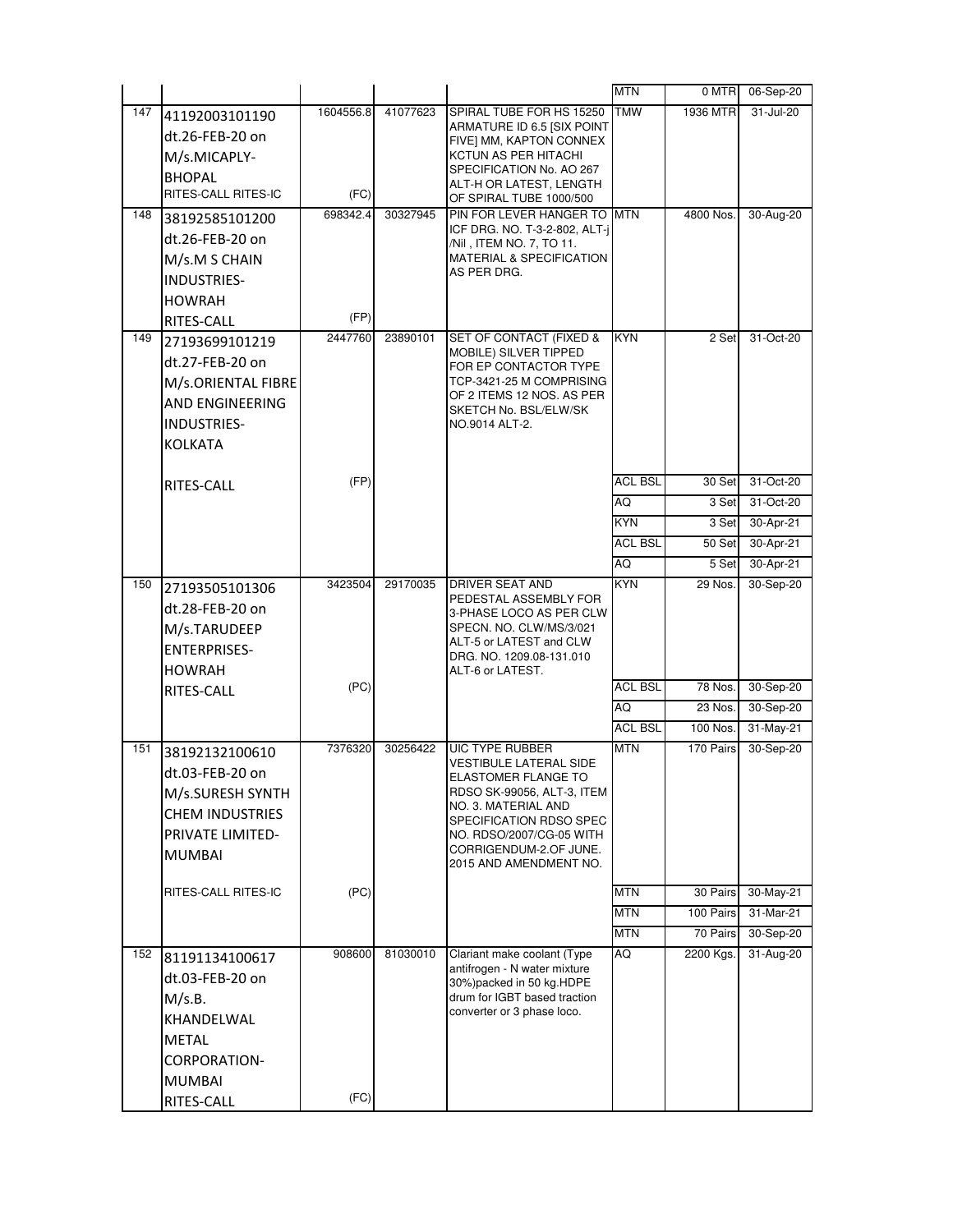| 153 | 10191371100650         | 628295.36 | 11420066 | Flexible Coupling (Type-H) to                                   | <b>DLS</b>           | 4 Nos.   | 31-Aug-20 |
|-----|------------------------|-----------|----------|-----------------------------------------------------------------|----------------------|----------|-----------|
|     | dt.04-FEB-20 on        |           |          | DLW Drg No.TPL-0383, Alt(d)<br>or latest. (PT. NO.              | <b>KYN</b>           |          |           |
|     | M/s.EASTERN            |           |          | 11420066) along with all part                                   |                      |          |           |
|     | <b>EQUIPMENT</b>       |           |          | drgs. Firms offer : Flexible                                    |                      |          |           |
|     | <b>ENTERPRISES-</b>    |           |          | Coupling (Type-H) to DLW Drg<br>No.TPL-0383, Alt-e. (PT. NO.    |                      |          |           |
|     | <b>KOLKATA</b>         |           |          | 114200                                                          |                      |          |           |
|     | RITES-CALL             | (FP)      |          |                                                                 | <b>GPR PA</b>        | 10 Nos.  | 31-Aug-20 |
|     |                        |           |          |                                                                 | <b>DLS</b>           | 3 Nos.   | 30-Apr-21 |
|     |                        |           |          |                                                                 | <b>GPR PA</b>        | 5 Nos.   | 30-Apr-21 |
| 154 | 42191351100660         | 977961.6  | 35300139 | Set of Hex Head bolts for TDK                                   | <b>MTN</b>           | 35 Set   | 30-Jun-20 |
|     | dt.04-FEB-20 on        |           |          | Traction Motor to SK. No.<br>EMU/MTN/POH/M/03 R2. [One          |                      |          |           |
|     | M/s.VARDHMAN           |           |          | set consisting of 3 items and                                   |                      |          |           |
|     | <b>INDUSTRIAL</b>      |           |          | 42Nos.]                                                         |                      |          |           |
|     | <b>FASTENERS-DELHI</b> |           |          |                                                                 |                      |          |           |
|     | RITES-CALL             | (FP)      |          |                                                                 |                      |          |           |
| 155 | 38192072100673         | 585760    | 30351947 | Set of (3-Type) Modified                                        | <b>MTN</b>           | 1000 Set | 30-Jul-20 |
|     | dt.04-FEB-20 on        |           |          | Manual Released Handle<br>Assembly for DV.[One set              |                      |          |           |
|     | M/s.SHREE              |           |          | consisting of 5 items]. [1] Manul                               |                      |          |           |
|     | KHODIYAR STEEL         |           |          | Handle ARRGT to Drg. No.<br>Misc. SK. 3563., ALT-NIL. a]        |                      |          |           |
|     | INDUSTRIES-            |           |          | Item No. 1 and 2, Qty-1 No. b]                                  |                      |          |           |
|     | PALGHAR                |           |          | Item No.                                                        |                      |          |           |
|     | RITES-CALL             | (FP)      |          |                                                                 |                      |          |           |
| 156 | 27193498100696         | 654669.12 | 29500035 | TEMP. SENSOR OIL CIRUCIT                                        | <b>KYN</b>           | 6 Nos.   | 30-Sep-20 |
|     | dt.04-FEB-20 on        |           |          | TRANSFORMER AS PER<br>CLW SPEC. No.                             |                      |          |           |
|     | M/s.B G INDUSTRIES-    |           |          | CLW/ES/3/0033/ALT-G AND                                         |                      |          |           |
|     | <b>HOWRAH</b>          |           |          | ABB PRODUCT No.<br>3EHN424142R3000.                             |                      |          |           |
|     |                        |           |          |                                                                 |                      |          |           |
|     | RITES-CALL RITES-IC    | (FC)      |          |                                                                 | <b>ACL BSL</b>       | 58 Nos.  | 30-Sep-20 |
|     |                        |           |          |                                                                 | AQ                   | 10 Nos.  | 30-Sep-20 |
| 157 | 48201038800160         | 4251945   | 17230044 | WHEEL MONOBLOCK (<br>ROUGH MACHINED) TO                         | <b>PR</b>            | 100 Nos. | 06-Mar-20 |
|     | dt.05-FEB-20 on        |           |          | RDSO DRG.NO.D/WL - 5064 /                                       |                      |          |           |
|     | M/s.Diesel             |           |          | R (DLW PART NO.1723 0044                                        |                      |          |           |
|     | Locomotive Works,      |           |          | AND EMD PART NO. 4007<br>7313). as per Drg.No. RDSO             |                      |          |           |
|     | Varanasi, Varanasi     |           |          | DRG.NO. D/WL - 5064 / R.                                        |                      |          |           |
|     |                        |           |          | specn: IRS - R - 34 - April 2009<br>or                          |                      |          |           |
|     | RITES-CALL             | (FC)      |          |                                                                 |                      |          |           |
| 158 | 43191118100739         | 1576320   | 45170150 | Firms Offer: Low Maintenance                                    | WAGON/<br><b>BSL</b> | 6 Set    | 20-Aug-20 |
|     | dt.06-FEB-20 on        |           |          | Lead Acid Battery, 110V 40Ah<br>capacity, comprising of 55 Nos. |                      |          |           |
|     | M/s.THE BHARAT         |           |          | Cells of 2 Volt 40Ah, at 10 Hrs.                                |                      |          |           |
|     | <b>BATTERY</b>         |           |          | rate of discharge assembled in<br>PPCP container with stainless |                      |          |           |
|     | <b>MANUFACTURING</b>   |           |          | steel fasteners                                                 |                      |          |           |
|     | <b>COMPANY PRIVATE</b> |           |          |                                                                 |                      |          |           |
|     | LIMITED-KOLKATA        |           |          |                                                                 |                      |          |           |
|     |                        |           |          |                                                                 |                      |          |           |
|     | RITES-CALL             | (FP)      |          |                                                                 | WAGON/<br><b>BSL</b> | 9 Set    | 30-Apr-21 |
|     |                        |           |          |                                                                 |                      |          |           |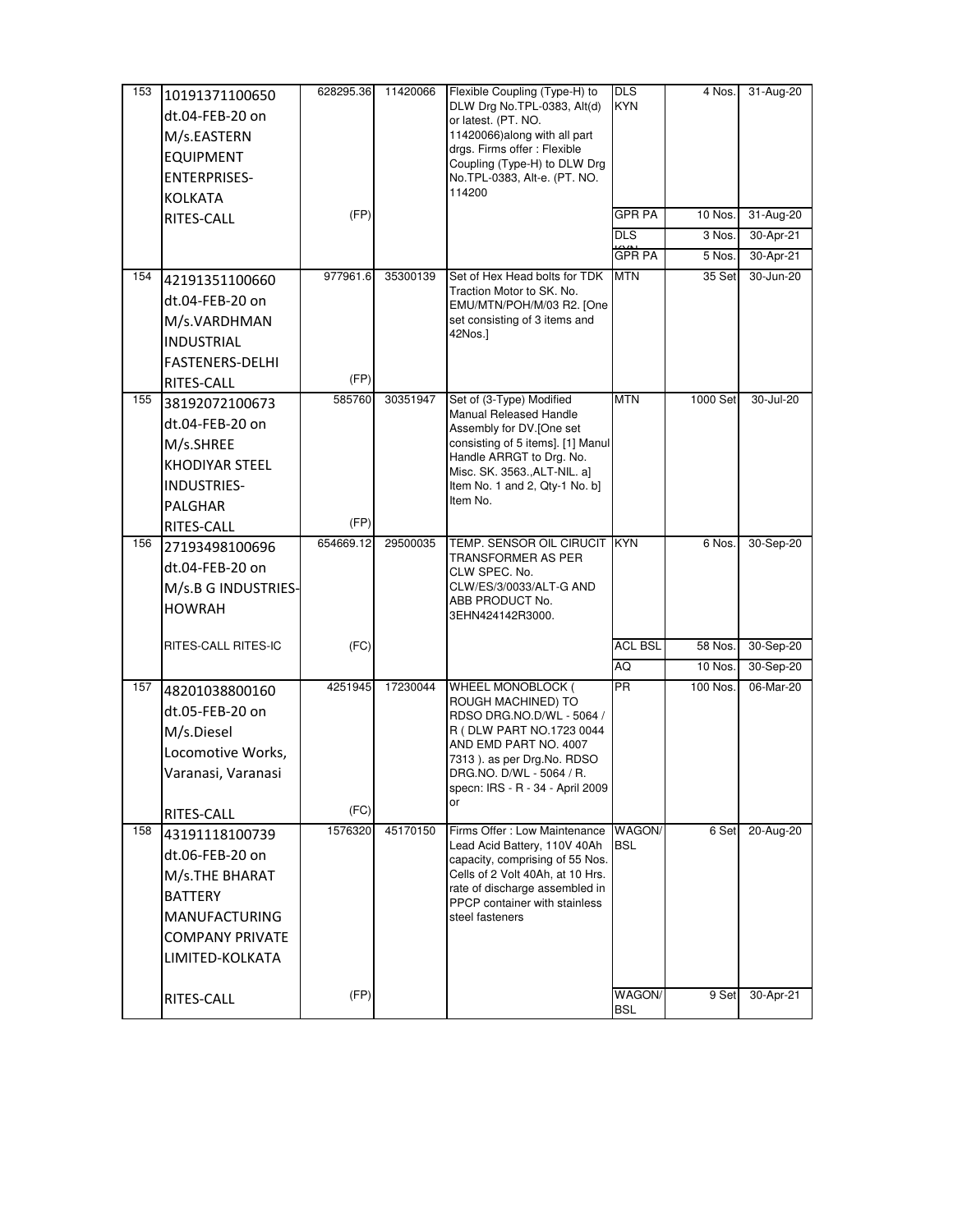| 159 | 27193269101324          | 1483230    | 29250067 | Membrane for Hurth Coupling                                       | <b>ACL BSL</b> | 70 Nos.    | 30-Jun-20 |
|-----|-------------------------|------------|----------|-------------------------------------------------------------------|----------------|------------|-----------|
|     | dt.28-FEB-20 on         |            |          | Part. No. 0501317975 or latest.                                   |                |            |           |
|     | M/s.MACKEIL AND         |            |          | Firms Accepted Offer: As per<br>Firms RDSO APPROVED               |                |            |           |
|     | <b>COMPANY PVT LTD-</b> |            |          | DRAWING NO. MCPL/HC-                                              |                |            |           |
|     | <b>KOLKATA</b>          |            |          | 2306/11.01.                                                       |                |            |           |
|     | RITES-CALL RITES-IC     | (FC)       |          |                                                                   |                |            |           |
| 160 | 27192757101325          | 978432     | 25236453 | 1x24"HOSE COUPLING                                                | <b>KYN</b>     | 543 Nos.   | 31-Aug-20 |
|     | dt.28-FEB-20 on         |            |          | asembly type UIC (VAC/AIR)<br>for multiple operation of locos.    |                |            |           |
|     | M/s.SONI RUBBER         |            |          | as per KYN drg no.TC 2 GN/4                                       |                |            |           |
|     | PRODUCTS LTD-           |            |          | ALT.R4 SONI SAE100R1AT                                            |                |            |           |
|     | <b>KOLKATA</b>          |            |          | HOSE ID-31.8MM, MAX OD-<br>44.8MM. COUPLING WILL BE               |                |            |           |
|     | RITES-CALL RITES-IC     | (FC)       |          | MADE FROM S.G. IRON AS                                            | <b>ACL BSL</b> | 379 Nos.   | 30-Sep-20 |
|     |                         |            |          |                                                                   | AQ             | 170 Nos.   | 31-Aug-20 |
| 161 | 81191018100753          | 11115948.5 | 83040420 | Ticket unreserved,                                                | <b>STY</b>     | 34000 Nos. | 31-May-21 |
|     | dt.07-FEB-20 on         |            |          | computerized, pre-printed, pre-                                   |                |            |           |
|     | M/s.CRYSTAL             |            |          | perforated for computerized<br>unreserved ticketing system of     |                |            |           |
|     | <b>FORMS PRIVATE</b>    |            |          | size 101.6 MM x 64 MM in                                          |                |            |           |
|     | LIMITED-MUMBAI          |            |          | continuous stationery of 500<br>tickets per roll to be printed on |                |            |           |
|     | RITES-CALL              | (FP)       |          | 130                                                               | <b>STY</b>     | 56000 Nos. | 31-May-21 |
|     |                         |            |          |                                                                   | <b>STY</b>     | 56000 Nos. | 30-Nov-21 |
|     |                         |            |          |                                                                   | <b>STY</b>     | 33850 Nos. | 31-Aug-21 |
|     |                         |            |          |                                                                   | <b>PUNE</b>    | 22000 Nos. | 31-May-21 |
|     |                         |            |          |                                                                   | <b>PUNE</b>    | 21685 Nos. | 30-Nov-21 |
| 162 | 81201009100755          | 1421280    | 83039697 | White Security Bond Paper 130 STY                                 |                | 20000 Kgs. | 15-Feb-20 |
|     | dt.07-FEB-20 on         |            |          | GSM plus/minus 5 percent with<br>IR Logo Watermark-(running       |                |            |           |
|     | M/s.TRADEWELL-          |            |          | water mark by dandy roll                                          |                |            |           |
|     | <b>MUMBAI</b>           |            |          | specification- 02 inch diameter<br>with 17 stars and should be    |                |            |           |
|     | RITES-CALL              | (FC)       |          | visible) paper should be Con                                      |                |            |           |
| 163 | 38193114100757          | 711900     | 37130778 | ASSEMBLY OF BUFFER                                                | <b>MTN</b>     | 1200 Nos.  | 09-Oct-20 |
|     | dt.07-FEB-20 on         |            |          | SPINDLE WITH HEX NUT M-<br>39 X 3. TO DRG. NO. W/BD-              |                |            |           |
|     | M/s.RAIL UDYOG          |            |          | 353 ALT-8 and C.RLY ALT-a.                                        |                |            |           |
|     | (ELASTIC                |            |          | The Threads shall be of fine                                      |                |            |           |
|     | FASTENING)-             |            |          | pitch having 6g class. Material<br>and Specifications as per      |                |            |           |
|     | <b>KOLKATA</b>          |            |          | drawing.                                                          |                |            |           |
|     | RITES-CALL RITES-IC     | (FC)       |          |                                                                   |                |            |           |
| 164 | 38194158100779          | 598752     | 30060503 | BOTTOM COVER COMPLETE PR                                          |                | 160 Nos.   | 04-Sep-20 |
|     | dt.07-FEB-20 on         |            |          | FOR CENTRE PIVOT<br>ARRANGMENT TO ICF DRG.                        |                |            |           |
|     | M/s.MERICO              |            |          | NO. T-0-6-605 ALT-s/16.                                           |                |            |           |
|     | <b>ENGINEERING-</b>     |            |          | <b>MATERIAL SPECIFICATION</b>                                     |                |            |           |
|     | <b>HOWRAH</b>           |            |          | AS PER DRG.                                                       |                |            |           |
|     | RITES-CALL RITES-IC     | (PC)       |          |                                                                   | <b>PUNE</b>    | 200 Nos.   | 04-Sep-20 |
|     |                         |            |          |                                                                   | <b>MTN</b>     | 3200 Nos.  | 04-Sep-20 |
|     |                         |            |          |                                                                   | <b>WB</b>      | 400 Nos.   | 04-Sep-20 |
| 165 | 38191478100816          | 1942136    | 38106334 | <b>BOGIE CENTRE PIVOT</b><br>BOTTOM FOR CASNUB                    | WAGON/<br>BSL  | 97 Nos.    | 17-Aug-20 |
|     | dt.10-FEB-20 on         |            |          | BOGIE TO R.D.S.O'S DRG.                                           |                |            |           |
|     | M/s.SIENA               |            |          | NO. WD-85079-S/2, ITEM NO.                                        |                |            |           |
|     | <b>ENGINEERING PVT.</b> |            |          | 1, ALT. NO. 26 [TWENTY SIX]<br>OR LATEST. MATERIAL AND            |                |            |           |
|     | LTD.-INDORE             |            |          | SPECIFICATION AS PER                                              |                |            |           |
|     | RITES-CALL              | (FC)       |          | DRAWING.                                                          | <b>KWV</b>     | 342 Nos.   | 17-Aug-20 |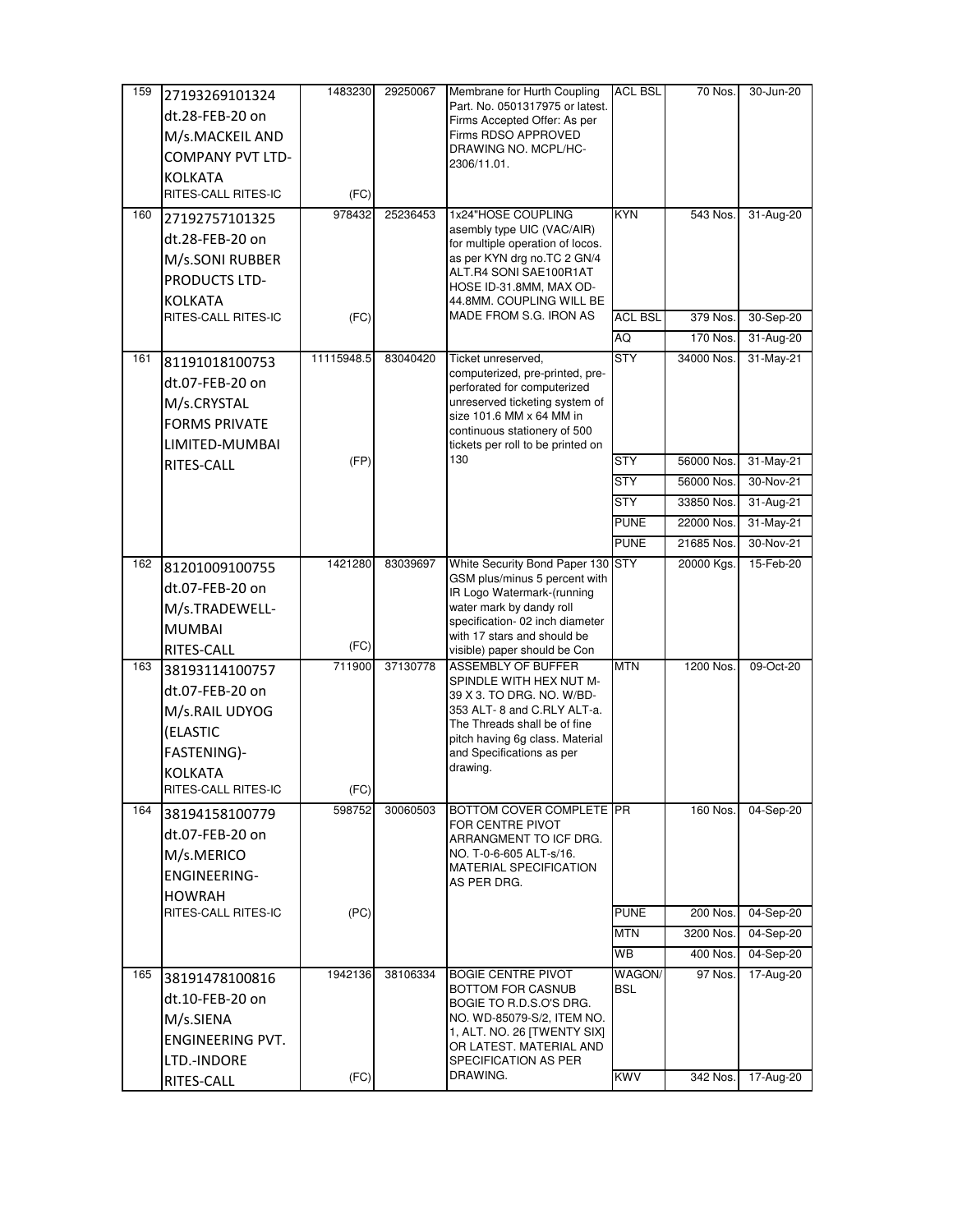| 166 | 65201018800063                                                                                   | 655904.5   | 11180067 | <b>HANGER LEVER BOLT DLW</b><br>DRG. NO. 202 V 204839 ALT                                                                                                                                                                            | <b>GPR PA</b> | 30 Nos.   | 11-Apr-20 |
|-----|--------------------------------------------------------------------------------------------------|------------|----------|--------------------------------------------------------------------------------------------------------------------------------------------------------------------------------------------------------------------------------------|---------------|-----------|-----------|
|     | dt.10-FEB-20 on                                                                                  |            |          | 'e' OR LATEST {PART NO. 11-                                                                                                                                                                                                          |               |           |           |
|     | M/s.Office of the                                                                                |            |          | 18-0067} DLW SPEN. NO.<br>MISC - 097.                                                                                                                                                                                                |               |           |           |
|     | Principal Chief                                                                                  |            |          |                                                                                                                                                                                                                                      |               |           |           |
|     | Materials Manager,                                                                               |            |          |                                                                                                                                                                                                                                      |               |           |           |
|     | Allahabad                                                                                        |            |          |                                                                                                                                                                                                                                      |               |           |           |
|     | RITES-CALL                                                                                       | (PC)       | 16150181 | BEARING CON ROD LOWER                                                                                                                                                                                                                |               |           |           |
|     |                                                                                                  |            |          | TO EMD PART NO 8136114<br>DLW PT NO 16150181 [ DLW<br><b>INDENT ITEM] specn: EMD</b>                                                                                                                                                 |               |           |           |
|     |                                                                                                  |            |          | PART NO 8136114                                                                                                                                                                                                                      | <b>GPR PA</b> | 50 Nos.   | 11-Apr-20 |
|     |                                                                                                  |            | 17042331 | WINDOW WIPER MOTOR TO<br>EMD PART NO 10634577                                                                                                                                                                                        | GPR PA        | 6 Nos.    | 11-Apr-20 |
|     |                                                                                                  |            | 18360439 | LAMP CONSOLE (GAUGE<br>LAMP ) 6.8V, EMD PART No.<br>8140357 for GM / EMD<br>Locomotives. DLW Pt.                                                                                                                                     |               |           |           |
|     |                                                                                                  |            |          | No.18.36.0439                                                                                                                                                                                                                        | GPR PA        | 200 Nos.  | 11-Apr-20 |
|     |                                                                                                  |            | 18390250 | RECTIFIER SILICON<br>CONTROLLED-1000 PEAK<br>BLOCKING VOLTS-235 AMP<br>FORWARD-02 WATTS TO                                                                                                                                           |               |           |           |
|     |                                                                                                  |            |          | EMD PT NO-8452948.                                                                                                                                                                                                                   | GPR PA        | 10 Nos.   | 11-Apr-20 |
| 167 | 38193307100898<br>dt.13-FEB-20 on<br>M/s.TIWARI<br><b>ENTERPRISE-</b><br>HOWRAH                  | 1070630.4  | 38140949 | BRAKE SHOE KEY TO IRS.<br>DRG. NO. W/BG-6150 ALT-2.<br>MTRL AND SPECN AS PER<br>DRG.                                                                                                                                                 | WAGON/<br>BSL | 8000 Nos. | 15-Sep-20 |
|     | RITES-CALL RITES-IC                                                                              | (PC)       |          |                                                                                                                                                                                                                                      | KWV           | 6000 Nos. | 15-Sep-20 |
|     |                                                                                                  |            |          |                                                                                                                                                                                                                                      | WAGON/<br>BSL | 9898 Nos. | 30-Apr-21 |
| 168 | 42191009100946<br>dt.14-FEB-20 on<br>M/s.SHIV SHAKTI<br>ENGINEERING<br>WORKS-YAMUNA<br>NAGAR     | 1724886.24 | 31643504 | Handle for SS LONGITUDINAL VVH<br>HAND HOLDS TO ICF DRG.<br>NO. ICF/MRVC/C-6-4-005, ALT-<br>h/2. ITEM NO. 11. MATERIAL<br>AND SPECIFICATION AS PER<br>DRAWING.                                                                       |               | 6667 Nos. | 30-Apr-20 |
|     | RITES-CALL RITES-IC                                                                              | (FC)       |          |                                                                                                                                                                                                                                      |               |           |           |
| 169 | 27201661100950<br>dt.17-FEB-20 on<br>M/s.VARDHMAN<br><b>INDUSTRIAL</b><br><b>FASTENERS-DELHI</b> | 630403.2   | 23337746 | HEX HEAD SCREW (MS) M10 ACL BSL<br>x 45mm. P.C.-8.8 ZINC<br>PLATED IS:1364/2002 (Pt-2)<br>/ISO/4017.FROM RDSO/CLW<br>APPROVED SOURCES ONLY.                                                                                          |               | 433 Kgs.  | 31-Oct-20 |
|     | RITES-CALL                                                                                       | (FP)       | 23337758 | HEX. HEAD SCREW<br>IS:1364/2002 (Pt-2)ISO-4017<br>M12X 30MM, P.C.-8.8 ZINC<br>PLATED. FROM RDSO/CLW<br>APPROVED SOURCES ONLY<br>MANUFACTURER'S NAME<br>AND PROPERTY CLASS<br>MUST BE EMBOSSED /<br><b>INDICATED ON</b><br>HARDWARES. | ACL BSL       | 910 Kgs.  | 31-Oct-20 |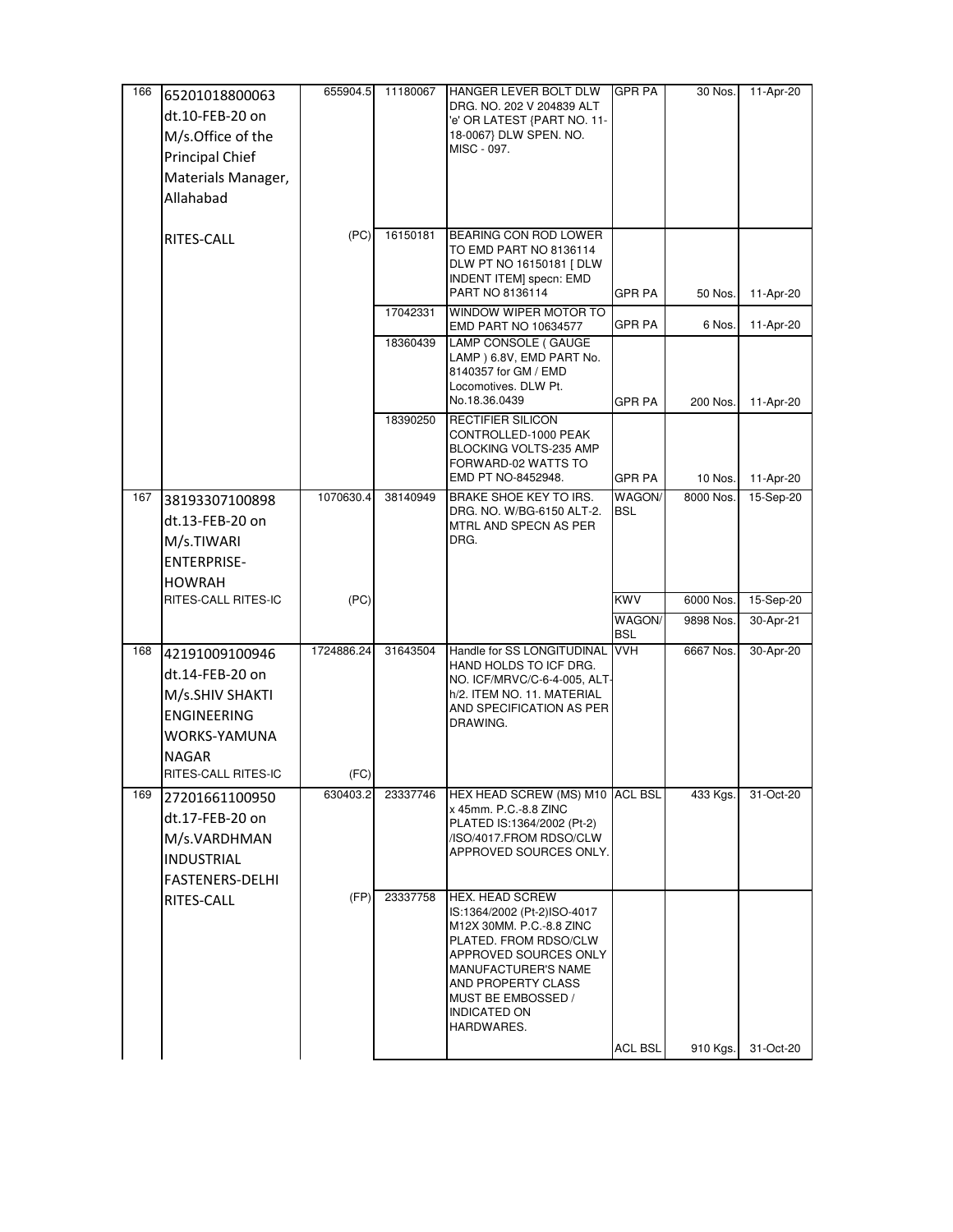|  | 23337771 | <b>HEX. HEAD SCREW</b><br>IS:1364/2002 (Pt-2)ISO-4017<br>M16X 90MM, P.C.-8.8 ZINC<br>PLATED. FROM RDSO/CLW<br>APPROVED SOURCES ONLY.<br><b>MANUFACTURER'S NAME</b><br>AND PROPERTY CLASS<br>MUST BE EMBOSSED /<br><b>INDICATED ON</b> |                               |                     |                        |
|--|----------|---------------------------------------------------------------------------------------------------------------------------------------------------------------------------------------------------------------------------------------|-------------------------------|---------------------|------------------------|
|  |          | HARDWARES.                                                                                                                                                                                                                            |                               |                     |                        |
|  | 23337801 | HEX HEAD SCREW (MS) M10                                                                                                                                                                                                               | <b>ACL BSL</b>                | 417 Kgs.            | 31-Oct-20              |
|  |          | X50mm. ZINC PLATED TO                                                                                                                                                                                                                 | <b>IKYN</b><br><b>ACL BSL</b> | 350 Kgs.<br>67 Kgs. | 31-Oct-20<br>31-Oct-20 |
|  | 23337849 | IS:1364 (PT-2).<br>2HEX HEAD SCREW                                                                                                                                                                                                    |                               |                     |                        |
|  |          | IS:1364/2002 (Pt-2)ISO-4017<br>M14x 40mm. P.C.-8.8 ZINC<br>PLATED. FROM RDSO/CLW<br>APPROVED SOURCES ONLY.<br>MANUFACTURER'S NAME<br>AND PROPERTY CLASS<br>MUST BE EMBOSSED /<br>INDICATED ON<br>HARDWARES.                           |                               |                     |                        |
|  |          |                                                                                                                                                                                                                                       | <b>ACL BSL</b>                | 182 Kgs.            | 31-Oct-20              |
|  | 23337850 | HEX HEAD SCREW (MS) M6 x<br>20mm. TO IS:1364/2002<br>(PART-2) P.C-4.6 ZINC<br>PLATED.                                                                                                                                                 | <b>ACL BSL</b>                | 377 Kgs.            | 31-Oct-20              |
|  | 23337928 | HEX HEAD SCREW-<br>IS:1364/2002(PT-2)ISO 4017-<br>M14x 35MM -P.C.-8.8-ZINC<br>PLATED FROM RDSO/CLW<br>APPROVED SOURCES ONLY.<br>MANUFACTURER'S NAME<br>AND ADDRESS CLASS MUST<br>BEMBOSSED/INDENTED ON<br>HARDWARES.                  |                               |                     |                        |
|  |          |                                                                                                                                                                                                                                       | <b>ACL BSL</b>                | 77 Kgs.             | 31-Oct-20              |
|  | 23337965 | <b>HEX HEAD SCREW</b><br>IS:1364/2002 (Pt-2)/ISO 4017<br>M10 x 30 mm. P.C.-8.8 ZINC<br>PLATED. FROM RDSO/CLW<br>APPROVED SOURCES ONLY.<br>MANUFACTURER'S NAME<br>AND PROPERTY CLASS<br>MUST BE<br>EMBOSSED/INDENTED ON<br>HARDWARES.  |                               |                     |                        |
|  |          |                                                                                                                                                                                                                                       | <b>ACL BSL</b>                | 519 Kgs.            | 31-Oct-20              |
|  | 23337990 | HEX HEAD SCREW (MS)<br>M6x15mm. ZINC PLATED TO<br>IS:1364/2002 (Pt-2)                                                                                                                                                                 | <b>ACL BSL</b>                | 215 Kgs.            | 31-Oct-20              |
|  | 23338076 | <b>HEX HEAD SCREW</b><br>IS:1364/2002 (Pt-2)/ISO 4017,<br>M10 x 40mm. P.C.-8.8 ZINC<br>PLATED. FROM RDSO/CLW<br>APPROVED SOURCES ONLY.<br>MANUFACTURE'S NAME<br>AND PROPERTY CLASS<br>MUST BE<br>EMBOSSED/INDENTED ON<br>HARDARES     | ACL BSL                       | 437 Kgs.            | 31-Oct-20              |
|  |          |                                                                                                                                                                                                                                       |                               |                     |                        |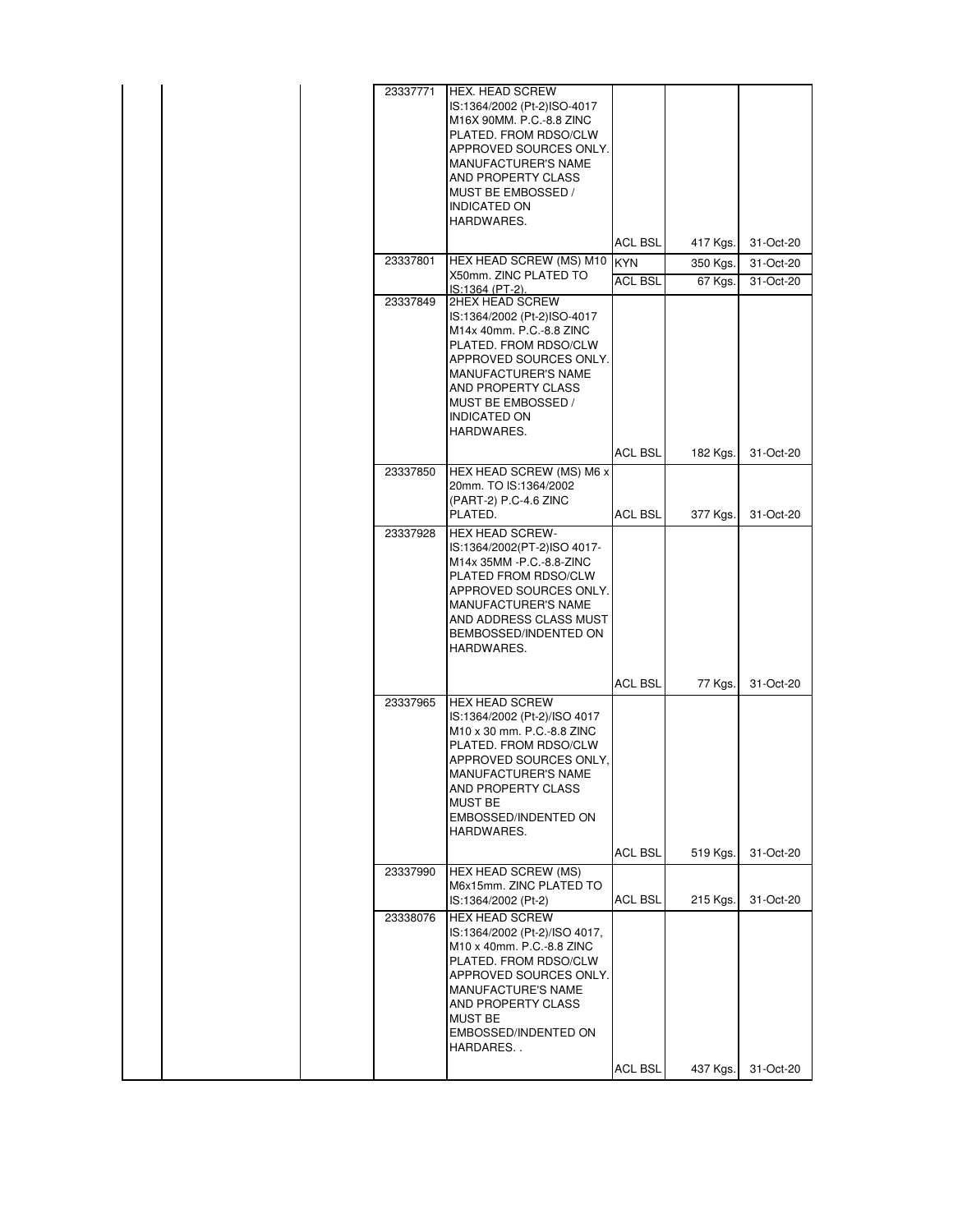| 170 | 27191971100964          | 1393140   | 25102126 | Bonded Rubber Sandwich                                      | ACL BSL        | 159 Nos.  | 31-May-21 |
|-----|-------------------------|-----------|----------|-------------------------------------------------------------|----------------|-----------|-----------|
|     | dt.17-FEB-20 on         |           |          | mounting for nose suspension                                |                |           |           |
|     | M/s.AVADH RAIL          |           |          | of traction motor as per RDSO<br>Drg.No.SKEL-4997 Alt-O and |                |           |           |
|     | <b>INFRA LIMITED-</b>   |           |          | to RDSO Specification NO.                                   |                |           |           |
|     | Lucknow                 |           |          | RDSO/2014/EL/SPEC/0115<br>[Rev 0].                          |                |           |           |
|     | RITES-CALL RITES-IC     | (PC)      |          |                                                             | <b>ACL BSL</b> | 159 Nos.  | 30-Sep-20 |
|     |                         |           |          |                                                             | <b>KYN</b>     | 28 Nos.   | 31-May-21 |
|     |                         |           |          |                                                             | KYN            | 27 Nos.   | 30-Sep-20 |
|     |                         |           |          |                                                             | AQ             | 27 Nos.   | 31-May-21 |
|     |                         |           |          |                                                             | AQ             | 28 Nos.   | 30-Sep-20 |
| 171 | 27192689100970          | 2840496   | 25440858 | 3 PHASE INDUCTION MOTOR ACL BSL                             |                | 118 Nos.  | 30-Sep-20 |
|     | dt.17-FEB-20 on         |           |          | SUITABLE FOR SMOOTHING                                      |                |           |           |
|     | M/s.KAPSONS             |           |          | REACTOR COOLING<br><b>BLOWER (MVSL)</b>                     |                |           |           |
|     | <b>INDUSTRIES</b>       |           |          | CONFORMING TO RDSO                                          |                |           |           |
|     | <b>PRIVATE LTD.-</b>    |           |          | SPEC. NO. E/10/03/08<br>(REVISED) SEPT.1995 WITH            |                |           |           |
|     | JALANDHAR               |           |          | AMENDMENT NO. 1 & 2.OR                                      |                |           |           |
|     | RITES-CALL              | (FX)      |          | LATEST AND CLW SPECN.                                       |                |           |           |
| 172 | 38202505200985          | 2510760   | 30922525 | NO.CLW/ES/B-1<br>HANGER FOR BOLSTER                         | <b>MTN</b>     | 2562 Nos. | 30-May-21 |
|     | dt.17-FEB-20 on         |           |          | SPRING SUSPENSION TO                                        |                |           |           |
|     |                         |           |          | ICF DRG.NO.T-0-5-639,<br>Alt.G/11, MATERIAL AND             |                |           |           |
|     | M/s.CHAMUNDA            |           |          | SPECN:RDSO                                                  |                |           |           |
|     | FORGINGS (P) LTD.-      |           |          | SPECIFICATION NO.C-K105,                                    |                |           |           |
|     | <b>LUDHIANA</b>         | (FP)      |          | REV.1, AMENDMENT NO.1<br>OF DECEMBER 2016.                  |                |           |           |
| 173 | RITES-CALL              | 804180.21 | 41158842 | <b>MICA GLASS FABRIC TAPE</b>                               | <b>TMW</b>     | 58280 MTR | 05-Aug-20 |
|     | 41191758100998          |           |          | Mi/GI Gwb 18 SIZE 0.12 X 15                                 |                |           |           |
|     | dt.17-FEB-20 on         |           |          | MM [IN ROLL OF 30 MTR]                                      |                |           |           |
|     | M/s.LAKSHMANAN          |           |          | SPEC.HZN 02354 [SHELF<br>LIFE: 12 MONTH] NOTE: THIS         |                |           |           |
|     | <b>ISOLA PRIVATE</b>    |           |          | ITEM IS RESERVED FOR                                        |                |           |           |
|     | LIMITED-                |           |          | PROCUREMENT FROM CLW                                        |                |           |           |
|     | <b>BANGALORE</b>        |           |          | APPROVED SOURCES ONLY.<br>NO.                               |                |           |           |
|     | RITES-CALL RITES-IC     | (PC)      |          |                                                             | <b>TMW</b>     | 73281 MTR | 15-May-21 |
|     |                         |           |          |                                                             | <b>TMW</b>     | 15000 MTR | 15-May-21 |
| 174 | 41191758100999          | 804180.21 | 41158842 | MICA GLASS FABRIC TAPE<br>Mi/GI Gwb 18 SIZE 0.12 X 15       | <b>TMW</b>     | 73280 MTR | 05-Aug-20 |
|     | dt.17-FEB-20 on         |           |          | MM [IN ROLL OF 30 MTR]                                      |                |           |           |
|     | M/s.RUBY MICA           |           |          | SPEC.HZN 02354 [SHELF                                       |                |           |           |
|     | <b>COMPANY LIMITED-</b> |           |          | LIFE: 12 MONTH] NOTE: THIS<br><b>ITEM IS RESERVED FOR</b>   |                |           |           |
|     | <b>GIRIDIH</b>          |           |          | PROCUREMENT FROM CLW                                        |                |           |           |
|     | RITES-CALL RITES-IC     | (PC)      |          | APPROVED SOURCES ONLY. TMW<br>NO.                           |                | 73281 MTR | 15-May-21 |
|     |                         |           |          |                                                             | TMW            | 0 MTR     | 15-May-21 |
| 175 | 38193117101016          | 14981568  | 37130912 | <b>BUFFER PLUNGER WITH</b><br>FACE PLATE, BUFFER            | WB             | 17 Nos.   | 19-Sep-20 |
|     | dt.17-FEB-20 on         |           |          | SPINDLE AND HEX NUT                                         |                |           |           |
|     | M/s.KALYANI CAST        |           |          | [ASSEMBLY] TO RDSO                                          |                |           |           |
|     | <b>TECH PRIVATE</b>     |           |          | SKETCH 98145, ALT-11 AND<br>C.RLY. ALT.d, ITEM NO.          |                |           |           |
|     | LIMITED-REWARI          |           |          | 3,5,6,7 AND 17. MATERIAL                                    |                |           |           |
|     |                         |           |          | AND SPECIFICATION AS PER<br>DRAWING.                        |                |           |           |
|     | RITES-CALL RITES-IC     | (PC)      |          |                                                             | <b>PUNE</b>    | 25 Nos.   | 19-Sep-20 |
|     |                         |           |          |                                                             | <b>MTN</b>     | 876 Nos.  | 19-Sep-20 |
|     |                         |           |          |                                                             | MTN            | 966 Nos.  | 31-May-21 |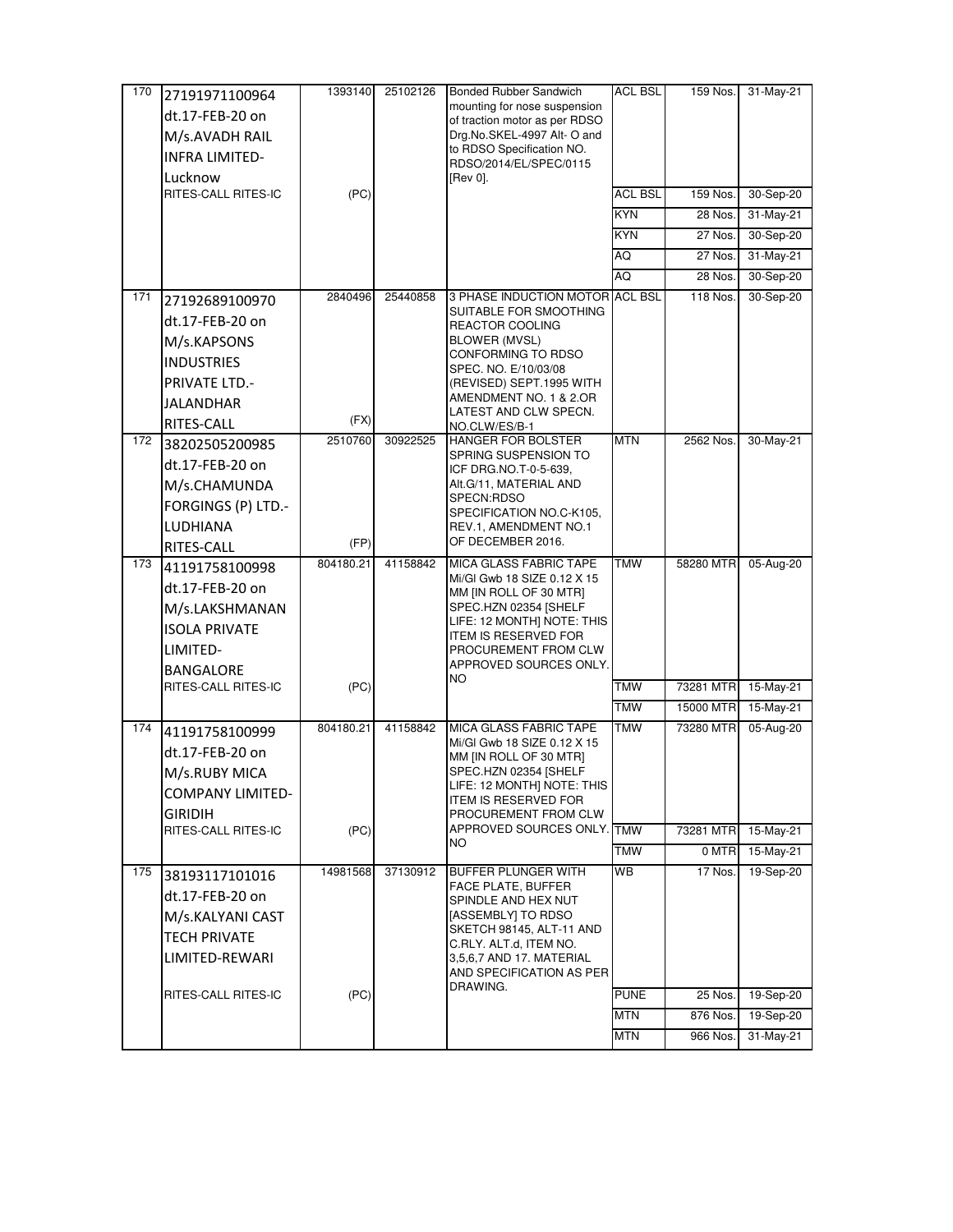| 176 | 27192006101072                      | 1141012.8 | 23518900 | <b>ELGI MAKE DISC TYPE</b>                                  | <b>KYN</b>     | 10 Nos.  | 15-Jul-20 |
|-----|-------------------------------------|-----------|----------|-------------------------------------------------------------|----------------|----------|-----------|
|     | dt.20-FEB-20 on                     |           |          | COUPLING AS PER ELGI<br>PART. NO. 070310410 OR AS           |                |          |           |
|     | M/s.SABER DAIS                      |           |          | PER DRG. No. 01-102-121A                                    |                |          |           |
|     | <b>COMPRESSION</b>                  |           |          | OF PANESAR MAKE FOR                                         |                |          |           |
|     | LIMITED-KAITHAL                     |           |          | <b>COMPRESSOR TYPE TRC-</b><br>1000 MN UG.                  |                |          |           |
|     | RITES-CALL RITES-IC                 | (FC)      |          |                                                             | <b>ACL BSL</b> | 27 Nos.  | 15-Jul-20 |
|     |                                     |           |          |                                                             | AQ             | 8 Nos.   | 15-Jul-20 |
| 177 | 27193333101074                      | 2960431.2 | 29010032 | <b>TAPPER ROLLER BEARING</b>                                | <b>ACL BSL</b> | 36 Nos.  | 31-May-21 |
|     | dt.20-FEB-20 on                     |           |          | UNIT TBU-150 SKF NO<br>1639457A(150X250X160)AS              |                |          |           |
|     | M/s.SKF INDIA LTD-                  |           |          | PER ABB DRG.NO.1A 016-                                      |                |          |           |
|     | <b>GURGAON</b>                      |           |          | 01494 OR LATEST FOR                                         |                |          |           |
|     | RITES-CALL                          | (FP)      |          | WAP5 LOCO.                                                  |                |          |           |
| 178 | 27193966101077                      | 1120126.8 | 29990038 | WIPER BLADE ASSLY. FOR                                      | <b>KYN</b>     | 527 Nos. | 01-Jul-20 |
|     | dt.20-FEB-20 on                     |           |          | M/S ELECTROMCHs MAKE<br>WIPER SYSTEM FOR WAG-9              |                |          |           |
|     | M/s.ELECTROMECH-                    |           |          | LOCOMOTIVES AS PER M/s                                      |                |          |           |
|     | <b>NEW DELHI</b>                    |           |          | ELECTROMECHS PT.NO.                                         |                |          |           |
|     | RITES-CALL                          | (FC)      |          | EM/3 PHASE/ PCWS/PT.5 OR<br>AS PER M/s KNORR BREMSE         | <b>ACL BSL</b> | 290 Nos. | 03-Jul-20 |
|     |                                     |           |          | PT.NO. 175060/500 OR M/s<br>CLEQUIVALENT                    | AQ             | 400 Nos. | 30-Jun-20 |
| 179 | 18192269101079                      | 643607.4  | 18022340 | <b>COVER ASSEMBLY SLIP</b>                                  | <b>DLS</b>     | 6 Nos.   | 24-Oct-20 |
|     | dt.24-FEB-20 on                     |           |          | RING TO EMD<br>PT.NO.9581064 / DLW PT                       | <b>KYN</b>     |          |           |
|     | M/s.PROGRESS RAIL                   |           |          | NO.18022340, alt. " a " or latest                           |                |          |           |
|     | <b>INNOVATIONS</b>                  |           |          | (refer drg. no.K-1702008 / PT.                              |                |          |           |
|     | <b>PRIVATE LIMITED-</b>             |           |          | NO.17021170, SL EMD PN.<br>9581064 has superseded PN.       |                |          |           |
|     | <b>NOIDA</b>                        |           |          | 40190758 HSN no.                                            |                |          |           |
|     |                                     |           |          |                                                             |                |          |           |
|     |                                     |           |          |                                                             |                |          |           |
|     | RITES-CALL                          | (PC)      |          |                                                             | <b>GPR PA</b>  | 4 Nos.   | 24-Oct-20 |
| 180 | 43190003101081                      | 2701728   | 45150497 | Battery operated LED based                                  | WAGON/         | 500 Nos. | 30-Sep-20 |
|     | dt.24-FEB-20 on                     |           |          | flasher Tail Lamp for Railway                               | <b>BSL</b>     |          |           |
|     | M/s.GENERAL AUTO                    |           |          | Vehicles, confirming to RDSO's<br>Specn.                    |                |          |           |
|     | <b>ELECTRIC</b>                     |           |          | No.RDSO/SPN/200/2010                                        |                |          |           |
|     | CORPORATION-                        |           |          | Revision: 2.0.                                              |                |          |           |
|     | <b>MUMBAI</b>                       |           |          |                                                             |                |          |           |
|     | RITES-CALL                          | (PC)      |          |                                                             | <b>PUNE</b>    | 0 Nos.   | 30-Aug-20 |
|     |                                     |           |          |                                                             | WAGON/         | 348 Nos. | 30-Apr-21 |
| 181 |                                     | 743211.2  | 29168340 | <b>SET OF KIT FOR LATCHED</b>                               | BSL<br>AQ      | 20 Set   | 30-Oct-20 |
|     | 27193924101088                      |           |          | SOLENOID VALVE & DOUBLE                                     |                |          |           |
|     | dt.24-FEB-20 on                     |           |          | CHECK VALVE COMPRISING                                      |                |          |           |
|     | M/s.FAIVELEY                        |           |          | 02 SUB KITS, TOTAL 19<br>ITEMS & 43 NOS. AS UNDER.          |                |          |           |
|     | <b>TRANSPORT RAIL</b>               |           |          | (1) MAINT. KIT FOR LATCHED                                  |                |          |           |
|     | <b>TECHNOLOGIES</b>                 |           |          | SOLENOID VALVE FTIL<br>PT.NO.790 013 125 & D & M            |                |          |           |
|     | <b>INDIA LIMITED-</b>               |           |          | PT.NO.RK-                                                   |                |          |           |
|     | <b>HOSUR</b><br>RITES-CALL RITES-IC | (FC)      |          |                                                             |                |          |           |
| 182 |                                     | 7091884.8 | 29940102 | Set of Labyrinth Ring bearing                               | <b>ACL BSL</b> | 104 Set  | 25-Aug-20 |
|     | 27193466101089                      |           |          | cap & Clamp plate (NDE) FOR                                 |                |          |           |
|     | dt.24-FEB-20 on                     |           |          | <b>WAP7/WAG 9 Traction Motors</b><br>type 6FRA 6068.One Set |                |          |           |
|     | M/s.KAY PEE                         |           |          | consists of 4 Items 04 Nos. as                              |                |          |           |
|     | <b>EQUIPMENTS PVT</b>               |           |          | per Sketch No.                                              |                |          |           |
|     | LTD-HOWRAH<br>RITES-CALL            | (PC)      |          | BSL/ELW/SK.No.6015 ALT-<br>1. FIRMs ACCEPTED OFFER:         | ACL BSL        | 66 Set   | 31-May-21 |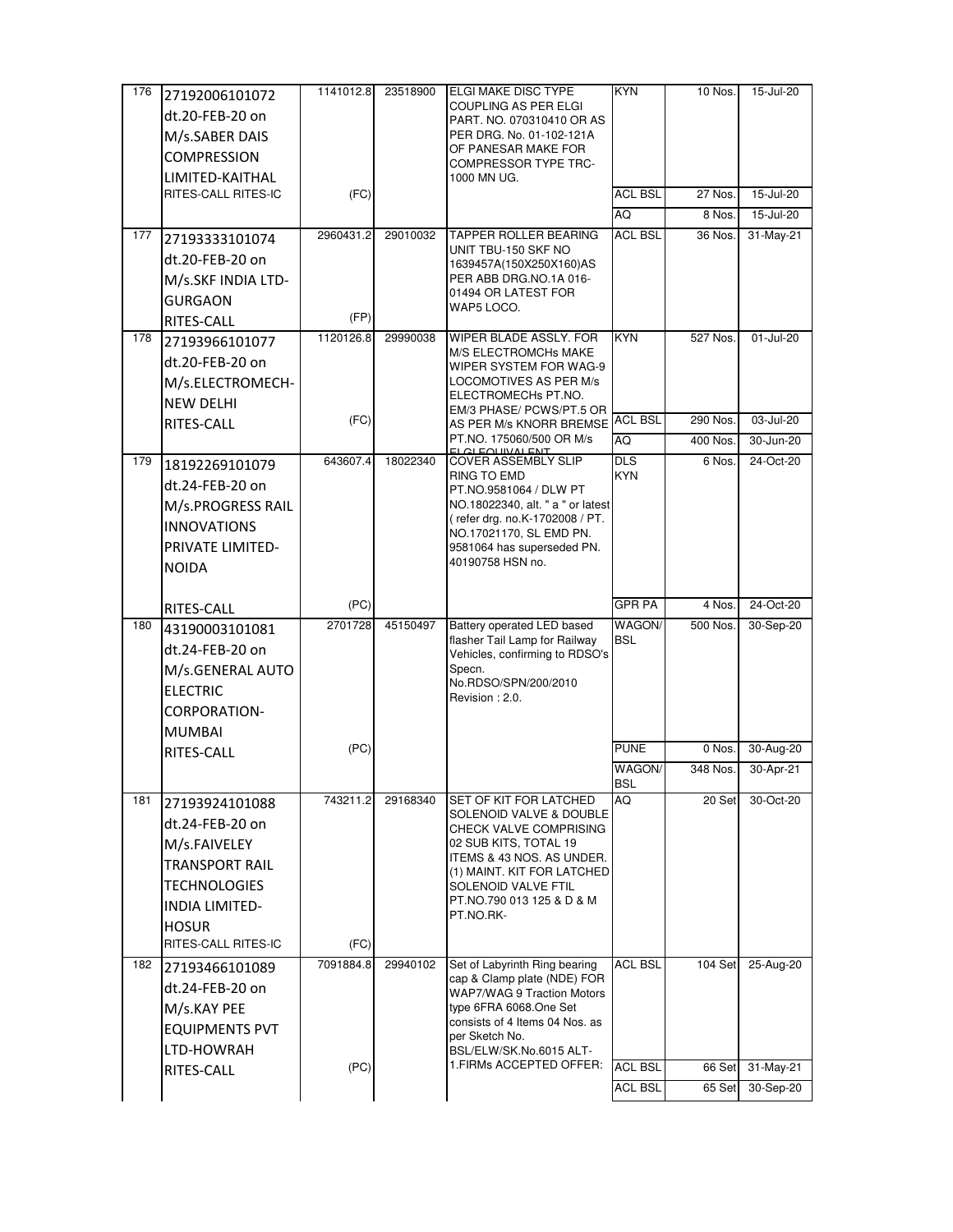|     |                                      |            |          |                                                             | <b>ACL BSL</b> | 65 Set             | 10-Apr-21              |
|-----|--------------------------------------|------------|----------|-------------------------------------------------------------|----------------|--------------------|------------------------|
|     |                                      |            |          |                                                             | <b>KYN</b>     | 12 Set             | 25-Aug-20              |
| 183 | 38193031101113                       | 2429135.52 | 30011231 | GUIDE BUSH FOR AXLE BOX PR                                  |                | 1874 Nos.          | 22-Oct-20              |
|     | dt.24-FEB-20 on                      |            |          | GUIDE ARRGT. TO ICF DRG.<br>NO.T-0-1-634, ALT.k/7, ITEM     |                |                    |                        |
|     | M/s.HARI NARAYAN                     |            |          | NO.2. MATERIAL AND                                          |                |                    |                        |
|     | <b>BIHANI-JAIPUR</b>                 |            |          | SPECIFICATION:RDSO                                          |                |                    |                        |
|     |                                      |            |          | SPECN. NO.C-8215, REV.2,<br>AMDT-1 OF APRIL-1992.           |                |                    |                        |
|     | RITES-CALL                           | (FP)       |          |                                                             | <b>MTN</b>     | 9183 Nos.          | 22-Oct-20              |
|     |                                      |            |          |                                                             | <b>MTN</b>     | 10000 Nos.         | 31-May-21              |
| 184 | 10191650101133                       | 698544     | 10120725 | Barrel (for Cylinder Liner                                  | $DLS$          | 83 Nos.            | 31-Jul-20              |
|     | dt.24-FEB-20 on                      |            |          | sleeve) CR. Drg No. SK.No.                                  | <b>KYN</b>     |                    |                        |
|     | M/s.PERFECT                          |            |          | 1755, Alt 3.                                                |                |                    |                        |
|     | <b>ENGINEERING</b>                   |            |          |                                                             |                |                    |                        |
|     | <b>PRODUCTS LTD-</b>                 |            |          |                                                             |                |                    |                        |
|     | LONAVLA                              |            |          |                                                             |                |                    |                        |
|     | RITES-CALL RITES-IC                  | (FC)       |          |                                                             | <b>PR</b>      | 212 Nos.           | 31-Jul-20              |
|     |                                      |            |          |                                                             | GPR PA         | 83 Nos.            | 31-Jul-20              |
| 185 | 27192685101142                       | 2473044    | 25441504 | Foot Cum Flange mounted 3                                   | ACL BSL        | 14 Nos.            | 30-Sep-20              |
|     | dt.24-FEB-20 on                      |            |          | phase Induction Motor (MVMT)                                |                |                    |                        |
|     |                                      |            |          | suitable for T.M. Cooling<br>Blower as per RDSO Specn.      |                |                    |                        |
|     | M/s.ELMEC COM                        |            |          | No. SPEC/E-10/3/08                                          |                |                    |                        |
|     | <b>AGENCIES-</b>                     |            |          | (REVISED) SEPT.'95 WITH                                     |                |                    |                        |
|     | MALAD(W),                            |            |          | AMENDMENT NO.1 & 2. Firms<br>Accepted Offer: Make/Bra       |                |                    |                        |
|     | <b>MUMBAI</b><br>RITES-CALL RITES-IC | (FP)       |          |                                                             | <b>ACL BSL</b> | 14 Nos.            | 30-Sep-20              |
| 186 |                                      | 1493349    | 40125361 | SINGLE CORE CABLE 9GKW                                      | <b>ACL BSL</b> | 766 MTR            | 30-Jun-20              |
|     | 41191499101192                       |            |          | A X 70 4000 VOLT BK AS PER                                  |                |                    |                        |
|     | dt.26-FEB-20 on                      |            |          | CLW SPECN No.                                               |                |                    |                        |
|     | M/s.RADIANT - RSCC                   |            |          | CLW/ES/3/0458 OR LATEST.<br>Firm's accepted offer - Make -  |                |                    |                        |
|     | SPECIALTY CABLE                      |            |          | RADIANT / Brand : RADCAB.                                   |                |                    |                        |
|     | <b>PRIVATE LIMITED-</b>              |            |          |                                                             |                |                    |                        |
|     | <b>HYDERABAD</b>                     |            |          |                                                             |                |                    |                        |
|     |                                      | (PC)       |          |                                                             | <b>ACL BSL</b> |                    |                        |
|     | RITES-CALL RITES-IC                  |            |          |                                                             | <b>ACL BSL</b> | 384 MTR<br>384 MTR | 31-Jan-21<br>31-May-21 |
| 187 |                                      | 770286.72  | 25160138 | C2W relay valve with 3/4" hole                              | <b>KYN</b>     | 22 Nos.            | 26-Aug-20              |
|     | 27192667101195                       |            |          | in the base plate to pt.no. 1 $\&$ 3                        |                |                    |                        |
|     | dt.26-FEB-20 on                      |            |          | (with 6MM choke in the exhaust                              |                |                    |                        |
|     | M/s.FAIVELEY                         |            |          | )to WABCO pt.no. 57999 1: SIL<br>pt.no. 30301723: SAB WABCO |                |                    |                        |
|     | <b>TRANSPORT RAIL</b>                |            |          | pt. no. 5050 01300 each unit                                |                |                    |                        |
|     | <b>TECHNOLOGIES</b>                  |            |          | should be EMBOSS/E                                          |                |                    |                        |
|     | INDIA LIMITED-                       |            |          |                                                             |                |                    |                        |
|     | <b>HOSUR</b>                         |            |          |                                                             |                |                    |                        |
|     | RITES-CALL                           | (FC)       |          |                                                             | <b>ACL BSL</b> | 14 Nos.            | 26-Aug-20              |
|     |                                      |            |          |                                                             | AQ             | 1 Nos.             | 26-Aug-20              |
| 188 | 27193960101217                       | 3174672    | 29168302 | OVERHAULING KIT FOR M/S.  <br>ELECTROMECH MAKE OR           | <b>KYN</b>     | 30 Set             | 31-Aug-20              |
|     | dt.27-FEB-20 on                      |            |          | M/S.KNORR BREMSE MAKE                                       |                |                    |                        |
|     | M/s.KNORR-BREMSE                     |            |          | WIPER MOTOR. ONE SET                                        |                |                    |                        |
|     | <b>INDIA PVT. LTD.-</b>              |            |          | CONSISTS OF 16 ITEMS 48<br>NOS AS PER ANNEXURE.             |                |                    |                        |
|     | PALWAL                               |            |          | FIRMs ACCEPTED OFFER:                                       |                |                    |                        |
|     |                                      |            |          | Overhauling kit for wiper motor<br>LH or RH (185            |                |                    |                        |
|     | RITES-CALL RITES-IC                  | (FC)       |          |                                                             | <b>ACL BSL</b> | 395 Set            | 31-Aug-20              |
|     |                                      |            |          |                                                             | AQ             | 47 Set             | 31-Aug-20              |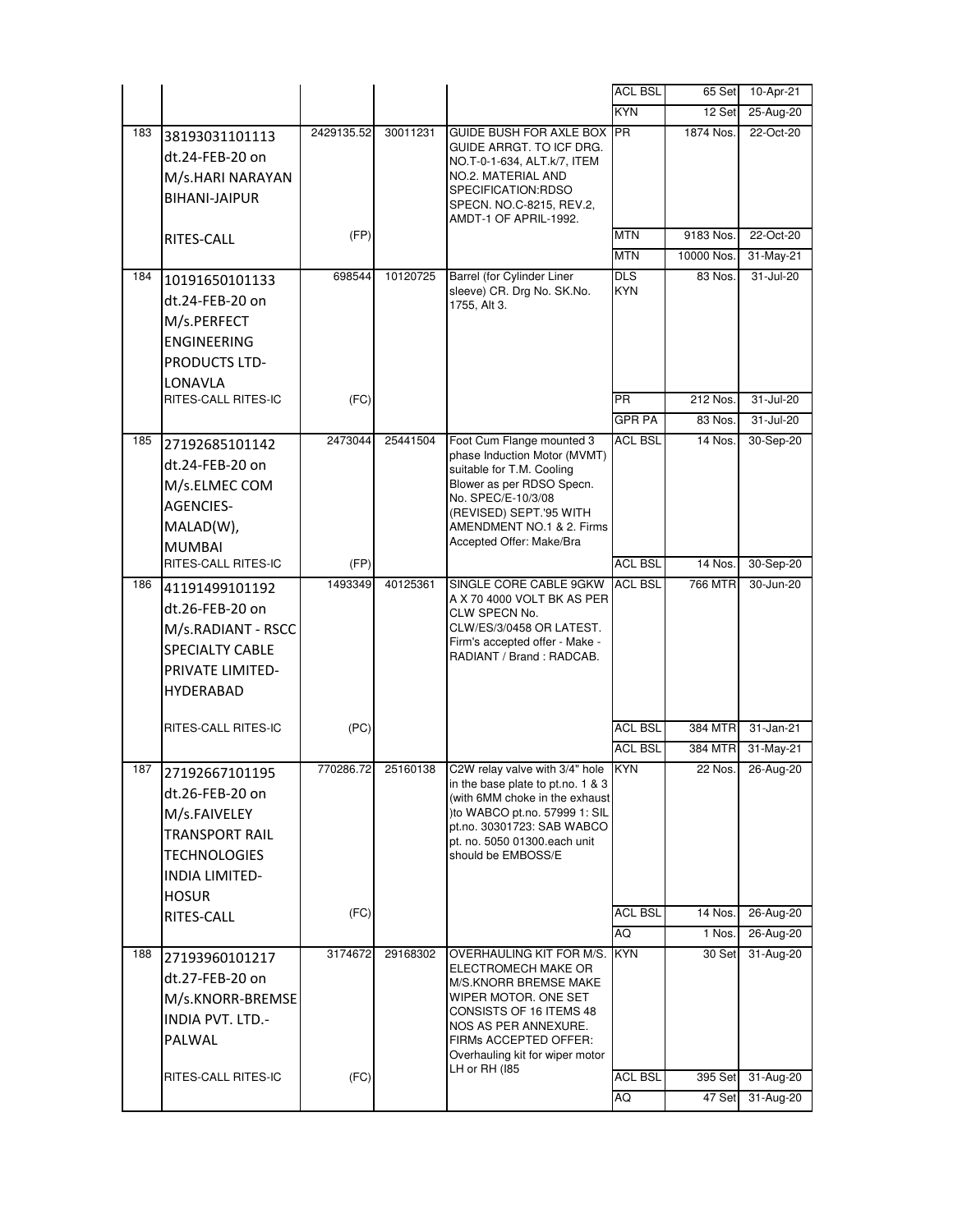| SWITCH COMPLETE UMP<br>dt.28-FEB-20 on<br>1500 V IN 125 V DC -13<br>24V/1A, 110/0.25 A AS PER<br>M/s.SETON<br>MOELLER MODEL NO MCS II<br><b>ELECTRICAL</b> |           |           |
|------------------------------------------------------------------------------------------------------------------------------------------------------------|-----------|-----------|
|                                                                                                                                                            |           |           |
|                                                                                                                                                            |           |           |
|                                                                                                                                                            |           |           |
| SON -9106 or EATON MODEL<br>PRODUCTS-<br>No. MCS II -SOND 910-G                                                                                            |           |           |
| Firm's offer : EATON<br><b>MUMBAI</b>                                                                                                                      |           |           |
| MOELLER MAKE TY<br>(FC)<br>RITES-CALL RITES-IC<br>SNPD                                                                                                     | 51 Nos.   | 30-Aug-20 |
| <b>MTN</b>                                                                                                                                                 | 42 Nos.   | 30-Aug-20 |
| <b>KALVA</b>                                                                                                                                               | 50 Nos.   | 30-Aug-20 |
| <b>MTN</b><br>1079568<br><b>ENHANCED CAPACITY</b><br>190<br>30230007<br>38203692101279                                                                     | 90 Nos.   | 20-Jul-20 |
| <b>SCREW COUPLING</b><br>dt.28-FEB-20 on                                                                                                                   |           |           |
| ASSEMBLY TO RDSO<br>SKETCH 99001. ALT-4.<br>M/s.FRONTIER                                                                                                   |           |           |
| <b>MATERIAL AND</b><br><b>SPRINGS LIMITED-</b>                                                                                                             |           |           |
| SPECIFICATION TO RDSO<br><b>KANPUR</b><br>SPECN. C-9505 REV AUG                                                                                            |           |           |
| 2001.<br>(FC)                                                                                                                                              |           |           |
| RITES-CALL<br><b>MTN</b><br>191<br>804059.2<br>30050108<br>ALTERNATE EQUALISING<br>85191505100201                                                          | 410 Nos.  | 12-Mar-20 |
| STAY FOR LOWER SPRING                                                                                                                                      |           |           |
| dt.01-FEB-20 on<br>BEAM [FORGED TYPE] BOTH                                                                                                                 |           |           |
| M/s.KASH<br>16.25 T AND 13 T BOGIES,<br>to RDSO DRG. No. CG-                                                                                               |           |           |
| <b>INDUSTRIES-</b><br>11060, ALT-1, WITHOUT ITEM                                                                                                           |           |           |
| <b>HOWRAH</b><br>NO. 2 I.E. BUSH. MATERIAL                                                                                                                 |           |           |
| AND SPECIFICATION AS PER<br>RITES-CALL RITES-IC<br>(FC)<br><b>DRIVING</b>                                                                                  |           |           |
| <b>MTN</b><br>1371160<br>77032007<br><b>Enamel Synthetic Exterior</b><br>192<br>75191028100619<br>Brushing/ Finishing Black to                             | 14000 LTR | 30-May-21 |
| dt.03-FEB-20 on<br>ICF Specification                                                                                                                       |           |           |
| ICF/MD/Spec.-045 issue states<br>M/s.NETAI                                                                                                                 |           |           |
| 02 Revision - 03 except clause<br><b>ENGINEERING</b><br>C3 of IS:8662/2004. Packing in                                                                     |           |           |
| WORKS-KOLKATA<br>20 Ltrs. new non-returnable                                                                                                               |           |           |
| M.S. dr<br>(FP)<br>PR.<br>RITES-CALL                                                                                                                       | 0 LTR     | 30-May-21 |
| ACL BSL                                                                                                                                                    | 0 LTR     | 30-May-21 |
| Digital Notch indicator for 25<br>ACL BSL<br>193<br>2403016<br>25560803<br>27192207100630                                                                  | 22 Nos.   | 30-Sep-20 |
| KW AC Electric Locomotives<br>dt.03-FEB-20 on<br>as per RDSO Specification no.                                                                             |           |           |
| ELRS/SPEC/DNI/0032(REV-O<br>M/s.LAXVEN                                                                                                                     |           |           |
| AUG-2004) OR LATEST.<br>SYSTEMS-                                                                                                                           |           |           |
| <b>HYDERABAD</b>                                                                                                                                           |           |           |
| (PC)<br>RITES-CALL RITES-IC                                                                                                                                |           |           |
| <b>DECORATIVE</b><br><b>MTN</b><br>194<br>3495254.4<br>75403717<br>75191086100645                                                                          | 1838 Nos. | 30-Jun-21 |
| THERMOSETTING<br>dt.03-FEB-20 on<br>SYNTHETIC RESIN BONDED                                                                                                 |           |           |
| LAMINATED SHEET FOR USE<br>M/s.B P PLY BOARD                                                                                                               |           |           |
| IN COACHING STOCK TO<br>PRIVATE LIMITED-                                                                                                                   |           |           |
| RDSO SPECIFICATION NO.<br>KOLKATA<br>STR C-K 514 WITH 7                                                                                                    |           |           |
| AMENDMENTS.                                                                                                                                                |           |           |
| AMENDMENT NO. 1 to 7 OF                                                                                                                                    |           |           |
| AUG. 2016. SIZE: 2440 x 1220                                                                                                                               |           |           |
|                                                                                                                                                            |           |           |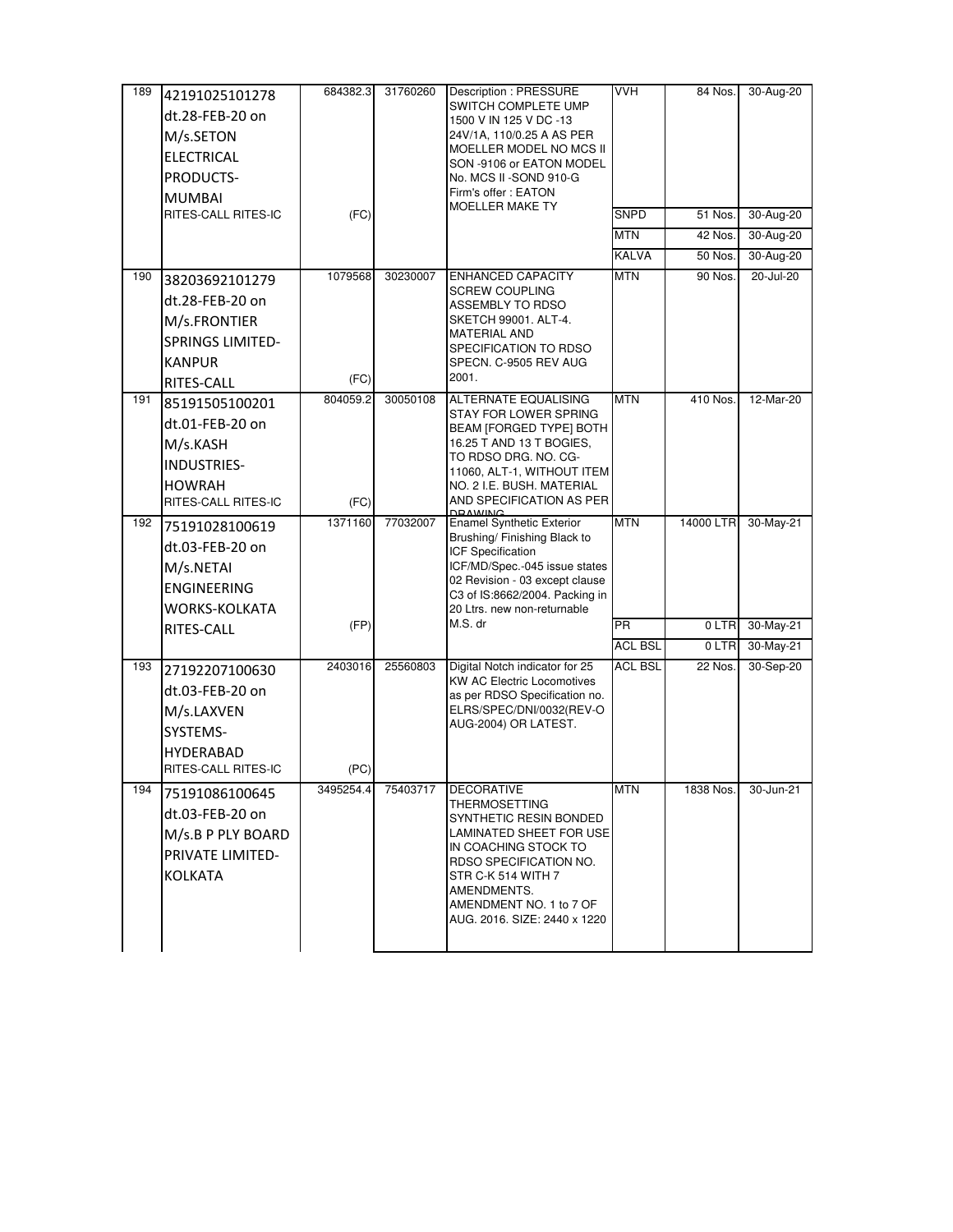|     | RITES-CALL                                                                                                                | (FP)       | 7540NS01 | <b>DECORATIVE</b><br><b>THERMOSETTING</b><br>SYNTHETIC RESIN BONDED<br><b>LAMINATED SHEET FOR USE</b><br>IN COACHING STOCK TO<br>RDSO SPECIFICATION NO.<br>STR C-K 514 WITH 7<br>AMENDMENTS.<br>AMENDMENT NO.1 -7 OF<br>AUG. 2016. SIZE: 2440 x 1220<br>X | <b>ELECTRI</b><br>C LOCO<br><b>REPAIR</b> | 690 Nos.       | 03-May-20 |
|-----|---------------------------------------------------------------------------------------------------------------------------|------------|----------|-----------------------------------------------------------------------------------------------------------------------------------------------------------------------------------------------------------------------------------------------------------|-------------------------------------------|----------------|-----------|
|     |                                                                                                                           |            | 75904214 | <b>DECORATIVE</b><br>THERMOSETTING<br>SYNTHETIC RESIN BONDED<br>LAMINATED SHEET STAR<br>DUST GREY FOR USE IN<br>COACHING STOCK TO RDSO<br>SPECIFICATION NO. STR C-K<br>514, WITH 7 AMENDMENTS.<br>AMENDMENT NO.1 -7 OF<br><b>AUG. 2016. SIZE</b>          |                                           |                |           |
|     |                                                                                                                           |            |          |                                                                                                                                                                                                                                                           | <b>MTN</b>                                | 257 Nos.       | 03-May-20 |
|     |                                                                                                                           |            | 75904287 | <b>DECORATIVE</b><br>THERMOSETTING<br>SYNTHETIC RESIN BONDED<br>LAMINATED SHEETS FOR<br>USE IN COACHING STOCK<br>TO RDSO SPECIFICATION<br>NO. STR C-K 514 WITH 7<br>AMENDMENTS.<br>AMENDMENT NO.1 -7 OF<br>AUG.2016 SIZE 2440 x 1220 x<br>3 m             |                                           |                |           |
|     |                                                                                                                           |            |          |                                                                                                                                                                                                                                                           | <b>MTN</b>                                | 383 Nos.       | 03-May-20 |
| 195 | 42200012101292<br>dt.28-FEB-20 on<br>M/s.BOMBARDIER<br><b>TRANSPORTATION</b><br><b>INDIA PRIVATE</b><br>LIMITED-NEW DELHI | 1889623.68 | 35750091 | PINION OF TRACTION<br>MOTOR TYPE MJC280 -1 OF<br>M/S BOMBARDIER PART NO.<br>3EJD000001-0782.                                                                                                                                                              | <b>MTN</b>                                | 14 Nos.        | 30-Apr-21 |
|     | <b>RITES-CALL</b>                                                                                                         | (FP)       |          |                                                                                                                                                                                                                                                           | <b>VVH</b>                                | 10 Nos.        | 15-May-21 |
|     |                                                                                                                           |            |          |                                                                                                                                                                                                                                                           | <b>VVH</b>                                | 8 Nos.         | 30-Oct-20 |
| 196 | 80192238101294<br>dt.28-FEB-20 on<br>M/s.UNITED SALES<br><b>AND SERVICES-</b><br><b>KORBA</b>                             | 13503924.7 | 80010398 | Shell Diala S4 ZX-1 of<br>M/s.Shell India, Packing of 209<br>Ltrs.                                                                                                                                                                                        | <b>SNPD</b>                               | <b>209 LTR</b> | 30-Sep-20 |
|     | RITES-CALL RITES-IC                                                                                                       | (FC)       |          |                                                                                                                                                                                                                                                           | SNPD                                      | 209 LTR        | 30-Sep-20 |
|     |                                                                                                                           |            |          |                                                                                                                                                                                                                                                           | <b>KALVA</b>                              | 627 LTR        | 30-Sep-20 |
|     |                                                                                                                           |            |          |                                                                                                                                                                                                                                                           | KALVA                                     | 627 LTR        | 30-Sep-20 |
|     |                                                                                                                           |            |          |                                                                                                                                                                                                                                                           | <b>ACL BSL</b>                            | 12331 LTR      | 30-Apr-20 |
|     |                                                                                                                           |            |          |                                                                                                                                                                                                                                                           | ACL BSL                                   | 12331 LTR      | 30-Sep-20 |
|     |                                                                                                                           |            |          |                                                                                                                                                                                                                                                           | AQ                                        | 4598 LTR       | 30-Apr-20 |
|     |                                                                                                                           |            |          |                                                                                                                                                                                                                                                           | AQ                                        | 4389 LTR       | 30-Sep-20 |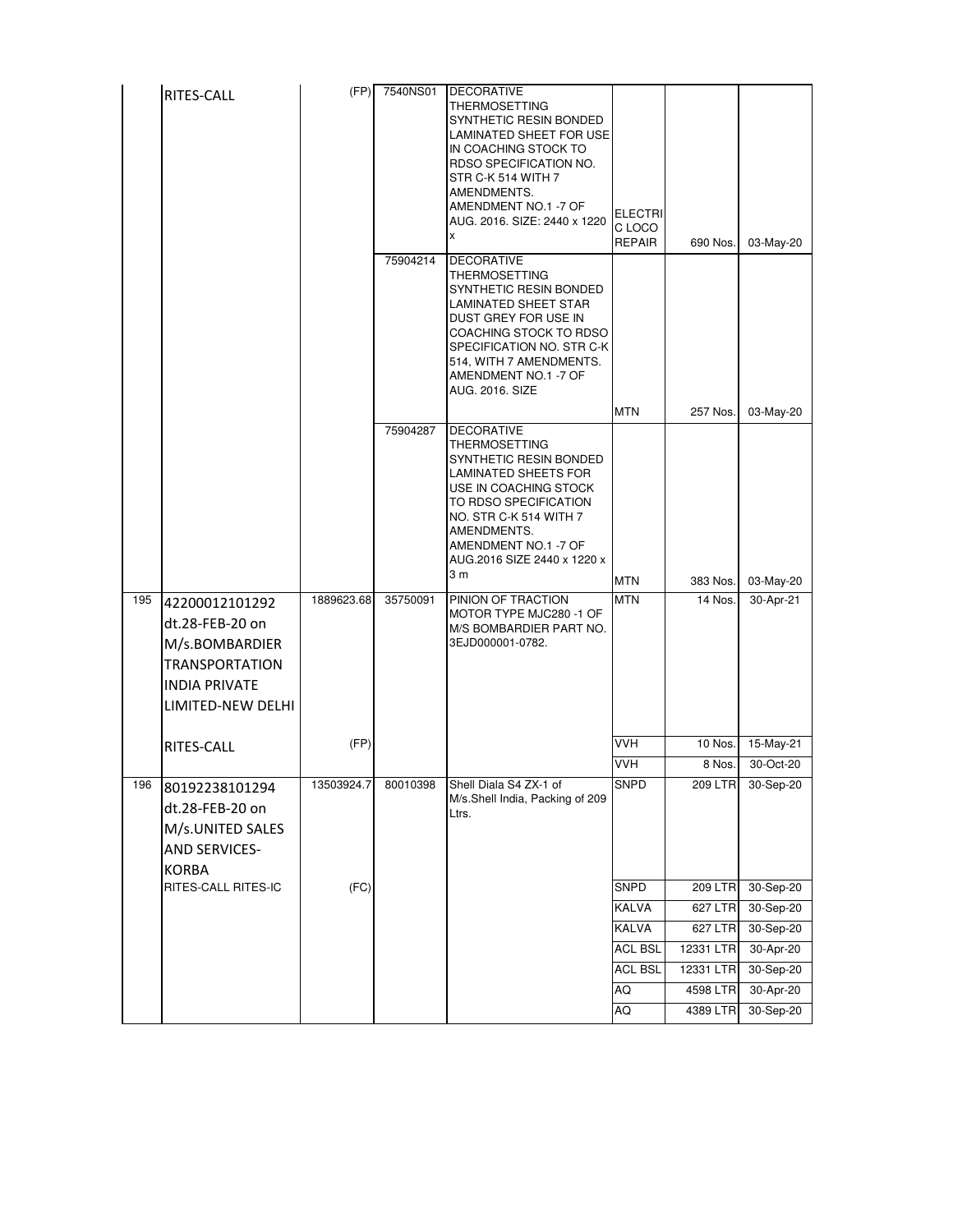| 197 | 38202069101295         | 4045440  | 30226030 | Polymer Buffer spring Pack                                      | <b>MTN</b>     | 430 Set    | 08-Aug-20 |
|-----|------------------------|----------|----------|-----------------------------------------------------------------|----------------|------------|-----------|
|     | dt.28-FEB-20 on        |          |          | Set(consisting of 3 items)to ICF                                |                |            |           |
|     | M/s.PRAG               |          |          | Drg.No.ICF/STD-2-2-015 Alt-<br>a/Nil, Col-II, Item No.16,17 &18 |                |            |           |
|     | INDUSTRIES (INDIA)     |          |          | material & spec.as per                                          |                |            |           |
|     | PVT. LTD.-LUCKNOW      |          |          | ICF/MD/Spec-353.                                                |                |            |           |
|     |                        |          |          |                                                                 |                |            |           |
|     | RITES-CALL RITES-IC    | (FC)     |          |                                                                 |                |            |           |
| 198 | 27193242101308         | 896336   | 29940035 | SPHERI BLOC FOR AXLE                                            | <b>ACL BSL</b> | 151 Nos.   | 28-Dec-20 |
|     | dt.28-FEB-20 on        |          |          | <b>GUIDE ROD/TM SUPPORT</b><br>ARM FOR WAG-9/WAP-7              |                |            |           |
|     | M/s.PRAG               |          |          | <b>LOCOS AND GEAR CASE</b>                                      |                |            |           |
|     | INDUSTRIES (INDIA)     |          |          | TORQUE ARM FOR WAP-5<br>LOCO AS PER RDSO SPECN.                 |                |            |           |
|     | PVT. LTD.-LUCKNOW      |          |          | No.                                                             |                |            |           |
|     |                        |          |          | RDSO/2007/EL/SPEC/0051/RE                                       |                |            |           |
|     | RITES-CALL             | (FC)     |          | V-2 OR LATEST AND ABB<br>DRG. NO. IA 016-00005                  |                |            |           |
| 199 | 90190654101313         | 692601   | 90330250 | M.S.ROUNDS 25 MM DIA IN                                         | <b>ACL BSL</b> | 15050 Kgs. | 30-Jun-20 |
|     | dt.28-FEB-20 on        |          |          | LENGTH OF 5.5 TO 13.5                                           |                |            |           |
|     | M/s.HICO MULTIFIN      |          |          | MTRS TO IS:2062/11 GRADE<br>E-250 QUALITY A. This items         |                |            |           |
|     | PRODUCTS PVT LTD-      |          |          | is required with ISI Mark / Tag                                 |                |            |           |
|     | <b>KOLKATA</b>         |          |          |                                                                 |                |            |           |
|     |                        |          |          |                                                                 |                |            |           |
|     |                        | (FP)     |          |                                                                 |                |            |           |
| 200 | RITES-CALL             | 698880   | 25103222 | SIDE BEARER FOR WCAG/1                                          | <b>KYN</b>     | 30 Nos.    | 30-Sep-20 |
|     | 27201940101320         |          |          | LOCO TO RDSO DRG NO SK                                          |                |            |           |
|     | dt.28-FEB-20 on        |          |          | VL-608 ALT 1 OR Latest.                                         |                |            |           |
|     | M/s.PHOENIX            |          |          | Accepted Offer - Material as<br>per RDSO DRG NO SKVL-608        |                |            |           |
|     | <b>RUBBER WORKS-</b>   |          |          | ALT <sub>1</sub> .                                              |                |            |           |
|     | KOLKATA                |          |          |                                                                 |                |            |           |
|     | RITES-CALL             | (FP)     |          |                                                                 | <b>KYN</b>     | 48 Nos.    | 30-Apr-21 |
| 201 | 42190036100666         | 768768   | 35820019 | 1/2" spring loaded drain valve<br>complete for 20 Litres air    | <b>MTN</b>     | 1980 Nos.  | 15-Jul-20 |
|     | dt.04-FEB-20 on        |          |          | reservoir to M/s FTRTIL                                         |                |            |           |
|     | M/s.UNITED             |          |          | PT.NO.702010600 or M/s<br>Escorts Drg no 4EB6959 Alt.01         |                |            |           |
|     | CORPORATION-           |          |          | OR M/s Wabco make                                               |                |            |           |
|     | <b>MUMBAI</b>          |          |          | sundaram CLYTON part No.                                        |                |            |           |
|     | RITES-CALL RITES-IC    | (PC)     |          | M302830 (Material are                                           | <b>SNPD</b>    | 750 Nos.   | 30-Sep-20 |
|     |                        |          |          |                                                                 | <b>MTN</b>     | 1430 Nos.  | 30-Apr-21 |
| 202 | 27193111100703         | 599424   | 23180020 | SET OF M - 48 KIT FOR<br>VAPORID MAKE AIR DRYER (               | AQ             | 20 Set     | 30-Aug-20 |
|     | dt.05-FEB-20 on        |          |          | SIL) ONE SET CONISTS OF                                         |                |            |           |
|     | M/s.M.M.HYDRO          |          |          | 17 ITEMS IN 48 NOS. AS PER                                      |                |            |           |
|     | <b>PNEUMATICS</b>      |          |          | ANNEXURE. AS ABOVE                                              |                |            |           |
|     | PVT.LTD.-MUMBAI        |          |          |                                                                 |                |            |           |
|     |                        |          |          |                                                                 |                |            |           |
|     | RITES-CALL RITES-IC    | (FC)     |          |                                                                 | <b>KYN</b>     | 4 Set      | 30-Aug-20 |
| 203 | 48201036800158         | 645089.5 | 33503023 | PAD FOR SECONDARY<br>SUSPENSION CONFORMING                      | <b>PR</b>      | 50 Nos.    | 06-Mar-20 |
|     | dt.05-FEB-20 on        |          |          | TO MINERCOS DRG.                                                |                |            |           |
|     | M/s.PRINCIPAL          |          |          | NO.1903149 VER. "A " OR                                         |                |            |           |
|     | <b>CHIEF MATERIALS</b> |          |          | EQUIVALENT & FLAT - SIG<br>SPECIFICATION NO. 17.477             |                |            |           |
|     | MANAGER,               |          |          | 100 02. OR LATEST. as per                                       |                |            |           |
|     | <b>CHURCHGATE</b>      |          |          | Drg.No. 1903149 VER." A "                                       |                |            |           |
|     | RITES-CALL             | (PC)     |          | specn: 17.                                                      |                |            |           |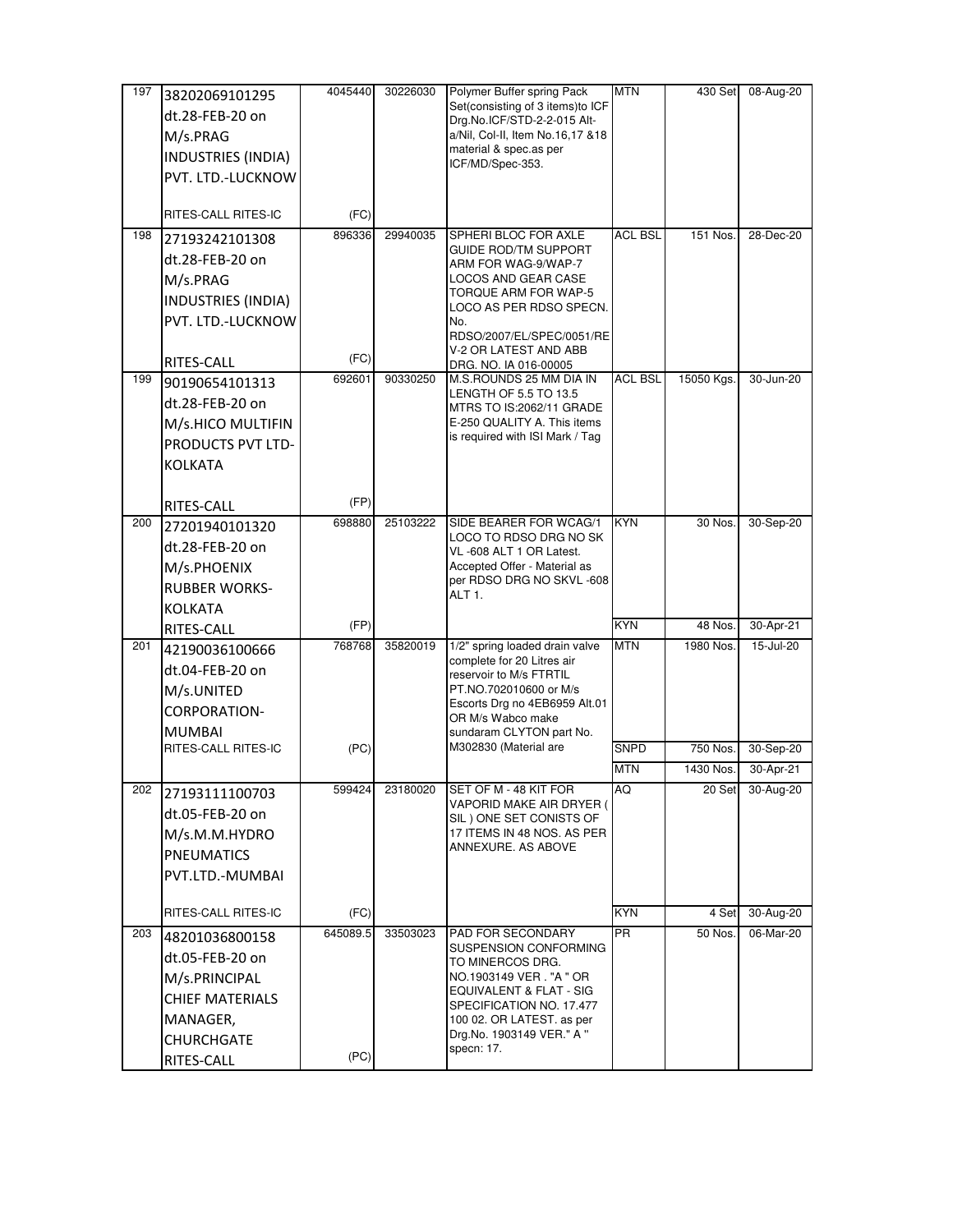| 204 | 38191179100732          | 932551.2   | 30147621 | <b>BODY SIDE PANEL</b>                                           | <b>MTN</b>    | 2598 Nos.      | 25-Sep-20 |
|-----|-------------------------|------------|----------|------------------------------------------------------------------|---------------|----------------|-----------|
|     | dt.06-FEB-20 on         |            |          | SUPPORTS ICF TO DRG. NO.<br>MISC. SK. 2275 ALT-2.                |               |                |           |
|     | M/s.SHASWAT             |            |          | <b>MATERIAL AND</b>                                              |               |                |           |
|     | <b>STEEL WORKS</b>      |            |          | SPECIFICATION AS PER                                             |               |                |           |
|     | <b>PRIVATE LIMITED-</b> |            |          | DRAWING.                                                         |               |                |           |
|     | <b>MUMBAI</b>           |            |          |                                                                  |               |                |           |
|     | RITES-CALL              | (FP)       |          |                                                                  | <b>PR</b>     | 15905 Nos.     | 25-Sep-20 |
| 205 | 88201002800021          | 792384     | 38163822 | Distributor valve complete                                       | <b>KWV</b>    | 40 Nos.        | 31-Mar-20 |
|     | dt.06-FEB-20 on         |            |          | without common pipe Bracket<br>and control reservoir for freight |               |                |           |
|     | M/s.PRINCIPAL           |            |          | stock as per RDSO's Specn.                                       |               |                |           |
|     | <b>CHIEF MATERIALS</b>  |            |          | No. 02-ABR-02, appendix-A1 of                                    |               |                |           |
|     | MANAGER,                |            |          | Oct.2003 with amendment No.<br>03 of April-2010 OR LATEST        |               |                |           |
|     | <b>CHURCHGATE</b>       |            |          |                                                                  |               |                |           |
|     | RITES-CALL              | (FX)       |          |                                                                  |               |                |           |
| 206 | 41191003100788          | 1638940.8  | 40120296 | <b>EARTHING CABLE</b>                                            | LTT           | 500 Nos.       | 30-Sep-20 |
|     | dt.10-FEB-20 on         |            |          | <b>COMPLETE: AS PER RCF</b>                                      |               |                |           |
|     | M/s.MAA LAXMI           |            |          | DRG.NO. LW-71248. ALT NIL<br>AND AS PER RCF Specn.               |               |                |           |
|     | INDUSTRY-HOWRAH         |            |          | NO.EDTS 101 REV-C                                                |               |                |           |
|     |                         |            |          | AMENDMENT 1,<br>CORRIGENDUM 6 . Firm's                           |               |                |           |
|     | RITES-CALL              | (FP)       |          | accepted offer - Make / Brand -                                  | <b>LTT</b>    | 1240 Nos.      | 31-May-21 |
| 207 | 41191766100803          | 1281350.52 | 41158921 | " NON ADHESIVE POLYIMIDE                                         | <b>TMW</b>    | 37000 MTR      | 30-Jun-20 |
|     | dt.10-FEB-20 on         |            |          | FILM TAPE 2 MIL THICK X 20                                       |               |                |           |
|     | M/s.ASTEK ELECTRIC      |            |          | MM WIDE AS PER SPEC. No.<br>4TMS.096.029 ALT-1 OR                |               |                |           |
|     | <b>COMPANY PRIVATE</b>  |            |          | LATEST".                                                         |               |                |           |
|     |                         |            |          | MAKE/BRAND:DUPONT.                                               |               |                |           |
|     | LIMITED-                |            |          |                                                                  |               |                |           |
|     | <b>BANGALORE</b>        |            |          |                                                                  |               |                |           |
|     | RITES-CALL RITES-IC     | (FC)       |          |                                                                  | <b>TMW</b>    | 32653 MTR      | 30-Jun-20 |
| 208 | 38191117100819          | 1936725.47 | 38106188 | KEY BOLT WITH NUT,                                               | <b>KWV</b>    | 2500 Nos.      | 31-Jul-20 |
|     | dt.10-FEB-20 on         |            |          | SPRING WASHER AND 4 MM                                           |               |                |           |
|     | M/s.VINRAJ STEELS       |            |          | DIA SPLIT PIN TO RDSO'S<br>DRG. NO. SK. 69594, ITEM              |               |                |           |
|     | <b>PRIVATE LIMITED-</b> |            |          | NO.9, ALT. NO. 36  THIRTY                                        |               |                |           |
|     | KOLKATA                 |            |          | SIX]. SQUARE BOLT [M20 X                                         |               |                |           |
|     | RITES-CALL RITES-IC     | (FC)       |          | 70 LONG] TO IS: 2585-2006,<br>PROPERTY CLASS 4.8.                | WAGON/        | 79883 Nos.     | 31-Jul-20 |
|     |                         |            |          |                                                                  |               |                |           |
|     |                         |            |          | SPRING WASH                                                      | BSL           |                |           |
| 209 | 81191030100822          | 4683048.3  | 81908726 | NON CHROMATE BORON                                               | <b>PR</b>     | 210 LTR        | 30-Jul-20 |
|     | dt.10-FEB-20 on         |            |          | <b>FREE CORROSION</b><br>INHIBITOR FOR ENGINE                    |               |                |           |
|     | M/s.HINDUSTAN           |            |          | COOLANT WATER                                                    |               |                |           |
|     | PETROLEUM               |            |          | TREATMENT FOR ALCO                                               |               |                |           |
|     | <b>CORPORATION</b>      |            |          | LOCOMOTIVEES. HP POWER<br>KOOL RR OF M/S HPCL.                   |               |                |           |
|     | LIMITED-MUMBAI          |            |          |                                                                  |               |                |           |
|     | RITES-CALL              | (PC)       |          |                                                                  | PR            | <b>210 LTR</b> | 30-Jul-20 |
|     |                         |            |          |                                                                  | <b>PR</b>     | 210 LTR        | 31-May-21 |
|     |                         |            |          |                                                                  | CLA           | 840 LTR        | 30-Jul-20 |
|     |                         |            |          |                                                                  | <b>CLA</b>    | 840 LTR        | 31-Aug-20 |
|     |                         |            |          |                                                                  | CLA           | 840 LTR        | 31-Dec-20 |
|     |                         |            |          |                                                                  | <b>GPR PA</b> | 6300 LTR       | 30-Jun-20 |
|     |                         |            |          |                                                                  | <b>GPR PA</b> | 6300 LTR       | 31-Aug-20 |
|     |                         |            |          |                                                                  | GPR PA        | 6090 LTR       | 31-May-21 |
|     |                         |            |          |                                                                  | <b>DLS</b>    | 1890 LTR       | 31-Jul-20 |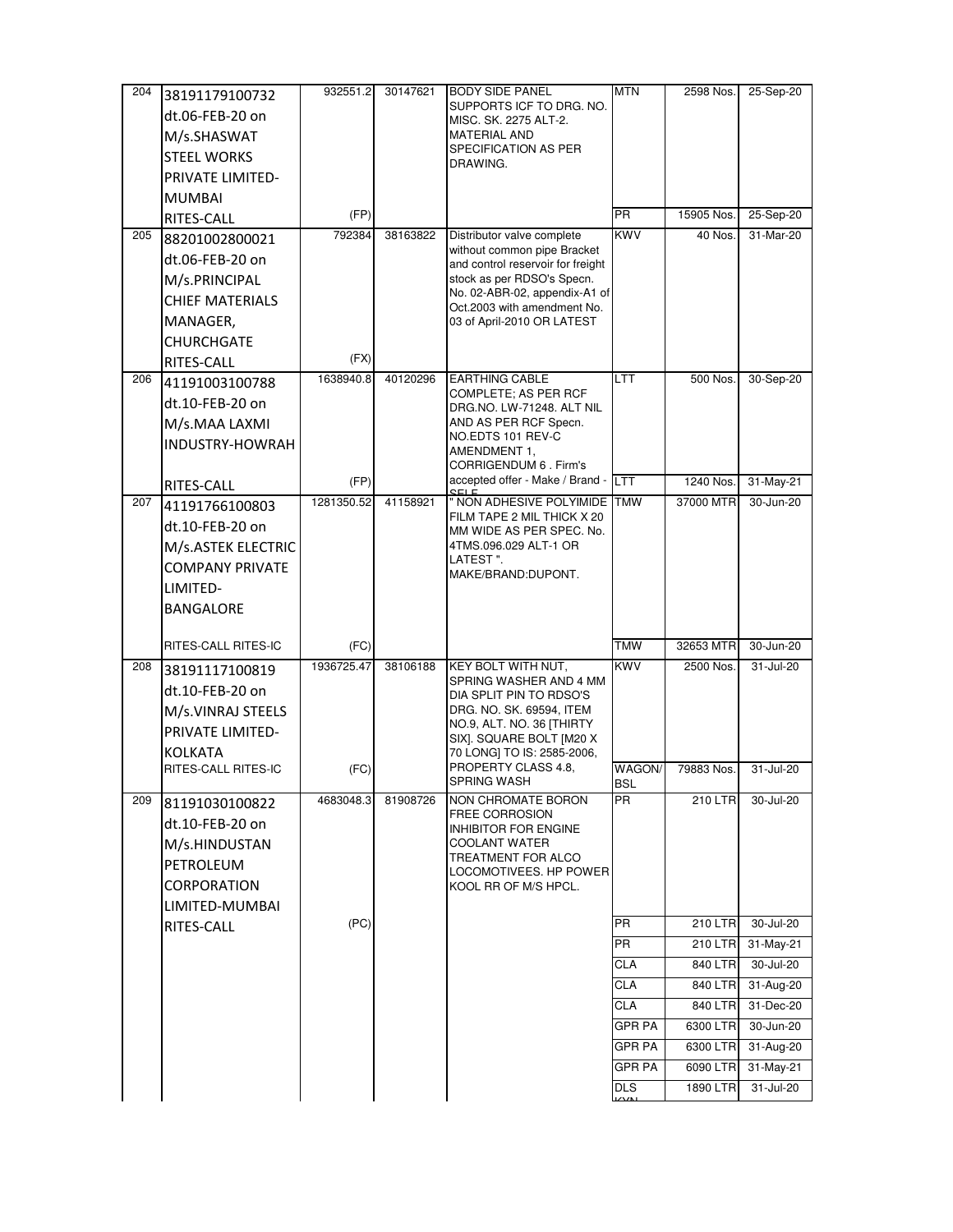|     |                                                                                                                             |                    |          |                                                                                                                                                                                                                                          | <b>DLS</b>                                 | 1680 LTR                           | 31-Aug-20                           |
|-----|-----------------------------------------------------------------------------------------------------------------------------|--------------------|----------|------------------------------------------------------------------------------------------------------------------------------------------------------------------------------------------------------------------------------------------|--------------------------------------------|------------------------------------|-------------------------------------|
|     |                                                                                                                             |                    |          |                                                                                                                                                                                                                                          | <b>DLS</b>                                 | 1680 LTR                           | 31-May-21                           |
| 210 | 75191010100859<br>dt.11-FEB-20 on<br>M/s.VIBGYOR<br><b>PAINTS AND</b><br><b>CHEMICALS</b><br>PONDICHERRY-<br><b>CHENNAI</b> | 1335996            | 77091310 | Paint ready mixed Red Oxide<br>(ISC:446) brushing, finishing<br>glossy for general purposes as<br>per RDSO Specification No. M<br>& C/PCN/122/2006. Packing in<br>20 Ltrs new non returnable<br>M.S. drums to IS:2522/89 G.              | <b>PUNE</b>                                | 2300 LTR                           | 15-Oct-20                           |
|     | RITES-CALL RITES-IC                                                                                                         | (FC)               |          |                                                                                                                                                                                                                                          | <b>SUR</b>                                 | 2380 LTR                           | 25-Aug-20                           |
|     |                                                                                                                             |                    |          |                                                                                                                                                                                                                                          | <b>KWV</b>                                 | 7900 LTR                           | 15-Oct-20                           |
| 211 | 85201073800231<br>dt.12-FEB-20 on<br>M/s.Office of the<br>Principal Chief<br>Materials Manager,<br>Allahabad<br>RITES-CALL  | 989527.5<br>(PX)   | 30256422 | UIC Type Elastomer Flange<br>Connections for Inter-<br><b>Communication Between</b><br>Passenger Coaches, to<br>Drawing/ Specification<br>RDSO/2007/CG-05 [with<br>corrigendum No. 2 of June<br>2015 and Amendment No. 5 of<br>Aug 2016] | <b>MTN</b>                                 | 50 Pairs                           | 31-Mar-20                           |
| 212 | 42190017100899                                                                                                              | 1925760            | 31902595 | DOUBLE SIDED INTERNAL                                                                                                                                                                                                                    | <b>VVH</b>                                 | 24 Nos.                            | 12-Jun-20                           |
|     | dt.13-FEB-20 on<br>M/s.PT<br><b>COMMUNICATION</b><br>SYSTEMS PRIVATE<br>LIMITED-GAUTAM<br><b>BUDDHA NAGAR</b><br>RITES-CALL | (FC)               |          | DISPLAY 16X128 FOR<br><b>BAMBARDIER AC MR VC-II</b><br><b>EMU RAKES COMPATIBLE</b><br>FOR PIS SYSTEM OF AC<br>BOMBARDIER EMU RAKE.                                                                                                       |                                            |                                    |                                     |
| 213 | 38191884100925                                                                                                              | 794792.25          | 30120160 | <b>CENTRE STIFFENER FOR</b>                                                                                                                                                                                                              | <b>MTN</b>                                 | 315 Nos.                           | 30-Apr-21                           |
|     | dt.14-FEB-20 on<br>M/s.MICO METAL<br><b>INDUSTRIES-</b><br><b>MUMBAI</b><br>RITES-CALL                                      | (FP)               |          | <b>HEAD STOCK TO ICF DRG.</b><br>NO. T-1-2-513, ALT. n/30,<br>ITEM NO. 2 [SEAMLESS<br>TUBE]. MATERIAL<br>SPECIFICATION AS PER<br>DRG.                                                                                                    |                                            |                                    |                                     |
| 214 | 42193792100932<br>dt.14-FEB-20 on<br>M/s.KESARA SYNTEX<br>PRIVATE LIMITED-<br><b>NEW DELHI</b><br>RITES-CALL RITES-IC       | 577194.92<br>(PC)  | 31396008 | HOSE CONNECTION FOR 1/2 PUNE<br>INCH BORE [12.5 MM BORE]<br>TO ICF DRG. NO. EMU/M-3-5-<br>079 ALT-s/2, ITEM NO. 1.<br>MTRL AND SPECN AS PER<br>DRG. FIRM'S OFFER -<br>MAKE/BRAND: KESARA<br>PLAST.                                       | <b>KALVA</b>                               | 630 Nos.<br>0 Nos.                 | 30-Sep-20<br>30-Sep-20              |
|     |                                                                                                                             |                    |          |                                                                                                                                                                                                                                          |                                            |                                    |                                     |
|     |                                                                                                                             |                    |          |                                                                                                                                                                                                                                          | WB                                         | 0 Nos.                             | 30-Sep-20                           |
| 215 | 27204620100939<br>dt.14-FEB-20 on<br>M/s.PRECISION<br><b>INDUSTRIAL</b><br>SYSTEMS-gwalior<br>RITES-CALL                    | 7485848.16<br>(PC) | 25979504 | BRAKE SHOE, AS PER RDSO<br>DRG NO.D/BG-1753/X2,ALT-8<br>AS PER SPEC.NO M and<br>C/MTD /101/2007.                                                                                                                                         | <b>MTN</b><br><b>KYN</b><br><b>ACL BSL</b> | 3323 Nos.<br>2048 Nos.<br>385 Nos. | 30-Sep-20<br>14-Feb-21<br>14-Aug-20 |
|     |                                                                                                                             |                    |          |                                                                                                                                                                                                                                          | AQ                                         | 1226 Nos.                          | 31-May-21                           |
|     |                                                                                                                             |                    |          |                                                                                                                                                                                                                                          |                                            |                                    |                                     |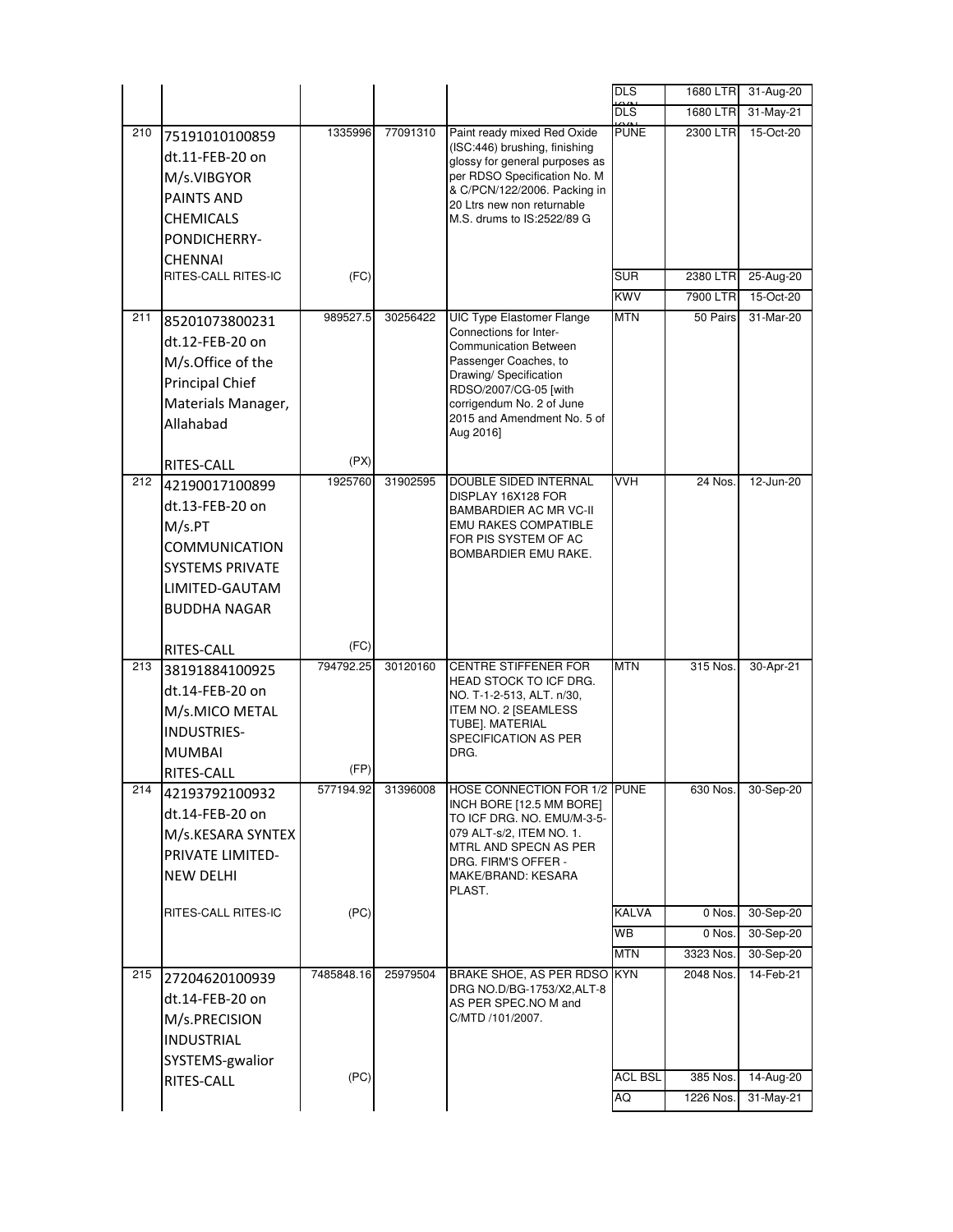|     |                          |            |          |                                                         | <b>KYN</b>     | 2496 Nos. | 31-May-21 |
|-----|--------------------------|------------|----------|---------------------------------------------------------|----------------|-----------|-----------|
| 216 | 27192190100954           | 643115.34  | 25470050 | AC CAB FAN SINGLE PHASE                                 | <b>KYN</b>     | 28 Nos.   | 29-Oct-20 |
|     | dt.17-FEB-20 on          |            |          | 110 VOLTS +/- 22.5%, 50 Hz.<br>FAN BODY AND BASE        |                |           |           |
|     | M/s.VENTWELL             |            |          | PAINTED IN BLACK                                        |                |           |           |
|     | <b>CORPORATION-</b>      |            |          | <b>ENAMELLED PAINT &amp;</b>                            |                |           |           |
|     | KOLKATA                  |            |          | GUARD, BLADE IN COPPER<br>OXIDIZED TO CLW SPECN.        |                |           |           |
|     | RITES-CALL RITES-IC      | (FP)       |          | NO. CLW/ES/F-4, ALT-G OR                                | <b>ACL BSL</b> | 68 Nos.   | 29-Oct-20 |
|     |                          |            |          | LATEST. Accepted Offer:                                 | AQ             | 27 Nos.   | 29-Oct-20 |
| 217 | 27202558100956           | 799680     | 25946456 | <b>WEARING PLATE FOR TM</b>                             | <b>ACL BSL</b> | 1000 Nos. | 30-Jun-20 |
|     | dt.17-FEB-20 on          |            |          | TAO-659 A1 TO DRG.NO.<br>ELW/BSL/4/F-88.038 ALT-R.      |                |           |           |
|     | M/s.KRISTEEL             |            |          |                                                         |                |           |           |
|     | CORPORATION-             |            |          |                                                         |                |           |           |
|     | <b>MUMBAI</b>            |            |          |                                                         |                |           |           |
|     | RITES-CALL RITES-IC      | (FC)       |          |                                                         | <b>ACL BSL</b> | 785 Nos.  | 30-Dec-20 |
| 218 | 27192944100961           | 851200     | 23828006 | HI CAPACITY (1500 AMPH) 6P ACL BSL                      |                | 4 Nos.    | 01-Jul-20 |
|     | dt.17-FEB-20 on          |            |          | TYPE MOTOR DOUBLE                                       |                |           |           |
|     | M/s.SUGAN                |            |          | REVERSER AS PER RDSO<br>SMI-ELRS/SMI/0234 REV-0         |                |           |           |
|     | <b>ENGINEERING</b>       |            |          | WITH SERVOMOTOR                                         |                |           |           |
|     | PRIVATE LIMITED-         |            |          | ELECTRO VALVE ASSEMBLY<br>AND COIL SHOULD BE AS         |                |           |           |
|     | <b>HOWRAH</b>            |            |          | PER SMI NO. E1/SMI/0224-                                |                |           |           |
|     | RITES-CALL RITES-IC      | (FC)       |          | 2000 REV-0.                                             |                |           |           |
| 219 | 38193407100983           | 2002742.56 | 33524014 | <b>INTERCAR GANGWAY</b>                                 | <b>PUNE</b>    | 6 Set     | 31-Aug-20 |
|     | dt.17-FEB-20 on          |            |          | <b>MOUNTING TO INDIAN</b>                               |                |           |           |
|     | M/s.ELASTOMER            |            |          | RAILWAY's<br>DRG.NO.110113.0.24.100.001,                |                |           |           |
|     | <b>LINING WORKS-</b>     |            |          | W/O ITEM NO.-4, ALT. No.-NIL                            |                |           |           |
|     | AMBERNATH                |            |          | OR LATEST and RDSO's<br>Specn. No.RDSO/2007/CG-05       |                |           |           |
|     | RITES-CALL RITES-IC      | (FC)       |          | (OF JUNE 2007) with                                     | LTT            | 61 Set    | 31-Aug-20 |
| 220 | 38202505200984           | 6027000    | 30922525 | CODDICENDUM SUD NO<br>HANGER FOR BOLSTER                | <b>MTN</b>     | 2156 Nos. | 30-May-21 |
|     | dt.17-FEB-20 on          |            |          | SPRING SUSPENSION TO<br>ICF DRG.NO.T-0-5-639,           |                |           |           |
|     | M/s.INDUSTRIAL           |            |          | Alt.G/11, MATERIAL AND                                  |                |           |           |
|     | FORGE AND ENGG.          |            |          | SPECN:RDSO                                              |                |           |           |
|     | CO. LTD.-                |            |          | SPECIFICATION NO.C-K105,<br>REV.1, AMENDMENT NO.1       |                |           |           |
|     | <b>JAMSHEDPUR</b>        |            |          | OF DECEMBER 2016.                                       |                |           |           |
|     | RITES-CALL               | (FP)       |          |                                                         | <b>MTN</b>     | 3075 Nos. | 30-May-21 |
|     |                          |            |          |                                                         | WB             | 864 Nos.  | 30-May-21 |
|     |                          |            |          |                                                         | <b>PUNE</b>    | 55 Nos.   | 30-May-21 |
| 221 | 38202505200987           | 1607200    | 30922525 | <b>HANGER FOR BOLSTER</b>                               | <b>MTN</b>     | 1640 Nos. | 30-Jun-21 |
|     | dt.17-FEB-20 on          |            |          | SPRING SUSPENSION TO<br>ICF DRG.NO.T-0-5-639,           |                |           |           |
|     | M/s.RAMKRISHNA           |            |          | Alt.G/11, MATERIAL AND                                  |                |           |           |
|     | <b>FORGINGS LIMITED-</b> |            |          | SPECN:RDSO                                              |                |           |           |
|     | <b>KOLKATA</b>           |            |          | SPECIFICATION NO.C-K105,<br>REV.1, AMENDMENT NO.1       |                |           |           |
|     | RITES-CALL               | (FP)       |          | OF DECEMBER 2016.                                       |                |           |           |
| 222 | 38193432101017           | 2567219.2  | 30051149 | <b>WEARING PIECE FOR SIDE</b>                           | MTN            | 134 Nos.  | 30-May-21 |
|     | dt.17-FEB-20 on          |            |          | BEARER TO ICF DRG. NO. T-<br>0-5-649 ALT-L/18. MATERIAL |                |           |           |
|     |                          |            |          |                                                         |                |           |           |
|     |                          |            |          | AND SPECIFICATION AS PER                                |                |           |           |
|     | M/s.MIRA                 |            |          | DRG.                                                    |                |           |           |
|     | <b>MOULDERS AND</b>      |            |          |                                                         |                |           |           |
|     | TRADERS-HOWRAH           |            |          |                                                         |                |           |           |
|     | RITES-CALL               | (FP)       |          |                                                         | <b>PUNE</b>    | 144 Nos.  | 30-Oct-20 |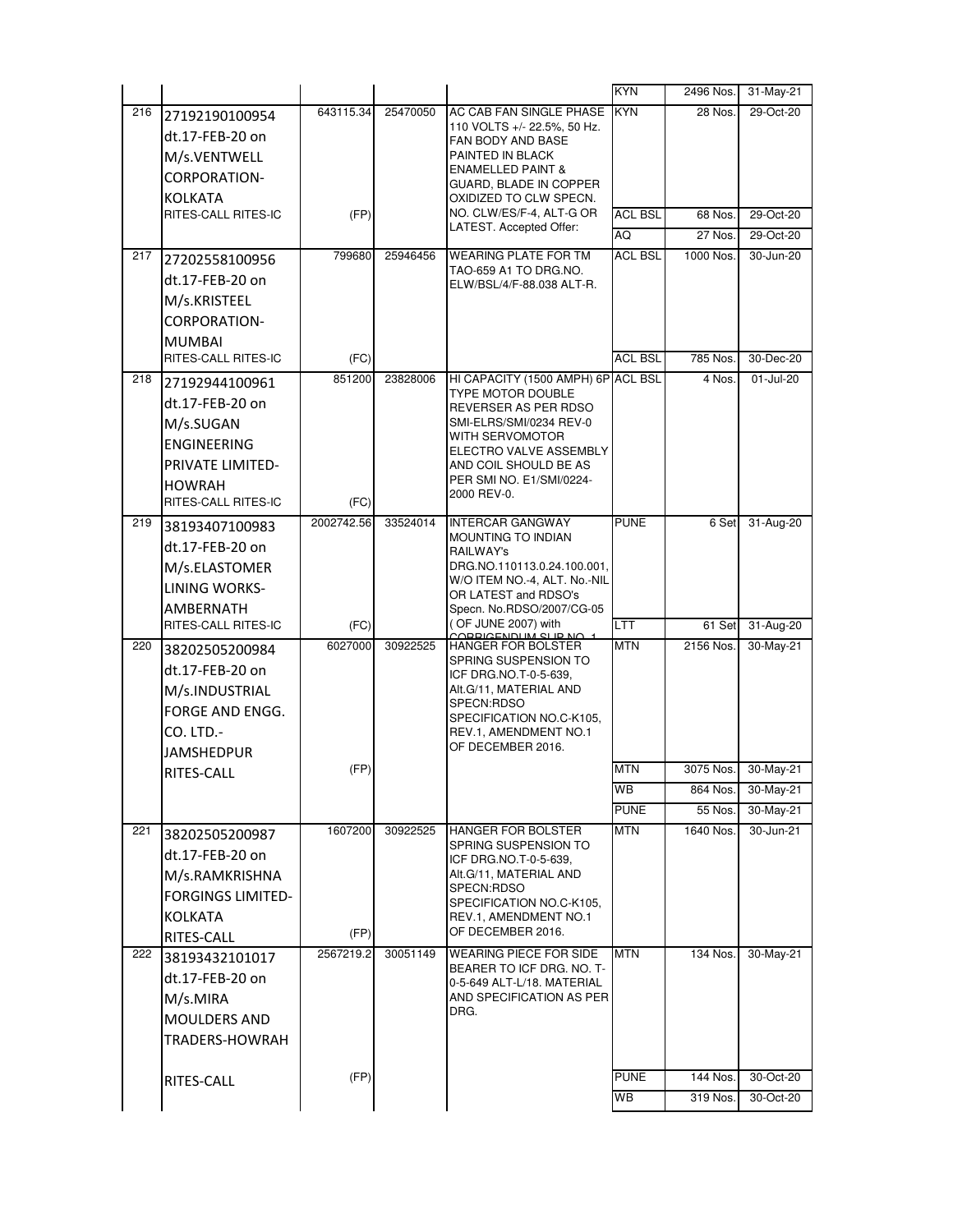|     |                                       |           |          |                                                                 | <b>PR</b>      | 505 Nos.  | 30-May-21 |
|-----|---------------------------------------|-----------|----------|-----------------------------------------------------------------|----------------|-----------|-----------|
| 223 | 43191099101024                        | 966243    | 45180921 | RAILWAY CARRIAGE FAN,                                           | <b>PUNE</b>    | 55 Nos.   | 31-Jul-20 |
|     | dt.18-FEB-20 on                       |           |          | 110V AC (98-135V), 225MM<br>SWEEP, WALL BRACKET                 |                |           |           |
|     | M/s.ROOPSON                           |           |          | TYPE CONFORMING TO                                              |                |           |           |
|     | <b>ELECTRICALS-</b>                   |           |          | IS:6680/1992 WITH                                               |                |           |           |
|     | <b>MUMBAI</b>                         |           |          | DEVIATIONS AS PER RDSO<br>ANNEXURE - H [ DEC-2005]              |                |           |           |
|     | RITES-CALL RITES-IC                   | (PC)      |          | WITHOUT OPTIONAL                                                | <b>MTN</b>     | 140 Nos.  | 31-Jul-20 |
|     |                                       |           |          | CLAUSE No. 20. FAN GUARD                                        | <b>PUNE</b>    | 80 Nos.   | 30-Apr-21 |
|     |                                       |           |          | <b>SHAL</b>                                                     | <b>MTN</b>     | 34 Nos.   | 30-Apr-21 |
| 224 | 27193462101091                        | 2171200   | 29170011 | CAB HEATER VENTILATION                                          | <b>KYN</b>     | 15 Nos.   | 31-May-21 |
|     | dt.24-FEB-20 on                       |           |          | (POSNO.69.6).415                                                |                |           |           |
|     | M/s.ELECOS                            |           |          | VAC/110VAC-2KW AS PER<br>CLW SPEC                               |                |           |           |
|     | <b>ENGINEERS PRIVATE</b>              |           |          | NO.CLW/WS/3/0109.ALT-D                                          |                |           |           |
|     | LIMITED-KOLKATA                       |           |          | OR LATEST AND ABB                                               |                |           |           |
|     |                                       |           |          | DOCUMENT NO HBTA271080<br>R0002 OR LATEST.                      |                |           |           |
|     | RITES-CALL                            | (PC)      |          |                                                                 | <b>ACL BSL</b> | 27 Nos.   | 31-May-21 |
|     |                                       |           |          |                                                                 | AQ             | 8 Nos.    | 12-Aug-20 |
| 225 | 10191055101093                        | 1054950.4 | 12365762 | Set of LED based marker light                                   | <b>CLA</b>     | 3 Set     | 30-Sep-20 |
|     | dt.24-FEB-20 on                       |           |          | for Diesel electric locomotive to                               |                |           |           |
|     |                                       |           |          | suit 72 VDC (without control<br>unit) as per RDSO spec. no.     |                |           |           |
|     | M/s.ALTOS<br>ELECTRONICS-PUNE         |           |          | ELRS/SPEC/PR/022 (REV.01)                                       |                |           |           |
|     |                                       |           |          | Oct.2004 or latest. One set                                     |                |           |           |
|     | RITES-CALL RITES-IC                   | (FC)      |          | consists of 4 nos. LED ma                                       | <b>GPR PA</b>  | 40 Set    | 30-Sep-20 |
|     |                                       |           |          |                                                                 | <b>DLS</b>     | 27 Set    | 30-Sep-20 |
| 226 |                                       | 1613920   | 33500095 | CONTROL ARM UPPER TO                                            | <b>MTN</b>     | 24 Nos.   | 30-Sep-20 |
|     | 38193368101102                        |           |          | FIAT DRG. NO.1277122                                            |                |           |           |
|     | dt.24-FEB-20 on                       |           |          | VER.01. MATERIAL SPECN.<br>NO.17.334.100.06/107 01,             |                |           |           |
|     | M/s.RANA SALES                        |           |          | WITH AMDT. NO. 1 OF                                             |                |           |           |
|     | AND SERVICE PVT.                      |           |          | MARCH 2005, MDTS-241 REV-                                       |                |           |           |
|     | LTD.-PANCHKULA<br>RITES-CALL RITES-IC | (FC)      |          | 1, MDTS 166 REV.2, IS:1865-<br>91, GR. SG 400/18L.              | LTT            | 107 Nos.  | 30-Sep-20 |
| 227 |                                       | 1067752   | 38163822 | Distributor valve complete                                      | WAGON/         | 9 Nos.    | 31-Jul-20 |
|     | 38191347101106<br>dt.24-FEB-20 on     |           |          | without common pipe Bracket                                     | <b>BSL</b>     |           |           |
|     | M/s.ESCORTS                           |           |          | and control reservoir for freight<br>stock as per RDSO's Specn. |                |           |           |
|     |                                       |           |          | No. 02-ABR-02, appendix-A1 of                                   |                |           |           |
|     | LIMITED-FARIDABAD                     |           |          | Oct 2003 with amendment No                                      |                |           |           |
|     |                                       | (FC)      |          | 04 of Sept-2016 OR LATEST.                                      | KWV            | 37 Nos.   | 31-Jul-20 |
| 228 | RITES-CALL<br>41191762101188          | 1354124.8 | 41158880 | Flat Hose GI Ge FI-7 Size 1.6 x                                 | <b>TMW</b>     | 11000 MTR | 15-Jul-20 |
|     |                                       |           |          | 17mm as per Specificqtion                                       |                |           |           |
|     | dt.26-FEB-20 on                       |           |          | HIME 650108.<br>MAKE/BRAND:OWN MAKE.                            |                |           |           |
|     | M/s.3A ASSOCIATES                     |           |          |                                                                 |                |           |           |
|     | INCORPORATED-                         |           |          |                                                                 |                |           |           |
|     | <b>MUMBAI</b>                         |           |          |                                                                 |                |           |           |
|     | RITES-CALL RITES-IC                   | (PC)      |          |                                                                 | TMW            | 6272 MTR  | 15-May-21 |
| 229 | 38193235101233                        | 1994946.8 | 38130750 | UNCOUPLING GEAR                                                 | WAGON/         | 2000 Nos. | 28-Sep-20 |
|     | dt.27-FEB-20 on                       |           |          | ARRANGEMENT OF                                                  | BSL            |           |           |
|     | M/s.RNVK IRON                         |           |          | WAGONS BEARING PIECE<br>ASSEMBLY SHALL BE                       |                |           |           |
|     | <b>AND STEELS</b>                     |           |          | CONSISTING OF                                                   |                |           |           |
|     | PRIVATE LIMITED-                      |           |          | FOLLOWING 04 ITEMS.                                             |                |           |           |
|     |                                       |           |          | [1]Bearing piece to RDSO<br>Drawing No. WD-00046-S-01-          |                |           |           |
|     | <b>HOWRAH</b>                         | (FP)      |          | Alt.4 Item No. 4. [part Drg. No.                                | <b>KWV</b>     | 600 Nos.  | 28-Sep-20 |
|     | RITES-CALL                            |           |          | W/BD-6284], A                                                   |                |           |           |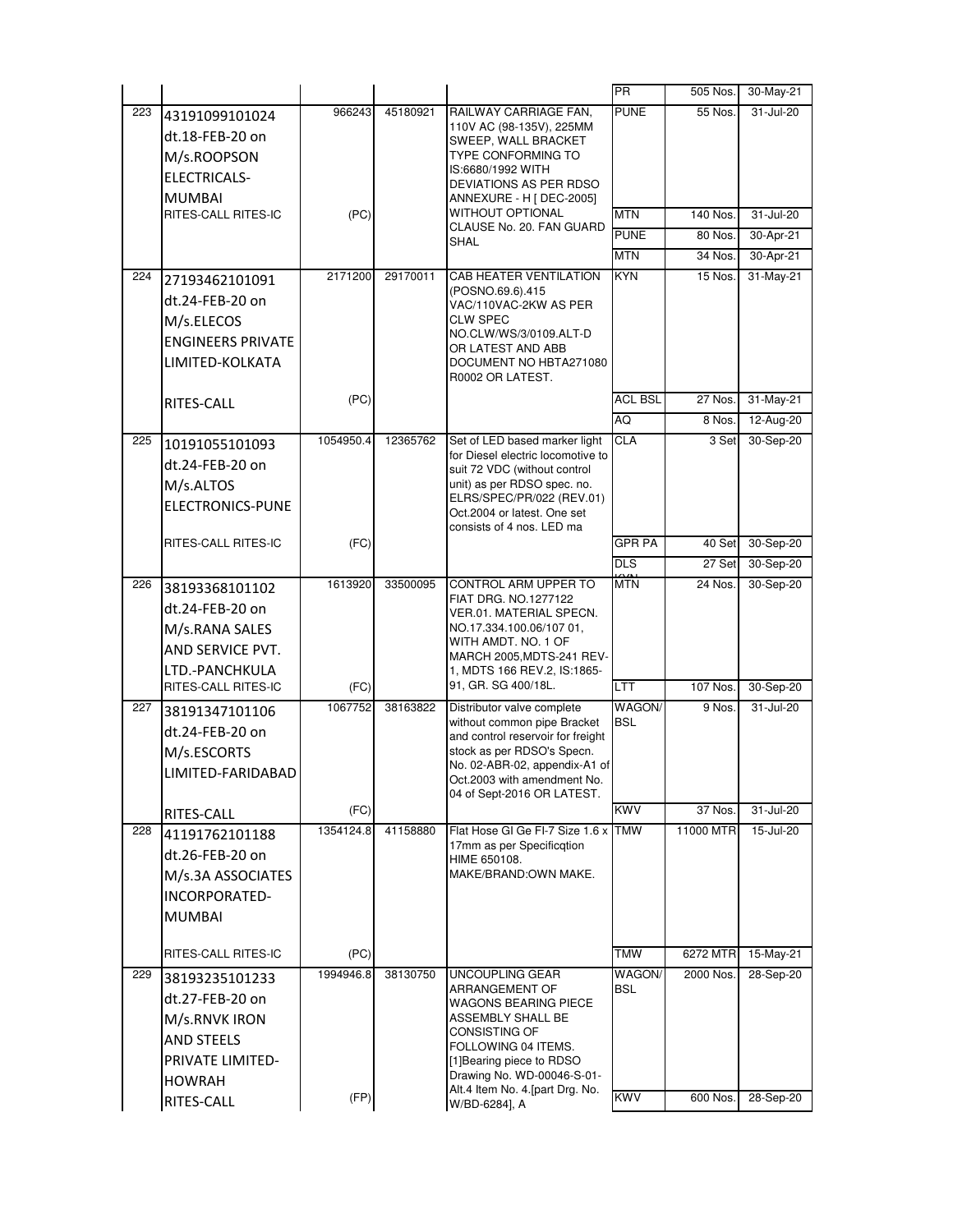|     |                        |            |          |                                                                  | WAGON/                   | 1550 Nos.  | 30-Apr-21 |
|-----|------------------------|------------|----------|------------------------------------------------------------------|--------------------------|------------|-----------|
|     |                        |            |          |                                                                  | <b>BSL</b><br><b>KWV</b> | 600 Nos.   | 30-Apr-21 |
|     |                        |            | 16171329 | <b>KIT POWER PACK</b>                                            | <b>DLS</b>               |            |           |
| 230 | 18203365101244         | 523300.5   |          | INSTALLATION EMD PT. No.                                         | <b>KYN</b>               | 88 Nos.    | 20-Nov-20 |
|     | dt.27-FEB-20 on        |            |          | 9582482. as per Specn. EMD                                       |                          |            |           |
|     | M/s.UNITED             |            |          | Part No. 9582482                                                 |                          |            |           |
|     | <b>ENGINEERING</b>     |            |          |                                                                  |                          |            |           |
|     | COMPANY-               |            |          |                                                                  |                          |            |           |
|     | GHAZIABAD              |            |          |                                                                  |                          |            |           |
|     | RITES-CALL RITES-IC    | (PC)       |          |                                                                  | <b>GPR PA</b>            | 221 Nos.   | 20-Nov-20 |
|     |                        |            | 16171354 | KIT GASKET WATER PUMP                                            | GPR PA                   | 76 Nos.    | 20-Nov-20 |
|     |                        |            |          | <b>APPLICATION EMD Part No.</b><br>9580723. as per Specn. EMD    | <b>DLS</b>               | 46 Nos.    | 20-Nov-20 |
|     |                        |            |          | Part No. 9580723                                                 | <b>GPR PA</b>            | 10 Nos.    | 15-Aug-20 |
|     |                        |            | 16171380 | <b>KIT GASKET LUBE OIL</b>                                       | <b>KYN</b>               | 2 Nos.     | 20-Nov-20 |
|     |                        |            |          | SCAVENGING PUMP EMD<br>Part No. 9575132 DLW PL No                | <b>GPR PA</b>            | 8 Nos.     | 20-Nov-20 |
|     |                        |            | 16171408 | KIT GASKET AFTER COOLER KYN                                      |                          | 14 Nos.    | 20-Nov-20 |
|     |                        |            |          | CHANGEOUT EMD Part No.<br>9580722 DLW PL No                      | <b>GPR PA</b>            | 8 Nos.     | 20-Nov-20 |
|     |                        |            | 16171597 | KIT GASKET OVER SPEED                                            | <b>KYN</b>               | 9 Nos.     | 20-Nov-20 |
|     |                        |            |          | TRIP HOUSING TO EMD PT.                                          | <b>GPR PA</b>            | 9 Nos.     | 20-Nov-20 |
| 231 | 85201054800207         | 1351070    | 75904287 | NO. 40052429.<br><b>DECORATIVE</b>                               | <b>MTN</b>               | 1000 Nos.  | 03-May-20 |
|     | dt.03-FEB-20 on        |            |          | THERMOSETTING                                                    |                          |            |           |
|     | M/s.Principal Chief    |            |          | SYNTHETIC RESIN BONDED<br><b>LAMINATED SHEETS FOR</b>            |                          |            |           |
|     | Materials Manager,     |            |          | USE IN COACHING STOCK                                            |                          |            |           |
|     | Jabalpur               |            |          | TO RDSO SPECIFICATION<br>NO. STR C-K 514 [REVISION               |                          |            |           |
|     |                        |            |          | 0 OF DEC.2005 WITH                                               |                          |            |           |
|     | RITES-CALL             | (PX)       |          | AMENDMENT SLIP NO. 4 OF<br>OCT. 2013], SIZE 2                    |                          |            |           |
| 232 | 43194011100672         | 1381795.34 | 45140066 | Blind socket Assembly with                                       | <b>PR</b>                | 15 Nos.    | 20-Aug-20 |
|     | dt.04-FEB-20 on        |            |          | locking arrangement suitable<br>for inter vehicular coupler (ZS  |                          |            |           |
|     | M/s.S.INTERNATION      |            |          | coupling 400A, 750 V) for LHB                                    |                          |            |           |
|     | ALS-MUMBAI             |            |          | type A.C.coaches as per RCF                                      |                          |            |           |
|     | RITES-CALL RITES-IC    | (FC)       |          | Drg.no. L W 71302 of RCF<br>specification No. EDTS 105 (R        | <b>MTN</b>               | 22 Nos.    | 20-Aug-20 |
| 233 | 27191425100702         | 705062.4   | 25648184 | Set of air flow relays                                           | <b>KYN</b>               | 7 Set      | 30-Sep-20 |
|     | dt.05-FEB-20 on        |            |          | comprising of 05 items 08 nos.<br>as per sketch No. BSL/ELW/SK   |                          |            |           |
|     | M/s.SWITZER            |            |          | NO.9132 ALT-2. Accepted                                          |                          |            |           |
|     | <b>PROCESS</b>         |            |          | Offer: Make SWITZER: (1) Set                                     |                          |            |           |
|     | <b>INSTRUMENTS PVT</b> |            |          | of Air Flow Relays consisting of<br>Relay QVRH - 1 No. / set, Re |                          |            |           |
|     | LTD-CHENNAI            |            |          |                                                                  |                          |            |           |
|     | RITES-CALL             | (FP)       |          |                                                                  | <b>ACL BSL</b>           | 32 Set     | 30-Sep-20 |
|     |                        |            |          |                                                                  | AQ                       | 4 Set      | 30-Sep-20 |
| 234 | 27193408100721         | 866947.2   | 29161150 | SET OF PRESSURE GAUGE                                            | <b>ACL BSL</b>           | 28 Set     | 31-Dec-20 |
|     | dt.05-FEB-20 on        |            |          | FOR 3 PHASE LOCOS. AS<br>PER CLW DRAWING NO.                     |                          |            |           |
|     | M/s.LAXMI              |            |          | COMPRISING OF 04 ITEMS IN                                        |                          |            |           |
|     | CORPORATION-           |            |          | 8 NOS. AS UNDER. (1)<br>DUPLEX PRESSURE GAUGE                    |                          |            |           |
|     | <b>MUMBAI</b>          |            |          | MR/FP. AS PER CLW                                                |                          |            |           |
|     | RITES-CALL             | (FP)       |          | DRG.NO.1209.18.306.223.<br>02 NOS (2) DOESSUDE                   |                          |            |           |
| 235 | 11173660701255         | 3026700    | 38037452 | <b>GREASE SEAL FOR AAR</b>                                       | AMM (M)                  | 10000 Nos. | 31-Aug-20 |
|     | dt.27-FEB-20 on        |            |          | STANDARD CLASS-'E'[6" X<br>11"] BEARING USED ON                  | <b>KURDW</b><br>ADI      |            |           |
|     | M/s.TIMKEN INDIA       |            |          | CASNUB BOGIES OF                                                 |                          |            |           |
|     | LIMITED, KOLKATA       |            |          | FREIGHT STOCK. RDSO<br>SPECIFICATION NO. WD-50-                  |                          |            |           |
|     |                        |            |          | MISC-2007 OF OCTOBER                                             |                          |            |           |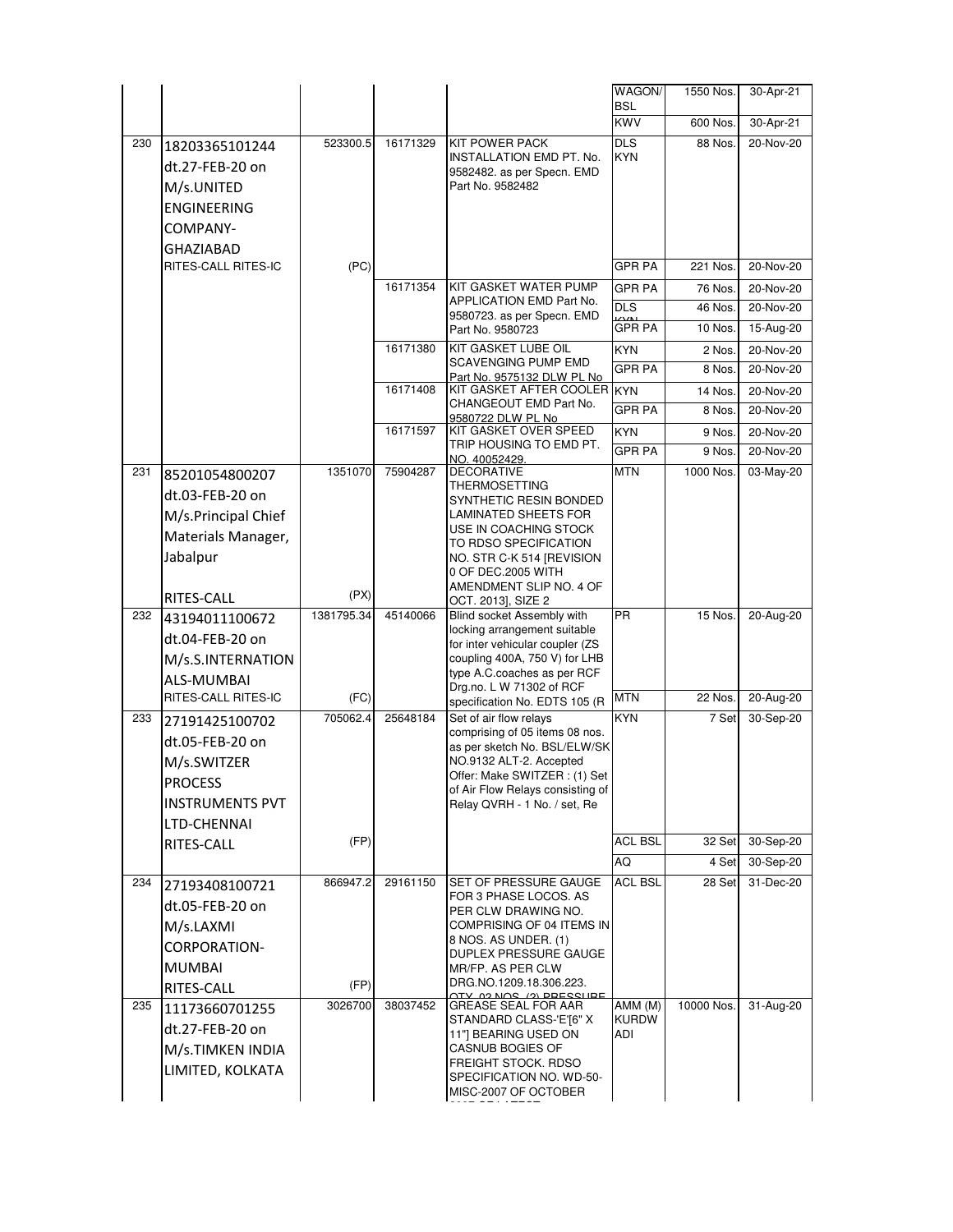|     | RITES-CALL               | (FC)       |          | 2007 OF LATEST<br>AMENDMENTS IE ANV                              |                |            |           |
|-----|--------------------------|------------|----------|------------------------------------------------------------------|----------------|------------|-----------|
| 236 | 38193746101268           | 3078324.48 | 30051046 | Hanger Block for Bolster                                         | <b>MTN</b>     | 8066 Nos.  | 30-Nov-20 |
|     | dt.27-FEB-20 on          |            |          | suspension TO RCF Drg. No.<br>CC05106, ALT-e. Material and       |                |            |           |
|     | M/s.RAMKRISHNA           |            |          | Specification: RDSO STR. NO.                                     |                |            |           |
|     | <b>FORGINGS LIMITED-</b> |            |          | C-K202. JAN-2001 with                                            |                |            |           |
|     | <b>KOLKATA</b>           |            |          | Amendment No. 1 of AUG-<br>2002.                                 |                |            |           |
|     | RITES-CALL               | (FP)       |          |                                                                  | <b>MTN</b>     | 12756 Nos. | 30-May-21 |
| 237 | 38193746101271           | 1243648    | 30051046 | Hanger Block for Bolster                                         | <b>PUNE</b>    | 93 Nos.    | 19-Sep-20 |
|     | dt.27-FEB-20 on          |            |          | suspension TO RCF Drg. No.                                       |                |            |           |
|     | M/s.LALBABA              |            |          | CC05106, ALT-e. Material and<br>Specification: RDSO STR. NO.     |                |            |           |
|     | <b>INDUSTRIAL</b>        |            |          | C-K202. JAN-2001 with                                            |                |            |           |
|     | CORPORATION              |            |          | Amendment No. 1 of AUG-<br>2002.                                 |                |            |           |
|     | <b>PRIVATE LTD.-</b>     |            |          |                                                                  |                |            |           |
|     | <b>HOWRAH</b>            |            |          |                                                                  |                |            |           |
|     | RITES-CALL RITES-IC      | (FC)       |          |                                                                  | <b>PR</b>      | 937 Nos.   | 19-Sep-20 |
|     |                          |            |          |                                                                  | WB             | 400 Nos.   | 19-Sep-20 |
|     |                          |            |          |                                                                  | <b>MTN</b>     | 7245 Nos.  | 19-Sep-20 |
| 238 | 27193505101307           | 805504     | 29170035 | DRIVER SEAT AND                                                  | <b>ACL BSL</b> | 58 Nos.    | 31-Aug-20 |
|     | dt.28-FEB-20 on          |            |          | PEDESTAL ASSEMBLY FOR<br>3-PHASE LOCO AS PER CLW                 |                |            |           |
|     | M/s.MODERN               |            |          | SPECN. NO. CLW/MS/3/021                                          |                |            |           |
|     | <b>RAILTECH</b>          |            |          | ALT-5 or LATEST and CLW                                          |                |            |           |
|     | <b>EQUIPMENT</b>         |            |          | DRG. NO. 1209.08-131.010<br>ALT-6 or LATEST.                     |                |            |           |
|     | <b>MANUFACTURES</b>      |            |          |                                                                  |                |            |           |
|     | <b>PRIVATE LIMITED-</b>  |            |          |                                                                  |                |            |           |
|     | KOLKATA                  |            |          |                                                                  |                |            |           |
|     | RITES-CALL               | (FC)       |          |                                                                  |                |            |           |
| 239 | 27193376101309           | 1218560    | 29170047 | <b>SET OF LOCK</b>                                               | <b>KYN</b>     | 3 Set      | 30-Sep-20 |
|     | dt.28-FEB-20 on          |            |          | ASSLY.CONSISTING OF 1]<br>CAB DOOR AS PER CLW                    |                |            |           |
|     | M/s.IMPEX                |            |          | SPECN. No.                                                       |                |            |           |
|     | <b>ENGINEERING</b>       |            |          | CLW/MS/111/ALT.5 OR                                              |                |            |           |
|     | <b>WORKS-HOWRAH</b>      |            |          | LATEST, CLW DRG NO.1209-<br>09 133-21 ALT.2 or latest, 1209      |                |            |           |
|     | RITES-CALL RITES-IC      | (FC)       |          | 09.133-022 ALT-2 or latest,                                      | <b>ACL BSL</b> | 9 Set      | 30-Sep-20 |
|     |                          |            |          | 1209-09.233-023 ALT- 2 OR<br>LATE                                | AQ             | 4 Set      | 30-Sep-20 |
| 240 | 27201926101322           | 776160     | 25109169 | SET OF HARDWARE OF                                               | AQ             | 8 Set      | 31-Dec-20 |
|     | dt.28-FEB-20 on          |            |          | WAG-7 LOCO BOGIE<br>COMPRISING OF 18                             |                |            |           |
|     | M/s.VARDHMAN             |            |          | (Eighteen) ITEMS = 420 NOS.                                      |                |            |           |
|     | <b>INDUSTRIAL</b>        |            |          | AS PER SKETCH NO:<br>BSL/ELW/SK NO: 9116 ALT-4.                  |                |            |           |
|     | <b>FASTENERS-DELHI</b>   |            |          | Make: VIF                                                        |                |            |           |
|     | RITES-CALL               | (FP)       |          |                                                                  | <b>ACL BSL</b> | 26 Set     | 31-Dec-20 |
|     |                          |            |          |                                                                  | <b>KYN</b>     | 1 Set      | 31-Dec-20 |
| 241 | 43191148200738           | 11044800   | 45030868 | Brushless Alternator 25 KW,                                      | <b>MTN</b>     | 26 Nos.    | 30-Apr-21 |
|     | dt.06-FEB-20 on          |            |          | 110/130V DC without any type<br>of rectifier cum regulating unit |                |            |           |
|     | M/s.HMTD                 |            |          | but with other accessories as                                    |                |            |           |
|     | ENGINEERING PVT.         |            |          | per RDSO specification no.<br>RDSO/PE/Spec/AC/0056-2014          |                |            |           |
|     | LTD.-NAVI MUMBAI         |            |          | (Rev.1)                                                          |                |            |           |
|     |                          |            |          |                                                                  |                |            |           |
|     | RITES-CALL               | (FP)       |          |                                                                  | <b>MTN</b>     | 13 Nos.    | 30-Apr-21 |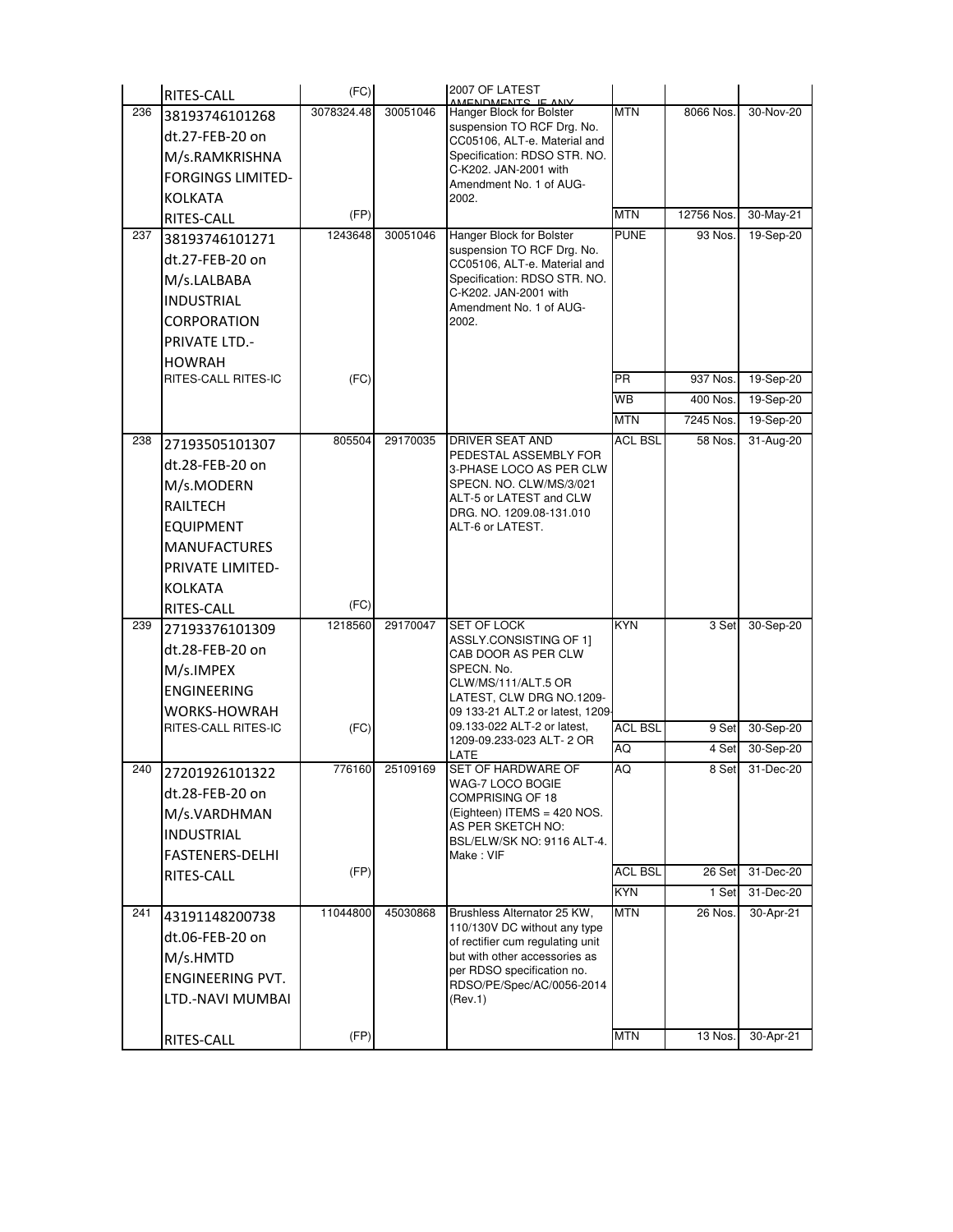| 242 | 38194989100836          | 560000     | 33635250 | <b>15KVA TRANSFORMER</b>                                        | <b>MTN</b>     | 5 Nos.   | 30-Oct-20 |
|-----|-------------------------|------------|----------|-----------------------------------------------------------------|----------------|----------|-----------|
|     | dt.10-FEB-20 on         |            |          | 750VAC/415VAC/190 VAC<br>FOR LHB EOG TYPE SCN                   |                |          |           |
|     | M/s.VIMAL               |            |          | COACHES as per Drg No.                                          |                |          |           |
|     | <b>TRANSFORMER</b>      |            |          | RDSO/PE/SPEC/TL/0158-                                           |                |          |           |
|     | CORPORATION-            |            |          | 2010(REV-0) TYPE-II OR<br>LATEST, specn:                        |                |          |           |
|     | MORADABAD               |            |          | RDSO/PE/SPEC/TL/0158-                                           |                |          |           |
|     | RITES-CALL              | (FP)       |          | 2010(REV-0) TYPE-II OR<br>LATEST.                               |                |          |           |
| 243 | 48201040800189          | 2092173    | 17230147 | Wheels for WDP-4                                                | <b>PR</b>      | 51 Nos.  | 13-Mar-20 |
|     | dt.12-FEB-20 on         |            |          | Locomotives to Drg No. D/WL                                     |                |          |           |
|     | M/s.Diesel              |            |          | 5061/R Alt. 5. as per Drg. No.<br>Drg No. D/WL 5061/R Alt. 5.   |                |          |           |
|     | Locomotive Works,       |            |          |                                                                 |                |          |           |
|     | Varanasi, Varanasi      |            |          |                                                                 |                |          |           |
|     |                         |            |          |                                                                 |                |          |           |
|     | RITES-CALL              | (FX)       |          |                                                                 |                |          |           |
| 244 | 38190002100892          | 764807.68  | 30636140 | Wall Protector for lavatory pan                                 | <b>MTN</b>     | 784 Nos. | 20-Aug-20 |
|     | dt.12-FEB-20 on         |            |          | to RDSO Drg.no. - CG-K<br>6085, alt. - 1, item no. - 1 to       |                |          |           |
|     | M/s.SHIV SHAKTI         |            |          | 4. {Material and Specification as                               |                |          |           |
|     | <b>ENGINEERING</b>      |            |          | per drawing)                                                    |                |          |           |
|     | WORKS-YAMUNA            |            |          |                                                                 |                |          |           |
|     | <b>NAGAR</b>            |            |          |                                                                 |                |          |           |
|     | RITES-CALL RITES-IC     | (FC)       |          |                                                                 |                |          |           |
| 245 | 27193501100900          | 5648225.76 | 29140020 | SET OF BRAKE SHOE                                               | <b>ACL BSL</b> | 114 Set  | 31-Aug-20 |
|     | dt.13-FEB-20 on         |            |          | <b>COMPLETE FOR</b><br>WAP7/WAG9 LOCS                           |                |          |           |
|     | M/s.FAIVELEY            |            |          | COMPRISING OF 01 SET LH                                         |                |          |           |
|     | <b>TRANSPORT RAIL</b>   |            |          | AS PER ABB DRG.NO.IB 016-<br>00419 OR LATEST & 01 SET           |                |          |           |
|     | <b>TECHNOLOGIES</b>     |            |          | RH AS PER ABB DRG.NO.IB                                         |                |          |           |
|     | <b>INDIA LIMITED-</b>   |            |          | 016-00420 OR LATEST. (1)                                        |                |          |           |
|     | <b>HOSUR</b>            |            |          | BRAKE SHOE RH TO CLW<br>DRG.NO.120                              |                |          |           |
|     | RITES-CALL              | (FP)       |          |                                                                 | <b>ACL BSL</b> | 114 Set  | 30-Apr-21 |
| 246 | 27193971100903          | 10265410   | 29948162 | SET OF ROTOR STAMPING                                           | <b>TMW</b>     | 89 Set   | 31-Dec-20 |
|     | dt.13-FEB-20 on         |            |          | FOR ZIRCONIUM TYPE<br>SHAFT MOUNTED DESIGN                      |                |          |           |
|     | M/s.PEARL               |            |          | ROTOR (SCHEME-I). 1) Main                                       |                |          |           |
|     | <b>ENGINEERING CO.-</b> |            |          | stamping as per CLW drawing<br>no.1TWD.096.010 Alt-9 Ref-1      |                |          |           |
|     | <b>NEW DELHI</b>        |            |          | & RDSO drawing no. SKEL-                                        |                |          |           |
|     | RITES-CALL RITES-IC     | (PC)       |          | 4693 Rev '0', Alt-1 & specn.no.4 TMW                            |                | 38 Set   | 31-May-21 |
| 247 | 27193031100921          | 1674086.4  | 23882207 | Main Spring for Main Assembly KYN                               |                | 10 Nos.  | 31-Dec-20 |
|     | dt.14-FEB-20 on         |            |          | to M/s. SIL OLD Order Ref.<br>S000228 (NEW ORD. REF.            |                |          |           |
|     | M/s.GENERAL             |            |          | S0221117001 Item Ref. 7.1 or                                    |                |          |           |
|     | <b>STORES AND</b>       |            |          | M/s. CCPL Pt. No. C0600 for<br>Pantograph type AM-12. Each      |                |          |           |
|     | <b>ENGINEERING</b>      |            |          | unit should be                                                  |                |          |           |
|     | CO.PVT.LTD.-            |            |          | Embossed/Engraved wi                                            |                |          |           |
|     | <b>KOLKATA</b>          |            |          |                                                                 |                |          |           |
|     | RITES-CALL              | (FP)       |          |                                                                 | AQ             | 18 Nos.  | 31-Dec-20 |
|     |                         |            |          |                                                                 | <b>ACL BSL</b> | 260 Nos. | 31-Dec-20 |
| 248 | 27194601100955          | 569645     | 29238171 | Set of NW 34 NL Hoses for                                       | AQ             | 25 Set   | 30-Sep-20 |
|     | dt.17-FEB-20 on         |            |          | <b>Traction Converter, Set</b><br>consists of 02 items. 1) Hose |                |          |           |
|     | M/s.SIT FLEXIBLE        |            |          | 1.260 Mtrs length as per ABB                                    |                |          |           |
|     | HOSE P LTD-             |            |          | ID No.3EHW 470271R 1226,<br>Qty/Set - 01 No. 2) Hose 0.485      |                |          |           |
|     | VADODARA                |            |          | Mtrs length as per ABB ID No.3                                  |                |          |           |
|     | RITES-CALL              | (FP)       |          |                                                                 |                |          |           |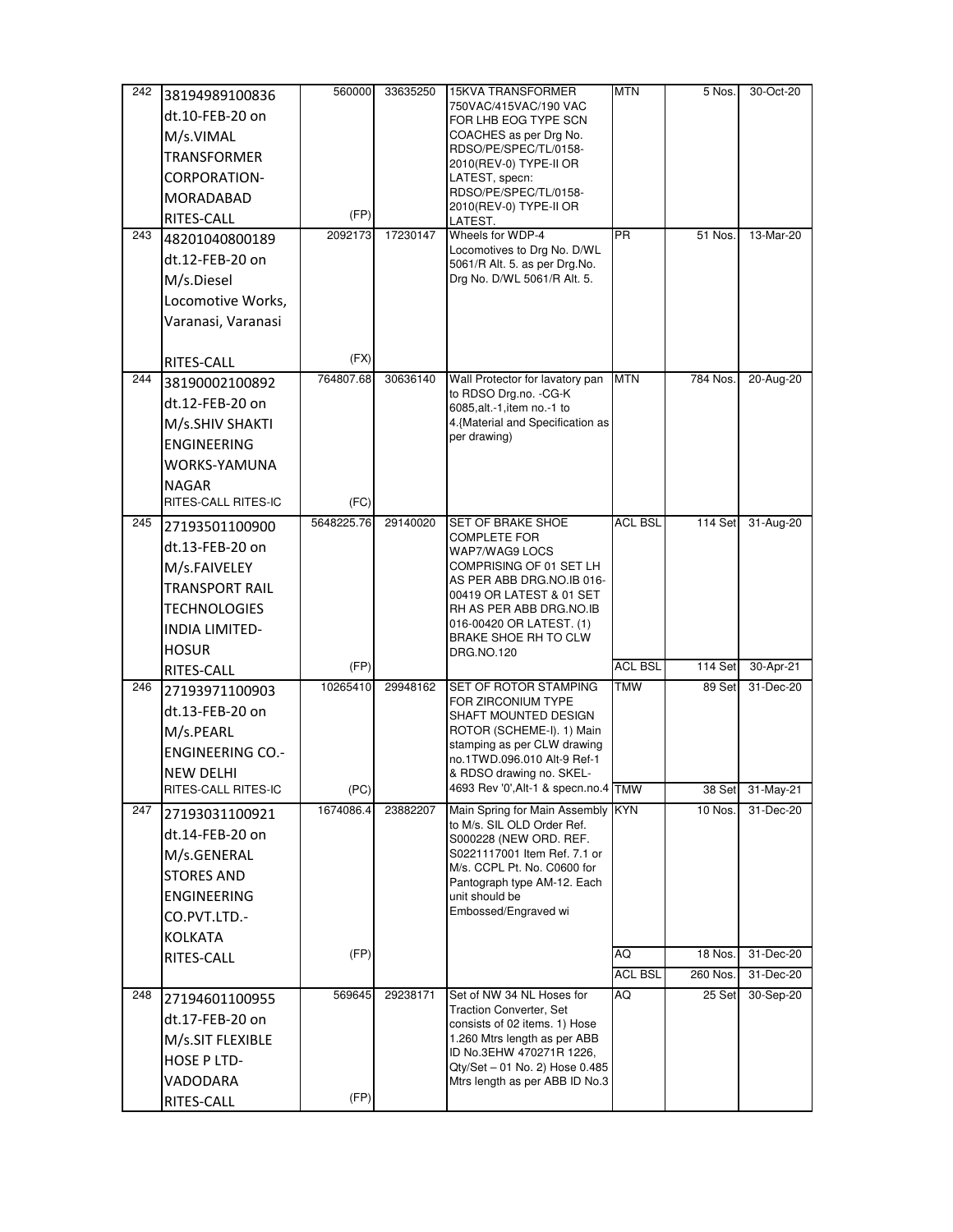| 249 | 38203310101006               | 1415809.92 | 38135840 | Coupler Body for Non-                                            | <b>KWV</b>     | 42 Nos.   | 20-Mar-20 |
|-----|------------------------------|------------|----------|------------------------------------------------------------------|----------------|-----------|-----------|
|     | dt.17-FEB-20 on              |            |          | Transition CBC to RDSO's                                         |                |           |           |
|     |                              |            |          | DRG no SK-62724, Item No. 1,                                     |                |           |           |
|     | M/s.NF FORGINGS              |            |          | Alt No. 27 or Latest MATERAIL<br>AND SPECIFICATION TO            |                |           |           |
|     | PVT. LTD.-KOLKATA            |            |          | RDSO's STR No. WD-70-BD-                                         |                |           |           |
|     |                              |            |          | 10(REV.2) of NOV.-2017 WITH                                      |                |           |           |
|     | RITES-CALL                   | (FC)       |          | AMENDMENT NO.1 OF SEPT                                           |                |           |           |
| 250 | 38192234101019               | 1782186.56 | 30011516 | <b>THERMOPLASTIC</b>                                             | <b>MTN</b>     | 1661 Nos. | 30-May-21 |
|     | dt.18-FEB-20 on              |            |          | POLYESTER ELASTOMER<br>[HYTREL] UPPER WASHER                     |                |           |           |
|     | M/s.POWER MOULD-             |            |          | FOR PRIMARY SUSPENSION                                           |                |           |           |
|     | <b>DAMAN</b>                 |            |          | TO RDSO DRG.NO.CG-K                                              |                |           |           |
|     |                              | (FP)       |          | 4058, ALT.3. MATERIAL AND                                        |                |           |           |
| 251 | RITES-CALL<br>81193135101057 | 553213.5   | 81903364 | SPECIFICATION: RDSO<br>Sealing of gear case assly .for           | <b>DLS</b>     | 893 Nos.  | 18-Mar-20 |
|     |                              |            |          | <b>EMD Locos Silicone sealant</b>                                | <b>KYN</b>     |           |           |
|     | dt.20-FEB-20 on              |            |          | (Dow corning)DC 3-0100 RTV                                       |                |           |           |
|     | M/s.V.M.ENTERPRIS            |            |          | or Loctite 5910 (Loctite)Refer<br>RDSO Inst , Bulletin No. MP.IB |                |           |           |
|     | E-MUMBAI                     |            |          | EN.02.06.09 (Rev-02) dt                                          |                |           |           |
|     | RITES-CALL RITES-IC          | (FC)       |          | 26.04.2019.Note:The Residual                                     |                |           |           |
| 252 | 27193484101076               | 1529280    | 29161022 | WIPER MOTOR COMPLETE<br>LH for 3 PHASE LOCO AS                   | ACL BSL        | 37 Nos.   | 30-Sep-20 |
|     | dt.20-FEB-20 on              |            |          | PER CLW SPECN. NO.                                               |                |           |           |
|     | M/s.ELECTROMECH-             |            |          | CLW/MS/3/050 ALT-5 or                                            |                |           |           |
|     | <b>NEW DELHI</b>             |            |          | LATEST and CLW DRG. NO.                                          |                |           |           |
|     | RITES-CALL                   | (FP)       |          | 1209.07-303.019 or LATEST.                                       | <b>KYN</b>     | 19 Nos.   | 31-May-21 |
|     |                              |            |          |                                                                  | <b>ACL BSL</b> | 40 Nos.   | 31-May-21 |
| 253 | 38191656101115               | 1477056    | 30358875 | DRAIN COCK ASSEMBLY                                              | <b>MTN</b>     | 257 Nos.  | 05-Aug-20 |
|     | dt.24-FEB-20 on              |            |          | FOR AUXILIARY RESERVIOR                                          |                |           |           |
|     | M/s.AMAR                     |            |          | 200 LITERS TO RDSO SK-<br>98003 ALT-NIL AND                      |                |           |           |
|     | <b>ENGINEERS AND</b>         |            |          | CENTRAL RAILWAY ALT-a.                                           |                |           |           |
|     |                              |            |          | <b>MATERIAL AND</b>                                              |                |           |           |
|     | FABRICATORS-                 |            |          | SPECIFICATION AS PER<br><b>DRAWING</b>                           |                |           |           |
|     | FARIDABAD                    | (PC)       |          |                                                                  | WB             | 698 Nos.  | 05-Aug-20 |
|     | RITES-CALL                   |            |          |                                                                  | <b>MTN</b>     | 663 Nos.  | 30-Apr-21 |
|     |                              |            |          |                                                                  | <b>WB</b>      | 482 Nos.  | 30-Apr-21 |
|     |                              | 714000     |          | <b>END WALL DOOR</b>                                             | <b>MTN</b>     | 10 Nos.   | 07-Aug-20 |
| 254 | 38193416101138               |            | 33544232 | COMPLETE TO RCF'S DRG.                                           |                |           |           |
|     | dt.24-FEB-20 on              |            |          | NO.LW56350, ALT. NO. Nil                                         |                |           |           |
|     | M/s.KALSI                    |            |          |                                                                  |                |           |           |
|     | <b>AUTOMATIC DOOR</b>        |            |          |                                                                  |                |           |           |
|     | <b>SYSTEMS PRIVATE</b>       |            |          |                                                                  |                |           |           |
|     | LIMITED-LUDHIANA             |            |          |                                                                  |                |           |           |
|     |                              |            |          |                                                                  |                |           |           |
|     | RITES-CALL RITES-IC          | (FC)       |          |                                                                  |                |           |           |
| 255 | 38193225101158               | 4553624.32 | 38135851 | Yoke for high tensile CBC [Non PR                                |                | 4 Nos.    | 25-Sep-20 |
|     | dt.25-FEB-20 on              |            |          | transition] to RDSO Drg. No.<br>SK-62724, Item No. 3. Alt-28 or  |                |           |           |
|     | M/s.NF FORGINGS              |            |          | latest. MATERIAL AND                                             |                |           |           |
|     | PVT. LTD.-KOLKATA            |            |          | SPECIFICAION TO BE AS                                            |                |           |           |
|     |                              |            |          | PER RDSO SPECIFICATION<br>NO. WD-70-BD-10 [REV.2] OR             |                |           |           |
|     | RITES-CALL                   | (FC)       |          | LATEST. This i                                                   | WAGON/         | 85 Nos.   | 25-Sep-20 |
|     |                              |            |          |                                                                  | <b>BSL</b>     |           |           |
|     |                              |            |          |                                                                  | GPR PA         | 5 Nos.    | 25-Sep-20 |
|     |                              |            |          |                                                                  | <b>KWV</b>     | 118 Nos.  | 25-Sep-20 |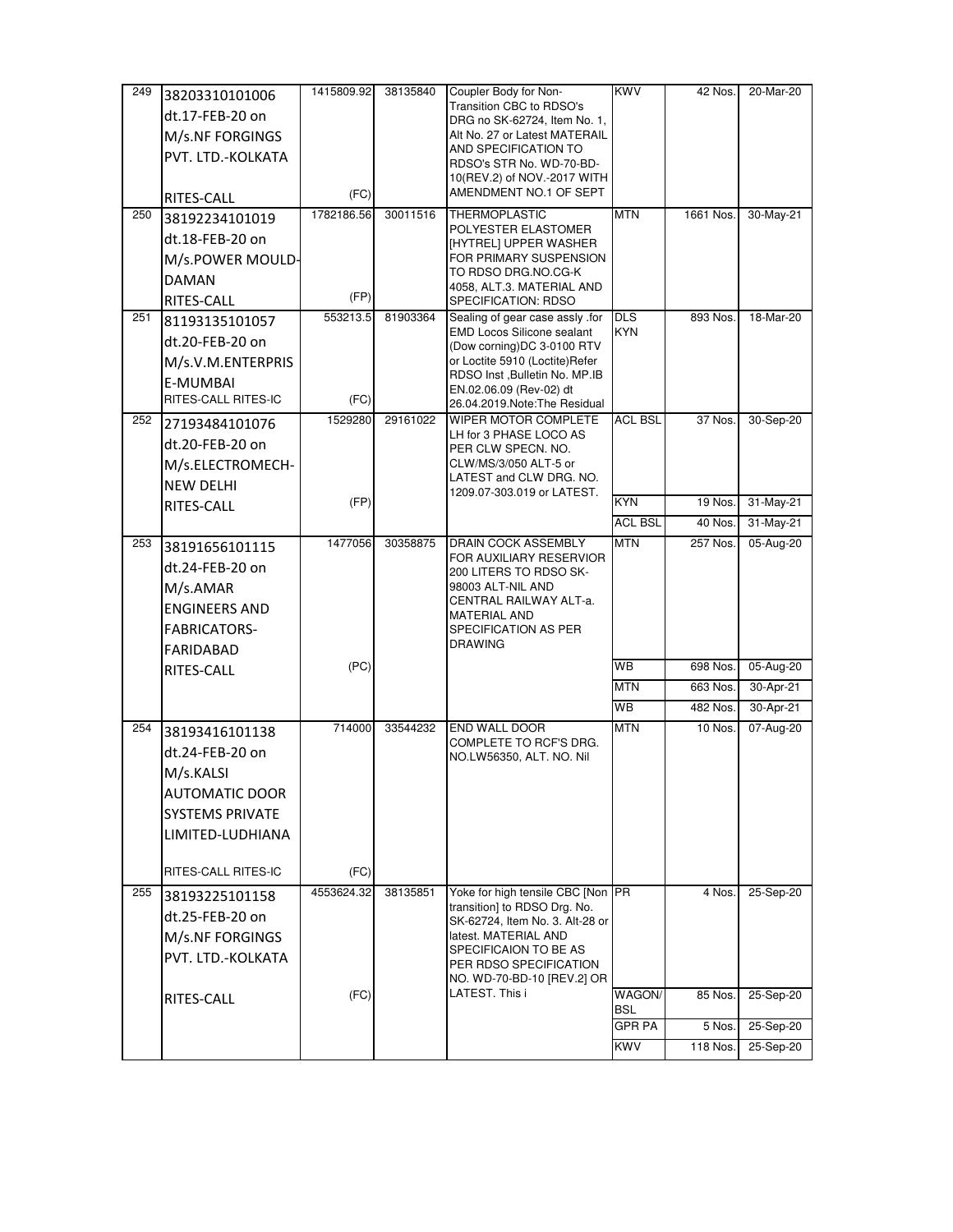| 256 | 42180022101166           | 733320     | 31902662 | 'Wind Screen Wiper for EMU                                   | <b>VVH</b>     | 12 Set   | 30-Aug-20 |
|-----|--------------------------|------------|----------|--------------------------------------------------------------|----------------|----------|-----------|
|     | dt.25-FEB-20 on          |            |          | Rakes make M/s. EXALTO or<br>M/s. HEPWORTH make only".       |                |          |           |
|     | M/s.BENSON               |            |          | Each set has three items----(1)                              |                |          |           |
|     | <b>MARINE SERVICES</b>   |            |          | Electrical Wiper Motor M/s.                                  |                |          |           |
|     | PVT LTD-MUMBAI           |            |          | HEPWORTH Make 80 NM<br>110V, Part No. S612237 and            |                |          |           |
|     | RITES-CALL               | (FC)       |          | M/s. EXALTO M                                                |                |          |           |
| 257 | 27191754101178           | 2300872    | 25238656 | SET OF FLEXIBLE HOSE FOR KYN                                 |                | 212 Nos. | 30-Sep-20 |
|     | dt.26-FEB-20 on          |            |          | AC LOCO AS PER SKETCH                                        |                |          |           |
|     | M/s.INDORUB              |            |          | NO. BSL/ELW/SK-NO.9085<br>ALT.2 JONE SET                     |                |          |           |
|     | INDUSTRIES-              |            |          | CONSISTING OF 2 ITEMS 6                                      |                |          |           |
|     | <b>GURGAON</b>           |            |          | NOS.: [1] AIR BRAKE HOSE<br>COUPLING FOR BRAKE PIPE          |                |          |           |
|     | RITES-CALL               | (FP)       |          | [BP] DRG. No. RDSO SK.NO.                                    | AQ             | 150 Nos. | 30-Sep-20 |
| 258 | 10191580101202           | 3184410.88 | 11663236 | LOCO SIDE BUFFER ASSLY                                       | KYN            | 24 Nos.  | 31-May-21 |
|     | dt.26-FEB-20 on          |            |          | (RUBBER SPRING TYPE) TO                                      |                |          |           |
|     | M/s.ATUL                 |            |          | RDSO DRG.NO.SK.DL-4561<br>ALT 1 OR LATEST WITH ALL           |                |          |           |
|     | <b>ENGINEERING</b>       |            |          | PART DRGS. 1) SK.DL-4562                                     |                |          |           |
|     | UDYOG-AGRA               |            |          | ALT 2 OR LATEST. 2) SK.DL-<br>4563 ALT NIL OR LATEST. 3)     |                |          |           |
|     | RITES-CALL               | (FP)       |          | SK.DL4564 ALT 1 OR                                           | <b>ACL BSL</b> | 89 Nos.  | 31-May-21 |
|     |                          |            |          | LATEST.                                                      | <b>CLA</b>     | 6 Nos.   | 31-May-21 |
|     |                          |            |          |                                                              | <b>GPR PA</b>  | 10 Nos.  | 31-May-21 |
|     |                          |            |          |                                                              | <b>DLS</b>     | 2 Nos.   | 30-May-21 |
| 259 | 27193613101220           | 967600     | 29740083 | Motor for Traction Motor Blower ACL BSL                      |                | 10 Nos.  | 30-Apr-21 |
|     | dt.27-FEB-20 on          |            |          | as per CLW spec. No -                                        |                |          |           |
|     | M/s.ELMEC COM            |            |          | CLW/ES/3/0019 or latest and<br>RDSO Specn No.E-              |                |          |           |
|     | <b>AGENCIES-</b>         |            |          | 10/03/09[MOTOR]with                                          |                |          |           |
|     | $MALAD(W)$ ,             |            |          | amendment No. 01,02,03,04 &<br>05 or latest. Accepted Offer: |                |          |           |
|     | <b>MUMBAI</b>            |            |          | Make/Brand- CGPISL.                                          |                |          |           |
|     | RITES-CALL               | (FP)       |          |                                                              |                |          |           |
| 260 | 38191274101234           | 1761300.27 | 38135863 | DRAFT GEAR                                                   | <b>ACL BSL</b> | 57 Nos.  | 20-Jul-20 |
|     | dt.27-FEB-20 on          |            |          | ARRANGEMENT TO RDSO'S                                        |                |          |           |
|     | M/s.FRONTIER             |            |          | DRG. NO. WD-81010-S-03,<br>ITEM NO.19, ALT-10 OR             |                |          |           |
|     | <b>ALLOY STEELS LTD-</b> |            |          | LATEST. MATERIAL AND                                         |                |          |           |
|     | <b>KANPUR</b>            |            |          | SPECN. AS PER RDSO<br>SPECIFICATION NO. 49-BD-               |                |          |           |
|     | RITES-CALL               | (FC)       |          | 08 WITH AMENDMENT 1 OF                                       |                |          |           |
| 261 | 85201052800206           | 511330     | 90526417 | <b>CEDTEMPED 2016</b><br>Corrosion Resistance Steel HR MTN   |                | 100 QTL. | 03-May-20 |
|     | dt.03-FEB-20 on          |            |          | Plates 5 x 1250 x 5000 to the<br>Specification IRS M-41 (PL  |                |          |           |
|     | M/s.Principal Chief      |            |          | Close PL No:90526480)                                        |                |          |           |
|     | Materials Manager,       |            |          |                                                              |                |          |           |
|     | Jabalpur                 |            |          |                                                              |                |          |           |
|     |                          |            |          |                                                              |                |          |           |
|     | RITES-CALL               | (PX)       |          |                                                              |                |          |           |
| 262 | 38192234100778           | 1188839.68 | 30011516 | <b>THERMOPLASTIC</b>                                         | <b>PR</b>      | 742 Nos. | 31-Mar-20 |
|     | dt.07-FEB-20 on          |            |          | POLYESTER ELASTOMER<br>[HYTREL] UPPER WASHER                 |                |          |           |
|     | M/s.ANJU TECHNO          |            |          | FOR PRIMARY SUSPENSION                                       |                |          |           |
|     | INDUSTRIES-DAMAN         |            |          | TO RDSO DRG.NO.CG-K                                          |                |          |           |
|     |                          |            |          | 4058, ALT.3. MATERIAL AND<br>SPECIFICATION: RDSO             |                |          |           |
|     |                          |            |          |                                                              |                |          |           |
|     |                          |            |          | SPECIFICATION NO. C-K 409,                                   |                |          |           |
|     | RITES-CALL               | (FC)       |          | REV.2 OF DEC-2008 AND<br>AMENDM                              | WB             | 27 Nos.  | 31-Mar-20 |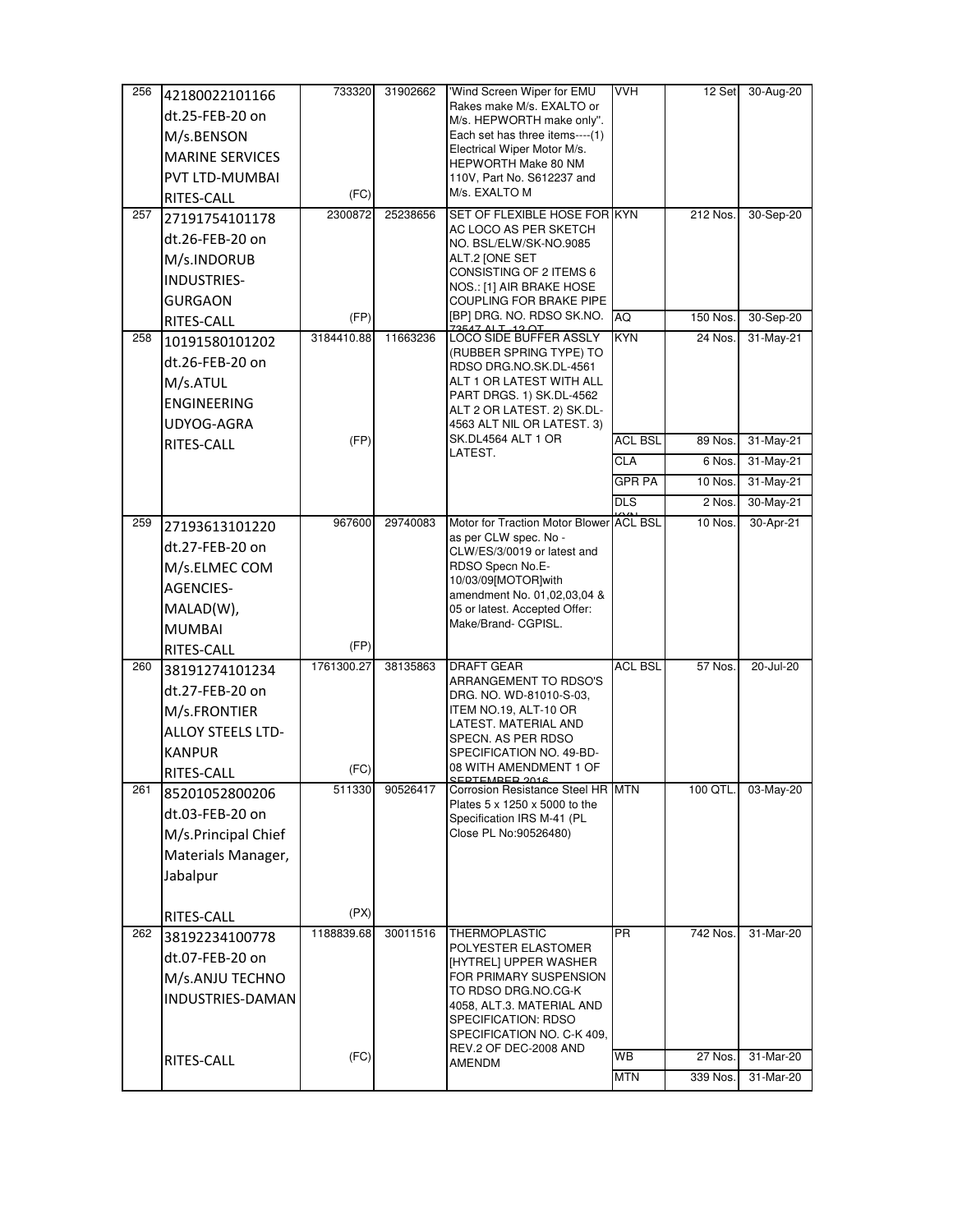|     | 10191387100790                       | 673568     | 11033617 | Pilot Assly (cattle Guard Assly.) PR                                           |                | 29 Nos.   | 31-Aug-20 |
|-----|--------------------------------------|------------|----------|--------------------------------------------------------------------------------|----------------|-----------|-----------|
|     | dt.10-FEB-20 on                      |            |          | for WDM3D Loco to DLW Drg.<br>No.TPL-3373, Part                                |                |           |           |
|     | M/s.VEEPEE                           |            |          | No.11531356, Alt. 'C' or latest                                                |                |           |           |
|     | <b>ENGINEERS-</b>                    |            |          | with part drgs. 1) Plot Black                                                  |                |           |           |
|     |                                      |            |          | Plate to DLW Drg. No.TPL-                                                      |                |           |           |
|     | VARANASI<br>RITES-CALL RITES-IC      | (FC)       |          | 3374, Part No.11641721, Alt.<br>'b' o                                          | CLA            | 2 Nos.    | 31-Aug-20 |
| 264 | 27191762100794                       | 2362500    | 25949858 | Fully Finished Shaft for HS                                                    | <b>TMW</b>     | 50 Nos.   | 31-May-21 |
|     | dt.10-FEB-20 on                      |            |          | 15250 Armature to Drg. No.                                                     |                |           |           |
|     |                                      |            |          | 1TMW.DRG.CA/552 ALT-6 and                                                      |                |           |           |
|     | M/s.BOYD SMITHS                      |            |          | conforming to CLW<br>Specification No.                                         |                |           |           |
|     | PRIVATE LIMITED-                     |            |          | 4TMS.095.005 Rev-0 Alt-2.                                                      |                |           |           |
|     | <b>KOLKATA</b>                       | (FP)       |          |                                                                                |                |           |           |
| 265 | RITES-CALL                           | 597713.76  | 38142673 | KIT FOR EMPTY LOAD BOX                                                         | WAGON/         | 43 Set    | 31-Aug-20 |
|     | 38192100100828                       |            |          | [CONSISTING 05 ITEMS].                                                         | <b>BSL</b>     |           |           |
|     | dt.10-FEB-20 on                      |            |          | [1] EMPTY TIE ROD. IRS DRG.                                                    |                |           |           |
|     | M/s.MANAS                            |            |          | NO. WA/BG 6338 ALT-2. QTY-<br>8 NOS. [2]LOADED TIE ROD.                        |                |           |           |
|     | <b>INDUSTRIES-</b>                   |            |          | IRS DRG. NO. WA/BG 6342                                                        |                |           |           |
|     | <b>HOWRAH</b>                        |            |          | ALT-1 QTY-4 NOS.                                                               |                |           |           |
|     | RITES-CALL RITES-IC                  | (FC)       |          | [3]HORIZONTAL LEVER<br>CLIDDODT ICMALL                                         |                |           |           |
| 266 | 27192309100841                       | 783520     | 25700558 | SET OF MODIFIED MOVABLE ACL BSL<br>CONTACT ARM 01 NO.RH &                      |                | 42 Nos.   | 30-Jun-20 |
|     | dt.11-FEB-20 on                      |            |          | 01 NO.LH(SET CONSISTS OF                                                       |                |           |           |
|     | M/s.ELBE                             |            |          | 02 ITEMS,02 NOS) FOR<br>ROOF EARTHING SWITCH                                   |                |           |           |
|     | <b>INDUSTRIAL WORKS-</b>             |            |          | (HOM) AS PER CLW                                                               |                |           |           |
|     | <b>HOWRAH</b>                        |            |          | SPECN.NO.CLW/ES/S-6 ALT-                                                       |                |           |           |
|     | RITES-CALL RITES-IC                  | (FC)       |          | 'J' ( LENGTH OF ARM<br><u>JOHLD BE AS BEB SHEET</u>                            | <b>ACL BSL</b> | 41 Nos.   | 30-Sep-20 |
| 267 | 38192502100848                       | 4376349.6  | 30020451 | <b>REAR COVER FOR AXLE</b><br>BOX [FINISHED MACHINED]                          | <b>PR</b>      | 810 Nos.  | 30-Aug-20 |
|     | dt.11-FEB-20 on                      |            |          | TO ICF DRG NO. T-0-2-603,                                                      |                |           |           |
|     | M/s.EXCELO                           |            |          | ALT-G/14, ITEM NO. 2. MTRL                                                     |                |           |           |
|     | <b>INDUSTRIES INC.-</b>              |            |          | AND SPECN: AS PER DRG.                                                         |                |           |           |
|     | <b>HOWRAH</b>                        |            |          |                                                                                |                |           |           |
|     | RITES-CALL RITES-IC                  | (FC)       |          |                                                                                |                |           |           |
|     |                                      |            |          |                                                                                | <b>MTN</b>     | 3300 Nos. | 31-Mar-20 |
|     |                                      |            |          |                                                                                | <b>MTN</b>     | 855 Nos.  | 30-Aug-20 |
|     | 27192420100912                       | 534996     | 25890311 | Coil for magnet assly of E.M.                                                  | <b>ACL BSL</b> | 131 Nos.  | 31-Aug-20 |
|     | dt.13-FEB-20 on                      |            |          | contactor to drg.NO. 3TWD-<br>291-001 Alt-12 Sheet No. 03                      |                |           |           |
|     | M/s.PATRON                           |            |          | (01 Sheet), ELW/BSL/4/F-90-                                                    |                |           |           |
|     | <b>INDUSTRIAL</b>                    |            |          | 176. Alt 'R' (01 Sheet),                                                       |                |           |           |
|     | <b>CORPORATION-</b>                  |            |          | 2TWD.291.001.Sheet No 1 Alt.<br>15. (01 Sheet), &                              |                |           |           |
| 268 | <b>HOWRAH</b>                        |            |          | ELRS/SMI/0224-200                                                              |                |           |           |
|     | RITES-CALL RITES-IC                  | (PC)       |          |                                                                                | <b>KYN</b>     | 34 Nos.   | 30-Sep-20 |
|     | 27191008100920                       | 2273472.96 | 25440652 | Description: Impeller for MVRH KYN                                             |                | 4 Nos.    | 31-Jan-21 |
|     | dt.14-FEB-20 on                      |            |          | Type MLBR 60-1HZ RPM                                                           |                |           |           |
|     | M/s.R.P.MACHINE                      |            |          | 1470, as per CLW Specn. No.<br>CLW/ES/B-14. FIRMs                              |                |           |           |
| 269 | TOOLS-GAZIABAD                       |            |          | <b>ACCEPTED OFFER:</b>                                                         |                |           |           |
|     | RITES-CALL                           | (FP)       |          | <b>IMPELLER FOR MVRH TYPE</b><br>MLBR 60-1HZ RPM 1470. AS                      | <b>ACL BSL</b> | 78 Nos.   | 31-Jan-21 |
|     | 38191075101299                       | 2278828.72 | 30010901 | PROTECTIVE TUBE                                                                | <b>PR</b>      | 2980 Nos. | 15-Aug-20 |
|     | dt.28-FEB-20 on                      |            |          | COMPLETE FOR AXLE BOX                                                          |                |           |           |
|     |                                      |            |          | <b>GUIDE ARRANGEMENT TO</b><br>ICF DRG. NO. T-0-1-610. ALT-                    |                |           |           |
|     | M/s.COSMOS                           |            |          | 13/x, COL-II OR                                                                |                |           |           |
| 270 | CORPORATION-                         |            |          | ALTERNATIVELY INJECTION                                                        |                |           |           |
|     | <b>MUMBAI</b><br>RITES-CALL RITES-IC | (FC)       |          | MOULDED POLYACETAL<br>PROTECTIVE TUBE TO ICF<br>DRG. NO. T-0-1-648, ALT-f/Nil, | <b>MTN</b>     | 2309 Nos. | 15-Aug-20 |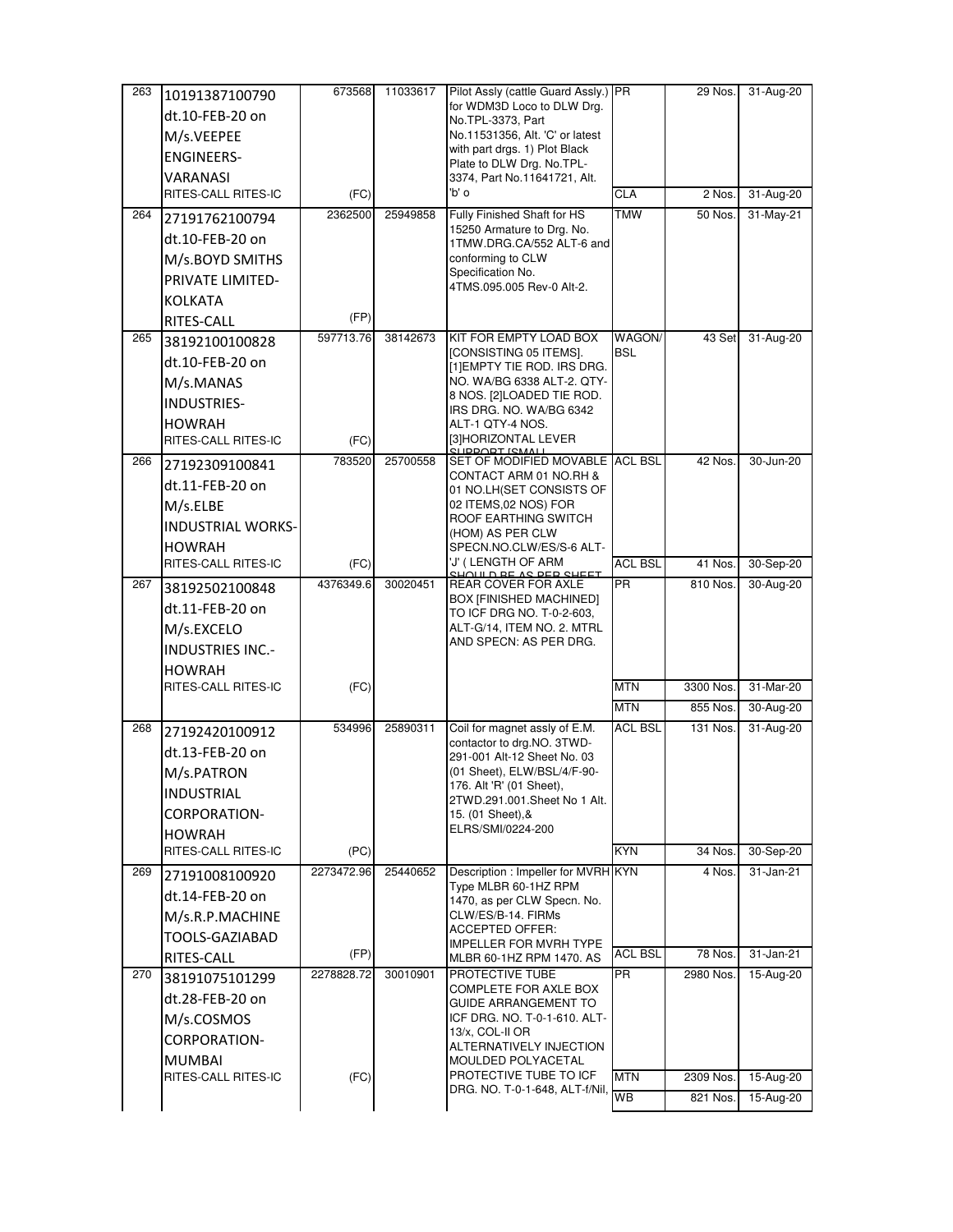|     |                         |                 |          |                                                          | <b>PUNE</b>             | 169 Nos.  | 15-Aug-20              |
|-----|-------------------------|-----------------|----------|----------------------------------------------------------|-------------------------|-----------|------------------------|
|     |                         |                 |          |                                                          | <b>ELECTRI</b>          | 1176 Nos. | 15-Aug-20              |
|     |                         |                 |          |                                                          | C LOCO<br><b>REPAIR</b> |           |                        |
| 271 | 27193005100971          | 1236264.96      | 25378806 | SET OF BUSHES FOR WAP-1                                  | <b>ACL BSL</b>          | 32 Set    | 30-Aug-20              |
|     | dt.17-FEB-20 on         |                 |          | LOCO BOGIE COMPRISING                                    |                         |           |                        |
|     | M/s.KRISTEEL            |                 |          | 10 ITEMS 296 NOS. AS PER<br>SKETCH NO.                   |                         |           |                        |
|     | CORPORATION-            |                 |          | BSL/ELW/SK.NO.7024 ALT-5                                 |                         |           |                        |
|     | <b>MUMBAI</b>           |                 |          | OR LATEST.                                               |                         |           |                        |
|     | RITES-CALL RITES-IC     | (FC)            |          |                                                          |                         |           |                        |
| 272 | 10191711800977          | 719400          | 10240135 | Conventional primary fuel oil                            | CLA                     | 100 Nos.  | 30-Sep-20              |
|     | dt.17-FEB-20 on         |                 |          | filter element (low mean pore                            |                         |           |                        |
|     |                         |                 |          | size) to RDSO Drg<br>no.SK.DP.3908 Alt nil or latest     |                         |           |                        |
|     | M/s.LUBE OI FILTER      |                 |          | RDSO Specn. no. MP-O-2600-                               |                         |           |                        |
|     | PLANT, secunderbad      |                 |          | 25 (Rev.00) Dec. 2008 or                                 |                         |           |                        |
|     |                         | (PC)            |          | latest.                                                  | GPR PA                  | 200 Nos.  | 30-Sep-20              |
| 273 | RITES-CALL              | 1010360.04      | 45110657 | M.S. STUD [ITEM No. 6]                                   | <b>MTN</b>              | 7500 Nos. | 30-Apr-21              |
|     | 43191028101023          |                 |          | COMPLETE WITH 2 NOs. HEX                                 |                         |           |                        |
|     | dt.18-FEB-20 on         |                 |          | NUT [ITEM No. 4], 2 NOs.                                 |                         |           |                        |
|     | M/s.TARAMA              |                 |          | PLAIN WASHER [ITEM No. 5],<br>2 NOs. LOCK NUT [ITEM No.  |                         |           |                        |
|     | <b>GRINDING WORKS-</b>  |                 |          | 3] AND 2 NOs. SPLIT PIN                                  |                         |           |                        |
|     | <b>HOWRAH</b>           |                 |          | [ITEM No. 2] OF RDSO DRG.<br>No. SKEL. 3883, WITH 4 m    | <b>MTN</b>              | 7278 Nos. |                        |
| 274 | RITES-CALL              | (PX)<br>4033830 | 25568875 | SUB KIT POH -2A FOR                                      | <b>ACL BSL</b>          | 10 Set    | 30-Apr-21<br>30-Sep-20 |
|     | 27191433101071          |                 |          | TAPCHANGER CONSISTING                                    |                         |           |                        |
|     | dt.20-FEB-20 on         |                 |          | OF 37 (THIRTY SEVEN)                                     |                         |           |                        |
|     | M/s.ANANTASHREE         |                 |          | ITEMS AS PER ANNEXURE S-<br>2 AND 11 (ELEVEN) ITEMS      |                         |           |                        |
|     | <b>ENGINEERS-</b>       |                 |          | AS PER ANNEXURE POH-HW-                                  |                         |           |                        |
|     | <b>GAUTAM BUDDH</b>     |                 |          | 2 OF RDSO TECHNICAL<br>CIRCULAR No.                      |                         |           |                        |
|     | <b>NAGAR</b>            |                 |          | RDSO/2010/EL/TC/0102 REV-                                |                         |           |                        |
|     | RITES-CALL              | (PC)            |          | 1 DATED                                                  | <b>ACL BSL</b>          | 5 Set     | 31-May-21              |
| 275 | 27193502101110          | 1373359.52      | 29610138 | THERMOSTATE FOR<br>CONTROL ELECTRONICS                   | <b>ACL BSL</b>          | 26 Nos.   | 31-Oct-20              |
|     | dt.24-FEB-20 on         |                 |          | (POS NO.211.1) TYPE                                      |                         |           |                        |
|     | M/s.BOMBARDIER          |                 |          | 414.2520.323.27 ABB<br>DOCUMENT NO.                      |                         |           |                        |
|     | TRANSPORTATION          |                 |          | 3EHP590484R003 OR                                        |                         |           |                        |
|     | <b>INDIA PRIVATE</b>    |                 |          | LATEST                                                   |                         |           |                        |
|     | LIMITED-NEW DELHI       |                 |          |                                                          |                         |           |                        |
|     |                         |                 |          |                                                          |                         |           |                        |
|     | RITES-CALL              | (FP)            |          |                                                          |                         |           |                        |
| 276 | 38192229101136          | 2436672         | 30417004 | SET OF UNIFIED PRESSING<br>OF SS LAV. INLAY FOR PAN      | <b>MTN</b>              | 20 Set    | 29-Aug-20              |
|     | dt.24-FEB-20 on         |                 |          | AND COMMODE OF SCN4                                      |                         |           |                        |
|     | M/s.SEEMA               |                 |          | COACHES. TO ICF DRG. NO.<br>ICF/STD-4-1-011, ALT- e/Nil, |                         |           |                        |
|     | <b>ENTERPRISES-</b>     |                 |          | COL. VI QTY- 02 Non., COL. IV                            |                         |           |                        |
|     | <b>BHOPAL</b>           |                 |          | QTY. - 01, OPPOSITE OF                                   |                         |           |                        |
|     | RITES-CALL RITES-IC     | (PC)            |          | COL. VI QTY-01. MTRL SP                                  | <b>MTN</b>              | 0 Set     | 31-May-21              |
|     |                         |                 |          |                                                          | <b>MTN</b>              | 22 Set    | 31-May-21              |
| 277 | 80192249101149          | 2551993.08      | 80030166 | Servoplex SHC-120 (IOCL)<br>Grease for Traction Motor    | <b>ACL BSL</b>          | 1456 Kgs. | 14-Jul-20              |
|     | dt.25-FEB-20 on         |                 |          | Bearing of WAG-9/WAP-7                                   |                         |           |                        |
|     | M/s.INDIAN OIL          |                 |          | Locos.                                                   |                         |           |                        |
|     | <b>CORPORATION LTD-</b> |                 |          |                                                          |                         |           |                        |
|     | <b>MUMBAI</b>           |                 |          |                                                          |                         |           |                        |
|     | RITES-CALL              | (PC)            |          |                                                          | AQ                      | 1638 Kgs. | 30-Apr-20              |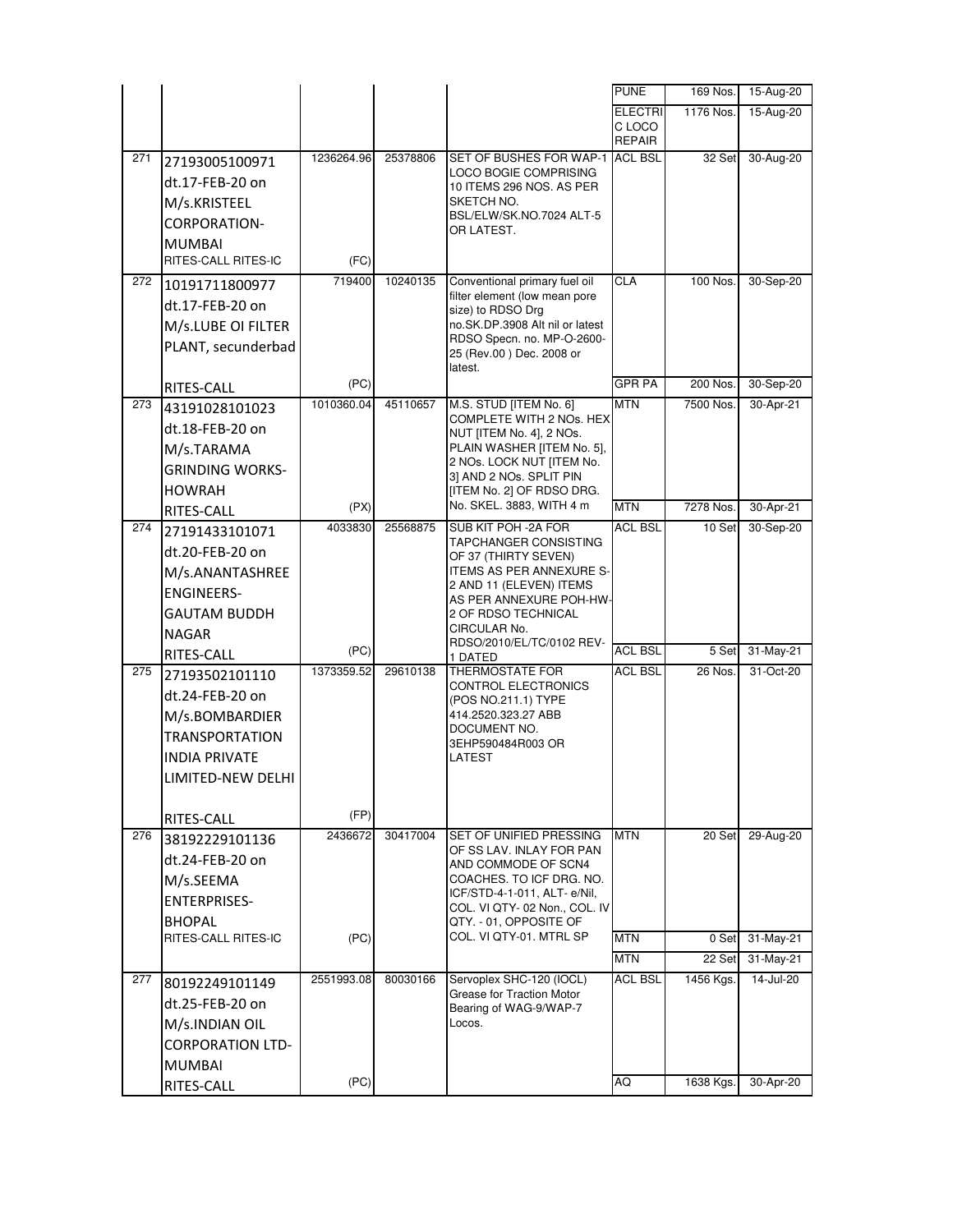| 278 | 80193263101150                              | 869376.8  | 80031924 | Lubricating Coating (paste form MTN                             |                | 125 Kgs.  | 30-Jun-20 |
|-----|---------------------------------------------|-----------|----------|-----------------------------------------------------------------|----------------|-----------|-----------|
|     | dt.25-FEB-20 on                             |           |          | grease) for bogie-high speed<br>synthetic grease of following   |                |           |           |
|     | M/s.RAJESH                                  |           |          | brands only- AUTOL Top-2000                                     |                |           |           |
|     | <b>HARDWARE</b>                             |           |          | (M/s. Fiat) or Bechem high lub                                  |                |           |           |
|     | PRODUCTS-                                   |           |          | sw2 (M/s. OKS) OR Synthex<br>(H3 N3) non-staining hig           |                |           |           |
|     | <b>MUMBAI</b>                               |           |          |                                                                 |                |           |           |
|     | RITES-CALL                                  | (PC)      |          |                                                                 | <b>MTN</b>     | 125 Kgs.  | 30-Sep-20 |
|     |                                             |           |          |                                                                 | LTT            | 475 Kgs.  | 30-Jun-20 |
|     |                                             |           |          |                                                                 | LTT            | 475 Kgs.  | 30-Sep-20 |
|     |                                             |           |          |                                                                 | <b>PR</b>      | 72 Kgs.   | 30-Jun-20 |
|     |                                             |           |          |                                                                 | <b>PR</b>      | 71 Kgs.   | 30-Sep-20 |
|     |                                             |           |          |                                                                 | <b>PUNE</b>    | 94 Kgs.   | 30-Jun-20 |
|     |                                             |           |          |                                                                 | <b>PUNE</b>    | 94 Kgs.   | 30-Sep-20 |
| 279 |                                             | 798560    | 33400015 | ROOF DESTINATION BOARD                                          | WВ             | 3100 Nos. | 30-Sep-20 |
|     | 38192193101151                              |           |          | [FRP] TO DRG. NO. F [C & W] ·                                   |                |           |           |
|     | dt.25-FEB-20 on                             |           |          | 1557 ALT-1. MATERIAL AND                                        |                |           |           |
|     | M/s.CSM                                     |           |          | SPECIFICATION AS PER<br>DRG. Note: APPROX WEIGHT                |                |           |           |
|     | <b>ENGINEERS-</b>                           |           |          | BETWEEN 1 TO 1.2                                                |                |           |           |
|     | <b>FARIDABAD</b>                            |           |          | Kg/BOARD. GOLDEN                                                |                |           |           |
|     | RITES-CALL RITES-IC                         | (FC)      |          | YELLOW IN COLOUR.                                               |                |           |           |
| 280 | 42201073101152                              | 3082514.4 | 31351967 | Packing Ring for 20 t Axle<br>Bogies to ICF Drg. No.            | <b>MTN</b>     | 3220 Nos. | 28-Jul-20 |
|     | dt.25-FEB-20 on                             |           |          | AAA01001, Alt-Nil. and RDSO                                     |                |           |           |
|     | M/s.A B                                     |           |          | Spec. No. C-9703.                                               |                |           |           |
|     | <b>COMPOSITES</b>                           |           |          |                                                                 |                |           |           |
|     | PRIVATE LIMITED-                            |           |          |                                                                 |                |           |           |
|     | KOLKATA                                     |           |          |                                                                 |                |           |           |
|     |                                             |           |          |                                                                 |                |           |           |
|     | RITES-CALL RITES-IC                         | (FC)      |          |                                                                 | <b>SNPD</b>    | 1840 Nos. | 28-Jul-20 |
|     |                                             |           |          |                                                                 | <b>VVH</b>     | 1267 Nos. | 28-Jul-20 |
| 281 | 38193225101157                              | 1086288   | 38135851 | Yoke for high tensile CBC [Non                                  | <b>KWV</b>     | 53 Nos.   | 25-Aug-20 |
|     | dt.25-FEB-20 on                             |           |          | transition] to RDSO Drg. No.<br>SK-62724, Item No. 3. Alt-28 or |                |           |           |
|     | M/s.SIENA                                   |           |          | latest. MATERIAL AND                                            |                |           |           |
|     | <b>ENGINEERING PVT.</b>                     |           |          | SPECIFICAION TO BE AS                                           |                |           |           |
|     | LTD.-INDORE                                 |           |          | PER RDSO SPECIFICATION<br>NO. WD-70-BD-10 [REV.2] OR            |                |           |           |
|     | RITES-CALL                                  | (FC)      |          | LATEST. This i                                                  |                |           |           |
| 282 | 27193846101199                              | 5890976   | 29940059 | END FRAME NON DRIVING                                           | KYN            | 11 Nos.   | 30-Sep-20 |
|     | dt.26-FEB-20 on                             |           |          | END ASSLY.(MACHINED) OF                                         |                |           |           |
|     | M/s.KAY PEE                                 |           |          | WAP7/WAG9 LOCO FOR<br>TRACTION MOTOR (TYPE                      |                |           |           |
|     | <b>EQUIPMENTS PVT</b>                       |           |          | 6FRA 6068)AS PER                                                |                |           |           |
|     | LTD-HOWRAH                                  |           |          | CLW/DRG.NO.OTWD.096.003/<br>REF.5 ALT-6.OR LATEST AND           |                |           |           |
|     | RITES-CALL                                  | (PC)      |          | <b>CLW SPECIFICATION</b>                                        | ACL BSL        | 20 Nos.   | 31-May-21 |
|     |                                             |           |          | NO.4TMS.096.068 OR<br>LATEST(ABB                                | <b>ACL BSL</b> | 30 Nos.   | 30-Sep-20 |
|     |                                             |           |          |                                                                 | <b>ACL BSL</b> | 30 Nos.   | 31-Dec-20 |
| 283 | 27191236101213                              | 2273388   | 25488200 | <b>OVERHAULING KIT FOR M/s</b>                                  | <b>KYN</b>     | 25 Set    | 31-Oct-20 |
|     | dt.27-FEB-20 on                             |           |          | KNORR BREMSE MAKE AIR                                           |                |           |           |
|     |                                             |           |          | DRYER. AFTER 18/24<br>MONTHS OF SERVICE. ONE                    |                |           |           |
|     | M/s.KNORR-BREMSE<br><b>INDIA PVT. LTD.-</b> |           |          | SET CONSISTS OF 12 ITEMS                                        |                |           |           |
|     | PALWAL                                      |           |          | AND 24 NOS. AS PER                                              |                |           |           |
|     |                                             |           |          | ANNEXURE ATTACHED.                                              |                |           |           |
|     | RITES-CALL RITES-IC                         | (PC)      |          |                                                                 | <b>ACL BSL</b> | 40 Set    | 31-Oct-20 |
|     |                                             |           |          |                                                                 | AQ             | 15 Set    | 31-Oct-20 |
|     |                                             |           |          |                                                                 | <b>KYN</b>     | 30 Set    | 30-Apr-21 |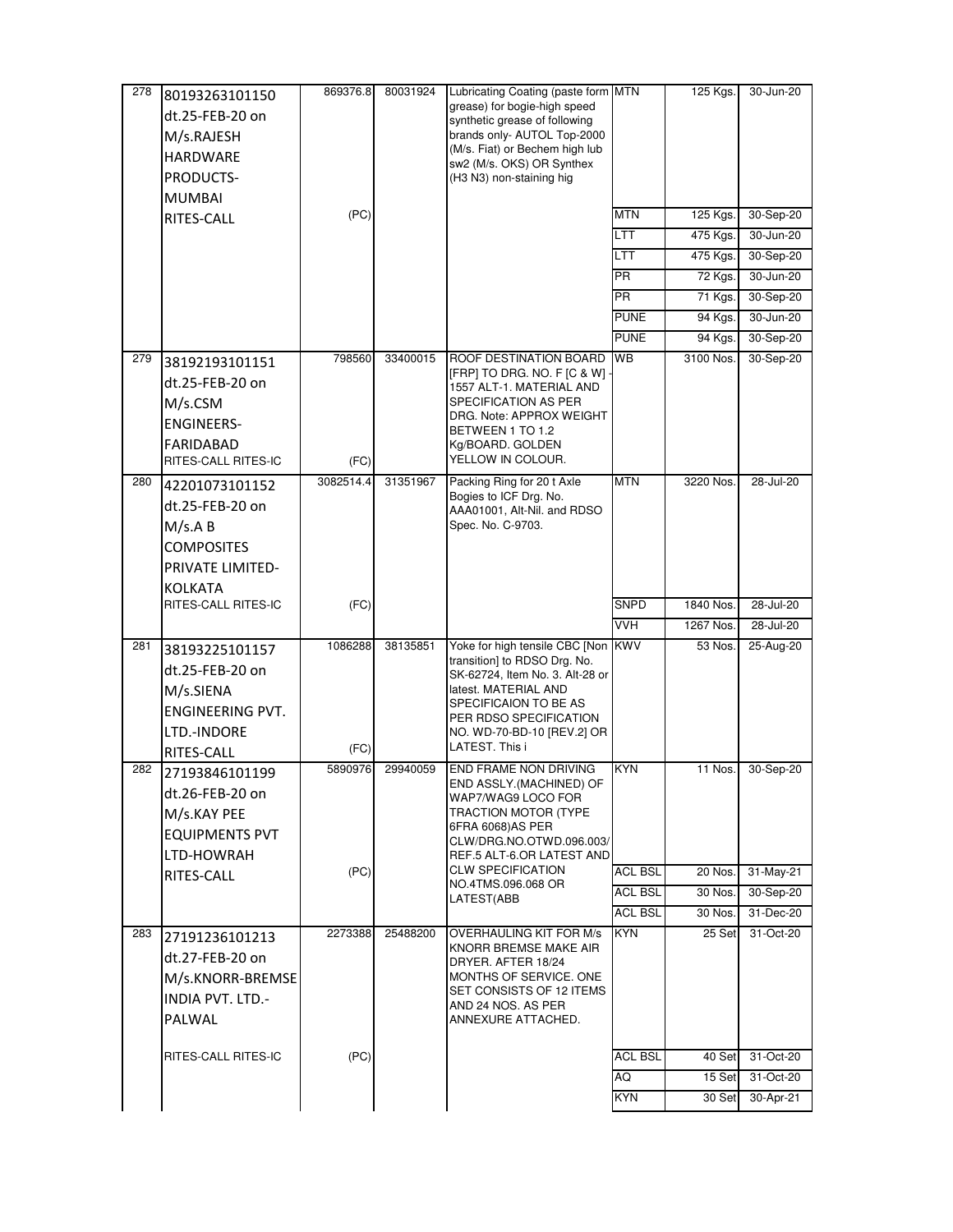|     |                                   |            |          |                                                                                 | <b>ACL BSL</b> | 44 Set    | 30-Apr-21 |
|-----|-----------------------------------|------------|----------|---------------------------------------------------------------------------------|----------------|-----------|-----------|
|     |                                   |            |          |                                                                                 | AQ             | 15 Set    | 30-Apr-21 |
| 284 | 27193339101214<br>dt.27-FEB-20 on | 945543.6   | 29940217 | TORGQUE ARM FOR WAP-<br>7/WAG9 TRACTION MOTOR                                   | <b>ACL BSL</b> | 21 Nos.   | 30-Aug-20 |
|     | M/s.CHANDRA                       |            |          | AS PER ABB DRG.NO.IB 016-<br>00462 OR LATEST CLW                                |                |           |           |
|     | UDYOG-HOWRAH                      |            |          | DRG.NO.1209-01-218-003 OR                                                       |                |           |           |
|     | RITES-CALL RITES-IC               | (PC)       |          | LATEST.FIRMs ACCEPTED                                                           | <b>ACL BSL</b> | 29 Nos.   | 30-May-21 |
|     |                                   |            |          | OFFER: TORGQUE SUPPORT<br>FOR WAP-7/WAG9 AS PER                                 | <b>KYN</b>     | 3 Nos.    | 30-Aug-20 |
| 285 |                                   | 2020710.72 | 25378223 | D <sub>DC</sub><br>$N$ $\cap$ $1$ $2$ $\cap$ $0$ $1$<br>SET OF BUSHES FOR WAG-7 | <b>KYN</b>     | 5 Set     | 30-Sep-20 |
|     | 27191749101215                    |            |          | LOCO COMPRISING OF 22                                                           |                |           |           |
|     | dt.27-FEB-20 on                   |            |          | ITEMS=504 NOS AS PER                                                            |                |           |           |
|     | M/s.KRISTEEL                      |            |          | <b>SKETCH</b><br>NO.BSL/ELW/SK.NO.9169                                          |                |           |           |
|     | CORPORATION-                      |            |          | ALT 4.                                                                          |                |           |           |
|     | <b>MUMBAI</b>                     |            |          |                                                                                 |                |           |           |
|     | RITES-CALL RITES-IC               | (FC)       |          |                                                                                 | <b>ACL BSL</b> | 19 Set    | 30-Sep-20 |
|     |                                   |            |          |                                                                                 | <b>AQ</b>      | 5 Set     | 30-Sep-20 |
| 286 | 27192692101216                    | 2129900    | 25530057 | TRANSFORMER OIL PUMP<br>WITH MOTOR AS PER RDSO                                  | <b>KYN</b>     | 4 Nos.    | 30-Sep-20 |
|     | dt.27-FEB-20 on                   |            |          | SPECN, NO. E/10/03/08                                                           |                |           |           |
|     | M/s.FLOWTECH                      |            |          | REVISED SEPT. 1995 WITH                                                         |                |           |           |
|     | <b>PUMPS AND</b>                  |            |          | AMMENDMENT NO. 1 & 2<br>AND PUMP AS PER CLW                                     |                |           |           |
|     | <b>MOTORS-</b>                    |            |          | SPECN. NO. CLW/ES/O.1/ALT-                                                      |                |           |           |
|     | BANGALORE                         |            |          | L OR LATEST. FIRMs<br><b>ACCEPTED OFFER:</b>                                    |                |           |           |
|     | RITES-CALL                        | (FP)       |          | MAKE/BRA                                                                        | <b>ACL BSL</b> | 46 Nos.   | 30-Sep-20 |
| 287 | 41191012101223                    | 1244610.67 | 47413621 | <b>CARBON BRUSH FOR TDK</b>                                                     | <b>MTN</b>     | 1132 Nos. | 30-Nov-20 |
|     | dt.27-FEB-20 on                   |            |          | TM TO DRG. No. TQ2AA/38/R-<br>5. GRADES [EG 14 D[I]OF                           |                |           |           |
|     | M/s.MERSEN INDIA                  |            |          | M/s.ACPL AND E88 X[I] OF                                                        |                |           |           |
|     | PRIVATE LIMITED-                  |            |          | M/s.MARSEN] Firm's accepted<br>offer - Make MERSEN /                            |                |           |           |
|     | <b>BANGALORE</b>                  |            |          | E88X(I).                                                                        |                |           |           |
|     |                                   |            |          |                                                                                 |                |           |           |
|     | RITES-CALL                        | (FX)       |          |                                                                                 | <b>MTN</b>     | 1131 Nos. | 30-Apr-21 |
|     |                                   |            |          |                                                                                 | <b>KALVA</b>   | 900 Nos.  | 30-Nov-20 |
|     |                                   |            |          |                                                                                 | <b>KALVA</b>   | 900 Nos.  | 30-Apr-21 |
| 288 | 42191198101229                    | 964902.4   | 31351505 | SET OF MAGNET VALVE [M/S MTN                                                    |                | 44 Set    | 31-Aug-20 |
|     | dt.27-FEB-20 on                   |            |          | ROTEX MAKE] FOR PARKING<br><b>BRAKE AND PANTOGRAPH</b>                          |                |           |           |
|     | M/s.TRIMURTI                      |            |          | AS PER SKETCH NO                                                                |                |           |           |
|     | <b>TRADING COMPANY-</b>           |            |          | EMU/MTN/BE/35. FIRMS<br>OFFER - ROTEX MAKE                                      |                |           |           |
|     | <b>MUMBAI</b>                     |            |          | MAGNET VALVE MODEL NO                                                           |                |           |           |
|     |                                   |            |          | 3325 & 3028.                                                                    |                |           |           |
|     | RITES-CALL RITES-IC               | (FC)       |          |                                                                                 |                |           |           |
| 289 | 10192100101248                    | 1056939.52 | 10249254 | Air valve seat insert (for 251                                                  | <b>CLA</b>     | 58 Nos.   | 30-Sep-20 |
|     | dt.27-FEB-20 on                   |            |          | plus) 30 percent Welltite DLW<br>Drg no. 22B-71152-1 Alt (g) or                 |                |           |           |
|     | M/s.PERFECT                       |            |          | Latest. (DLW part No.                                                           |                |           |           |
|     | ENGINEERING                       |            |          | 10249254) DLW Specn. No. 1)                                                     |                |           |           |
|     | PRODUCTS LTD-                     |            |          | 31PD5442, Alt (R4) or latest 2)<br>31PD5660, Alt (Nil) or la                    |                |           |           |
|     | LONAVLA                           |            |          |                                                                                 |                |           |           |
|     | RITES-CALL RITES-IC               | (PC)       |          |                                                                                 | GPR PA         | 600 Nos.  | 30-Sep-20 |
|     |                                   |            |          |                                                                                 | <b>DLS</b>     | 100 Nos.  | 30-Sep-20 |
|     |                                   |            |          |                                                                                 | <b>PR</b>      | 638 Nos.  | 30-Sep-20 |
|     |                                   |            |          |                                                                                 |                |           |           |